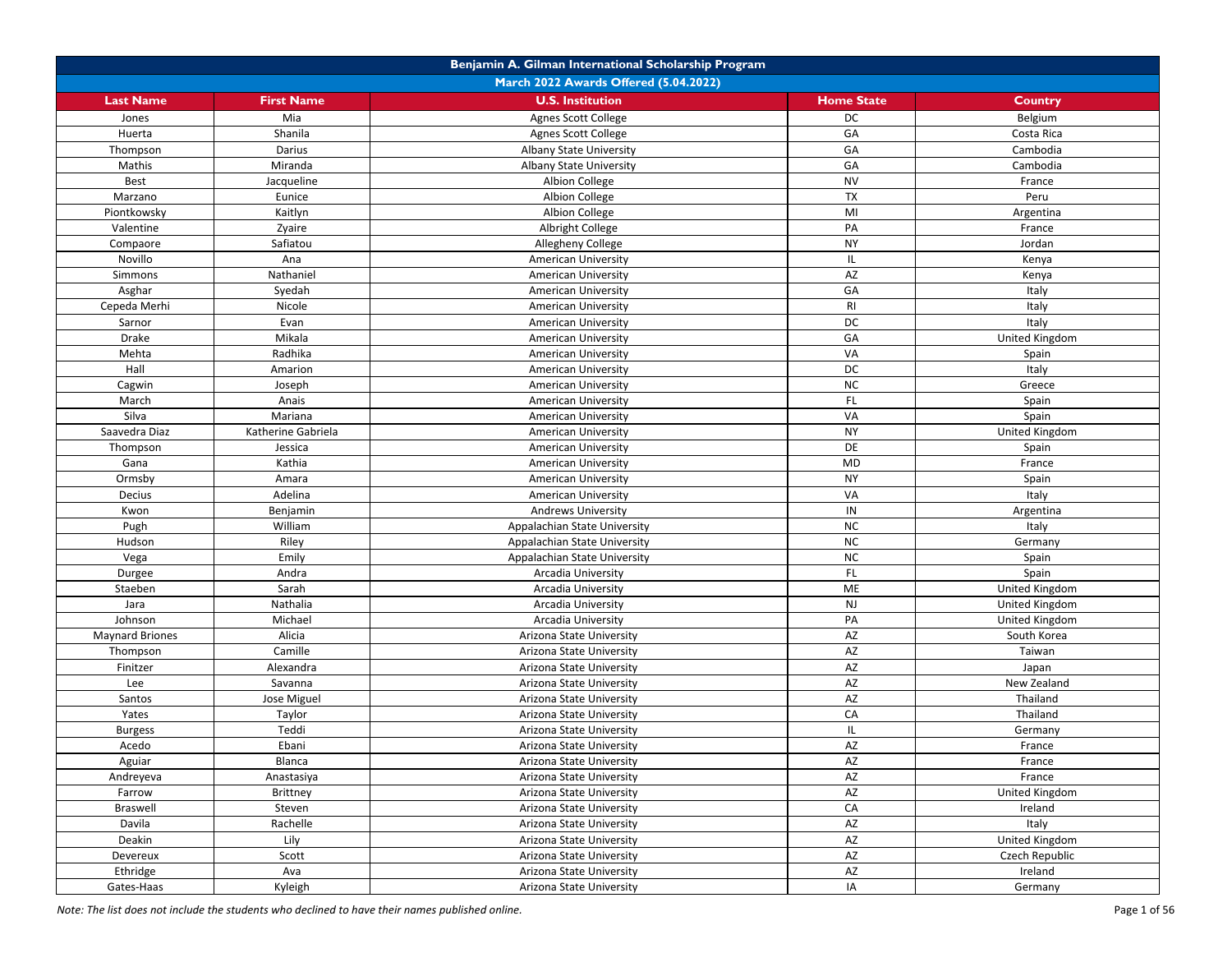|                  |                   | Benjamin A. Gilman International Scholarship Program         |                        |                            |
|------------------|-------------------|--------------------------------------------------------------|------------------------|----------------------------|
|                  |                   | March 2022 Awards Offered (5.04.2022)                        |                        |                            |
| <b>Last Name</b> | <b>First Name</b> | <b>U.S. Institution</b>                                      | <b>Home State</b>      | Country                    |
| Maglalang        | Francesca Marie   | Arizona State University                                     | AZ                     | France                     |
| McClellan        | Jalen             | Arizona State University                                     | AZ                     | France                     |
| McDonald         | Tanner            | Arizona State University                                     | AZ                     | Italy                      |
| Ortiz            | Sidney            | Arizona State University                                     | AZ                     | France                     |
| Pagay            | Paul-Gabriel      | Arizona State University                                     | AZ                     | Denmark                    |
| Pentland         | Angelica          | Arizona State University                                     | AZ                     | France                     |
| Kapadia          | Venus             | Arizona State University                                     | AZ                     | United Kingdom             |
| Ramos            | Lizbette          | Arizona State University                                     | AZ                     | Spain                      |
| Larson Nevarez   | Joseph            | Arizona State University                                     | AZ                     | Spain                      |
| Gajewski         | Jasmine           | Arizona State University                                     | TX                     | <b>Trinidad and Tobago</b> |
| Garcia           | Patricia          | Arizona State University                                     | AZ                     | Costa Rica                 |
| Randolph         | Shaniece          | Arizona State University                                     | AZ                     | Peru                       |
| Ortiz            | Raymond           | Arizona State University                                     | AZ                     | Taiwan                     |
| Hardt            | Bailey            | Arizona State University                                     | AZ                     | Taiwan                     |
| Morlock          | Payton            | Arizona State University                                     | AZ                     | Taiwan                     |
| McGrew           | Alexandra         | <b>Auburn University</b>                                     | AL                     | Costa Rica                 |
| Gruwell          | Anna              | <b>Auburn University</b>                                     | AL                     | Italy                      |
| Mohamed          | Sameera           | Augsburg University                                          | MN                     | Greece                     |
| Davis            | Aaron             | <b>Augsburg University</b>                                   | $\mathsf{M}\mathsf{N}$ | Greece                     |
| Gonzalez         | Luis              | <b>Augsburg University</b>                                   | MN                     | Greece                     |
| Kasongoma        | Blessing          | Augsburg University                                          | $\mathsf{M}\mathsf{N}$ | Greece                     |
| Kratz            | Maria             | Augsburg University                                          | MN                     | Greece                     |
| Lamah            | Malissa           | <b>Augsburg University</b>                                   | MN                     | Greece                     |
| Muhumed          | Mohamed           | <b>Augsburg University</b>                                   | MN                     | Greece                     |
| Davis            | Melik             | Augustana University                                         | CO                     | Argentina                  |
| Koch             | Intisar           | Augustana University                                         | SD                     | Cuba                       |
| Magsino          | Gemma             | <b>Babson College</b>                                        | <b>NY</b>              | South Korea                |
| Mendoza          | Daniel            | <b>Babson College</b>                                        | <b>TX</b>              | South Korea                |
| Andrade          | William           | <b>Babson College</b>                                        | <b>NY</b>              | United Kingdom             |
| Chandak          | Sanskriti         | <b>Babson College</b>                                        | MA                     | United Kingdom             |
| Tauss            | Jacob             | <b>Babson College</b>                                        | <b>TX</b>              | Spain                      |
| Akala            | Abimbola          | <b>Babson College</b>                                        | MA                     | United Kingdom             |
| Naheta           | Mihiika           | <b>Babson College</b>                                        | <b>NJ</b>              | United Kingdom             |
| Lowney           | Levi              | <b>Babson College</b>                                        | CA                     | Germany                    |
| Sakib            | Shadman           | <b>Babson College</b>                                        | <b>NY</b>              | United Kingdom             |
| Lord             | Darnell           | <b>Babson College</b>                                        | <b>NY</b>              | Germany                    |
| Reyes            | Emily             | <b>Baldwin Wallace University</b>                            | OH                     | Japan                      |
| Ponsart          | Kerrigan          | <b>Baldwin Wallace University</b>                            | OH                     | Spain                      |
| Hamer            | Tomiya            | <b>Ball State University</b>                                 | IN                     | Spain                      |
| Arendt           | Brittany          | <b>Ball State University</b>                                 | IN                     | France                     |
| Garmon           | Kayla             | <b>Ball State University</b>                                 | IN                     |                            |
| Slack            | Brittany          |                                                              | IN                     | Japan<br>Italy             |
| Mikkelson        | Emma              | <b>Ball State University</b><br><b>Ball State University</b> | IN                     | Ecuador                    |
| Almaz            | Asyl              | <b>Bard College</b>                                          | <b>NY</b>              | Japan                      |
| Woodfork-Bey     | Nandi             | <b>Bard College</b>                                          | CA                     | Greece                     |
| Venable          | Grant             | <b>Bard College</b>                                          | CA                     | Germany                    |
| Appel            | Li Bing           | <b>Barnard College</b>                                       | <b>NY</b>              | Spain                      |
| Kaganovich       | Katerina          | <b>Barnard College</b>                                       | <b>NJ</b>              | United Kingdom             |
| Nkemngong        | Viuro             | <b>Bates College</b>                                         | <b>NY</b>              | South Korea                |
| Karmaker         |                   | <b>Bates College</b>                                         | <b>NY</b>              | Bhutan                     |
|                  | Maya              |                                                              |                        |                            |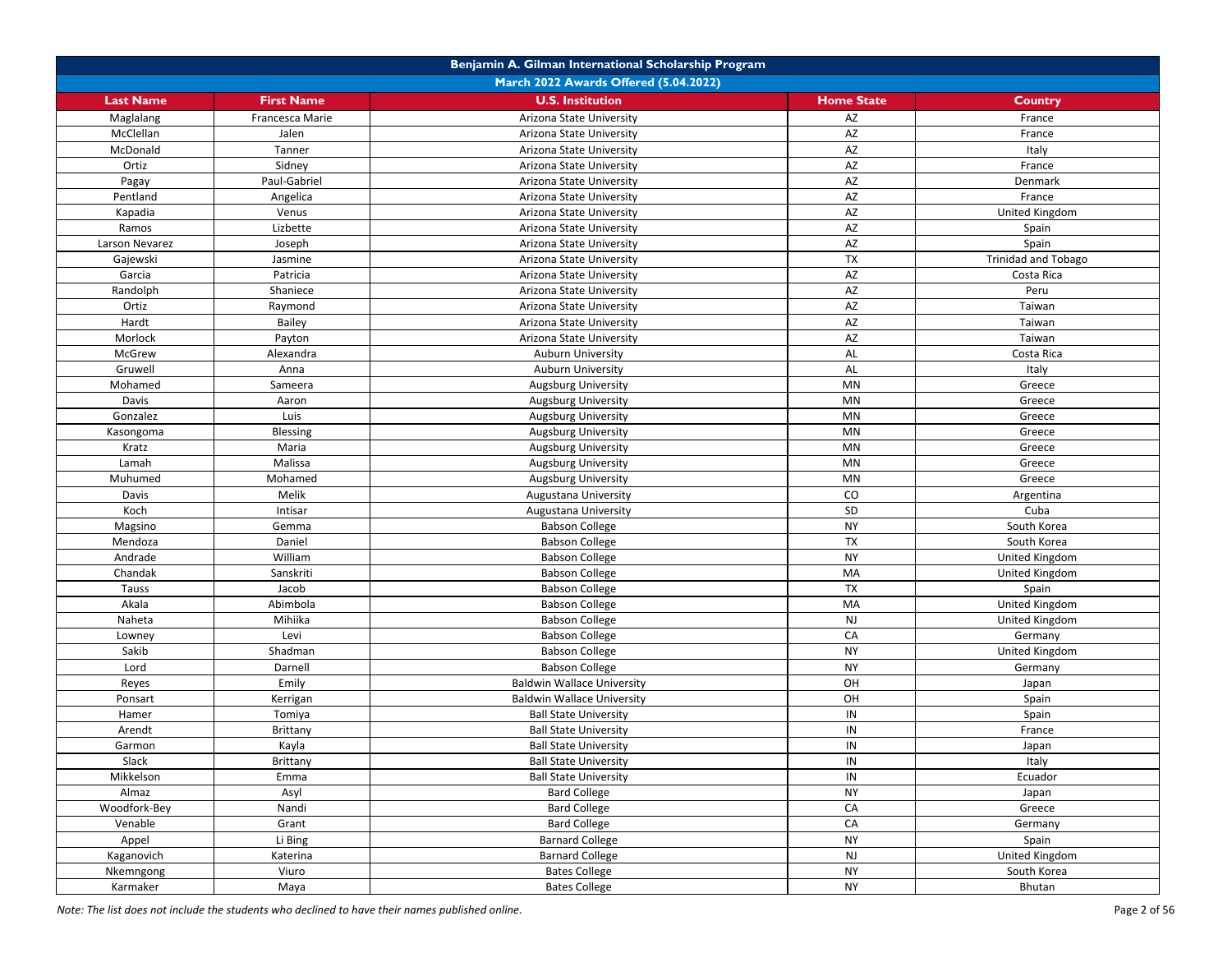|                   |                                       | Benjamin A. Gilman International Scholarship Program           |                          |                                  |  |
|-------------------|---------------------------------------|----------------------------------------------------------------|--------------------------|----------------------------------|--|
|                   | March 2022 Awards Offered (5.04.2022) |                                                                |                          |                                  |  |
| <b>Last Name</b>  | <b>First Name</b>                     | <b>U.S. Institution</b>                                        | <b>Home State</b>        | <b>Country</b>                   |  |
| Fields            | Christen                              | <b>Bates College</b>                                           | GA                       | Japan                            |  |
| Ajoku             | Olaedo                                | <b>Baylor University</b>                                       | TX                       | United Kingdom                   |  |
| Gillespie         | Diana                                 | <b>Baylor University</b>                                       | $\overline{\mathsf{MS}}$ | Spain                            |  |
| Robinson          | Hayleigh                              | <b>Baylor University</b>                                       | SC                       | United Kingdom                   |  |
| Adhikary          | Animesh                               | <b>Beloit College</b>                                          | WI                       | Madagascar                       |  |
| Ramirez-Vang      | Natalia                               | <b>Beloit College</b>                                          | WI                       | New Zealand                      |  |
| Collazo           | Guadalupe                             | <b>Benedictine University</b>                                  | AZ                       | Spain                            |  |
| Cromwell          | Trinity                               | <b>Bennett College</b>                                         | NC                       | Japan                            |  |
| Hallmon           | Martha                                | <b>Bennett College</b>                                         | NC                       | South Korea                      |  |
| Hansen            | Paisley                               | <b>Bennington College</b>                                      | ID                       | Morocco                          |  |
| Lin               | Jessica                               | <b>Bentley University</b>                                      | MA                       | Singapore                        |  |
| Filho             | Nubya                                 | <b>Bentley University</b>                                      | MA                       | Italy                            |  |
| Amour             | Callie                                | <b>Bentley University</b>                                      | MA                       | Italy                            |  |
| <b>McCandless</b> | Matthew                               | Berea College                                                  | KY                       | South Korea                      |  |
| Komanyor          | Seyram                                | <b>Berea College</b>                                           | FL.                      | Ghana                            |  |
| Newton            | Trayvion                              | Berea College                                                  | TX                       | Ghana                            |  |
| Sipple            | Jared                                 | <b>Berea College</b>                                           | KY                       | Thailand                         |  |
| Allen             | Michael                               | <b>Berea College</b>                                           | KY                       | Japan                            |  |
| Rapien            | Hannah                                | <b>Berea College</b>                                           | <b>TN</b>                | Japan                            |  |
| Ogburn            | Thomas                                | <b>Berea College</b>                                           | <b>TN</b>                | Thailand                         |  |
| Jorgensen         | Kaylee                                | <b>Berea College</b>                                           | IL                       | Spain                            |  |
| Gueye             | Yaye                                  | <b>Berea College</b>                                           | KY                       | Italy                            |  |
| Glover            | Treasure                              | <b>Berea College</b>                                           | <b>MO</b>                | Spain                            |  |
| Young             | Autumn                                | <b>Berea College</b>                                           | OH                       | Germany                          |  |
| Ray               | Isabella                              | <b>Berea College</b>                                           | KY                       | Greece                           |  |
| Ramos             | Alejandro                             | <b>Berea College</b>                                           | WI                       |                                  |  |
| McDougal          | Ania                                  | <b>Berea College</b>                                           | WV                       | Argentina<br>Ecuador             |  |
| Forbes            | Ema-Leigh                             | <b>Berea College</b>                                           | KY                       | Costa Rica                       |  |
| Penaloza          | Victor                                | <b>Berea College</b>                                           | <b>TN</b>                | Costa Rica                       |  |
| Tran              | Hue                                   | <b>Berea College</b>                                           | KY                       | Chile                            |  |
| Miller-Garrison   | Molly                                 | <b>Berea College</b>                                           | KY                       | Costa Rica                       |  |
| Vargas            | Noah                                  | <b>Berea College</b>                                           | OH                       | Costa Rica                       |  |
|                   | Zoe                                   | <b>Berea College</b>                                           | <b>TN</b>                |                                  |  |
| Medeiros<br>Odoom | Sarafina                              | Berklee College of Music                                       | MA                       | Greece<br>Spain                  |  |
| Scott             | Khanaja                               | <b>Berry College</b>                                           | GA                       | United Kingdom                   |  |
| Cortes            | Nathania                              | <b>Berry College</b>                                           | GA                       | Ecuador                          |  |
| Siedschlag        | Karly                                 | <b>Bethel University</b>                                       | <b>MN</b>                | Czech Republic                   |  |
| Lo                | Giselle                               |                                                                | $\mathsf{M}\mathsf{N}$   | Costa Rica                       |  |
| Carmody           |                                       | <b>Bethel University</b>                                       | <b>NY</b>                |                                  |  |
| Daniels           | Owen                                  | <b>Binghamton University</b>                                   | ID                       | Kyrgyzstan                       |  |
|                   | Abigail                               | <b>Boise State University</b><br><b>Boise State University</b> | ID                       | South Korea                      |  |
| Rossi             | Leigha                                |                                                                |                          | Italy                            |  |
| Anwa Acha         | Sharon                                | <b>Boston College</b>                                          | VA                       | France                           |  |
| Grimes            | Connor<br>Owen                        | <b>Boston College</b>                                          | ${\rm CO}$<br>MA         | France                           |  |
| Engler<br>Levitt  | Gabriela                              | <b>Boston College</b>                                          | TX                       | Italy                            |  |
|                   |                                       | <b>Boston College</b>                                          |                          | United Kingdom<br>United Kingdom |  |
| Navarro           | Karoline                              | <b>Boston College</b>                                          | IL.                      |                                  |  |
| Nguyen            | Mi<br>Ademilola                       | <b>Boston College</b><br><b>Boston College</b>                 | MA<br>MD                 | Spain                            |  |
| Adeyemo           |                                       |                                                                |                          | Italy<br>Ireland                 |  |
| Barrientos        | Alyssa                                | <b>Boston College</b>                                          | TX                       |                                  |  |
| Wei               | Chenyu                                | <b>Boston University</b>                                       | IL.                      | Jordan                           |  |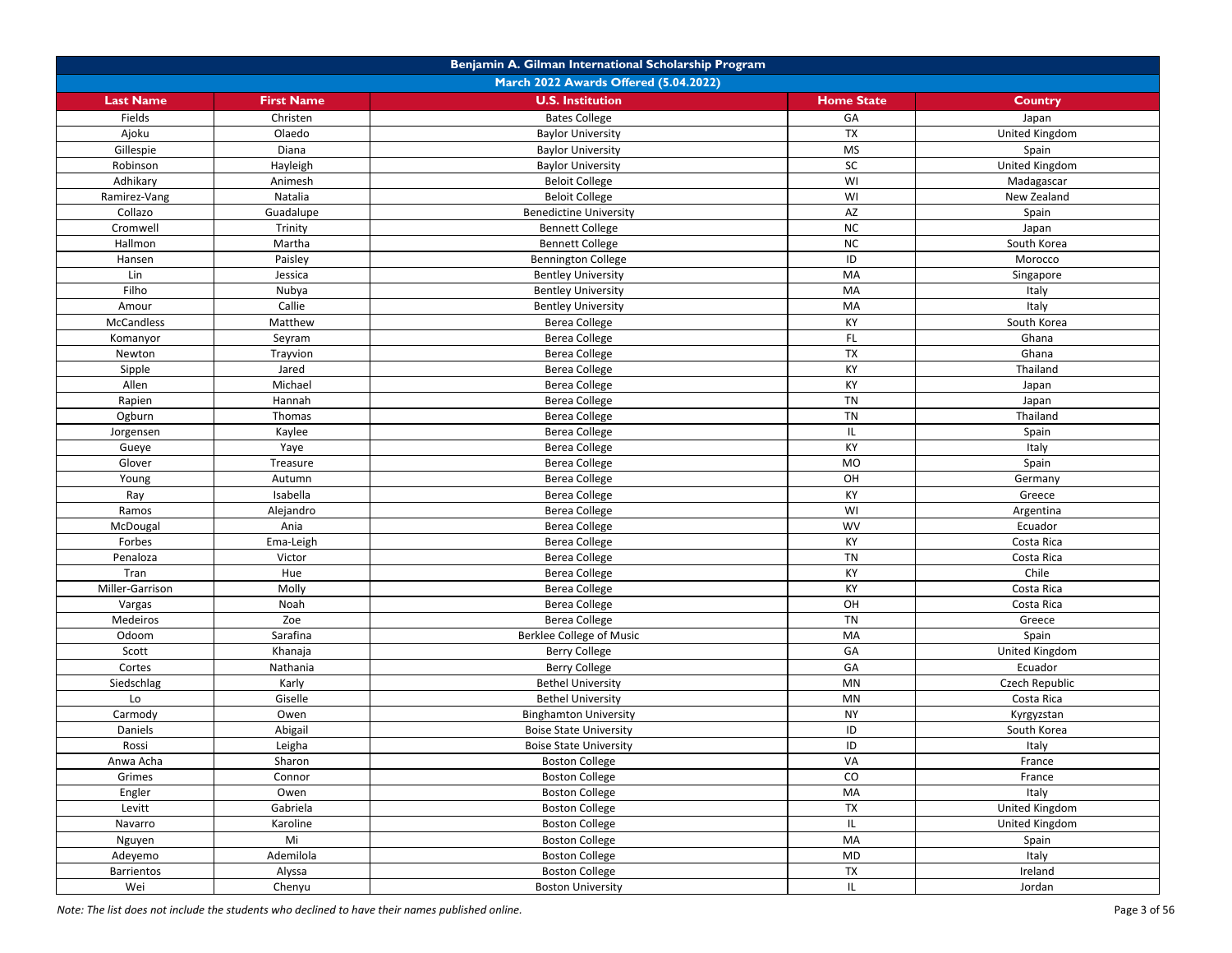|                          |                                       | Benjamin A. Gilman International Scholarship Program             |                   |                |  |  |
|--------------------------|---------------------------------------|------------------------------------------------------------------|-------------------|----------------|--|--|
|                          | March 2022 Awards Offered (5.04.2022) |                                                                  |                   |                |  |  |
| <b>Last Name</b>         | <b>First Name</b>                     | <b>U.S. Institution</b>                                          | <b>Home State</b> | <b>Country</b> |  |  |
| Popov                    | Virginia                              | <b>Boston University</b>                                         | OK                | Australia      |  |  |
| Huang                    | Emily                                 | <b>Boston University</b>                                         | MA                | France         |  |  |
| Magana                   | Daniella                              | <b>Boston University</b>                                         | <b>RI</b>         | Spain          |  |  |
| Rowland                  | Lillian                               | <b>Boston University</b>                                         | CA                | United Kingdom |  |  |
| Hydara                   | Mariam                                | <b>Boston University</b>                                         | <b>NY</b>         | United Kingdom |  |  |
| Bonilla                  | Lauren                                | <b>Boston University</b>                                         | FL                | France         |  |  |
| Baker                    | Miranda                               | <b>Bowdoin College</b>                                           | KY                | United Kingdom |  |  |
| <b>Battiste</b>          | Taitu                                 | <b>Brandeis University</b>                                       | FL                | Spain          |  |  |
| Paley Whitman            | Natalia                               | <b>Brandeis University</b>                                       | MA                | Netherlands    |  |  |
| Gilani                   | Inaara                                | <b>Brandeis University</b>                                       | GA                | Turkey         |  |  |
| Heilbron                 | Micah                                 | <b>Brandeis University</b>                                       | TX                | Denmark        |  |  |
| Lu                       | Υi                                    | <b>Brandeis University</b>                                       | MA                | Switzerland    |  |  |
| Rivera                   | Juliana                               | <b>Brandeis University</b>                                       | MA                | United Kingdom |  |  |
| Lapa                     | Yahni                                 | <b>Brandeis University</b>                                       | MA                | Mexico         |  |  |
| <b>Ballesteros</b>       | Daphne                                | <b>Brandeis University</b>                                       | <b>NY</b>         | Ecuador        |  |  |
| Schwarz                  | Basya                                 | <b>Brandeis University</b>                                       | MD                | Italy          |  |  |
| Li                       | Tina                                  | <b>Brandeis University</b>                                       | <b>NY</b>         | South Korea    |  |  |
| Grier                    | <b>Brian</b>                          | <b>Bridgewater State University</b>                              | MA                | Japan          |  |  |
| Dickey                   | Barbara                               | <b>Bridgewater State University</b>                              | MA                | Italy          |  |  |
| Parsons                  | Olivia                                | <b>Bridgewater State University</b>                              | MA                | Italy          |  |  |
| Rodrigues                | Alexia                                | <b>Bridgewater State University</b>                              | MA                | Ireland        |  |  |
| Paulhus                  | Emma                                  | <b>Bridgewater State University</b>                              | MA                | Ireland        |  |  |
| Callanan                 | Katerina                              | <b>Bridgewater State University</b>                              | MA                | United Kingdom |  |  |
| Olsen                    | Ayden                                 | Brigham Young University-Provo                                   | AZ                | Taiwan         |  |  |
|                          | Stuart                                | Brigham Young University-Provo                                   | UT                | Jordan         |  |  |
| Christiansen             | Jeffrey                               |                                                                  | UT                | Tanzania       |  |  |
| Taylor                   | Jonathan                              | Brigham Young University-Provo<br>Brigham Young University-Provo | UT                | Jordan         |  |  |
| Roylance                 | Andrew                                | Brigham Young University-Provo                                   | UT                | Jordan         |  |  |
| Bonney<br><b>Brimley</b> | Ellecyn                               | Brigham Young University-Provo                                   | UT                | Vietnam        |  |  |
|                          |                                       |                                                                  | PA                | Fiji           |  |  |
| Scanlan                  | Emily                                 | Brigham Young University-Provo                                   |                   |                |  |  |
| Stubblefield             | Benjamin                              | Brigham Young University-Provo                                   | ID<br><b>WA</b>   | Hungary        |  |  |
| Tolley                   | Owen                                  | Brigham Young University-Provo                                   |                   | United Kingdom |  |  |
| LeSueur                  | Leo                                   | Brigham Young University-Provo                                   | UT                | Italy          |  |  |
| Woodfield                | Abigail                               | Brigham Young University-Provo                                   | UT                | Morocco        |  |  |
| Workman                  | Reyna                                 | Brigham Young University-Provo                                   | UT<br>UT          | United Kingdom |  |  |
| Johnson                  | Cassandra                             | Brigham Young University-Provo                                   |                   | France         |  |  |
| Hansen                   | Austin                                | Brigham Young University-Provo                                   | UT                | Italy          |  |  |
| Freeman                  | Mary                                  | Brigham Young University-Provo                                   | UT                | Spain          |  |  |
| <b>Butler</b>            | Remington                             | Brigham Young University-Provo                                   | UT                | France         |  |  |
| Jensen                   | Anders                                | Brigham Young University-Provo                                   | UT                | Austria        |  |  |
| <b>Bullock</b>           | Savannah                              | Brigham Young University-Provo                                   | <b>WA</b>         | Greece         |  |  |
| Stabler                  | Samantha                              | Brigham Young University-Provo                                   | MT                | Hungary        |  |  |
| MacCabe                  | Patricia                              | Brigham Young University-Provo                                   | VA                | Morocco        |  |  |
| Vassau                   | Jack                                  | Brigham Young University-Provo                                   | UT                | Jordan         |  |  |
| Erickson                 | Esther                                | Brigham Young University-Provo                                   | <b>WY</b>         | Nepal          |  |  |
| Taylor                   | Mariah                                | Brigham Young University-Provo                                   | UT                | Nepal          |  |  |
| <b>Bradford</b>          | Daniel                                | Brigham Young University-Provo                                   | UT                | India          |  |  |
| Godwin                   | Mykel                                 | Brigham Young University-Provo                                   | UT                | Ecuador        |  |  |
| Boyack                   | Jonathan                              | Brigham Young University-Provo                                   | CA                | Brazil         |  |  |
| Bonney                   | Judy                                  | Brigham Young University-Provo                                   | UT                | Jordan         |  |  |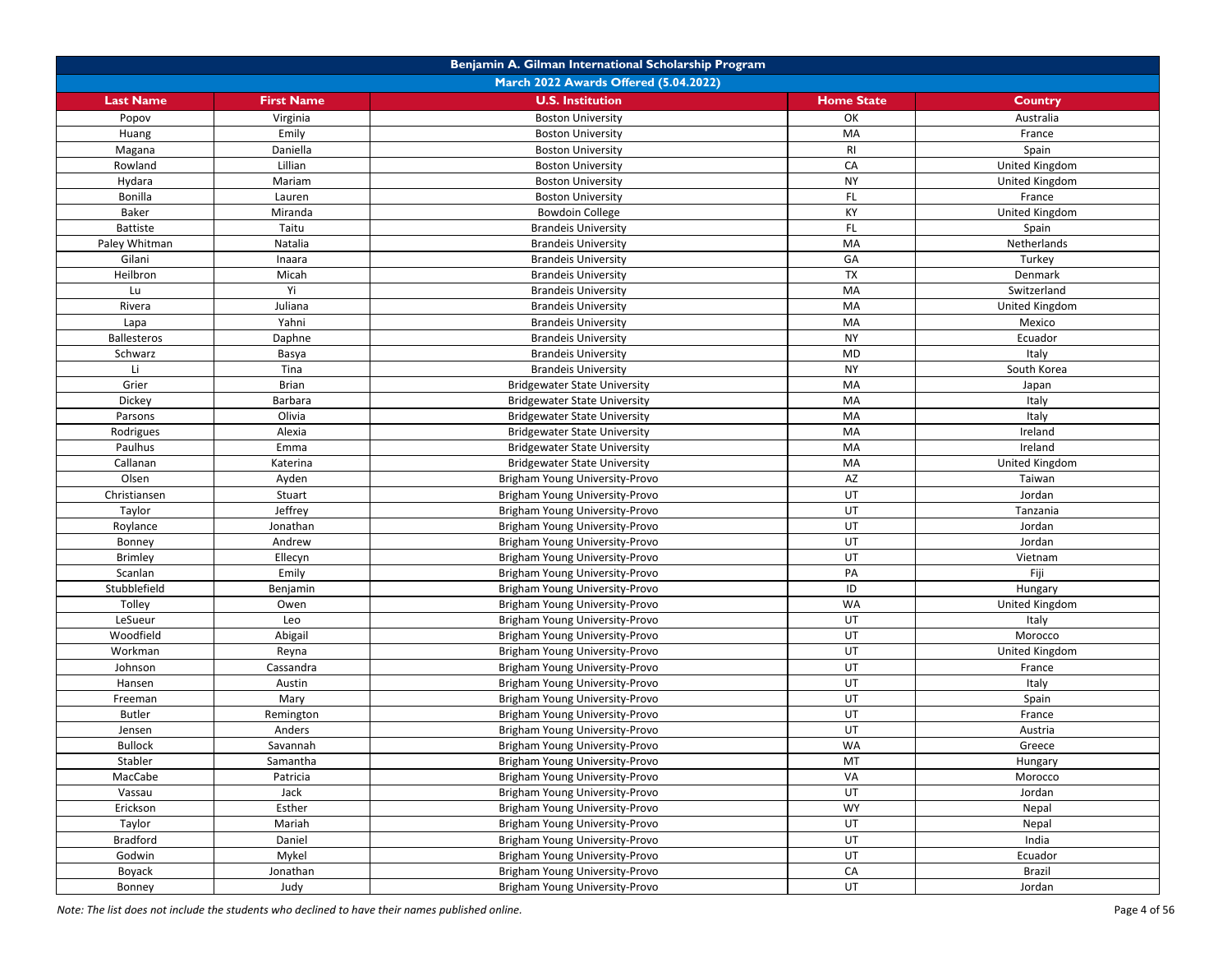| Benjamin A. Gilman International Scholarship Program |                   |                                                         |                   |                |  |
|------------------------------------------------------|-------------------|---------------------------------------------------------|-------------------|----------------|--|
| March 2022 Awards Offered (5.04.2022)                |                   |                                                         |                   |                |  |
| <b>Last Name</b>                                     | <b>First Name</b> | <b>U.S. Institution</b>                                 | <b>Home State</b> | Country        |  |
| Christensen                                          | Calan             | Brigham Young University-Provo                          | UT                | Israel         |  |
| Eastmond                                             | Riley             | Brigham Young University-Provo                          | UT                | Taiwan         |  |
| Margentino                                           | Gianna            | <b>Brookdale Community College</b>                      | NJ                | Thailand       |  |
| Dargis                                               | Sophia            | <b>Brookdale Community College</b>                      | NJ                | United Kingdom |  |
| Paul                                                 | Mychtane          | <b>Broward College</b>                                  | <b>FL</b>         | South Korea    |  |
| Teshome                                              | Abigail           | <b>Brown University</b>                                 | CO                | South Korea    |  |
| Feyisetan                                            | Rolake            | <b>Brown University</b>                                 | <b>TX</b>         | Botswana       |  |
| Andrade                                              | Nicholas          | <b>Brown University</b>                                 | MA                | Czech Republic |  |
| Izquierdo                                            | Farinna           | <b>Brown University</b>                                 | FL.               | Spain          |  |
| Rowe                                                 | Octavia           | <b>Brown University</b>                                 | <b>NY</b>         | Greece         |  |
| Sattler                                              | Lila              | Bryn Mawr College                                       | CA                | Netherlands    |  |
| McClung                                              | Caroline          | Bryn Mawr College                                       | WV                | France         |  |
| Pena                                                 | John              | <b>Bucknell University</b>                              | MA                | Australia      |  |
| Chen                                                 | Joyce             | <b>Bucknell University</b>                              | <b>MD</b>         | United Kingdom |  |
| Watkins                                              | Elijah            | <b>Bucknell University</b>                              | PA                | United Kingdom |  |
| Pires                                                | Rute              | <b>Bucknell University</b>                              | PA                | Ireland        |  |
| Horan                                                | Will              | <b>Bucknell University</b>                              | PA                | United Kingdom |  |
| Lopes                                                | David             | <b>Bucknell University</b>                              | MA                | United Kingdom |  |
| Lopez                                                | Jada              | <b>Bucknell University</b>                              | <b>NY</b>         | Italy          |  |
| Roth                                                 | Madeline          | <b>Bucknell University</b>                              | <b>NJ</b>         | Denmark        |  |
| Holmes                                               | Hannah            | <b>Bucknell University</b>                              | NJ                | Costa Rica     |  |
| Quinn                                                | Harrison          | <b>Bucknell University</b>                              | NJ                | Germany        |  |
| <b>Tello Teles</b>                                   | Adela             | <b>Butler University</b>                                | IN                | Canada         |  |
| Rocha Silva                                          | Samantha          | Cabrillo College                                        | CA                | Costa Rica     |  |
| Marin                                                | Jorge             | California Polytechnic State University-San Luis Obispo | CA                | South Africa   |  |
| Fulton                                               | Lilly             | California Polytechnic State University-San Luis Obispo | CA                | Thailand       |  |
| Huang                                                | Lily              | California Polytechnic State University-San Luis Obispo | CA                | Germany        |  |
| Osakoda                                              | Dalilah           | California Polytechnic State University-San Luis Obispo | CA                | France         |  |
| Kuang                                                | Danise            | California State Polytechnic University-Pomona          | CA                | Taiwan         |  |
| Nunez                                                | Samuel            | California State Polytechnic University-Pomona          | CA                | Japan          |  |
| Patagan                                              | Joanna Carmelita  | California State University-Channel Islands             | CA                | South Korea    |  |
| Tena-Ortiz                                           | Itzel             | California State University-Channel Islands             | CA                | Spain          |  |
| McQueen                                              | Tarae             | California State University-Channel Islands             | CA                | United Kingdom |  |
| Torres                                               | Alejandra         | California State University-Channel Islands             | CA                | Mexico         |  |
| Partida Jr                                           | Humberto          | California State University-Chico                       | CA                | Italy          |  |
| Zorich                                               | Christina         | California State University-Chico                       | CA                | Italy          |  |
| Robledo                                              | Ivan              | California State University-Dominguez Hills             | CA                | Japan          |  |
| Ramos                                                | Vanessa           | California State University-Dominguez Hills             | CA                | South Korea    |  |
| Guerra                                               | Ayano             | California State University-Fresno                      | CA                | Japan          |  |
| Ruiz                                                 | Jacqueline        | California State University-Fresno                      | CA                | South Korea    |  |
| Barragan Calderon                                    | Isabela           | California State University-Fresno                      | CA                | Thailand       |  |
| Chang                                                | Yeng              | California State University-Fresno                      | CA                | Greece         |  |
| Pacifico                                             | Sheri             | California State University-Fresno                      | CA                | Taiwan         |  |
| Aguirre                                              | Rolando           | California State University-Fullerton                   | CA                | Japan          |  |
| Ho                                                   | Lucy              | California State University-Fullerton                   | CA                | South Korea    |  |
| Soto                                                 | Stephanie         | California State University-Fullerton                   | CA                | Japan          |  |
| Acevedo                                              | Genesis           | California State University-Fullerton                   | CA                | South Korea    |  |
| Bui                                                  | Kathy             | California State University-Fullerton                   | CA                | South Korea    |  |
| Thai                                                 | Tracy             | California State University-Fullerton                   | CA                | South Korea    |  |
| Tran                                                 | Jasmine           | California State University-Fullerton                   | CA                | South Korea    |  |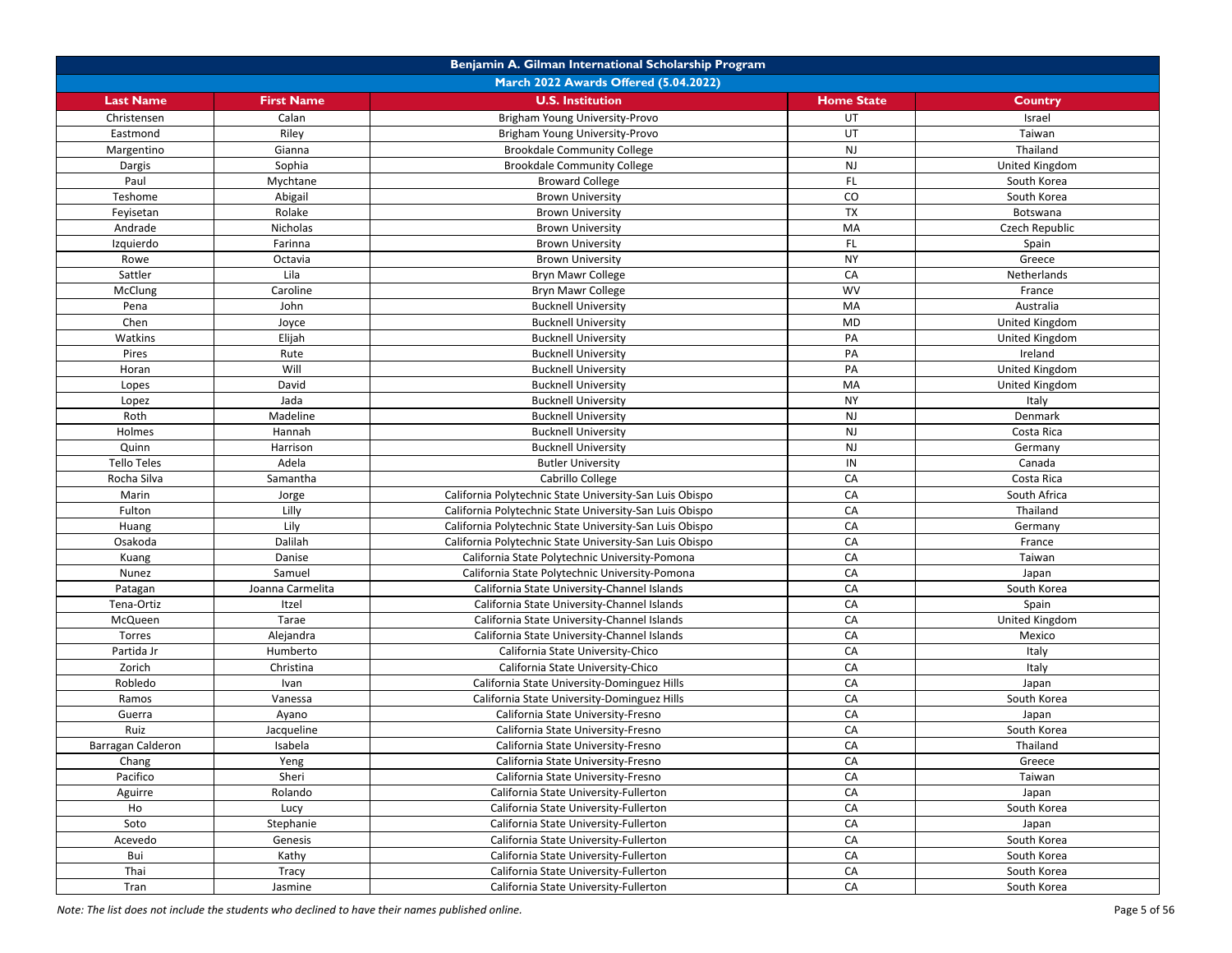|                  | Benjamin A. Gilman International Scholarship Program |                                            |                        |                       |  |
|------------------|------------------------------------------------------|--------------------------------------------|------------------------|-----------------------|--|
|                  | March 2022 Awards Offered (5.04.2022)                |                                            |                        |                       |  |
| <b>Last Name</b> | <b>First Name</b>                                    | <b>U.S. Institution</b>                    | <b>Home State</b>      | <b>Country</b>        |  |
| Banda Alvarado   | Amy                                                  | California State University-Fullerton      | CA                     | <b>United Kingdom</b> |  |
| Ramirez          | Jakob                                                | California State University-Fullerton      | CA                     | Italy                 |  |
| Chen             | Loisa                                                | California State University-Fullerton      | CA                     | Mexico                |  |
| Hillman-Tran     | Tyler                                                | California State University-Fullerton      | CA                     | Costa Rica            |  |
| Villasenor       | Sandra                                               | California State University-Fullerton      | CA                     | Mexico                |  |
| Huang            | Renata                                               | California State University-Fullerton      | CA                     | Taiwan                |  |
| Azzam            | Kawthar                                              | California State University-Long Beach     | CA                     | Ireland               |  |
| Doan             | Thang                                                | California State University-Long Beach     | CA                     | Ireland               |  |
| Monsivais        | Alexis                                               | California State University-Long Beach     | CA                     | Ireland               |  |
| Washington       | Dajah                                                | California State University-Long Beach     | CA                     | Spain                 |  |
| Heard            | Hadassah                                             | California State University-Los Angeles    | CA                     | South Korea           |  |
| Roberts          | Charlene                                             | California State University-Monterey Bay   | CA                     | Japan                 |  |
| Vernetti         | Sara                                                 | California State University-Monterey Bay   | CA                     | Japan                 |  |
| Villa            | Jennifer                                             | California State University-Monterey Bay   | CA                     | Spain                 |  |
| Carlos-Figueroa  | Aileen                                               | California State University-Northridge     | CA                     | United Kingdom        |  |
| Bravo            | Lea                                                  | California State University-Sacramento     | CA                     | Mexico                |  |
| Tiskiy           | Inna                                                 | California State University-Sacramento     | CA                     | Germany               |  |
| Sanchez          | <b>Breanne</b>                                       | California State University-San Bernardino | CA                     | South Korea           |  |
| Pineda Nicolas   | Rebecca                                              | California State University-San Marcos     | CA                     | South Korea           |  |
| Ramirez          | David                                                | California State University-San Marcos     | CA                     | Japan                 |  |
| Molina Munguia   | Lina                                                 | California State University-Stanislaus     | CA                     | South Africa          |  |
| Sanchez          | <b>Briana</b>                                        | California State University-Stanislaus     | CA                     | South Korea           |  |
| Gale             | Clara                                                | Carleton College                           | <b>NY</b>              | New Zealand           |  |
| Nachreiner       | Elizabeth                                            | Carleton College                           | WI                     | Spain                 |  |
| Bui              | Thien                                                | Carleton College                           | OR                     | United Kingdom        |  |
| Fong             | Jeremy                                               | Carleton College                           | CA                     | Germany               |  |
| LeSure           | Amarius                                              | Carleton College                           | $\mathsf{M}\mathsf{N}$ | United Kingdom        |  |
| Wu               | Jingwen                                              | Carleton College                           | IL                     | New Zealand           |  |
| <b>Brum</b>      | Isabel                                               | Carnegie Mellon University                 | PR                     | Kenya                 |  |
| Peebles          | David                                                | Carnegie Mellon University                 | PA                     | Spain                 |  |
| Lee              | Joyce                                                | Carnegie Mellon University                 | WA                     | Spain                 |  |
| Wang             | Duoxi                                                | Carnegie Mellon University                 | VA                     | Spain                 |  |
| Wright           | Veronique                                            | Carnegie Mellon University                 | <b>NY</b>              | Chile                 |  |
| Lund             | Kylee                                                | Carroll University                         | WI                     | United Kingdom        |  |
| Robertson        | Jaydah                                               | Case Western Reserve University            | <b>NY</b>              | South Africa          |  |
| Flores           | Connor                                               | Case Western Reserve University            | <b>NY</b>              | Austria               |  |
| Gibbs            | l'Maya                                               | Case Western Reserve University            | LA                     | United Kingdom        |  |
| Huynh            | Jennifer                                             | Case Western Reserve University            | OH                     | United Kingdom        |  |
| Huynh            | Mandy                                                | Case Western Reserve University            | OH                     | United Kingdom        |  |
| Garcia           | Beyah-Vida                                           | Case Western Reserve University            | OH                     | Spain                 |  |
| Kos              | Nathanial                                            | Central Michigan University                | MI                     | Germany               |  |
| Powell           | Tramae                                               | Central Michigan University                | MI                     | Spain                 |  |
| Rowe             | Keely                                                | Central Michigan University                | MI                     | United Kingdom        |  |
| Kinney           | James                                                | Centre College                             | KY                     | Japan                 |  |
| Helmke           | Grace                                                | Chaminade University of Honolulu           | <b>MN</b>              | Greece                |  |
| <b>Skaggs</b>    | Tia                                                  | Chaminade University of Honolulu           | GA                     | Greece                |  |
| Fuller           | Mark                                                 | Champlain College                          | ME                     | Canada                |  |
| Scarborough      | Parker                                               | Chapman University                         | CA                     | Japan                 |  |
| Meza             | Meranthy                                             | Chapman University                         | CA                     | United Kingdom        |  |
| Ramirez          | Idaly                                                | Chapman University                         | CA                     | Spain                 |  |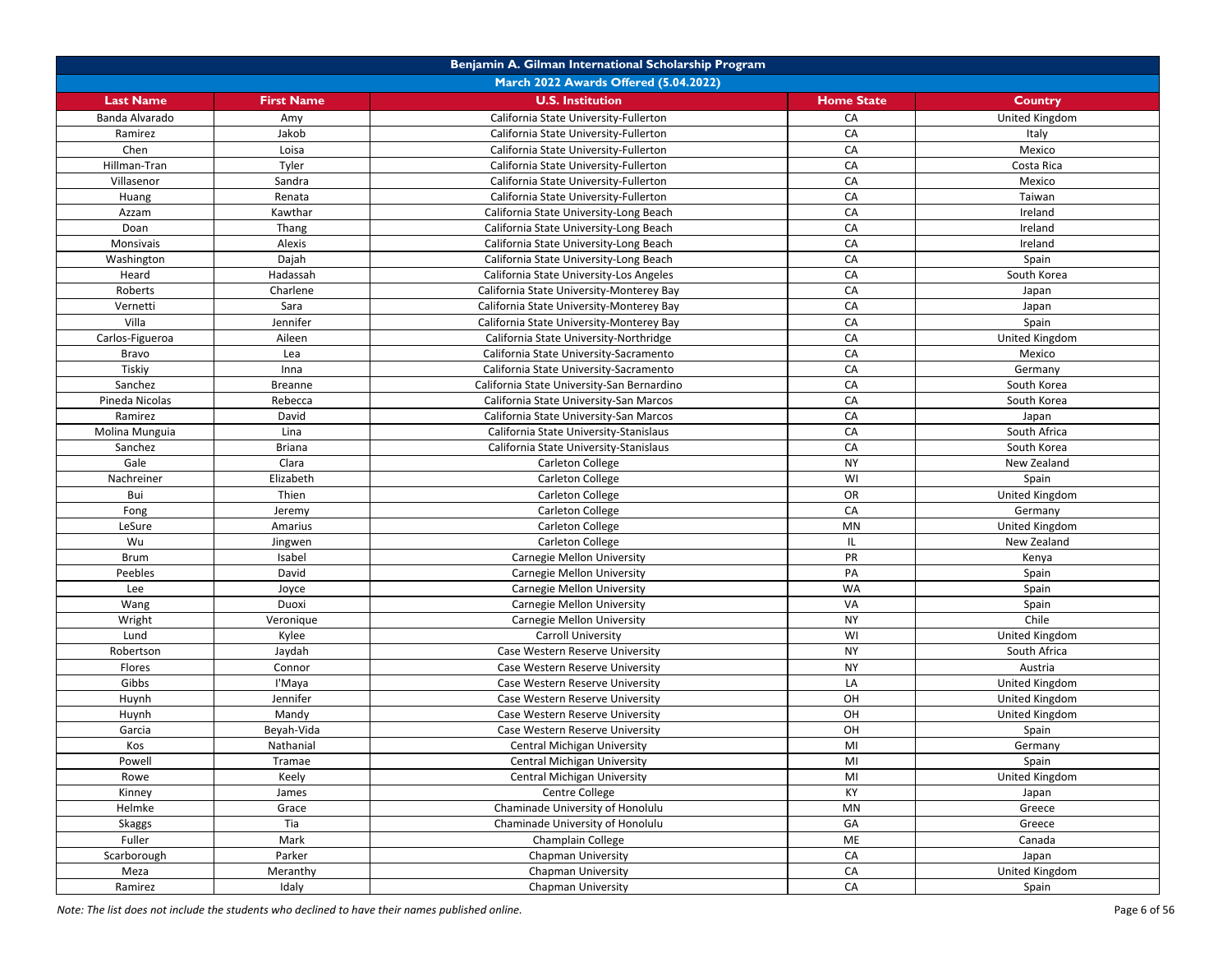|                   |                   | Benjamin A. Gilman International Scholarship Program |                        |                                 |
|-------------------|-------------------|------------------------------------------------------|------------------------|---------------------------------|
|                   |                   | March 2022 Awards Offered (5.04.2022)                |                        |                                 |
| <b>Last Name</b>  | <b>First Name</b> | <b>U.S. Institution</b>                              | <b>Home State</b>      | <b>Country</b>                  |
| Ruste             | Alyssa            | Chapman University                                   | CA                     | Italy                           |
| Carmona           | Karla             | Chapman University                                   | <b>NV</b>              | United Kingdom                  |
| <b>Bruce</b>      | Alyssa            | Chatham University                                   | PA                     | Germany                         |
| Sloan             | Katelyn           | <b>Christopher Newport University</b>                | VA                     | South Africa                    |
| Raab              | Caleb             | Citadel Military College of South Carolina           | IN                     | Kenya                           |
| George-Edward     | Naomi             | <b>Clark University</b>                              | MD                     | United Kingdom                  |
| Ramirez Lopez     | Kiara             | <b>Clark University</b>                              | MA                     | Spain                           |
| <b>Buckley</b>    | Nicole            | Clark University                                     | NJ                     | <b>Turks and Caicos Islands</b> |
| Price-Elliott     | Sadie             | Clark University                                     | <b>NJ</b>              | Ecuador                         |
| Eccleston-Murdock | Olivia            | Clark University                                     | <b>CT</b>              | Germany                         |
| Baker             | Maxim             | <b>Clarkson University</b>                           | <b>NY</b>              | Denmark                         |
| Keaton            | Chandler          | <b>Clemson University</b>                            | <b>SC</b>              | Germany                         |
| Bailey            | Alleyia           | <b>Clemson University</b>                            | SC                     | Hungary                         |
| Lewis             | Jordan            | <b>Clemson University</b>                            | SC                     | Spain                           |
| Hueble            | Olivia            | <b>Clemson University</b>                            | SC                     | Italy                           |
| Maragh            | Alijahwan         | <b>Clemson University</b>                            | SC                     | France                          |
| Cisne             | Katherine         | <b>Clemson University</b>                            | <b>SC</b>              | Italy                           |
| Mazzone           | Vittoria          | <b>Clemson University</b>                            | <b>NC</b>              | Cyprus                          |
| McCarthy          | Gabrielle         | <b>Clemson University</b>                            | SC                     | Cyprus                          |
| <b>Bowling</b>    | Myra              | <b>Clemson University</b>                            | SC                     | France                          |
| Pierce            | Ryan              | <b>Clemson University</b>                            | TN                     | Italy                           |
| Purington         | Mercedes          | <b>Clemson University</b>                            | SC                     | Spain                           |
| Seawell           | Anastasia         | <b>Clemson University</b>                            | SC                     | Ireland                         |
| Critchley         | Victoria          | <b>Clemson University</b>                            | <b>NJ</b>              | Italy                           |
| Paul              | Jonathan          | <b>Clemson University</b>                            | SC                     | Spain                           |
| Rebolledo         | Nicolle           | <b>Clemson University</b>                            | SC                     | Spain                           |
| Young             | Ty'Celia          | <b>Clemson University</b>                            | SC                     | United Kingdom                  |
| Rohlfing          | Veronica          | <b>Cleveland State University</b>                    | <b>NE</b>              | Italy                           |
| Weinert           | Jesse             | <b>Clovis Community College</b>                      | CA                     | Greece                          |
| Venegas Soriano   | Vanessa           | Coastal Carolina University                          | SC                     | Taiwan                          |
| Carlson           | Jayme             | Coastal Carolina University                          | SC                     | Cyprus                          |
| Timmons           | Destanee          | Coastal Carolina University                          | SC                     | France                          |
| Macheras          | Berkleigh         | Coastal Carolina University                          | SC                     | France                          |
| Mitchell          | Grant             | Coastal Carolina University                          | SC                     | United Kingdom                  |
| Orcutt            | Jason             | Coastal Carolina University                          | SC                     | Italy                           |
| Tarullo           | Miles             | Coastal Carolina University                          | KY                     | Bahamas, The                    |
| <b>Mullins</b>    | Holly             | Coastal Carolina University                          | MD                     | United Kingdom                  |
| Cruz-Urbano       | Jennifer          | Coe College                                          | FL                     | South Korea                     |
| Bekele            | Ruhama            | Colby College                                        | <b>NC</b>              | Morocco                         |
| Hardwick          | Jewel             | Colby College                                        | FL                     | United Kingdom                  |
| Garcia            | Nathaly           | Colby College                                        | <b>TX</b>              | Taiwan                          |
| Matamoros         | Nicole            | Colby College                                        | <b>NC</b>              | Taiwan                          |
| Alonso            | Katie             | Colgate University                                   | MO                     | Belgium                         |
| Valete            | Katelyn           | Colgate University                                   | <b>NY</b>              | South Korea                     |
| Aulman            | Maggie            | <b>Colgate University</b>                            | <b>NY</b>              | New Zealand                     |
| Gay               | Betty             | College of Charleston                                | SC                     | United Kingdom                  |
| Isaacs            | TaDora            | College of Charleston                                | SC                     | Germany                         |
| Cabrera           | Jonathan          | College of Mount Saint Vincent                       | <b>NY</b>              | Spain                           |
| Blancas-Pedrosa   | Ashlyn            | College of Saint Benedict                            | $\mathsf{M}\mathsf{N}$ | Japan                           |
|                   |                   |                                                      | $\mathsf{M}\mathsf{N}$ |                                 |
| <b>Brtek</b>      | Ashley            | College of Saint Benedict                            |                        | United Kingdom                  |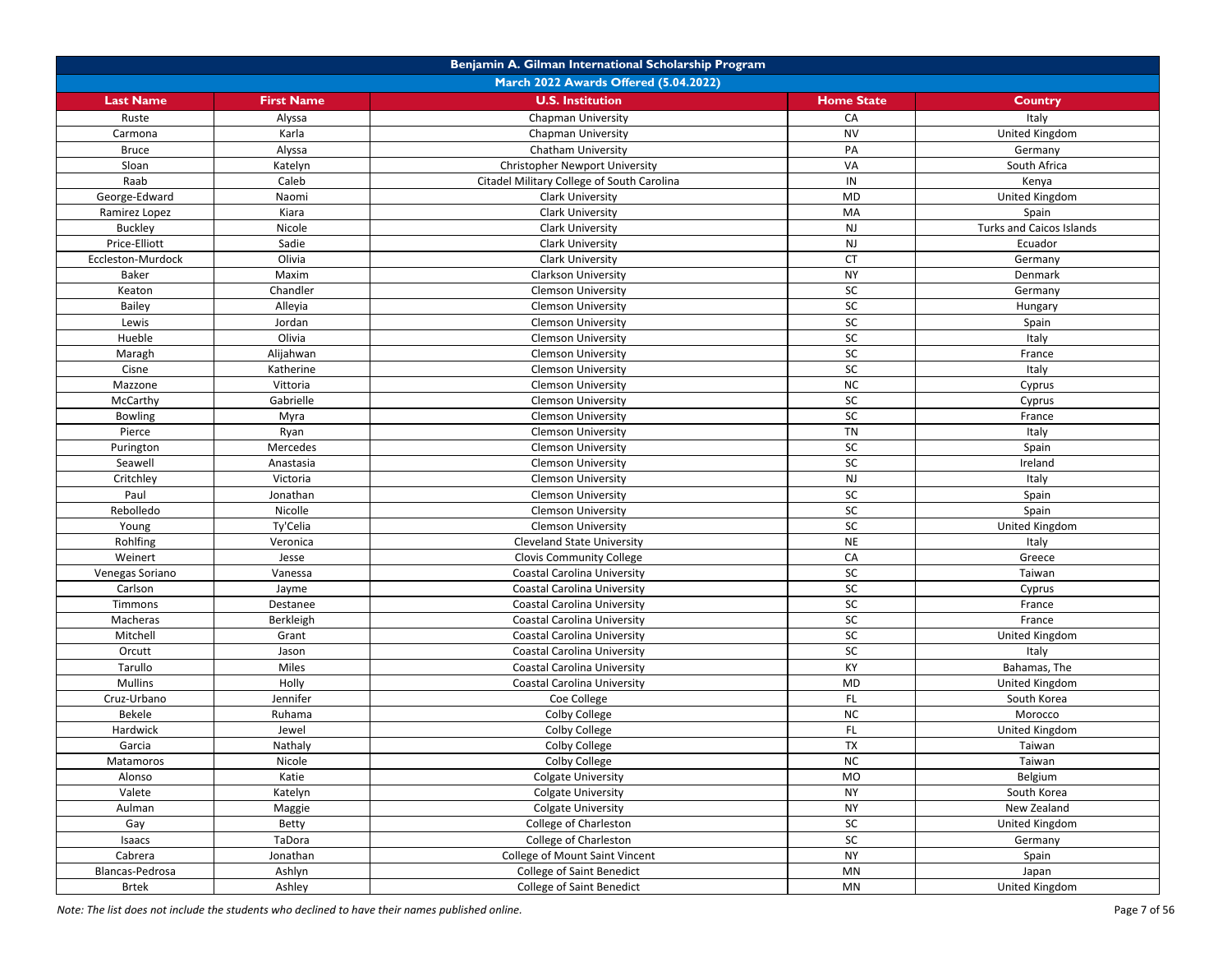|                  |                   | Benjamin A. Gilman International Scholarship Program |                        |                       |
|------------------|-------------------|------------------------------------------------------|------------------------|-----------------------|
|                  |                   | March 2022 Awards Offered (5.04.2022)                |                        |                       |
| <b>Last Name</b> | <b>First Name</b> | <b>U.S. Institution</b>                              | <b>Home State</b>      | Country               |
| Pults            | Molly             | College of Saint Benedict                            | <b>MN</b>              | Ireland               |
| Guetter          | Heidi             | College of Saint Benedict                            | $\mathsf{M}\mathsf{N}$ | Spain                 |
| Alcala           | Dana              | College of Saint Benedict                            | UT                     | Chile                 |
| Orth             | Melissa           | College of Saint Benedict                            | <b>MN</b>              | St. Lucia             |
| Guida            | Larissa           | College of Staten Island CUNY                        | <b>NY</b>              | Italy                 |
| Le               | John              | Colorado College                                     | CA                     | Germany               |
| Geronimo         | Denise            | Colorado College                                     | ${\rm CO}$             | Serbia                |
| Gober            | Elena             | Colorado College                                     | CO                     | Denmark               |
| Taijeron         | Vicente           | Colorado College                                     | GU                     | Germany               |
| Madrigal         | Andres            | Colorado College                                     | <b>WA</b>              | <b>Brazil</b>         |
| Moore            | Sierra            | Colorado College                                     | $\rm CO$               | Ecuador               |
| Rendon           | Johnny            | Colorado State University-Fort Collins               | CO                     | Australia             |
| Tran             | Linh              | Colorado State University-Fort Collins               | ${\rm CO}$             | South Korea           |
| Hinkle           | Kayla             | Colorado State University-Fort Collins               | ${\rm CO}$             | Spain                 |
| Garcia           | RayAnn            | Colorado State University-Fort Collins               | $\rm CO$               | Italy                 |
| Swain            | Maliek            | Colorado State University-Fort Collins               | ${\rm CO}$             | United Kingdom        |
| Galla            | Megan             | Colorado State University-Fort Collins               | CO                     | Ecuador               |
| Graviet          | Clint             | Columbia University in the City of New York          | VA                     | South Korea           |
| Hubbard          | Karen             | Columbia University in the City of New York          | <b>TN</b>              | France                |
| Rabanal          | Katherinne        | Columbia University in the City of New York          | <b>NC</b>              | United Kingdom        |
| Cobis-Ribeiro    | Adam              | <b>Columbus State University</b>                     | GA                     | Japan                 |
| Yang             | Kao Nou           | Concordia University-Saint Paul                      | MN                     | South Korea           |
| Lee              | Philip            | Concordia University-Saint Paul                      | <b>MN</b>              | Japan                 |
| Anthony          | Wade              | <b>Connecticut College</b>                           | MD                     | United Kingdom        |
| Hernandez        | Crystal           | <b>Connecticut College</b>                           | <b>TX</b>              | Spain                 |
| Poulos           | Annabella         | <b>Cornell College</b>                               | WI                     | Nepal                 |
| Sappington       | Grace             | <b>Cornell University</b>                            | WA                     | Zambia                |
| Jafri            | Kisa              | <b>Cornell University</b>                            | IL.                    | Tanzania              |
| Aldos            | Sham              | <b>Cornell University</b>                            | IL                     | Zambia                |
| Su               | Yiting            | <b>Cornell University</b>                            | <b>NY</b>              | Tanzania              |
| Carr             | Cameron           | <b>Cornell University</b>                            | <b>NY</b>              | Zambia                |
| Lambourne        | Samantha          | <b>Cornell University</b>                            | FL                     | Denmark               |
| Dulluog          | Frenz Jamaica     | Creighton University                                 | H <sub>II</sub>        | Australia             |
| Chauca           | Melissa           | <b>CUNY Bernard M Baruch College</b>                 | <b>NY</b>              | <b>Brazil</b>         |
| Zhuo             | Haoxiang          | <b>CUNY Bernard M Baruch College</b>                 | <b>NY</b>              | Japan                 |
| Chan             | Joyce             | CUNY Bernard M Baruch College                        | <b>NY</b>              | Japan                 |
| Farhana          | Nishat            | <b>CUNY Bernard M Baruch College</b>                 | <b>NY</b>              | South Korea           |
| Belton           | Bianca            | <b>CUNY Bernard M Baruch College</b>                 | <b>NY</b>              | Spain                 |
| Castro           | Cesar             | <b>CUNY Bernard M Baruch College</b>                 | <b>NY</b>              | Spain                 |
| Sherazi          | Syed              | <b>CUNY Bernard M Baruch College</b>                 | <b>NY</b>              | Spain                 |
| Castro           | Martin            | <b>CUNY Borough of Manhattan Community College</b>   | <b>NY</b>              | Botswana              |
| Torres           | Karina            | <b>CUNY City College</b>                             | <b>NY</b>              | South Korea           |
| Diallo           | Hawa              | <b>CUNY City College</b>                             | <b>NY</b>              | <b>United Kingdom</b> |
| Gnabode          | Rafath            | <b>CUNY City College</b>                             | <b>NY</b>              | United Kingdom        |
| Sakande          | Sally             | <b>CUNY City College</b>                             | <b>NY</b>              | France                |
| Cheng            | Michelle          | <b>CUNY Hunter College</b>                           | <b>NY</b>              | Taiwan                |
| Bond             | Padraig           | <b>CUNY Hunter College</b>                           | <b>NY</b>              | United Kingdom        |
| Salahaldin       | Izaldin           | <b>CUNY Hunter College</b>                           | <b>NY</b>              | Jordan                |
| Li               | Shannon           | <b>CUNY Hunter College</b>                           | <b>NY</b>              | Taiwan                |
| Lin              | Amie              | <b>CUNY Hunter College</b>                           | <b>NY</b>              | Taiwan                |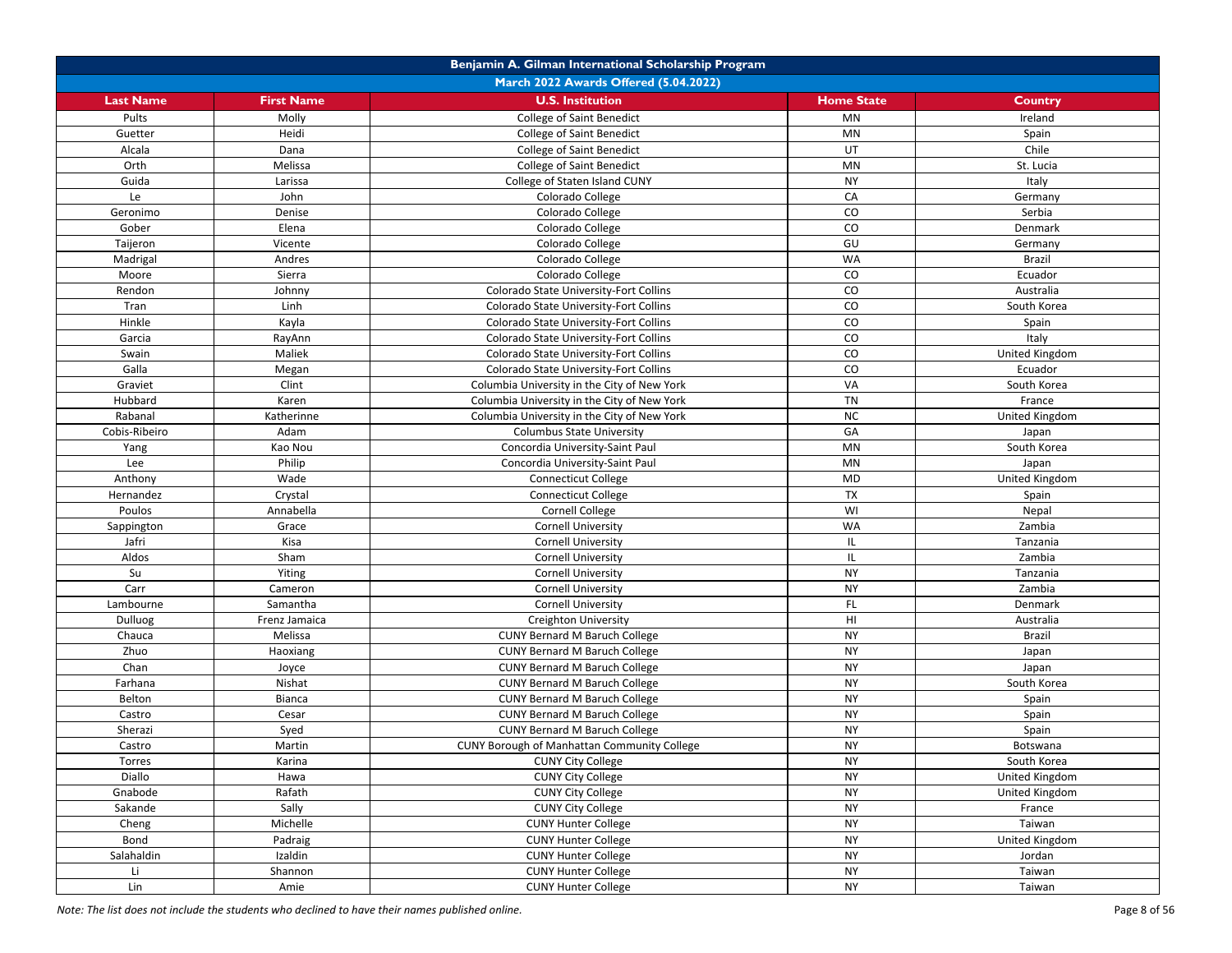|                  |                   | Benjamin A. Gilman International Scholarship Program |                   |                       |
|------------------|-------------------|------------------------------------------------------|-------------------|-----------------------|
|                  |                   | March 2022 Awards Offered (5.04.2022)                |                   |                       |
| <b>Last Name</b> | <b>First Name</b> | <b>U.S. Institution</b>                              | <b>Home State</b> | Country               |
| Song             | Jenna             | <b>CUNY Hunter College</b>                           | <b>NY</b>         | Taiwan                |
| O'Brien          | Sara              | <b>CUNY Hunter College</b>                           | <b>NY</b>         | Morocco               |
| Erwin            | Christian         | <b>CUNY Hunter College</b>                           | <b>NY</b>         | France                |
| Joseph           | Judy              | <b>CUNY Hunter College</b>                           | <b>NY</b>         | Taiwan                |
| Ali              | Malika            | CUNY John Jay College of Criminal Justice            | <b>NY</b>         | Jordan                |
| Diallo           | Asmaou            | CUNY John Jay College of Criminal Justice            | <b>NY</b>         | South Korea           |
| Ralda-Turcios    | Katherine         | CUNY John Jay College of Criminal Justice            | <b>NY</b>         | Spain                 |
| Polanco          | Ashanty           | <b>CUNY Lehman College</b>                           | <b>NY</b>         | South Korea           |
| Tapia            | Mijael            | <b>CUNY Lehman College</b>                           | <b>NY</b>         | Spain                 |
| Alvarez          | Siria             | <b>CUNY Lehman College</b>                           | <b>NY</b>         | Costa Rica            |
| Chen             | Li Yin            | Davidson College                                     | <b>NY</b>         | South Africa          |
| Davis            | Chloe             | Davidson College                                     | FL.               | Panama                |
| Boice            | Carol             | Davidson County Community College                    | ${\sf NC}$        | South Africa          |
| Cline            | Courtney          | Davidson County Community College                    | ${\sf NC}$        | France                |
| Downing          | Nina              | <b>Denison University</b>                            | GA                | Japan                 |
| Zheng            | Sophia            | <b>Denison University</b>                            | IL.               | New Zealand           |
| Amiet            | Kathleen          | <b>Denison University</b>                            | OH                | Denmark               |
| Coleman          | Eva               | <b>Denison University</b>                            | <b>MD</b>         | Sweden                |
| Wuellner         | Sarah             | <b>Denison University</b>                            | OH                | United Kingdom        |
| Runk             | Raina             | <b>Denison University</b>                            | OH                | France                |
| Do-Truong        | Joan              | <b>Denison University</b>                            | MA                | Netherlands           |
| Ritter           | Daren             | <b>Denison University</b>                            | OH                | Spain                 |
| Yeck             | Jordan            | <b>Denison University</b>                            | OH                | Netherlands           |
| Harris           | Samantha          | DePaul University                                    | CA                | Japan                 |
| Fitterman        | Asher             | DePaul University                                    | GA                | Hungary               |
| Dababneh         | Sarah             | DePaul University                                    | IL                | Ireland               |
| Bechtel          | Harper            | DePaul University                                    | IL                | Italy                 |
| Coronel          | Dominique         | <b>DePaul University</b>                             | IL.               | Costa Rica            |
| Leathers         | <b>Brad</b>       | DePaul University                                    | IL                | Japan                 |
| Gurnon           | Marie             | DePauw University                                    | FL.               | Japan                 |
| Alhakeem         | Solomon           | DePauw University                                    | TX                | Italy                 |
| Monroe           | DeCaria           | DePauw University                                    | SC                | Italy                 |
| Graham           | Michell-Lee       | DePauw University                                    | <b>NY</b>         | Italy                 |
| Guzman           | Jazmine           | <b>Drake University</b>                              | IL.               | Japan                 |
| Grant            | Kaelah            | <b>Drexel University</b>                             | NJ                | Ghana                 |
| <b>Brobbey</b>   | Benjamin          | Drexel University                                    | <b>NJ</b>         | Germany               |
| Swift            | Alastornia        | <b>Drexel University</b>                             | DE                | Germany               |
| Yen              | Ethan             | <b>Drexel University</b>                             | CA                | Italy                 |
| Acharya          | Shivani           | <b>Drexel University</b>                             | $\mathsf{NJ}$     | United Kingdom        |
| Ahmed            | Jishan            | <b>Drexel University</b>                             | PA                | Denmark               |
| <b>Bird</b>      | Ashlyn            | <b>Drexel University</b>                             | PA                | United Kingdom        |
| Green            | Amber             | <b>Drexel University</b>                             | PA                | <b>United Kingdom</b> |
| Simmons          | Sanai             | <b>Drexel University</b>                             | PA                | United Kingdom        |
| Hipps            | Mayori            | <b>Drexel University</b>                             | PA                | United Kingdom        |
| Awosika          | Ayomiposi         | <b>Drexel University</b>                             | <b>MD</b>         | South Korea           |
| Soesanto         | Anjelica          | <b>Drexel University</b>                             | PA                | Spain                 |
| Naderi           | Rose              | Duke University                                      | AL                | France                |
| Jones            | Ian-Christian     | East Carolina University                             | <b>NC</b>         | France                |
| Wu               | Amanda            | East Tennessee State University                      | VA                | South Korea           |
| Naillon          | Gabrielle         | East Tennessee State University                      | TN                | France                |
|                  |                   |                                                      |                   |                       |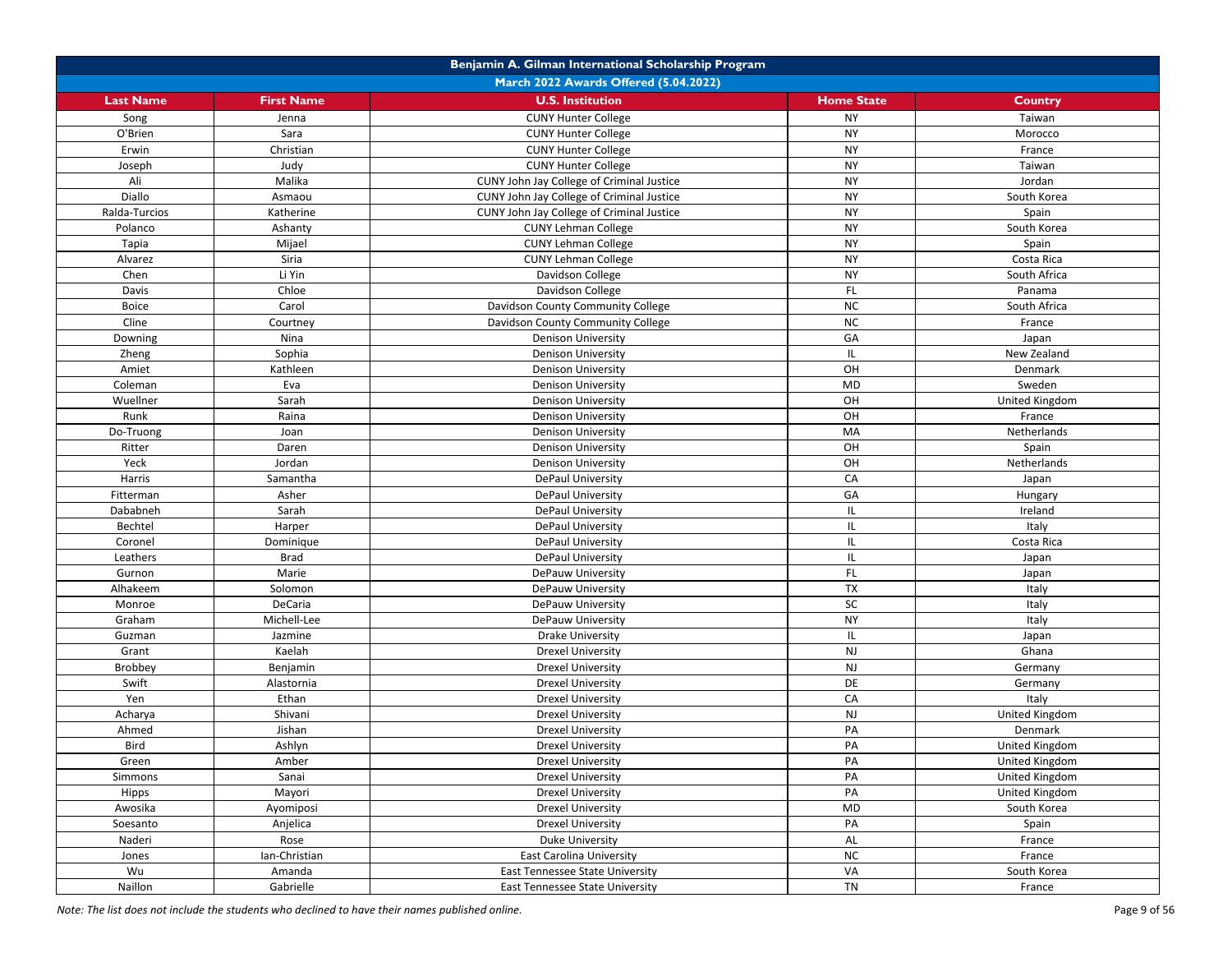|                      | Benjamin A. Gilman International Scholarship Program |                                                    |                   |                |  |
|----------------------|------------------------------------------------------|----------------------------------------------------|-------------------|----------------|--|
|                      |                                                      | March 2022 Awards Offered (5.04.2022)              |                   |                |  |
| <b>Last Name</b>     | <b>First Name</b>                                    | <b>U.S. Institution</b>                            | <b>Home State</b> | <b>Country</b> |  |
| Singleton            | Dylan                                                | East Tennessee State University                    | <b>TN</b>         | France         |  |
| Kay                  | Shanique                                             | Eastern Kentucky University                        | KY                | United Kingdom |  |
| Patino Enriquez      | Ximena                                               | Eastern Kentucky University                        | KY                | Spain          |  |
| Hagen                | Darian                                               | Eastern Washington University                      | <b>WA</b>         | Italy          |  |
| Dasher               | Cameron                                              | <b>Eckerd College</b>                              | OH                | Peru           |  |
| Richardson           | Omar                                                 | Elizabeth City State University                    | <b>NC</b>         | <b>Brazil</b>  |  |
| Turner               | Kenae                                                | Elizabeth City State University                    | $NC$              | Japan          |  |
| Garza                | Dayana                                               | Elizabeth City State University                    | <b>TX</b>         | Spain          |  |
| Hargraves            | Lanet                                                | Elizabeth City State University                    | <b>NC</b>         | Spain          |  |
| Galindo              | Gabriel                                              | <b>Elmhurst College</b>                            | IL                | Spain          |  |
| Guadarrama Hernandez | Maria                                                | Elon University                                    | <b>NC</b>         | Spain          |  |
| Moore                | Dailey                                               | <b>Elon University</b>                             | <b>SC</b>         | France         |  |
| Packwood             | Molly                                                | <b>Elon University</b>                             | VA                | Denmark        |  |
| Pierce               | Eva                                                  | <b>Elon University</b>                             | VA                | Italy          |  |
| Bosch                | Liz                                                  | Embry-Riddle Aeronautical University-Daytona Beach | FL.               | Germany        |  |
| Hoffman              | Courtney                                             | Embry-Riddle Aeronautical University-Daytona Beach | FL                | Germany        |  |
| Yardeny              | Nathaniel                                            | Embry-Riddle Aeronautical University-Prescott      | CO                | Japan          |  |
| He                   | Ziqian                                               | Embry-Riddle Aeronautical University-Prescott      | CA                | Switzerland    |  |
| McCann               | Madeleine                                            | Embry-Riddle Aeronautical University-Prescott      | AZ                | Morocco        |  |
| Rice                 | Maren                                                | Embry-Riddle Aeronautical University-Prescott      | AZ                | Morocco        |  |
| Basora Gomez         |                                                      |                                                    | <b>NY</b>         | Switzerland    |  |
|                      | Amaury<br>Justin                                     | <b>Emerson College</b><br><b>Emerson College</b>   | NJ                |                |  |
| Landsman             |                                                      |                                                    |                   | Czech Republic |  |
| Stokes               | Trinitee                                             | <b>Emerson College</b>                             | CA                | Austria        |  |
| Bishop               | Ayla                                                 | <b>Emmanuel College</b>                            | VT                | Costa Rica     |  |
| Maldonado            | Ashley                                               | <b>Emmanuel College</b>                            | MA                | Ecuador        |  |
| Chon                 | Catherine                                            | <b>Emory University</b>                            | AL                | Portugal       |  |
| Wright               | Lucas                                                | <b>Emory University</b>                            | TN                | Portugal       |  |
| Markham              | Zylah                                                | <b>Emory University</b>                            | AZ                | Japan          |  |
| Truong               | Randy                                                | <b>Emory University</b>                            | FL.               | Japan          |  |
| Jiang                | Mandy                                                | <b>Emory University</b>                            | <b>NV</b>         | South Korea    |  |
| Chen                 | Steven                                               | <b>Emory University</b>                            | CA                | Singapore      |  |
| Dupeyron             | Solanch                                              | <b>Emory University</b>                            | $\mathsf{FL}$     | France         |  |
| Rochte               | Abrianna                                             | <b>Emory University</b>                            | <b>TX</b>         | Italy          |  |
| Caron                | Maya                                                 | <b>Emory University</b>                            | FL.               | Spain          |  |
| Chong                | Hannah                                               | <b>Emory University</b>                            | OK                | Italy          |  |
| Diaz-Ojeda           | Fernando                                             | <b>Emory University</b>                            | CA                | United Kingdom |  |
| Teye-Botchway        | Lois Tracy                                           | <b>Emory University</b>                            | GA                | Spain          |  |
| Garcia               | Stephanie                                            | <b>Emory University</b>                            | IL.               | France         |  |
| Hann                 | McKenzie                                             | <b>Emory University</b>                            | GA                | United Kingdom |  |
| Spears               | Jamila                                               | <b>Emory University</b>                            | FL                | France         |  |
| Peluso               | John                                                 | <b>Emory University</b>                            | NJ                | United Kingdom |  |
| Sarmiento            | Giovana                                              | <b>Emory University</b>                            | MN                | France         |  |
| Hidalgo              | Andrea                                               | <b>Emory University</b>                            | <b>NY</b>         | Germany        |  |
| Cruz                 | Julianna                                             | <b>Emory University</b>                            | TX                | Portugal       |  |
| Owusu                | Caroline                                             | <b>Emory University</b>                            | GA                | Spain          |  |
| Ponce Carmona        | Brandon                                              | <b>Emory University</b>                            | GA                | Portugal       |  |
| Morales              | Regina                                               | <b>Emory University</b>                            | GA                | Portugal       |  |
| Afobunor             | Nishuchukwu                                          | <b>Emory University</b>                            | GA                | France         |  |
| Mammas               | Demetrios                                            | <b>Emory University</b>                            | GA                | United Kingdom |  |
| Bamaca-Forkel        | Kharen                                               | <b>Emory University</b>                            | GA                | Peru           |  |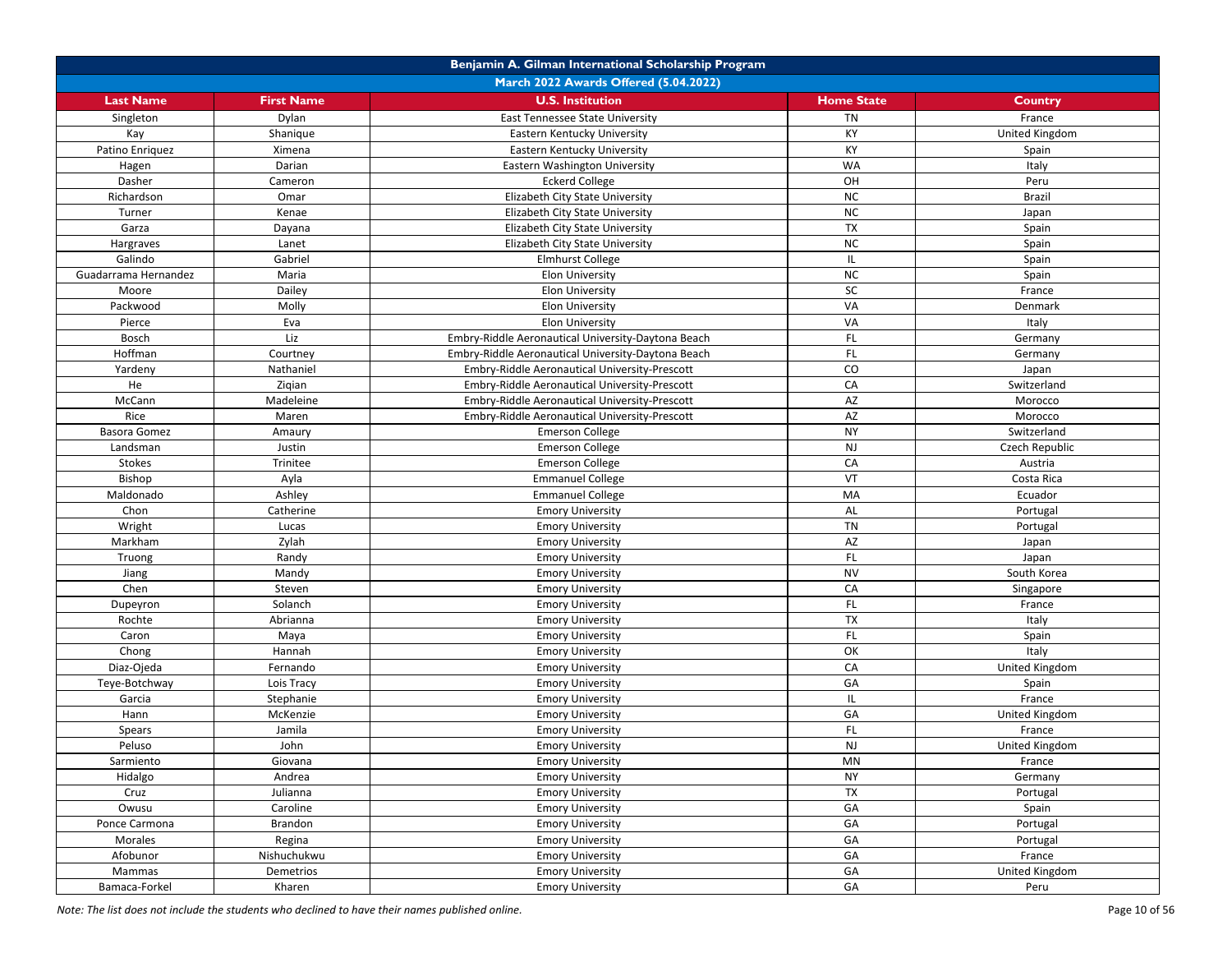|                  |                                       | Benjamin A. Gilman International Scholarship Program |                   |                |  |  |
|------------------|---------------------------------------|------------------------------------------------------|-------------------|----------------|--|--|
|                  | March 2022 Awards Offered (5.04.2022) |                                                      |                   |                |  |  |
| <b>Last Name</b> | <b>First Name</b>                     | <b>U.S. Institution</b>                              | <b>Home State</b> | Country        |  |  |
| Cho              | Joseph                                | <b>Emory University</b>                              | IL                | Peru           |  |  |
| Villalobos       | Jamie                                 | <b>Emory University</b>                              | MI                | Peru           |  |  |
| Filosa           | Angela                                | <b>Fairfield University</b>                          | CA                | Italy          |  |  |
| Cordova          | Joseph                                | Farmingdale State College                            | <b>NY</b>         | Japan          |  |  |
| Abreu            | Lisbeth                               | Fashion Institute of Technology                      | <b>NY</b>         | Italy          |  |  |
| Essien-Akpan     | Chizara                               | Fashion Institute of Technology                      | <b>NY</b>         | United Kingdom |  |  |
| Yap              | Tina                                  | Fashion Institute of Technology                      | CA                | United Kingdom |  |  |
| Pittman          | Bryana                                | Florida Agricultural and Mechanical University       | FL.               | Italy          |  |  |
| <b>Balkis</b>    | Nader                                 | Florida Atlantic University                          | <b>FL</b>         | United Kingdom |  |  |
| Lund             | Thomas                                | Florida Atlantic University                          | FL.               | Italy          |  |  |
| Garcia Borjas    | Nicole                                | Florida Atlantic University                          | <b>FL</b>         | United Kingdom |  |  |
| Lippinkhof       | Marissa                               | Florida Atlantic University                          | FL.               | Spain          |  |  |
| Navarro Ocampo   | Paula                                 | Florida Atlantic University                          | FL.               | Spain          |  |  |
| Rocco            | Olivia                                | Florida Atlantic University                          | FL                | United Kingdom |  |  |
| Acevedo          | Lisa                                  | Florida Gulf Coast University                        | FL.               | Germany        |  |  |
| Jean-Louis       | Joshlynn                              | Florida Gulf Coast University                        | FL.               | Spain          |  |  |
| Davis            | Christopher                           | Florida Gulf Coast University                        | FL.               | Israel         |  |  |
| Davila           | Andres                                | Florida International University                     | FL                | Spain          |  |  |
| Reynel           | Maria                                 | Florida International University                     | FL                | Italy          |  |  |
| Toussaint        | Rhobie                                | Florida International University                     | FL.               | Argentina      |  |  |
| Ramirez          | Jeriel                                | Florida International University                     | FL                | Czech Republic |  |  |
| Ducady           | Maria                                 | Florida SouthWestern State College                   | FL                | Italy          |  |  |
| Flores           | Kaitlyn                               | Florida SouthWestern State College                   | FL                | Italy          |  |  |
| Dickson          | Amaya                                 | Florida State University                             | FL                | Jordan         |  |  |
| Denaud           | Reynaldo                              | Florida State University                             | FL                | Ghana          |  |  |
| Julemiste        | Yasmeen                               | Florida State University                             | FL.               | South Korea    |  |  |
| Salisbury        | Samantha                              | Florida State University                             | FL.               | Spain          |  |  |
| Rosello Garcia   | Kamila                                | Florida State University                             | FL.               | Italy          |  |  |
| Ayala            | Gustavo                               | Florida State University                             | FL                | Italy          |  |  |
| Bernard          | Deanna                                | Florida State University                             | <b>FL</b>         | United Kingdom |  |  |
| Brown            | Chelsea                               | Florida State University                             | FL.               | Italy          |  |  |
| DeLapp           | Sophia                                | Florida State University                             | FL.               | United Kingdom |  |  |
| Fulk             | Hannah                                | Florida State University                             | FL.               | Spain          |  |  |
| O'Stewart        | Madison                               | Florida State University                             | FL                | Italy          |  |  |
| Vila             | Daniel                                | Florida State University                             | FL.               | United Kingdom |  |  |
| Malik            | Iffat                                 | Fordham University                                   | <b>NY</b>         | United Kingdom |  |  |
| Sultana          | Munahil                               | Franklin and Marshall College                        | PA                | Jordan         |  |  |
| Howard           | Hannah                                | <b>Friends University</b>                            | KS                | Italy          |  |  |
| Pena             | Salma                                 | <b>Friends University</b>                            | KS                | Italy          |  |  |
| Lovato           | Tye                                   | <b>Gallaudet University</b>                          | DC                | Singapore      |  |  |
| Carrier          | Ayden                                 | <b>Gallaudet University</b>                          | DC                | Spain          |  |  |
| Cruz             | Erisette                              | <b>Gallaudet University</b>                          | MA                | Spain          |  |  |
| Smith            | Dekisha                               | <b>Gallaudet University</b>                          | TX                | Spain          |  |  |
| Torres           | Emma                                  | <b>Gallaudet University</b>                          | CA                | Spain          |  |  |
| Joiner           | Sarah                                 | <b>Gallaudet University</b>                          | KY                | Spain          |  |  |
| Levitt           | Jeffrey                               | Gallaudet University                                 | NJ                | Spain          |  |  |
| Roberts          | Latavia                               | <b>Gallaudet University</b>                          | SC                | Spain          |  |  |
| Vorster          | Rachael                               | George Fox University                                | OR                | Ireland        |  |  |
| Libman           | Miya                                  | George Washington University                         | <b>NY</b>         | South Korea    |  |  |
| Angel            | Gabriela                              | George Washington University                         | DC                | Italy          |  |  |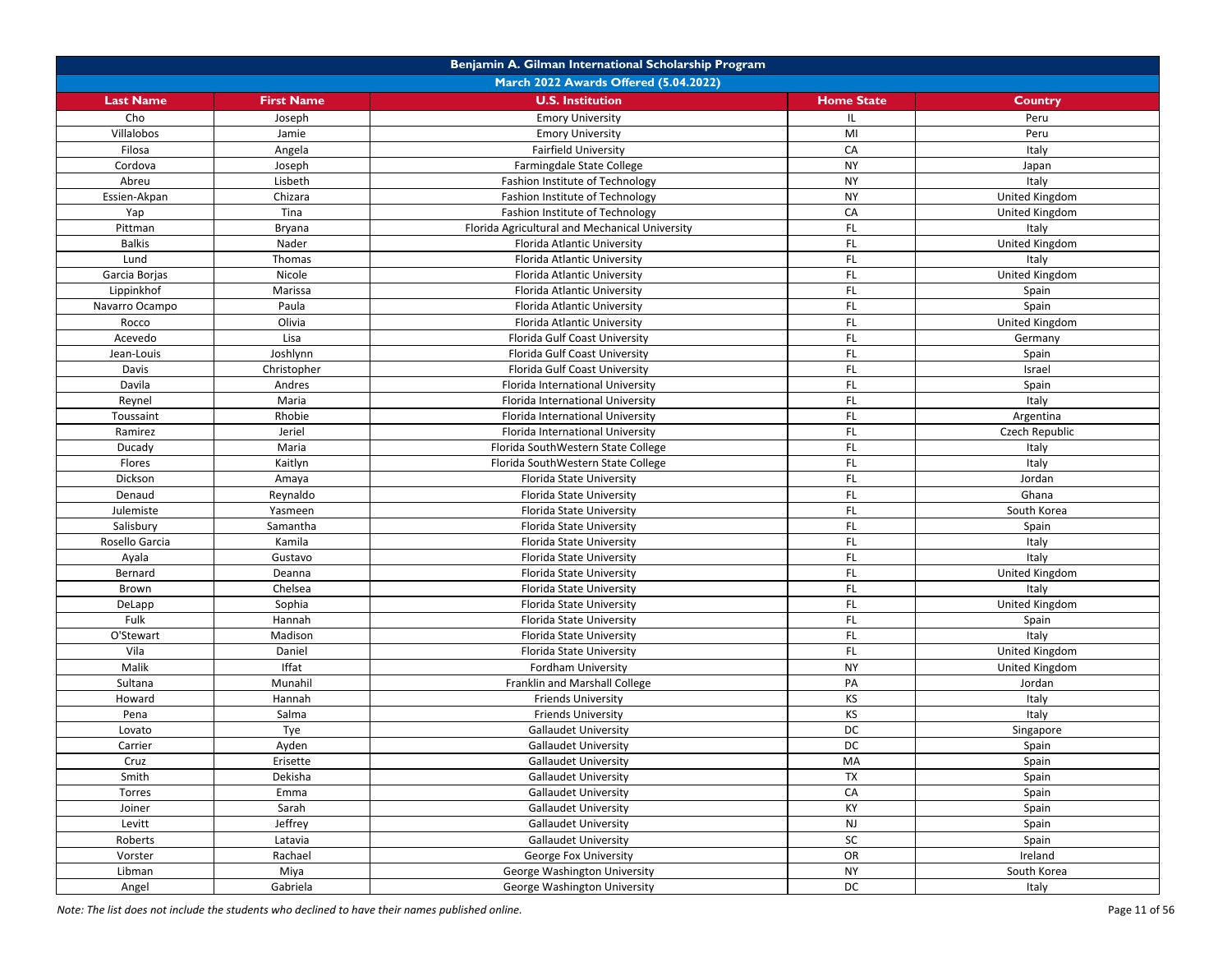| March 2022 Awards Offered (5.04.2022)<br><b>U.S. Institution</b><br><b>Last Name</b><br><b>First Name</b><br><b>Home State</b><br>Country<br>MA<br>Arias<br>Amber<br>George Washington University<br>United Kingdom<br>CO<br>Fentahun<br>Hana<br>George Washington University<br>United Kingdom<br>TX<br>Grimaldo<br>Andrea<br>George Washington University<br>Spain<br>NJ<br>Spain<br>Klugewicz<br>Teresa<br>George Washington University<br>Scally<br>IL.<br>United Kingdom<br>Margaux<br>George Washington University<br>ME<br>Nadeau<br>Taja<br>George Washington University<br>United Kingdom<br><b>NY</b><br>Sotelo-Mahairas<br>Sophia<br>Ireland<br>George Washington University<br>Luchiano<br>FL.<br>Perez<br>United Kingdom<br>George Washington University<br>Leonidas<br>PA<br>Kehagias<br>George Washington University<br>France<br>Otice<br><b>WV</b><br>Carder<br>South Africa<br>Georgetown University<br>HI<br>Hirai<br>Alyssa<br>Italy<br>Georgetown University<br>MA<br>William<br>United Kingdom<br>Barao<br>Georgetown University<br>DC<br>Diaz<br>Iliana<br>Georgetown University<br>Italy<br><b>NY</b><br>Evan<br><b>United Kingdom</b><br>Peters<br>Georgetown University<br>MN<br>Garg<br>Suhani<br>Georgetown University<br>India<br>GA<br>Banich<br>Isabella<br>Georgia College & State University<br>France<br>GA<br>Karla<br>South Korea<br>Ferreras<br>Georgia Gwinnett College<br>Ricks<br>Myka<br>GA<br>Georgia Gwinnett College<br>Peru<br>Zaki<br>GA<br>Eman<br>Georgia Gwinnett College<br>Peru<br>GA<br>Von Nordeck<br>Kristina<br>United Kingdom<br>Georgia Highlands College<br>Kim<br>Sophia<br>GA<br>Georgia Institute of Technology-Main Campus<br>South Korea<br>GA<br>Jonathan<br>Maldonado<br>Georgia Institute of Technology-Main Campus<br>Japan<br>Ibuoffor<br>GA<br>Chibuzo<br>Georgia Institute of Technology-Main Campus<br>Spain<br>GA<br>Malouf<br>Anthony<br>Georgia Institute of Technology-Main Campus<br>France<br>GA<br>Rudolph<br>Brianna<br>Georgia Institute of Technology-Main Campus<br>Spain<br>Martha<br>GA<br>Georgia Institute of Technology-Main Campus<br>Ireland<br>Dominguez<br>IN<br>Nakamura<br>Tensei<br>Georgia Institute of Technology-Main Campus<br>Ireland<br>GA<br>Chambers<br>Abigail<br>Georgia Institute of Technology-Main Campus<br>France<br>GA<br>Stahl<br>Sophia<br>Georgia Institute of Technology-Main Campus<br>France<br>GA<br>Patel<br>Ruhi<br>Georgia Institute of Technology-Main Campus<br>France<br>GA<br>Walker<br>Reed<br>Georgia Institute of Technology-Main Campus<br>Spain<br>GA<br>Bautista<br>Sayanna<br>Georgia Southern University<br>Morocco<br>GA<br><b>Brooks Stallings</b><br>Nakyla<br>Georgia Southern University<br>France<br>GA<br>South Korea<br>Terry<br>Hannah<br>Georgia State University<br>GA<br>Ghana<br>Ousley<br>Ayana<br>Georgia State University<br>GA<br>South Korea<br>Lundstedt<br>Kora<br>Georgia State University<br>GA<br>Schubert<br>Samantha<br>Ghana<br>Georgia State University<br>GA<br>Jordyn<br>South Korea<br>Thrasher<br>Georgia State University<br>GA<br>Edmund<br>South Korea<br>Breanna<br>Georgia State University<br>GA<br>Howard<br>Saniah<br>South Korea<br>Georgia State University<br>GA<br>Isiah<br>Ireland<br>Georgia State University<br>Anderson<br>GA<br>Iheanacho<br>Chinwendu<br>Georgia State University<br>France<br>GA<br>Leslie<br>Georgia State University<br>Italy<br>Jacinto<br>GA<br>Stapleton<br>Ava<br>Georgia State University<br>France<br>GA<br>Webb<br>Jahari<br>Georgia State University<br>Spain<br>GA<br><b>Braddock</b><br>Rachel<br>Georgia State University<br>France<br>GA<br>Batantou<br>Christy<br>Georgia State University<br>France<br>GA<br>Joshua<br>Georgia State University<br>France<br>Coleman |  | Benjamin A. Gilman International Scholarship Program |  |  |  |  |
|--------------------------------------------------------------------------------------------------------------------------------------------------------------------------------------------------------------------------------------------------------------------------------------------------------------------------------------------------------------------------------------------------------------------------------------------------------------------------------------------------------------------------------------------------------------------------------------------------------------------------------------------------------------------------------------------------------------------------------------------------------------------------------------------------------------------------------------------------------------------------------------------------------------------------------------------------------------------------------------------------------------------------------------------------------------------------------------------------------------------------------------------------------------------------------------------------------------------------------------------------------------------------------------------------------------------------------------------------------------------------------------------------------------------------------------------------------------------------------------------------------------------------------------------------------------------------------------------------------------------------------------------------------------------------------------------------------------------------------------------------------------------------------------------------------------------------------------------------------------------------------------------------------------------------------------------------------------------------------------------------------------------------------------------------------------------------------------------------------------------------------------------------------------------------------------------------------------------------------------------------------------------------------------------------------------------------------------------------------------------------------------------------------------------------------------------------------------------------------------------------------------------------------------------------------------------------------------------------------------------------------------------------------------------------------------------------------------------------------------------------------------------------------------------------------------------------------------------------------------------------------------------------------------------------------------------------------------------------------------------------------------------------------------------------------------------------------------------------------------------------------------------------------------------------------------------------------------------------------------------------------------------------------------------------------------------------------------------------------------------------------------------------------------------------------------------------------------------------------------------------------------------------------------------------------------------------------------------------------------------------------------------------------------------------------------------------------------------------------------------------------------------------------------------|--|------------------------------------------------------|--|--|--|--|
|                                                                                                                                                                                                                                                                                                                                                                                                                                                                                                                                                                                                                                                                                                                                                                                                                                                                                                                                                                                                                                                                                                                                                                                                                                                                                                                                                                                                                                                                                                                                                                                                                                                                                                                                                                                                                                                                                                                                                                                                                                                                                                                                                                                                                                                                                                                                                                                                                                                                                                                                                                                                                                                                                                                                                                                                                                                                                                                                                                                                                                                                                                                                                                                                                                                                                                                                                                                                                                                                                                                                                                                                                                                                                                                                                                                            |  |                                                      |  |  |  |  |
|                                                                                                                                                                                                                                                                                                                                                                                                                                                                                                                                                                                                                                                                                                                                                                                                                                                                                                                                                                                                                                                                                                                                                                                                                                                                                                                                                                                                                                                                                                                                                                                                                                                                                                                                                                                                                                                                                                                                                                                                                                                                                                                                                                                                                                                                                                                                                                                                                                                                                                                                                                                                                                                                                                                                                                                                                                                                                                                                                                                                                                                                                                                                                                                                                                                                                                                                                                                                                                                                                                                                                                                                                                                                                                                                                                                            |  |                                                      |  |  |  |  |
|                                                                                                                                                                                                                                                                                                                                                                                                                                                                                                                                                                                                                                                                                                                                                                                                                                                                                                                                                                                                                                                                                                                                                                                                                                                                                                                                                                                                                                                                                                                                                                                                                                                                                                                                                                                                                                                                                                                                                                                                                                                                                                                                                                                                                                                                                                                                                                                                                                                                                                                                                                                                                                                                                                                                                                                                                                                                                                                                                                                                                                                                                                                                                                                                                                                                                                                                                                                                                                                                                                                                                                                                                                                                                                                                                                                            |  |                                                      |  |  |  |  |
|                                                                                                                                                                                                                                                                                                                                                                                                                                                                                                                                                                                                                                                                                                                                                                                                                                                                                                                                                                                                                                                                                                                                                                                                                                                                                                                                                                                                                                                                                                                                                                                                                                                                                                                                                                                                                                                                                                                                                                                                                                                                                                                                                                                                                                                                                                                                                                                                                                                                                                                                                                                                                                                                                                                                                                                                                                                                                                                                                                                                                                                                                                                                                                                                                                                                                                                                                                                                                                                                                                                                                                                                                                                                                                                                                                                            |  |                                                      |  |  |  |  |
|                                                                                                                                                                                                                                                                                                                                                                                                                                                                                                                                                                                                                                                                                                                                                                                                                                                                                                                                                                                                                                                                                                                                                                                                                                                                                                                                                                                                                                                                                                                                                                                                                                                                                                                                                                                                                                                                                                                                                                                                                                                                                                                                                                                                                                                                                                                                                                                                                                                                                                                                                                                                                                                                                                                                                                                                                                                                                                                                                                                                                                                                                                                                                                                                                                                                                                                                                                                                                                                                                                                                                                                                                                                                                                                                                                                            |  |                                                      |  |  |  |  |
|                                                                                                                                                                                                                                                                                                                                                                                                                                                                                                                                                                                                                                                                                                                                                                                                                                                                                                                                                                                                                                                                                                                                                                                                                                                                                                                                                                                                                                                                                                                                                                                                                                                                                                                                                                                                                                                                                                                                                                                                                                                                                                                                                                                                                                                                                                                                                                                                                                                                                                                                                                                                                                                                                                                                                                                                                                                                                                                                                                                                                                                                                                                                                                                                                                                                                                                                                                                                                                                                                                                                                                                                                                                                                                                                                                                            |  |                                                      |  |  |  |  |
|                                                                                                                                                                                                                                                                                                                                                                                                                                                                                                                                                                                                                                                                                                                                                                                                                                                                                                                                                                                                                                                                                                                                                                                                                                                                                                                                                                                                                                                                                                                                                                                                                                                                                                                                                                                                                                                                                                                                                                                                                                                                                                                                                                                                                                                                                                                                                                                                                                                                                                                                                                                                                                                                                                                                                                                                                                                                                                                                                                                                                                                                                                                                                                                                                                                                                                                                                                                                                                                                                                                                                                                                                                                                                                                                                                                            |  |                                                      |  |  |  |  |
|                                                                                                                                                                                                                                                                                                                                                                                                                                                                                                                                                                                                                                                                                                                                                                                                                                                                                                                                                                                                                                                                                                                                                                                                                                                                                                                                                                                                                                                                                                                                                                                                                                                                                                                                                                                                                                                                                                                                                                                                                                                                                                                                                                                                                                                                                                                                                                                                                                                                                                                                                                                                                                                                                                                                                                                                                                                                                                                                                                                                                                                                                                                                                                                                                                                                                                                                                                                                                                                                                                                                                                                                                                                                                                                                                                                            |  |                                                      |  |  |  |  |
|                                                                                                                                                                                                                                                                                                                                                                                                                                                                                                                                                                                                                                                                                                                                                                                                                                                                                                                                                                                                                                                                                                                                                                                                                                                                                                                                                                                                                                                                                                                                                                                                                                                                                                                                                                                                                                                                                                                                                                                                                                                                                                                                                                                                                                                                                                                                                                                                                                                                                                                                                                                                                                                                                                                                                                                                                                                                                                                                                                                                                                                                                                                                                                                                                                                                                                                                                                                                                                                                                                                                                                                                                                                                                                                                                                                            |  |                                                      |  |  |  |  |
|                                                                                                                                                                                                                                                                                                                                                                                                                                                                                                                                                                                                                                                                                                                                                                                                                                                                                                                                                                                                                                                                                                                                                                                                                                                                                                                                                                                                                                                                                                                                                                                                                                                                                                                                                                                                                                                                                                                                                                                                                                                                                                                                                                                                                                                                                                                                                                                                                                                                                                                                                                                                                                                                                                                                                                                                                                                                                                                                                                                                                                                                                                                                                                                                                                                                                                                                                                                                                                                                                                                                                                                                                                                                                                                                                                                            |  |                                                      |  |  |  |  |
|                                                                                                                                                                                                                                                                                                                                                                                                                                                                                                                                                                                                                                                                                                                                                                                                                                                                                                                                                                                                                                                                                                                                                                                                                                                                                                                                                                                                                                                                                                                                                                                                                                                                                                                                                                                                                                                                                                                                                                                                                                                                                                                                                                                                                                                                                                                                                                                                                                                                                                                                                                                                                                                                                                                                                                                                                                                                                                                                                                                                                                                                                                                                                                                                                                                                                                                                                                                                                                                                                                                                                                                                                                                                                                                                                                                            |  |                                                      |  |  |  |  |
|                                                                                                                                                                                                                                                                                                                                                                                                                                                                                                                                                                                                                                                                                                                                                                                                                                                                                                                                                                                                                                                                                                                                                                                                                                                                                                                                                                                                                                                                                                                                                                                                                                                                                                                                                                                                                                                                                                                                                                                                                                                                                                                                                                                                                                                                                                                                                                                                                                                                                                                                                                                                                                                                                                                                                                                                                                                                                                                                                                                                                                                                                                                                                                                                                                                                                                                                                                                                                                                                                                                                                                                                                                                                                                                                                                                            |  |                                                      |  |  |  |  |
|                                                                                                                                                                                                                                                                                                                                                                                                                                                                                                                                                                                                                                                                                                                                                                                                                                                                                                                                                                                                                                                                                                                                                                                                                                                                                                                                                                                                                                                                                                                                                                                                                                                                                                                                                                                                                                                                                                                                                                                                                                                                                                                                                                                                                                                                                                                                                                                                                                                                                                                                                                                                                                                                                                                                                                                                                                                                                                                                                                                                                                                                                                                                                                                                                                                                                                                                                                                                                                                                                                                                                                                                                                                                                                                                                                                            |  |                                                      |  |  |  |  |
|                                                                                                                                                                                                                                                                                                                                                                                                                                                                                                                                                                                                                                                                                                                                                                                                                                                                                                                                                                                                                                                                                                                                                                                                                                                                                                                                                                                                                                                                                                                                                                                                                                                                                                                                                                                                                                                                                                                                                                                                                                                                                                                                                                                                                                                                                                                                                                                                                                                                                                                                                                                                                                                                                                                                                                                                                                                                                                                                                                                                                                                                                                                                                                                                                                                                                                                                                                                                                                                                                                                                                                                                                                                                                                                                                                                            |  |                                                      |  |  |  |  |
|                                                                                                                                                                                                                                                                                                                                                                                                                                                                                                                                                                                                                                                                                                                                                                                                                                                                                                                                                                                                                                                                                                                                                                                                                                                                                                                                                                                                                                                                                                                                                                                                                                                                                                                                                                                                                                                                                                                                                                                                                                                                                                                                                                                                                                                                                                                                                                                                                                                                                                                                                                                                                                                                                                                                                                                                                                                                                                                                                                                                                                                                                                                                                                                                                                                                                                                                                                                                                                                                                                                                                                                                                                                                                                                                                                                            |  |                                                      |  |  |  |  |
|                                                                                                                                                                                                                                                                                                                                                                                                                                                                                                                                                                                                                                                                                                                                                                                                                                                                                                                                                                                                                                                                                                                                                                                                                                                                                                                                                                                                                                                                                                                                                                                                                                                                                                                                                                                                                                                                                                                                                                                                                                                                                                                                                                                                                                                                                                                                                                                                                                                                                                                                                                                                                                                                                                                                                                                                                                                                                                                                                                                                                                                                                                                                                                                                                                                                                                                                                                                                                                                                                                                                                                                                                                                                                                                                                                                            |  |                                                      |  |  |  |  |
|                                                                                                                                                                                                                                                                                                                                                                                                                                                                                                                                                                                                                                                                                                                                                                                                                                                                                                                                                                                                                                                                                                                                                                                                                                                                                                                                                                                                                                                                                                                                                                                                                                                                                                                                                                                                                                                                                                                                                                                                                                                                                                                                                                                                                                                                                                                                                                                                                                                                                                                                                                                                                                                                                                                                                                                                                                                                                                                                                                                                                                                                                                                                                                                                                                                                                                                                                                                                                                                                                                                                                                                                                                                                                                                                                                                            |  |                                                      |  |  |  |  |
|                                                                                                                                                                                                                                                                                                                                                                                                                                                                                                                                                                                                                                                                                                                                                                                                                                                                                                                                                                                                                                                                                                                                                                                                                                                                                                                                                                                                                                                                                                                                                                                                                                                                                                                                                                                                                                                                                                                                                                                                                                                                                                                                                                                                                                                                                                                                                                                                                                                                                                                                                                                                                                                                                                                                                                                                                                                                                                                                                                                                                                                                                                                                                                                                                                                                                                                                                                                                                                                                                                                                                                                                                                                                                                                                                                                            |  |                                                      |  |  |  |  |
|                                                                                                                                                                                                                                                                                                                                                                                                                                                                                                                                                                                                                                                                                                                                                                                                                                                                                                                                                                                                                                                                                                                                                                                                                                                                                                                                                                                                                                                                                                                                                                                                                                                                                                                                                                                                                                                                                                                                                                                                                                                                                                                                                                                                                                                                                                                                                                                                                                                                                                                                                                                                                                                                                                                                                                                                                                                                                                                                                                                                                                                                                                                                                                                                                                                                                                                                                                                                                                                                                                                                                                                                                                                                                                                                                                                            |  |                                                      |  |  |  |  |
|                                                                                                                                                                                                                                                                                                                                                                                                                                                                                                                                                                                                                                                                                                                                                                                                                                                                                                                                                                                                                                                                                                                                                                                                                                                                                                                                                                                                                                                                                                                                                                                                                                                                                                                                                                                                                                                                                                                                                                                                                                                                                                                                                                                                                                                                                                                                                                                                                                                                                                                                                                                                                                                                                                                                                                                                                                                                                                                                                                                                                                                                                                                                                                                                                                                                                                                                                                                                                                                                                                                                                                                                                                                                                                                                                                                            |  |                                                      |  |  |  |  |
|                                                                                                                                                                                                                                                                                                                                                                                                                                                                                                                                                                                                                                                                                                                                                                                                                                                                                                                                                                                                                                                                                                                                                                                                                                                                                                                                                                                                                                                                                                                                                                                                                                                                                                                                                                                                                                                                                                                                                                                                                                                                                                                                                                                                                                                                                                                                                                                                                                                                                                                                                                                                                                                                                                                                                                                                                                                                                                                                                                                                                                                                                                                                                                                                                                                                                                                                                                                                                                                                                                                                                                                                                                                                                                                                                                                            |  |                                                      |  |  |  |  |
|                                                                                                                                                                                                                                                                                                                                                                                                                                                                                                                                                                                                                                                                                                                                                                                                                                                                                                                                                                                                                                                                                                                                                                                                                                                                                                                                                                                                                                                                                                                                                                                                                                                                                                                                                                                                                                                                                                                                                                                                                                                                                                                                                                                                                                                                                                                                                                                                                                                                                                                                                                                                                                                                                                                                                                                                                                                                                                                                                                                                                                                                                                                                                                                                                                                                                                                                                                                                                                                                                                                                                                                                                                                                                                                                                                                            |  |                                                      |  |  |  |  |
|                                                                                                                                                                                                                                                                                                                                                                                                                                                                                                                                                                                                                                                                                                                                                                                                                                                                                                                                                                                                                                                                                                                                                                                                                                                                                                                                                                                                                                                                                                                                                                                                                                                                                                                                                                                                                                                                                                                                                                                                                                                                                                                                                                                                                                                                                                                                                                                                                                                                                                                                                                                                                                                                                                                                                                                                                                                                                                                                                                                                                                                                                                                                                                                                                                                                                                                                                                                                                                                                                                                                                                                                                                                                                                                                                                                            |  |                                                      |  |  |  |  |
|                                                                                                                                                                                                                                                                                                                                                                                                                                                                                                                                                                                                                                                                                                                                                                                                                                                                                                                                                                                                                                                                                                                                                                                                                                                                                                                                                                                                                                                                                                                                                                                                                                                                                                                                                                                                                                                                                                                                                                                                                                                                                                                                                                                                                                                                                                                                                                                                                                                                                                                                                                                                                                                                                                                                                                                                                                                                                                                                                                                                                                                                                                                                                                                                                                                                                                                                                                                                                                                                                                                                                                                                                                                                                                                                                                                            |  |                                                      |  |  |  |  |
|                                                                                                                                                                                                                                                                                                                                                                                                                                                                                                                                                                                                                                                                                                                                                                                                                                                                                                                                                                                                                                                                                                                                                                                                                                                                                                                                                                                                                                                                                                                                                                                                                                                                                                                                                                                                                                                                                                                                                                                                                                                                                                                                                                                                                                                                                                                                                                                                                                                                                                                                                                                                                                                                                                                                                                                                                                                                                                                                                                                                                                                                                                                                                                                                                                                                                                                                                                                                                                                                                                                                                                                                                                                                                                                                                                                            |  |                                                      |  |  |  |  |
|                                                                                                                                                                                                                                                                                                                                                                                                                                                                                                                                                                                                                                                                                                                                                                                                                                                                                                                                                                                                                                                                                                                                                                                                                                                                                                                                                                                                                                                                                                                                                                                                                                                                                                                                                                                                                                                                                                                                                                                                                                                                                                                                                                                                                                                                                                                                                                                                                                                                                                                                                                                                                                                                                                                                                                                                                                                                                                                                                                                                                                                                                                                                                                                                                                                                                                                                                                                                                                                                                                                                                                                                                                                                                                                                                                                            |  |                                                      |  |  |  |  |
|                                                                                                                                                                                                                                                                                                                                                                                                                                                                                                                                                                                                                                                                                                                                                                                                                                                                                                                                                                                                                                                                                                                                                                                                                                                                                                                                                                                                                                                                                                                                                                                                                                                                                                                                                                                                                                                                                                                                                                                                                                                                                                                                                                                                                                                                                                                                                                                                                                                                                                                                                                                                                                                                                                                                                                                                                                                                                                                                                                                                                                                                                                                                                                                                                                                                                                                                                                                                                                                                                                                                                                                                                                                                                                                                                                                            |  |                                                      |  |  |  |  |
|                                                                                                                                                                                                                                                                                                                                                                                                                                                                                                                                                                                                                                                                                                                                                                                                                                                                                                                                                                                                                                                                                                                                                                                                                                                                                                                                                                                                                                                                                                                                                                                                                                                                                                                                                                                                                                                                                                                                                                                                                                                                                                                                                                                                                                                                                                                                                                                                                                                                                                                                                                                                                                                                                                                                                                                                                                                                                                                                                                                                                                                                                                                                                                                                                                                                                                                                                                                                                                                                                                                                                                                                                                                                                                                                                                                            |  |                                                      |  |  |  |  |
|                                                                                                                                                                                                                                                                                                                                                                                                                                                                                                                                                                                                                                                                                                                                                                                                                                                                                                                                                                                                                                                                                                                                                                                                                                                                                                                                                                                                                                                                                                                                                                                                                                                                                                                                                                                                                                                                                                                                                                                                                                                                                                                                                                                                                                                                                                                                                                                                                                                                                                                                                                                                                                                                                                                                                                                                                                                                                                                                                                                                                                                                                                                                                                                                                                                                                                                                                                                                                                                                                                                                                                                                                                                                                                                                                                                            |  |                                                      |  |  |  |  |
|                                                                                                                                                                                                                                                                                                                                                                                                                                                                                                                                                                                                                                                                                                                                                                                                                                                                                                                                                                                                                                                                                                                                                                                                                                                                                                                                                                                                                                                                                                                                                                                                                                                                                                                                                                                                                                                                                                                                                                                                                                                                                                                                                                                                                                                                                                                                                                                                                                                                                                                                                                                                                                                                                                                                                                                                                                                                                                                                                                                                                                                                                                                                                                                                                                                                                                                                                                                                                                                                                                                                                                                                                                                                                                                                                                                            |  |                                                      |  |  |  |  |
|                                                                                                                                                                                                                                                                                                                                                                                                                                                                                                                                                                                                                                                                                                                                                                                                                                                                                                                                                                                                                                                                                                                                                                                                                                                                                                                                                                                                                                                                                                                                                                                                                                                                                                                                                                                                                                                                                                                                                                                                                                                                                                                                                                                                                                                                                                                                                                                                                                                                                                                                                                                                                                                                                                                                                                                                                                                                                                                                                                                                                                                                                                                                                                                                                                                                                                                                                                                                                                                                                                                                                                                                                                                                                                                                                                                            |  |                                                      |  |  |  |  |
|                                                                                                                                                                                                                                                                                                                                                                                                                                                                                                                                                                                                                                                                                                                                                                                                                                                                                                                                                                                                                                                                                                                                                                                                                                                                                                                                                                                                                                                                                                                                                                                                                                                                                                                                                                                                                                                                                                                                                                                                                                                                                                                                                                                                                                                                                                                                                                                                                                                                                                                                                                                                                                                                                                                                                                                                                                                                                                                                                                                                                                                                                                                                                                                                                                                                                                                                                                                                                                                                                                                                                                                                                                                                                                                                                                                            |  |                                                      |  |  |  |  |
|                                                                                                                                                                                                                                                                                                                                                                                                                                                                                                                                                                                                                                                                                                                                                                                                                                                                                                                                                                                                                                                                                                                                                                                                                                                                                                                                                                                                                                                                                                                                                                                                                                                                                                                                                                                                                                                                                                                                                                                                                                                                                                                                                                                                                                                                                                                                                                                                                                                                                                                                                                                                                                                                                                                                                                                                                                                                                                                                                                                                                                                                                                                                                                                                                                                                                                                                                                                                                                                                                                                                                                                                                                                                                                                                                                                            |  |                                                      |  |  |  |  |
|                                                                                                                                                                                                                                                                                                                                                                                                                                                                                                                                                                                                                                                                                                                                                                                                                                                                                                                                                                                                                                                                                                                                                                                                                                                                                                                                                                                                                                                                                                                                                                                                                                                                                                                                                                                                                                                                                                                                                                                                                                                                                                                                                                                                                                                                                                                                                                                                                                                                                                                                                                                                                                                                                                                                                                                                                                                                                                                                                                                                                                                                                                                                                                                                                                                                                                                                                                                                                                                                                                                                                                                                                                                                                                                                                                                            |  |                                                      |  |  |  |  |
|                                                                                                                                                                                                                                                                                                                                                                                                                                                                                                                                                                                                                                                                                                                                                                                                                                                                                                                                                                                                                                                                                                                                                                                                                                                                                                                                                                                                                                                                                                                                                                                                                                                                                                                                                                                                                                                                                                                                                                                                                                                                                                                                                                                                                                                                                                                                                                                                                                                                                                                                                                                                                                                                                                                                                                                                                                                                                                                                                                                                                                                                                                                                                                                                                                                                                                                                                                                                                                                                                                                                                                                                                                                                                                                                                                                            |  |                                                      |  |  |  |  |
|                                                                                                                                                                                                                                                                                                                                                                                                                                                                                                                                                                                                                                                                                                                                                                                                                                                                                                                                                                                                                                                                                                                                                                                                                                                                                                                                                                                                                                                                                                                                                                                                                                                                                                                                                                                                                                                                                                                                                                                                                                                                                                                                                                                                                                                                                                                                                                                                                                                                                                                                                                                                                                                                                                                                                                                                                                                                                                                                                                                                                                                                                                                                                                                                                                                                                                                                                                                                                                                                                                                                                                                                                                                                                                                                                                                            |  |                                                      |  |  |  |  |
|                                                                                                                                                                                                                                                                                                                                                                                                                                                                                                                                                                                                                                                                                                                                                                                                                                                                                                                                                                                                                                                                                                                                                                                                                                                                                                                                                                                                                                                                                                                                                                                                                                                                                                                                                                                                                                                                                                                                                                                                                                                                                                                                                                                                                                                                                                                                                                                                                                                                                                                                                                                                                                                                                                                                                                                                                                                                                                                                                                                                                                                                                                                                                                                                                                                                                                                                                                                                                                                                                                                                                                                                                                                                                                                                                                                            |  |                                                      |  |  |  |  |
|                                                                                                                                                                                                                                                                                                                                                                                                                                                                                                                                                                                                                                                                                                                                                                                                                                                                                                                                                                                                                                                                                                                                                                                                                                                                                                                                                                                                                                                                                                                                                                                                                                                                                                                                                                                                                                                                                                                                                                                                                                                                                                                                                                                                                                                                                                                                                                                                                                                                                                                                                                                                                                                                                                                                                                                                                                                                                                                                                                                                                                                                                                                                                                                                                                                                                                                                                                                                                                                                                                                                                                                                                                                                                                                                                                                            |  |                                                      |  |  |  |  |
|                                                                                                                                                                                                                                                                                                                                                                                                                                                                                                                                                                                                                                                                                                                                                                                                                                                                                                                                                                                                                                                                                                                                                                                                                                                                                                                                                                                                                                                                                                                                                                                                                                                                                                                                                                                                                                                                                                                                                                                                                                                                                                                                                                                                                                                                                                                                                                                                                                                                                                                                                                                                                                                                                                                                                                                                                                                                                                                                                                                                                                                                                                                                                                                                                                                                                                                                                                                                                                                                                                                                                                                                                                                                                                                                                                                            |  |                                                      |  |  |  |  |
|                                                                                                                                                                                                                                                                                                                                                                                                                                                                                                                                                                                                                                                                                                                                                                                                                                                                                                                                                                                                                                                                                                                                                                                                                                                                                                                                                                                                                                                                                                                                                                                                                                                                                                                                                                                                                                                                                                                                                                                                                                                                                                                                                                                                                                                                                                                                                                                                                                                                                                                                                                                                                                                                                                                                                                                                                                                                                                                                                                                                                                                                                                                                                                                                                                                                                                                                                                                                                                                                                                                                                                                                                                                                                                                                                                                            |  |                                                      |  |  |  |  |
|                                                                                                                                                                                                                                                                                                                                                                                                                                                                                                                                                                                                                                                                                                                                                                                                                                                                                                                                                                                                                                                                                                                                                                                                                                                                                                                                                                                                                                                                                                                                                                                                                                                                                                                                                                                                                                                                                                                                                                                                                                                                                                                                                                                                                                                                                                                                                                                                                                                                                                                                                                                                                                                                                                                                                                                                                                                                                                                                                                                                                                                                                                                                                                                                                                                                                                                                                                                                                                                                                                                                                                                                                                                                                                                                                                                            |  |                                                      |  |  |  |  |
|                                                                                                                                                                                                                                                                                                                                                                                                                                                                                                                                                                                                                                                                                                                                                                                                                                                                                                                                                                                                                                                                                                                                                                                                                                                                                                                                                                                                                                                                                                                                                                                                                                                                                                                                                                                                                                                                                                                                                                                                                                                                                                                                                                                                                                                                                                                                                                                                                                                                                                                                                                                                                                                                                                                                                                                                                                                                                                                                                                                                                                                                                                                                                                                                                                                                                                                                                                                                                                                                                                                                                                                                                                                                                                                                                                                            |  |                                                      |  |  |  |  |
|                                                                                                                                                                                                                                                                                                                                                                                                                                                                                                                                                                                                                                                                                                                                                                                                                                                                                                                                                                                                                                                                                                                                                                                                                                                                                                                                                                                                                                                                                                                                                                                                                                                                                                                                                                                                                                                                                                                                                                                                                                                                                                                                                                                                                                                                                                                                                                                                                                                                                                                                                                                                                                                                                                                                                                                                                                                                                                                                                                                                                                                                                                                                                                                                                                                                                                                                                                                                                                                                                                                                                                                                                                                                                                                                                                                            |  |                                                      |  |  |  |  |
|                                                                                                                                                                                                                                                                                                                                                                                                                                                                                                                                                                                                                                                                                                                                                                                                                                                                                                                                                                                                                                                                                                                                                                                                                                                                                                                                                                                                                                                                                                                                                                                                                                                                                                                                                                                                                                                                                                                                                                                                                                                                                                                                                                                                                                                                                                                                                                                                                                                                                                                                                                                                                                                                                                                                                                                                                                                                                                                                                                                                                                                                                                                                                                                                                                                                                                                                                                                                                                                                                                                                                                                                                                                                                                                                                                                            |  |                                                      |  |  |  |  |
|                                                                                                                                                                                                                                                                                                                                                                                                                                                                                                                                                                                                                                                                                                                                                                                                                                                                                                                                                                                                                                                                                                                                                                                                                                                                                                                                                                                                                                                                                                                                                                                                                                                                                                                                                                                                                                                                                                                                                                                                                                                                                                                                                                                                                                                                                                                                                                                                                                                                                                                                                                                                                                                                                                                                                                                                                                                                                                                                                                                                                                                                                                                                                                                                                                                                                                                                                                                                                                                                                                                                                                                                                                                                                                                                                                                            |  |                                                      |  |  |  |  |
|                                                                                                                                                                                                                                                                                                                                                                                                                                                                                                                                                                                                                                                                                                                                                                                                                                                                                                                                                                                                                                                                                                                                                                                                                                                                                                                                                                                                                                                                                                                                                                                                                                                                                                                                                                                                                                                                                                                                                                                                                                                                                                                                                                                                                                                                                                                                                                                                                                                                                                                                                                                                                                                                                                                                                                                                                                                                                                                                                                                                                                                                                                                                                                                                                                                                                                                                                                                                                                                                                                                                                                                                                                                                                                                                                                                            |  |                                                      |  |  |  |  |
|                                                                                                                                                                                                                                                                                                                                                                                                                                                                                                                                                                                                                                                                                                                                                                                                                                                                                                                                                                                                                                                                                                                                                                                                                                                                                                                                                                                                                                                                                                                                                                                                                                                                                                                                                                                                                                                                                                                                                                                                                                                                                                                                                                                                                                                                                                                                                                                                                                                                                                                                                                                                                                                                                                                                                                                                                                                                                                                                                                                                                                                                                                                                                                                                                                                                                                                                                                                                                                                                                                                                                                                                                                                                                                                                                                                            |  |                                                      |  |  |  |  |
|                                                                                                                                                                                                                                                                                                                                                                                                                                                                                                                                                                                                                                                                                                                                                                                                                                                                                                                                                                                                                                                                                                                                                                                                                                                                                                                                                                                                                                                                                                                                                                                                                                                                                                                                                                                                                                                                                                                                                                                                                                                                                                                                                                                                                                                                                                                                                                                                                                                                                                                                                                                                                                                                                                                                                                                                                                                                                                                                                                                                                                                                                                                                                                                                                                                                                                                                                                                                                                                                                                                                                                                                                                                                                                                                                                                            |  |                                                      |  |  |  |  |
|                                                                                                                                                                                                                                                                                                                                                                                                                                                                                                                                                                                                                                                                                                                                                                                                                                                                                                                                                                                                                                                                                                                                                                                                                                                                                                                                                                                                                                                                                                                                                                                                                                                                                                                                                                                                                                                                                                                                                                                                                                                                                                                                                                                                                                                                                                                                                                                                                                                                                                                                                                                                                                                                                                                                                                                                                                                                                                                                                                                                                                                                                                                                                                                                                                                                                                                                                                                                                                                                                                                                                                                                                                                                                                                                                                                            |  |                                                      |  |  |  |  |
|                                                                                                                                                                                                                                                                                                                                                                                                                                                                                                                                                                                                                                                                                                                                                                                                                                                                                                                                                                                                                                                                                                                                                                                                                                                                                                                                                                                                                                                                                                                                                                                                                                                                                                                                                                                                                                                                                                                                                                                                                                                                                                                                                                                                                                                                                                                                                                                                                                                                                                                                                                                                                                                                                                                                                                                                                                                                                                                                                                                                                                                                                                                                                                                                                                                                                                                                                                                                                                                                                                                                                                                                                                                                                                                                                                                            |  |                                                      |  |  |  |  |
| Hall<br>GA<br>Georgia State University<br>Spain<br>Jasmine                                                                                                                                                                                                                                                                                                                                                                                                                                                                                                                                                                                                                                                                                                                                                                                                                                                                                                                                                                                                                                                                                                                                                                                                                                                                                                                                                                                                                                                                                                                                                                                                                                                                                                                                                                                                                                                                                                                                                                                                                                                                                                                                                                                                                                                                                                                                                                                                                                                                                                                                                                                                                                                                                                                                                                                                                                                                                                                                                                                                                                                                                                                                                                                                                                                                                                                                                                                                                                                                                                                                                                                                                                                                                                                                 |  |                                                      |  |  |  |  |
| GA<br>Nadia<br>Georgia State University<br>United Kingdom<br>Murray                                                                                                                                                                                                                                                                                                                                                                                                                                                                                                                                                                                                                                                                                                                                                                                                                                                                                                                                                                                                                                                                                                                                                                                                                                                                                                                                                                                                                                                                                                                                                                                                                                                                                                                                                                                                                                                                                                                                                                                                                                                                                                                                                                                                                                                                                                                                                                                                                                                                                                                                                                                                                                                                                                                                                                                                                                                                                                                                                                                                                                                                                                                                                                                                                                                                                                                                                                                                                                                                                                                                                                                                                                                                                                                        |  |                                                      |  |  |  |  |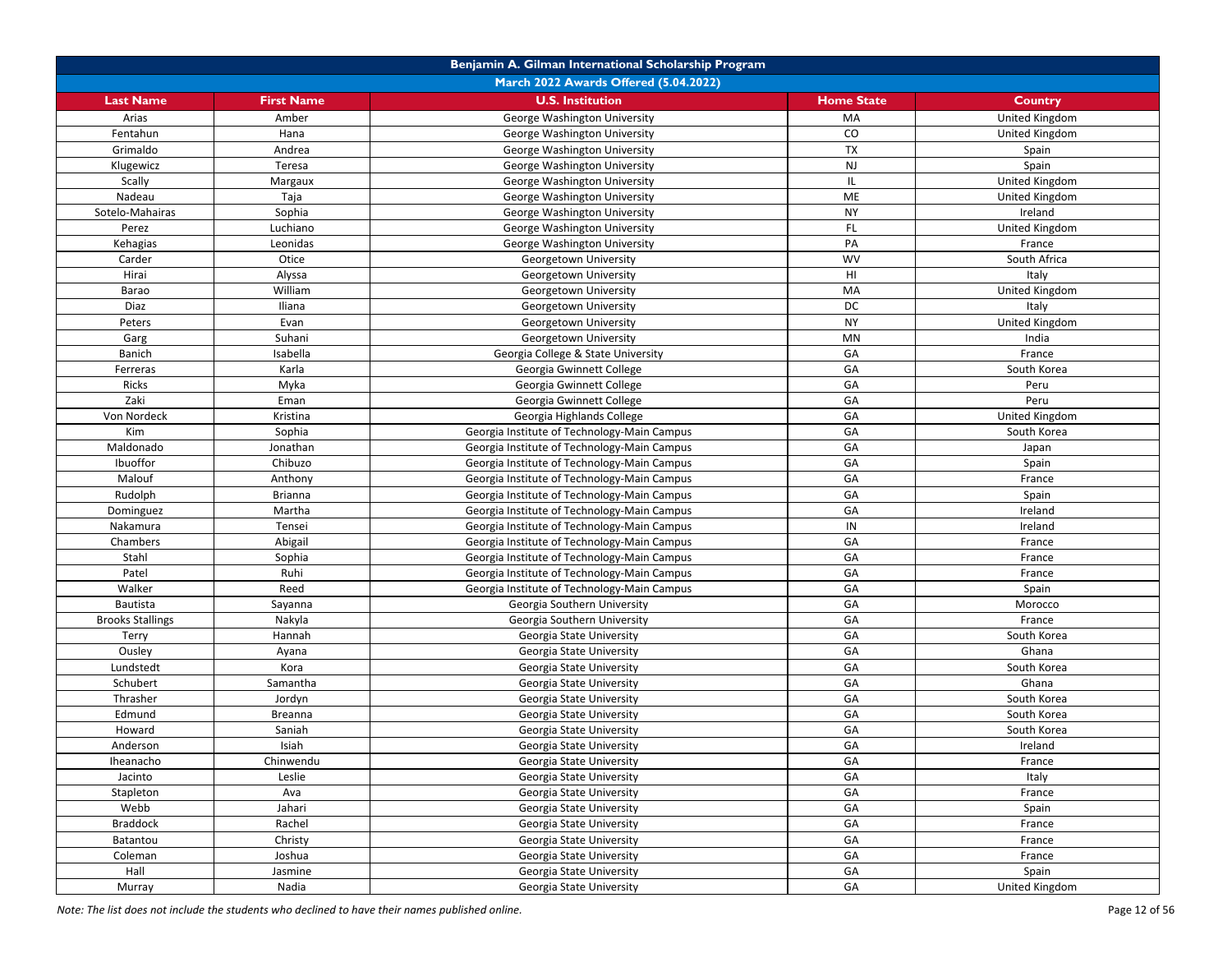| March 2022 Awards Offered (5.04.2022)<br><b>U.S. Institution</b><br><b>Last Name</b><br><b>First Name</b><br><b>Home State</b><br>Country<br>Faith<br>GA<br>Udokang<br>Georgia State University<br>France<br>GA<br>Ngo<br>Phuoc Dan<br>United Kingdom<br>Georgia State University<br>Ashayla<br>GA<br>Rouse<br>South Korea<br>Georgia State University<br>GA<br>Perez-Garcia<br>Sandra<br>Georgia State University<br>France<br>GA<br>Williamson<br>Klani<br>Romania<br>Georgia State University<br>Phillip<br>GA<br>Daniels<br>Georgia State University-Perimeter College<br>Netherlands<br>GA<br>Alexsa<br>Georgia State University-Perimeter College<br>Riggs<br>Romania<br><b>Baldwin</b><br>GA<br>Niquar<br>Georgia State University-Perimeter College<br>Costa Rica<br>GA<br>Georgia State University-Perimeter College<br>Brazil<br>Brown<br>James<br>PA<br>Tweedy<br>Treynise<br>South Africa<br>Gettysburg College<br>Sohail<br>MA<br>Hajri<br>Gettysburg College<br>Germany<br>AZ<br>Susan<br><b>Glendale Community College</b><br>France<br>Nguyen<br><b>WA</b><br>Nelson<br>Esme<br>Gonzaga University<br>Netherlands<br><b>WA</b><br>Anderson<br>Kate<br>Italy<br>Gonzaga University<br>IN<br>Aguirre-Mulato<br>Orlando<br>Goshen College<br>Ecuador<br>Kelly<br><b>NH</b><br>Holland<br>United Kingdom<br>Goucher College<br>Cho<br>MD<br>Khine<br>Goucher College<br>France<br>Hall<br>FL.<br>Goucher College<br>Argentina<br>Jaclynne<br>Hoffstein<br><b>MD</b><br>Savanah<br>United Kingdom<br>Goucher College<br>Julia<br>IL<br>Reyes<br>Italy<br>Governors State University<br>MI<br>Roberts<br>Noah<br><b>Grand Valley State University</b><br>Japan<br>Isabel<br>MI<br>Ireland<br>Wychuyse<br><b>Grand Valley State University</b><br>MI<br>Cota<br>Shaylin<br>Italy<br><b>Grand Valley State University</b><br>Fisher<br>IL<br>Kaylee<br><b>Greenville University</b><br>Japan<br>Tia<br><b>NY</b><br>Sanders<br><b>Grinnell College</b><br>South Africa<br>Allen<br><b>NC</b><br><b>Morales</b><br><b>Guilford Technical Community College</b><br>France<br>MN<br>Kaleb<br>Gustavus Adolphus College<br>Mattson<br>Greece<br>WI<br>Zutz<br>Georgia<br>Gustavus Adolphus College<br>Japan<br>Wandja<br>Adriel<br><b>TN</b><br>Ireland<br><b>Hamilton College</b><br>FL.<br>Luis<br><b>Hamilton College</b><br>Lopez<br>Spain<br><b>NY</b><br>Prunier<br>Jacquelin<br><b>Hamilton College</b><br>Argentina<br>MN<br>Taiwan<br>Tester<br>Kayla<br>Hamline University<br>WI<br>Camacho<br>Crystal<br><b>Hamline University</b><br>United Kingdom<br>MA<br>Doujad<br>Tabita<br>Hampshire College<br>Morocco<br>AR<br>Trahant<br>Jackson<br><b>Harding University</b><br>United Kingdom<br>LA<br>Zakaria<br>Aqib<br><b>Harvard University</b><br>Taiwan<br>Dekyi<br>NJ<br>France<br><b>Harvard University</b><br>Tsotsong<br>IL.<br>South Korea<br>Kang<br>Anthony<br>Harvey Mudd College<br><b>NC</b><br>Johnson<br>Australia<br>Ivanya<br>Hawaii Pacific University<br>CA<br>Corona Berron<br>Galia<br>Hawaii Pacific University<br>Spain<br>HI<br>Parks<br>Cloe<br>United Kingdom<br>Hawaii Pacific University<br>IL<br>Kubinski<br>Kayla<br><b>Heartland Community College</b><br>Japan<br><b>Heartland Community College</b><br>IL<br>Martin<br>Aja<br>Japan<br><b>Heartland Community College</b><br>Ramos<br>Viviana<br>IL.<br>Italy<br><b>NY</b><br>Erin<br><b>High Point University</b><br>United Kingdom<br>Matthewson<br><b>NY</b><br>Mark<br><b>Hobart William Smith Colleges</b><br>Thomas<br>Japan<br><b>NY</b><br>Michael<br><b>Hobart William Smith Colleges</b><br>Thomas<br>Japan<br>PA<br>Roberts<br>Eliyah<br><b>Hobart William Smith Colleges</b><br>Indonesia<br><b>NY</b><br>Del Rosario<br><b>Brianna</b><br>Hobart William Smith Colleges<br>Italy<br><b>NY</b><br>Winter<br><b>Hobart William Smith Colleges</b><br>Fagerberg<br>Italy |  | Benjamin A. Gilman International Scholarship Program |  |  |  |
|-----------------------------------------------------------------------------------------------------------------------------------------------------------------------------------------------------------------------------------------------------------------------------------------------------------------------------------------------------------------------------------------------------------------------------------------------------------------------------------------------------------------------------------------------------------------------------------------------------------------------------------------------------------------------------------------------------------------------------------------------------------------------------------------------------------------------------------------------------------------------------------------------------------------------------------------------------------------------------------------------------------------------------------------------------------------------------------------------------------------------------------------------------------------------------------------------------------------------------------------------------------------------------------------------------------------------------------------------------------------------------------------------------------------------------------------------------------------------------------------------------------------------------------------------------------------------------------------------------------------------------------------------------------------------------------------------------------------------------------------------------------------------------------------------------------------------------------------------------------------------------------------------------------------------------------------------------------------------------------------------------------------------------------------------------------------------------------------------------------------------------------------------------------------------------------------------------------------------------------------------------------------------------------------------------------------------------------------------------------------------------------------------------------------------------------------------------------------------------------------------------------------------------------------------------------------------------------------------------------------------------------------------------------------------------------------------------------------------------------------------------------------------------------------------------------------------------------------------------------------------------------------------------------------------------------------------------------------------------------------------------------------------------------------------------------------------------------------------------------------------------------------------------------------------------------------------------------------------------------------------------------------------------------------------------------------------------------------------------------------------------------------------------------------------------------------------------------------------------------------------------------------------------------------------------------------------------------------------------------------------------------------------------------------------------------------------------------------------------------------------------------------------------------------------------------------------------------------------------------------------------------|--|------------------------------------------------------|--|--|--|
|                                                                                                                                                                                                                                                                                                                                                                                                                                                                                                                                                                                                                                                                                                                                                                                                                                                                                                                                                                                                                                                                                                                                                                                                                                                                                                                                                                                                                                                                                                                                                                                                                                                                                                                                                                                                                                                                                                                                                                                                                                                                                                                                                                                                                                                                                                                                                                                                                                                                                                                                                                                                                                                                                                                                                                                                                                                                                                                                                                                                                                                                                                                                                                                                                                                                                                                                                                                                                                                                                                                                                                                                                                                                                                                                                                                                                                                                                   |  |                                                      |  |  |  |
|                                                                                                                                                                                                                                                                                                                                                                                                                                                                                                                                                                                                                                                                                                                                                                                                                                                                                                                                                                                                                                                                                                                                                                                                                                                                                                                                                                                                                                                                                                                                                                                                                                                                                                                                                                                                                                                                                                                                                                                                                                                                                                                                                                                                                                                                                                                                                                                                                                                                                                                                                                                                                                                                                                                                                                                                                                                                                                                                                                                                                                                                                                                                                                                                                                                                                                                                                                                                                                                                                                                                                                                                                                                                                                                                                                                                                                                                                   |  |                                                      |  |  |  |
|                                                                                                                                                                                                                                                                                                                                                                                                                                                                                                                                                                                                                                                                                                                                                                                                                                                                                                                                                                                                                                                                                                                                                                                                                                                                                                                                                                                                                                                                                                                                                                                                                                                                                                                                                                                                                                                                                                                                                                                                                                                                                                                                                                                                                                                                                                                                                                                                                                                                                                                                                                                                                                                                                                                                                                                                                                                                                                                                                                                                                                                                                                                                                                                                                                                                                                                                                                                                                                                                                                                                                                                                                                                                                                                                                                                                                                                                                   |  |                                                      |  |  |  |
|                                                                                                                                                                                                                                                                                                                                                                                                                                                                                                                                                                                                                                                                                                                                                                                                                                                                                                                                                                                                                                                                                                                                                                                                                                                                                                                                                                                                                                                                                                                                                                                                                                                                                                                                                                                                                                                                                                                                                                                                                                                                                                                                                                                                                                                                                                                                                                                                                                                                                                                                                                                                                                                                                                                                                                                                                                                                                                                                                                                                                                                                                                                                                                                                                                                                                                                                                                                                                                                                                                                                                                                                                                                                                                                                                                                                                                                                                   |  |                                                      |  |  |  |
|                                                                                                                                                                                                                                                                                                                                                                                                                                                                                                                                                                                                                                                                                                                                                                                                                                                                                                                                                                                                                                                                                                                                                                                                                                                                                                                                                                                                                                                                                                                                                                                                                                                                                                                                                                                                                                                                                                                                                                                                                                                                                                                                                                                                                                                                                                                                                                                                                                                                                                                                                                                                                                                                                                                                                                                                                                                                                                                                                                                                                                                                                                                                                                                                                                                                                                                                                                                                                                                                                                                                                                                                                                                                                                                                                                                                                                                                                   |  |                                                      |  |  |  |
|                                                                                                                                                                                                                                                                                                                                                                                                                                                                                                                                                                                                                                                                                                                                                                                                                                                                                                                                                                                                                                                                                                                                                                                                                                                                                                                                                                                                                                                                                                                                                                                                                                                                                                                                                                                                                                                                                                                                                                                                                                                                                                                                                                                                                                                                                                                                                                                                                                                                                                                                                                                                                                                                                                                                                                                                                                                                                                                                                                                                                                                                                                                                                                                                                                                                                                                                                                                                                                                                                                                                                                                                                                                                                                                                                                                                                                                                                   |  |                                                      |  |  |  |
|                                                                                                                                                                                                                                                                                                                                                                                                                                                                                                                                                                                                                                                                                                                                                                                                                                                                                                                                                                                                                                                                                                                                                                                                                                                                                                                                                                                                                                                                                                                                                                                                                                                                                                                                                                                                                                                                                                                                                                                                                                                                                                                                                                                                                                                                                                                                                                                                                                                                                                                                                                                                                                                                                                                                                                                                                                                                                                                                                                                                                                                                                                                                                                                                                                                                                                                                                                                                                                                                                                                                                                                                                                                                                                                                                                                                                                                                                   |  |                                                      |  |  |  |
|                                                                                                                                                                                                                                                                                                                                                                                                                                                                                                                                                                                                                                                                                                                                                                                                                                                                                                                                                                                                                                                                                                                                                                                                                                                                                                                                                                                                                                                                                                                                                                                                                                                                                                                                                                                                                                                                                                                                                                                                                                                                                                                                                                                                                                                                                                                                                                                                                                                                                                                                                                                                                                                                                                                                                                                                                                                                                                                                                                                                                                                                                                                                                                                                                                                                                                                                                                                                                                                                                                                                                                                                                                                                                                                                                                                                                                                                                   |  |                                                      |  |  |  |
|                                                                                                                                                                                                                                                                                                                                                                                                                                                                                                                                                                                                                                                                                                                                                                                                                                                                                                                                                                                                                                                                                                                                                                                                                                                                                                                                                                                                                                                                                                                                                                                                                                                                                                                                                                                                                                                                                                                                                                                                                                                                                                                                                                                                                                                                                                                                                                                                                                                                                                                                                                                                                                                                                                                                                                                                                                                                                                                                                                                                                                                                                                                                                                                                                                                                                                                                                                                                                                                                                                                                                                                                                                                                                                                                                                                                                                                                                   |  |                                                      |  |  |  |
|                                                                                                                                                                                                                                                                                                                                                                                                                                                                                                                                                                                                                                                                                                                                                                                                                                                                                                                                                                                                                                                                                                                                                                                                                                                                                                                                                                                                                                                                                                                                                                                                                                                                                                                                                                                                                                                                                                                                                                                                                                                                                                                                                                                                                                                                                                                                                                                                                                                                                                                                                                                                                                                                                                                                                                                                                                                                                                                                                                                                                                                                                                                                                                                                                                                                                                                                                                                                                                                                                                                                                                                                                                                                                                                                                                                                                                                                                   |  |                                                      |  |  |  |
|                                                                                                                                                                                                                                                                                                                                                                                                                                                                                                                                                                                                                                                                                                                                                                                                                                                                                                                                                                                                                                                                                                                                                                                                                                                                                                                                                                                                                                                                                                                                                                                                                                                                                                                                                                                                                                                                                                                                                                                                                                                                                                                                                                                                                                                                                                                                                                                                                                                                                                                                                                                                                                                                                                                                                                                                                                                                                                                                                                                                                                                                                                                                                                                                                                                                                                                                                                                                                                                                                                                                                                                                                                                                                                                                                                                                                                                                                   |  |                                                      |  |  |  |
|                                                                                                                                                                                                                                                                                                                                                                                                                                                                                                                                                                                                                                                                                                                                                                                                                                                                                                                                                                                                                                                                                                                                                                                                                                                                                                                                                                                                                                                                                                                                                                                                                                                                                                                                                                                                                                                                                                                                                                                                                                                                                                                                                                                                                                                                                                                                                                                                                                                                                                                                                                                                                                                                                                                                                                                                                                                                                                                                                                                                                                                                                                                                                                                                                                                                                                                                                                                                                                                                                                                                                                                                                                                                                                                                                                                                                                                                                   |  |                                                      |  |  |  |
|                                                                                                                                                                                                                                                                                                                                                                                                                                                                                                                                                                                                                                                                                                                                                                                                                                                                                                                                                                                                                                                                                                                                                                                                                                                                                                                                                                                                                                                                                                                                                                                                                                                                                                                                                                                                                                                                                                                                                                                                                                                                                                                                                                                                                                                                                                                                                                                                                                                                                                                                                                                                                                                                                                                                                                                                                                                                                                                                                                                                                                                                                                                                                                                                                                                                                                                                                                                                                                                                                                                                                                                                                                                                                                                                                                                                                                                                                   |  |                                                      |  |  |  |
|                                                                                                                                                                                                                                                                                                                                                                                                                                                                                                                                                                                                                                                                                                                                                                                                                                                                                                                                                                                                                                                                                                                                                                                                                                                                                                                                                                                                                                                                                                                                                                                                                                                                                                                                                                                                                                                                                                                                                                                                                                                                                                                                                                                                                                                                                                                                                                                                                                                                                                                                                                                                                                                                                                                                                                                                                                                                                                                                                                                                                                                                                                                                                                                                                                                                                                                                                                                                                                                                                                                                                                                                                                                                                                                                                                                                                                                                                   |  |                                                      |  |  |  |
|                                                                                                                                                                                                                                                                                                                                                                                                                                                                                                                                                                                                                                                                                                                                                                                                                                                                                                                                                                                                                                                                                                                                                                                                                                                                                                                                                                                                                                                                                                                                                                                                                                                                                                                                                                                                                                                                                                                                                                                                                                                                                                                                                                                                                                                                                                                                                                                                                                                                                                                                                                                                                                                                                                                                                                                                                                                                                                                                                                                                                                                                                                                                                                                                                                                                                                                                                                                                                                                                                                                                                                                                                                                                                                                                                                                                                                                                                   |  |                                                      |  |  |  |
|                                                                                                                                                                                                                                                                                                                                                                                                                                                                                                                                                                                                                                                                                                                                                                                                                                                                                                                                                                                                                                                                                                                                                                                                                                                                                                                                                                                                                                                                                                                                                                                                                                                                                                                                                                                                                                                                                                                                                                                                                                                                                                                                                                                                                                                                                                                                                                                                                                                                                                                                                                                                                                                                                                                                                                                                                                                                                                                                                                                                                                                                                                                                                                                                                                                                                                                                                                                                                                                                                                                                                                                                                                                                                                                                                                                                                                                                                   |  |                                                      |  |  |  |
|                                                                                                                                                                                                                                                                                                                                                                                                                                                                                                                                                                                                                                                                                                                                                                                                                                                                                                                                                                                                                                                                                                                                                                                                                                                                                                                                                                                                                                                                                                                                                                                                                                                                                                                                                                                                                                                                                                                                                                                                                                                                                                                                                                                                                                                                                                                                                                                                                                                                                                                                                                                                                                                                                                                                                                                                                                                                                                                                                                                                                                                                                                                                                                                                                                                                                                                                                                                                                                                                                                                                                                                                                                                                                                                                                                                                                                                                                   |  |                                                      |  |  |  |
|                                                                                                                                                                                                                                                                                                                                                                                                                                                                                                                                                                                                                                                                                                                                                                                                                                                                                                                                                                                                                                                                                                                                                                                                                                                                                                                                                                                                                                                                                                                                                                                                                                                                                                                                                                                                                                                                                                                                                                                                                                                                                                                                                                                                                                                                                                                                                                                                                                                                                                                                                                                                                                                                                                                                                                                                                                                                                                                                                                                                                                                                                                                                                                                                                                                                                                                                                                                                                                                                                                                                                                                                                                                                                                                                                                                                                                                                                   |  |                                                      |  |  |  |
|                                                                                                                                                                                                                                                                                                                                                                                                                                                                                                                                                                                                                                                                                                                                                                                                                                                                                                                                                                                                                                                                                                                                                                                                                                                                                                                                                                                                                                                                                                                                                                                                                                                                                                                                                                                                                                                                                                                                                                                                                                                                                                                                                                                                                                                                                                                                                                                                                                                                                                                                                                                                                                                                                                                                                                                                                                                                                                                                                                                                                                                                                                                                                                                                                                                                                                                                                                                                                                                                                                                                                                                                                                                                                                                                                                                                                                                                                   |  |                                                      |  |  |  |
|                                                                                                                                                                                                                                                                                                                                                                                                                                                                                                                                                                                                                                                                                                                                                                                                                                                                                                                                                                                                                                                                                                                                                                                                                                                                                                                                                                                                                                                                                                                                                                                                                                                                                                                                                                                                                                                                                                                                                                                                                                                                                                                                                                                                                                                                                                                                                                                                                                                                                                                                                                                                                                                                                                                                                                                                                                                                                                                                                                                                                                                                                                                                                                                                                                                                                                                                                                                                                                                                                                                                                                                                                                                                                                                                                                                                                                                                                   |  |                                                      |  |  |  |
|                                                                                                                                                                                                                                                                                                                                                                                                                                                                                                                                                                                                                                                                                                                                                                                                                                                                                                                                                                                                                                                                                                                                                                                                                                                                                                                                                                                                                                                                                                                                                                                                                                                                                                                                                                                                                                                                                                                                                                                                                                                                                                                                                                                                                                                                                                                                                                                                                                                                                                                                                                                                                                                                                                                                                                                                                                                                                                                                                                                                                                                                                                                                                                                                                                                                                                                                                                                                                                                                                                                                                                                                                                                                                                                                                                                                                                                                                   |  |                                                      |  |  |  |
|                                                                                                                                                                                                                                                                                                                                                                                                                                                                                                                                                                                                                                                                                                                                                                                                                                                                                                                                                                                                                                                                                                                                                                                                                                                                                                                                                                                                                                                                                                                                                                                                                                                                                                                                                                                                                                                                                                                                                                                                                                                                                                                                                                                                                                                                                                                                                                                                                                                                                                                                                                                                                                                                                                                                                                                                                                                                                                                                                                                                                                                                                                                                                                                                                                                                                                                                                                                                                                                                                                                                                                                                                                                                                                                                                                                                                                                                                   |  |                                                      |  |  |  |
|                                                                                                                                                                                                                                                                                                                                                                                                                                                                                                                                                                                                                                                                                                                                                                                                                                                                                                                                                                                                                                                                                                                                                                                                                                                                                                                                                                                                                                                                                                                                                                                                                                                                                                                                                                                                                                                                                                                                                                                                                                                                                                                                                                                                                                                                                                                                                                                                                                                                                                                                                                                                                                                                                                                                                                                                                                                                                                                                                                                                                                                                                                                                                                                                                                                                                                                                                                                                                                                                                                                                                                                                                                                                                                                                                                                                                                                                                   |  |                                                      |  |  |  |
|                                                                                                                                                                                                                                                                                                                                                                                                                                                                                                                                                                                                                                                                                                                                                                                                                                                                                                                                                                                                                                                                                                                                                                                                                                                                                                                                                                                                                                                                                                                                                                                                                                                                                                                                                                                                                                                                                                                                                                                                                                                                                                                                                                                                                                                                                                                                                                                                                                                                                                                                                                                                                                                                                                                                                                                                                                                                                                                                                                                                                                                                                                                                                                                                                                                                                                                                                                                                                                                                                                                                                                                                                                                                                                                                                                                                                                                                                   |  |                                                      |  |  |  |
|                                                                                                                                                                                                                                                                                                                                                                                                                                                                                                                                                                                                                                                                                                                                                                                                                                                                                                                                                                                                                                                                                                                                                                                                                                                                                                                                                                                                                                                                                                                                                                                                                                                                                                                                                                                                                                                                                                                                                                                                                                                                                                                                                                                                                                                                                                                                                                                                                                                                                                                                                                                                                                                                                                                                                                                                                                                                                                                                                                                                                                                                                                                                                                                                                                                                                                                                                                                                                                                                                                                                                                                                                                                                                                                                                                                                                                                                                   |  |                                                      |  |  |  |
|                                                                                                                                                                                                                                                                                                                                                                                                                                                                                                                                                                                                                                                                                                                                                                                                                                                                                                                                                                                                                                                                                                                                                                                                                                                                                                                                                                                                                                                                                                                                                                                                                                                                                                                                                                                                                                                                                                                                                                                                                                                                                                                                                                                                                                                                                                                                                                                                                                                                                                                                                                                                                                                                                                                                                                                                                                                                                                                                                                                                                                                                                                                                                                                                                                                                                                                                                                                                                                                                                                                                                                                                                                                                                                                                                                                                                                                                                   |  |                                                      |  |  |  |
|                                                                                                                                                                                                                                                                                                                                                                                                                                                                                                                                                                                                                                                                                                                                                                                                                                                                                                                                                                                                                                                                                                                                                                                                                                                                                                                                                                                                                                                                                                                                                                                                                                                                                                                                                                                                                                                                                                                                                                                                                                                                                                                                                                                                                                                                                                                                                                                                                                                                                                                                                                                                                                                                                                                                                                                                                                                                                                                                                                                                                                                                                                                                                                                                                                                                                                                                                                                                                                                                                                                                                                                                                                                                                                                                                                                                                                                                                   |  |                                                      |  |  |  |
|                                                                                                                                                                                                                                                                                                                                                                                                                                                                                                                                                                                                                                                                                                                                                                                                                                                                                                                                                                                                                                                                                                                                                                                                                                                                                                                                                                                                                                                                                                                                                                                                                                                                                                                                                                                                                                                                                                                                                                                                                                                                                                                                                                                                                                                                                                                                                                                                                                                                                                                                                                                                                                                                                                                                                                                                                                                                                                                                                                                                                                                                                                                                                                                                                                                                                                                                                                                                                                                                                                                                                                                                                                                                                                                                                                                                                                                                                   |  |                                                      |  |  |  |
|                                                                                                                                                                                                                                                                                                                                                                                                                                                                                                                                                                                                                                                                                                                                                                                                                                                                                                                                                                                                                                                                                                                                                                                                                                                                                                                                                                                                                                                                                                                                                                                                                                                                                                                                                                                                                                                                                                                                                                                                                                                                                                                                                                                                                                                                                                                                                                                                                                                                                                                                                                                                                                                                                                                                                                                                                                                                                                                                                                                                                                                                                                                                                                                                                                                                                                                                                                                                                                                                                                                                                                                                                                                                                                                                                                                                                                                                                   |  |                                                      |  |  |  |
|                                                                                                                                                                                                                                                                                                                                                                                                                                                                                                                                                                                                                                                                                                                                                                                                                                                                                                                                                                                                                                                                                                                                                                                                                                                                                                                                                                                                                                                                                                                                                                                                                                                                                                                                                                                                                                                                                                                                                                                                                                                                                                                                                                                                                                                                                                                                                                                                                                                                                                                                                                                                                                                                                                                                                                                                                                                                                                                                                                                                                                                                                                                                                                                                                                                                                                                                                                                                                                                                                                                                                                                                                                                                                                                                                                                                                                                                                   |  |                                                      |  |  |  |
|                                                                                                                                                                                                                                                                                                                                                                                                                                                                                                                                                                                                                                                                                                                                                                                                                                                                                                                                                                                                                                                                                                                                                                                                                                                                                                                                                                                                                                                                                                                                                                                                                                                                                                                                                                                                                                                                                                                                                                                                                                                                                                                                                                                                                                                                                                                                                                                                                                                                                                                                                                                                                                                                                                                                                                                                                                                                                                                                                                                                                                                                                                                                                                                                                                                                                                                                                                                                                                                                                                                                                                                                                                                                                                                                                                                                                                                                                   |  |                                                      |  |  |  |
|                                                                                                                                                                                                                                                                                                                                                                                                                                                                                                                                                                                                                                                                                                                                                                                                                                                                                                                                                                                                                                                                                                                                                                                                                                                                                                                                                                                                                                                                                                                                                                                                                                                                                                                                                                                                                                                                                                                                                                                                                                                                                                                                                                                                                                                                                                                                                                                                                                                                                                                                                                                                                                                                                                                                                                                                                                                                                                                                                                                                                                                                                                                                                                                                                                                                                                                                                                                                                                                                                                                                                                                                                                                                                                                                                                                                                                                                                   |  |                                                      |  |  |  |
|                                                                                                                                                                                                                                                                                                                                                                                                                                                                                                                                                                                                                                                                                                                                                                                                                                                                                                                                                                                                                                                                                                                                                                                                                                                                                                                                                                                                                                                                                                                                                                                                                                                                                                                                                                                                                                                                                                                                                                                                                                                                                                                                                                                                                                                                                                                                                                                                                                                                                                                                                                                                                                                                                                                                                                                                                                                                                                                                                                                                                                                                                                                                                                                                                                                                                                                                                                                                                                                                                                                                                                                                                                                                                                                                                                                                                                                                                   |  |                                                      |  |  |  |
|                                                                                                                                                                                                                                                                                                                                                                                                                                                                                                                                                                                                                                                                                                                                                                                                                                                                                                                                                                                                                                                                                                                                                                                                                                                                                                                                                                                                                                                                                                                                                                                                                                                                                                                                                                                                                                                                                                                                                                                                                                                                                                                                                                                                                                                                                                                                                                                                                                                                                                                                                                                                                                                                                                                                                                                                                                                                                                                                                                                                                                                                                                                                                                                                                                                                                                                                                                                                                                                                                                                                                                                                                                                                                                                                                                                                                                                                                   |  |                                                      |  |  |  |
|                                                                                                                                                                                                                                                                                                                                                                                                                                                                                                                                                                                                                                                                                                                                                                                                                                                                                                                                                                                                                                                                                                                                                                                                                                                                                                                                                                                                                                                                                                                                                                                                                                                                                                                                                                                                                                                                                                                                                                                                                                                                                                                                                                                                                                                                                                                                                                                                                                                                                                                                                                                                                                                                                                                                                                                                                                                                                                                                                                                                                                                                                                                                                                                                                                                                                                                                                                                                                                                                                                                                                                                                                                                                                                                                                                                                                                                                                   |  |                                                      |  |  |  |
|                                                                                                                                                                                                                                                                                                                                                                                                                                                                                                                                                                                                                                                                                                                                                                                                                                                                                                                                                                                                                                                                                                                                                                                                                                                                                                                                                                                                                                                                                                                                                                                                                                                                                                                                                                                                                                                                                                                                                                                                                                                                                                                                                                                                                                                                                                                                                                                                                                                                                                                                                                                                                                                                                                                                                                                                                                                                                                                                                                                                                                                                                                                                                                                                                                                                                                                                                                                                                                                                                                                                                                                                                                                                                                                                                                                                                                                                                   |  |                                                      |  |  |  |
|                                                                                                                                                                                                                                                                                                                                                                                                                                                                                                                                                                                                                                                                                                                                                                                                                                                                                                                                                                                                                                                                                                                                                                                                                                                                                                                                                                                                                                                                                                                                                                                                                                                                                                                                                                                                                                                                                                                                                                                                                                                                                                                                                                                                                                                                                                                                                                                                                                                                                                                                                                                                                                                                                                                                                                                                                                                                                                                                                                                                                                                                                                                                                                                                                                                                                                                                                                                                                                                                                                                                                                                                                                                                                                                                                                                                                                                                                   |  |                                                      |  |  |  |
|                                                                                                                                                                                                                                                                                                                                                                                                                                                                                                                                                                                                                                                                                                                                                                                                                                                                                                                                                                                                                                                                                                                                                                                                                                                                                                                                                                                                                                                                                                                                                                                                                                                                                                                                                                                                                                                                                                                                                                                                                                                                                                                                                                                                                                                                                                                                                                                                                                                                                                                                                                                                                                                                                                                                                                                                                                                                                                                                                                                                                                                                                                                                                                                                                                                                                                                                                                                                                                                                                                                                                                                                                                                                                                                                                                                                                                                                                   |  |                                                      |  |  |  |
|                                                                                                                                                                                                                                                                                                                                                                                                                                                                                                                                                                                                                                                                                                                                                                                                                                                                                                                                                                                                                                                                                                                                                                                                                                                                                                                                                                                                                                                                                                                                                                                                                                                                                                                                                                                                                                                                                                                                                                                                                                                                                                                                                                                                                                                                                                                                                                                                                                                                                                                                                                                                                                                                                                                                                                                                                                                                                                                                                                                                                                                                                                                                                                                                                                                                                                                                                                                                                                                                                                                                                                                                                                                                                                                                                                                                                                                                                   |  |                                                      |  |  |  |
|                                                                                                                                                                                                                                                                                                                                                                                                                                                                                                                                                                                                                                                                                                                                                                                                                                                                                                                                                                                                                                                                                                                                                                                                                                                                                                                                                                                                                                                                                                                                                                                                                                                                                                                                                                                                                                                                                                                                                                                                                                                                                                                                                                                                                                                                                                                                                                                                                                                                                                                                                                                                                                                                                                                                                                                                                                                                                                                                                                                                                                                                                                                                                                                                                                                                                                                                                                                                                                                                                                                                                                                                                                                                                                                                                                                                                                                                                   |  |                                                      |  |  |  |
|                                                                                                                                                                                                                                                                                                                                                                                                                                                                                                                                                                                                                                                                                                                                                                                                                                                                                                                                                                                                                                                                                                                                                                                                                                                                                                                                                                                                                                                                                                                                                                                                                                                                                                                                                                                                                                                                                                                                                                                                                                                                                                                                                                                                                                                                                                                                                                                                                                                                                                                                                                                                                                                                                                                                                                                                                                                                                                                                                                                                                                                                                                                                                                                                                                                                                                                                                                                                                                                                                                                                                                                                                                                                                                                                                                                                                                                                                   |  |                                                      |  |  |  |
|                                                                                                                                                                                                                                                                                                                                                                                                                                                                                                                                                                                                                                                                                                                                                                                                                                                                                                                                                                                                                                                                                                                                                                                                                                                                                                                                                                                                                                                                                                                                                                                                                                                                                                                                                                                                                                                                                                                                                                                                                                                                                                                                                                                                                                                                                                                                                                                                                                                                                                                                                                                                                                                                                                                                                                                                                                                                                                                                                                                                                                                                                                                                                                                                                                                                                                                                                                                                                                                                                                                                                                                                                                                                                                                                                                                                                                                                                   |  |                                                      |  |  |  |
|                                                                                                                                                                                                                                                                                                                                                                                                                                                                                                                                                                                                                                                                                                                                                                                                                                                                                                                                                                                                                                                                                                                                                                                                                                                                                                                                                                                                                                                                                                                                                                                                                                                                                                                                                                                                                                                                                                                                                                                                                                                                                                                                                                                                                                                                                                                                                                                                                                                                                                                                                                                                                                                                                                                                                                                                                                                                                                                                                                                                                                                                                                                                                                                                                                                                                                                                                                                                                                                                                                                                                                                                                                                                                                                                                                                                                                                                                   |  |                                                      |  |  |  |
|                                                                                                                                                                                                                                                                                                                                                                                                                                                                                                                                                                                                                                                                                                                                                                                                                                                                                                                                                                                                                                                                                                                                                                                                                                                                                                                                                                                                                                                                                                                                                                                                                                                                                                                                                                                                                                                                                                                                                                                                                                                                                                                                                                                                                                                                                                                                                                                                                                                                                                                                                                                                                                                                                                                                                                                                                                                                                                                                                                                                                                                                                                                                                                                                                                                                                                                                                                                                                                                                                                                                                                                                                                                                                                                                                                                                                                                                                   |  |                                                      |  |  |  |
|                                                                                                                                                                                                                                                                                                                                                                                                                                                                                                                                                                                                                                                                                                                                                                                                                                                                                                                                                                                                                                                                                                                                                                                                                                                                                                                                                                                                                                                                                                                                                                                                                                                                                                                                                                                                                                                                                                                                                                                                                                                                                                                                                                                                                                                                                                                                                                                                                                                                                                                                                                                                                                                                                                                                                                                                                                                                                                                                                                                                                                                                                                                                                                                                                                                                                                                                                                                                                                                                                                                                                                                                                                                                                                                                                                                                                                                                                   |  |                                                      |  |  |  |
|                                                                                                                                                                                                                                                                                                                                                                                                                                                                                                                                                                                                                                                                                                                                                                                                                                                                                                                                                                                                                                                                                                                                                                                                                                                                                                                                                                                                                                                                                                                                                                                                                                                                                                                                                                                                                                                                                                                                                                                                                                                                                                                                                                                                                                                                                                                                                                                                                                                                                                                                                                                                                                                                                                                                                                                                                                                                                                                                                                                                                                                                                                                                                                                                                                                                                                                                                                                                                                                                                                                                                                                                                                                                                                                                                                                                                                                                                   |  |                                                      |  |  |  |
|                                                                                                                                                                                                                                                                                                                                                                                                                                                                                                                                                                                                                                                                                                                                                                                                                                                                                                                                                                                                                                                                                                                                                                                                                                                                                                                                                                                                                                                                                                                                                                                                                                                                                                                                                                                                                                                                                                                                                                                                                                                                                                                                                                                                                                                                                                                                                                                                                                                                                                                                                                                                                                                                                                                                                                                                                                                                                                                                                                                                                                                                                                                                                                                                                                                                                                                                                                                                                                                                                                                                                                                                                                                                                                                                                                                                                                                                                   |  |                                                      |  |  |  |
|                                                                                                                                                                                                                                                                                                                                                                                                                                                                                                                                                                                                                                                                                                                                                                                                                                                                                                                                                                                                                                                                                                                                                                                                                                                                                                                                                                                                                                                                                                                                                                                                                                                                                                                                                                                                                                                                                                                                                                                                                                                                                                                                                                                                                                                                                                                                                                                                                                                                                                                                                                                                                                                                                                                                                                                                                                                                                                                                                                                                                                                                                                                                                                                                                                                                                                                                                                                                                                                                                                                                                                                                                                                                                                                                                                                                                                                                                   |  |                                                      |  |  |  |
|                                                                                                                                                                                                                                                                                                                                                                                                                                                                                                                                                                                                                                                                                                                                                                                                                                                                                                                                                                                                                                                                                                                                                                                                                                                                                                                                                                                                                                                                                                                                                                                                                                                                                                                                                                                                                                                                                                                                                                                                                                                                                                                                                                                                                                                                                                                                                                                                                                                                                                                                                                                                                                                                                                                                                                                                                                                                                                                                                                                                                                                                                                                                                                                                                                                                                                                                                                                                                                                                                                                                                                                                                                                                                                                                                                                                                                                                                   |  |                                                      |  |  |  |
|                                                                                                                                                                                                                                                                                                                                                                                                                                                                                                                                                                                                                                                                                                                                                                                                                                                                                                                                                                                                                                                                                                                                                                                                                                                                                                                                                                                                                                                                                                                                                                                                                                                                                                                                                                                                                                                                                                                                                                                                                                                                                                                                                                                                                                                                                                                                                                                                                                                                                                                                                                                                                                                                                                                                                                                                                                                                                                                                                                                                                                                                                                                                                                                                                                                                                                                                                                                                                                                                                                                                                                                                                                                                                                                                                                                                                                                                                   |  |                                                      |  |  |  |
|                                                                                                                                                                                                                                                                                                                                                                                                                                                                                                                                                                                                                                                                                                                                                                                                                                                                                                                                                                                                                                                                                                                                                                                                                                                                                                                                                                                                                                                                                                                                                                                                                                                                                                                                                                                                                                                                                                                                                                                                                                                                                                                                                                                                                                                                                                                                                                                                                                                                                                                                                                                                                                                                                                                                                                                                                                                                                                                                                                                                                                                                                                                                                                                                                                                                                                                                                                                                                                                                                                                                                                                                                                                                                                                                                                                                                                                                                   |  |                                                      |  |  |  |
|                                                                                                                                                                                                                                                                                                                                                                                                                                                                                                                                                                                                                                                                                                                                                                                                                                                                                                                                                                                                                                                                                                                                                                                                                                                                                                                                                                                                                                                                                                                                                                                                                                                                                                                                                                                                                                                                                                                                                                                                                                                                                                                                                                                                                                                                                                                                                                                                                                                                                                                                                                                                                                                                                                                                                                                                                                                                                                                                                                                                                                                                                                                                                                                                                                                                                                                                                                                                                                                                                                                                                                                                                                                                                                                                                                                                                                                                                   |  |                                                      |  |  |  |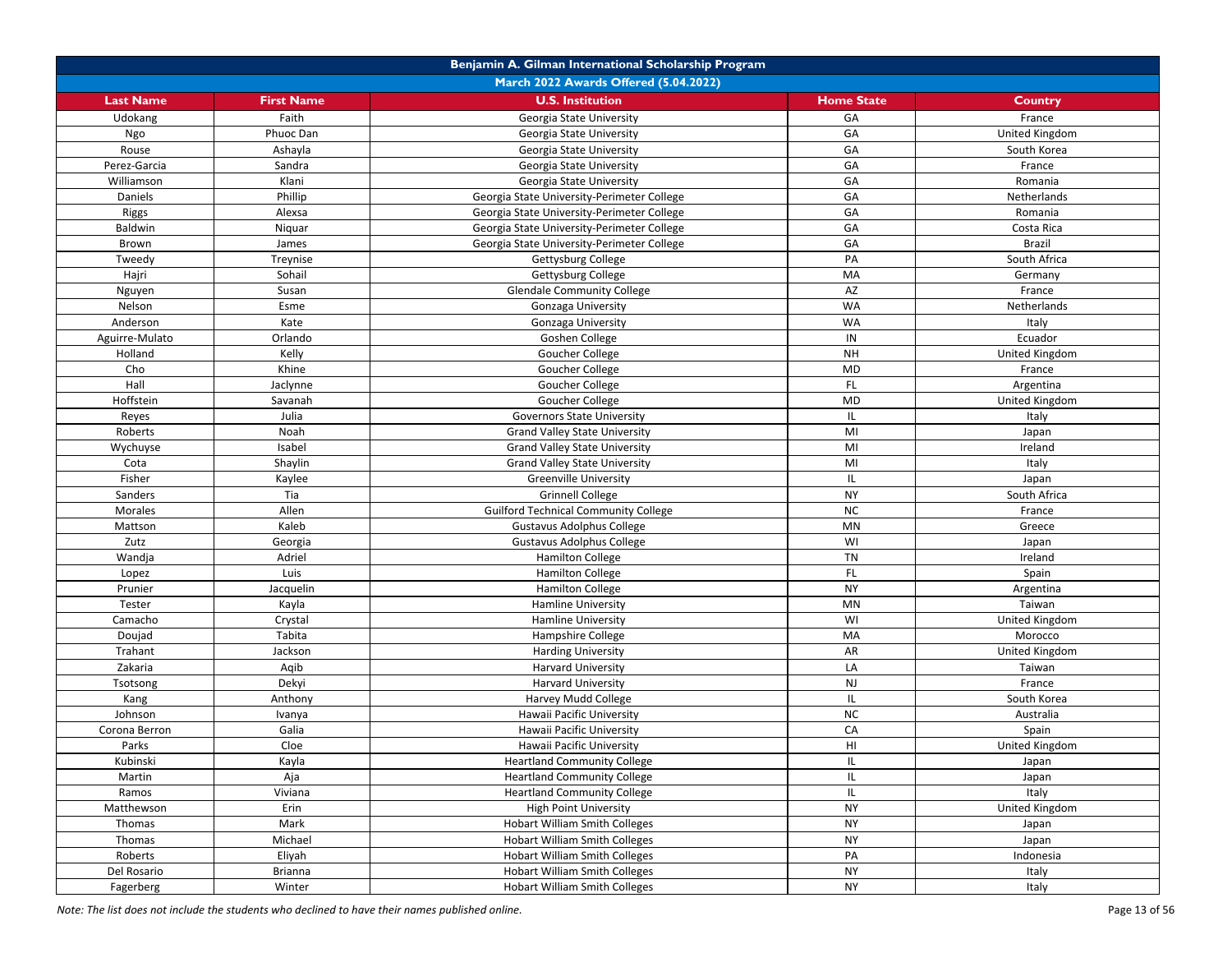|                  |                   | Benjamin A. Gilman International Scholarship Program |                   |                |
|------------------|-------------------|------------------------------------------------------|-------------------|----------------|
|                  |                   | March 2022 Awards Offered (5.04.2022)                |                   |                |
| <b>Last Name</b> | <b>First Name</b> | <b>U.S. Institution</b>                              | <b>Home State</b> | Country        |
| LaRonde          | Eden              | <b>Hobart William Smith Colleges</b>                 | <b>NY</b>         | Ireland        |
| Ramirez          | Julissa           | <b>Hobart William Smith Colleges</b>                 | <b>NY</b>         | Italy          |
| Calderon         | Samuel            | <b>Hobart William Smith Colleges</b>                 | <b>NY</b>         | Chile          |
| Heiner           | Aaron             | <b>Hood College</b>                                  | <b>MD</b>         | Japan          |
| Rentfrow         | Abigail           | Hope College                                         | MI                | Japan          |
| Dunn             | Celeste           | <b>Houston Baptist University</b>                    | TX                | Spain          |
| Escalante        | Alejandra         | Houston Baptist University                           | TX                | Spain          |
| Montemayor       | Paloma            | <b>Houston Baptist University</b>                    | <b>TX</b>         | Spain          |
| Tapia            | Karla             | <b>Houston Baptist University</b>                    | TX                | Spain          |
| Foster           | Kholeigh          | <b>Howard University</b>                             | GA                | Kenya          |
| Anderson         | Leah              | <b>Howard University</b>                             | CA                | Kenya          |
| Dawson           | Isaiah            | <b>Howard University</b>                             | FL.               | Ghana          |
| Williams         | Leyha             | <b>Howard University</b>                             | TX                | Australia      |
| Adepegba         | Anuoluwapo        | <b>Howard University</b>                             | MD                | France         |
| Weekes           | Diamond           | <b>Howard University</b>                             | <b>NC</b>         | Italy          |
| Elkashif         | Sumaya            | <b>Howard University</b>                             | <b>MD</b>         | France         |
| Washington       | Lamaria           | <b>Howard University</b>                             | FL                | Mexico         |
| Deras            | Bryanna           | <b>Howard University</b>                             | NJ                | Mexico         |
| Lee              | Jasmyn            | <b>Howard University</b>                             | NJ                | Mexico         |
| Baker            | Emma              | Idaho State University                               | ID                | Belize         |
| Sherwin          | Wyatt             | <b>Illinois College</b>                              | IL.               | Spain          |
| Agard            | Benjamin          | <b>Illinois College</b>                              | IL.               | Italy          |
| Mennenga         | Madison           | <b>Illinois State University</b>                     | IL.               | Australia      |
| Belmonte         | Sabrina           | Illinois Valley Community College                    | IL                | Costa Rica     |
| Cortez           | Emily             | Illinois Wesleyan University                         | IL.               | Denmark        |
| Kadirifu         | Sfen              | Indiana University of Pennsylvania-Main Campus       | PA                | South Korea    |
| Foreman          | Sydney            | Indiana University-Bloomington                       | IN                | Indonesia      |
| Robinson         | Amber             | Indiana University-Bloomington                       | IN                | South Africa   |
| Kokinis          | Sydney            | Indiana University-Bloomington                       | IN                | South Korea    |
| Kee              | Mackenzie         | Indiana University-Bloomington                       | IN                | Faeroe Islands |
| Stevens          | Jacob             | Indiana University-Bloomington                       | IN                | South Korea    |
| Myszak           | Isabella          | Indiana University-Bloomington                       | IN                | Australia      |
| Ramirez          | Iris              | Indiana University-Bloomington                       | IN                | Australia      |
| Robbins          | Madelynn          | Indiana University-Bloomington                       | IN                | Japan          |
| Truman           | Ashley            | Indiana University-Bloomington                       | IN                | Australia      |
| Bailey           | Jacob             | Indiana University-Bloomington                       | IN                | United Kingdom |
| Diallo           | Aissatou          | Indiana University-Bloomington                       | IN                | Netherlands    |
| Reyes            | Gianna            | Indiana University-Bloomington                       | IN                | Italy          |
| Shaikhadeh       | Roxanne           | Indiana University-Bloomington                       | IN                | Austria        |
| Booker           | Makayla           | Indiana University-Bloomington                       | IN                | Italy          |
| Cazares          | Enrique           | Indiana University-Bloomington                       | IN                | Italy          |
| Daerr            | John              | Indiana University-Bloomington                       | IN                | Austria        |
| Denadi           | Theophilia        | Indiana University-Bloomington                       | IN                | United Kingdom |
| Goins            | Thandie           | Indiana University-Bloomington                       | IN                | Italy          |
| Johnson          | Daria             | Indiana University-Bloomington                       | IN                | Denmark        |
| Chval            | Caitlin           | Indiana University-Bloomington                       | IN                | Spain          |
| Qureshi          | Mahnoor           | Indiana University-Bloomington                       | KY                | Spain          |
| Vinson           | Marlee            | Indiana University-Bloomington                       | IN                | Denmark        |
| Nichols          | Cadence           | Indiana University-Bloomington                       | $\sf IN$          | Costa Rica     |
| Horlacher        | Kierstin          | Indiana University-Bloomington                       | IN                | New Zealand    |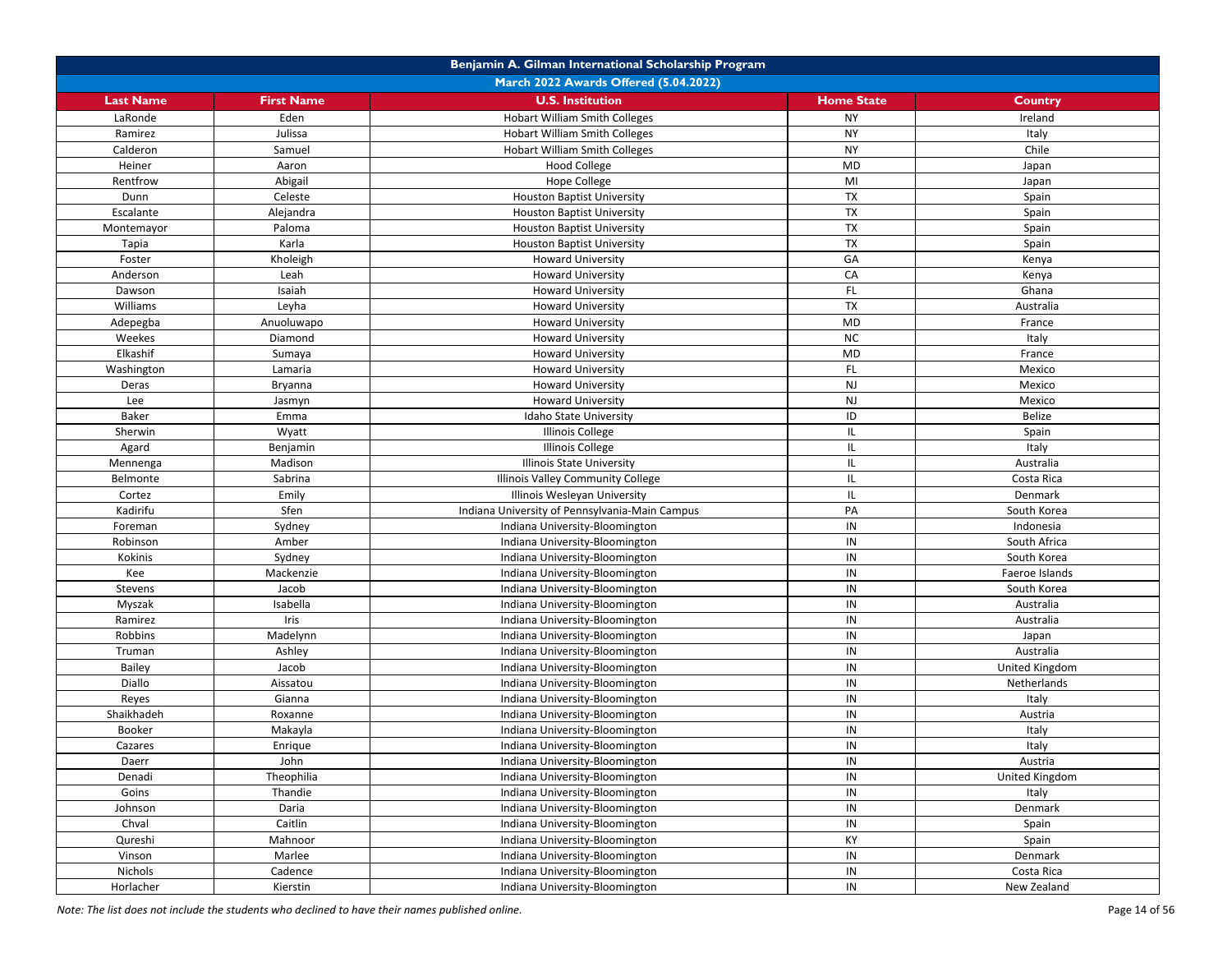|                         |                         | Benjamin A. Gilman International Scholarship Program |                   |                |
|-------------------------|-------------------------|------------------------------------------------------|-------------------|----------------|
|                         |                         | March 2022 Awards Offered (5.04.2022)                |                   |                |
| <b>Last Name</b>        | <b>First Name</b>       | <b>U.S. Institution</b>                              | <b>Home State</b> | Country        |
| Anderson                | Cianna                  | Indiana University-Purdue University-Indianapolis    | IN                | France         |
| Meyers                  | Kathryn                 | Indiana University-Purdue University-Indianapolis    | IN                | Netherlands    |
| Ocelotl                 | Jisenia                 | Indiana University-Purdue University-Indianapolis    | IN                | Spain          |
| Nyabashi                | Vital                   | Iowa State University                                | IA                | Kenya          |
| Ahlers                  | Joseph                  | Iowa State University                                | IA                | Japan          |
| De Angel                | Anais                   | Iowa State University                                | PR                | Thailand       |
| Lynn                    | Rebecca                 | Iowa State University                                | IA                | Australia      |
| Baumert                 | Kylie                   | Iowa State University                                | IA                | Norway         |
| Nguyen                  | Andrew                  | Iowa State University                                | IL.               | South Korea    |
| Ibarra Lemus            | Juliana                 | Iowa State University                                | IA                | Spain          |
| Nguyen                  | Nina                    | Iowa State University                                | IL.               | Greece         |
| Mabon                   | Jaxon                   | Iowa State University                                | IA                | Netherlands    |
| Stewart                 | Angel                   | Iowa State University                                | IL.               | United Kingdom |
| Rawdah                  | Tayla                   | Iowa State University                                | MN                | Italy          |
| <b>Bettey</b>           | Emily                   | Iowa State University                                | IA                | South Korea    |
| Ellis                   | Teraya                  | Iowa State University                                | IL.               | South Korea    |
| Sullivan                | Kathleen                | Ithaca College                                       | <b>ME</b>         | Australia      |
| Kazalski                | Charlotte               | Ithaca College                                       | MA                | Spain          |
| Hart                    | Maitlin                 | Jacksonville University                              | <b>FL</b>         | Japan          |
| Scott                   | T'myia                  | Jacksonville University                              | <b>MD</b>         | Costa Rica     |
| Dunn                    | Hanna                   | James Madison University                             | VA                | Spain          |
| Petty                   | Emilia                  | James Madison University                             | DE                | United Kingdom |
| Cooper                  | Noelle                  | James Madison University                             | GA                | United Kingdom |
| Waltman                 | Kristen                 | James Madison University                             | VA                | United Kingdom |
| <b>Tolentino Baez</b>   | Mary                    | James Madison University                             | VA                | Costa Rica     |
| Heidsiek                | Aria                    | Johns Hopkins University                             | CA                | South Korea    |
| Wang                    | Yijing                  | Johns Hopkins University                             | <b>NY</b>         | United Kingdom |
| Jarman                  | Abigail                 | Johnson County Community College                     | KS                | Japan          |
| Coleman                 | McKenzie                | Joliet Junior College                                | IL                | Ireland        |
| Ogof                    | Marilyn                 | Juniata College                                      | PA                | New Zealand    |
| <b>Bishop</b>           | Kaylin                  | Juniata College                                      | <b>TX</b>         | Sweden         |
| Dees                    | Hannah                  | Juniata College                                      | PA                | United Kingdom |
| Herrera                 | Ana                     | Juniata College                                      | PA                | France         |
| Fuentes                 | Alvin                   | Juniata College                                      | CA                | France         |
| Watson                  | Zoe                     | Juniata College                                      | PA                | Ireland        |
| Abbott                  | Shannon                 | Kalamazoo College                                    | MI                | Japan          |
| Greene                  | Donovan                 | Kalamazoo College                                    | IL.               | Japan          |
| Kaplan                  | Leo                     | Kalamazoo College                                    | MI                |                |
| Kubert-Davis            | Kieya                   | Kalamazoo College                                    | MI                | Japan<br>Japan |
| Timsina                 | Rojina                  | Kalamazoo College                                    | MI                | Jordan         |
| Lasavath                | Makalai                 | Kalamazoo College                                    | MI                | Thailand       |
|                         |                         |                                                      | MI                |                |
| Lemus<br>Catallo-Werner | Alejandra<br>Clare Wren | Kalamazoo College<br>Kalamazoo College               | MI                | United Kingdom |
| Blas-Rangel             | Lizbeth                 | Kalamazoo College                                    | M <sub>l</sub>    | United Kingdom |
|                         |                         |                                                      | MI                | France         |
| Cook                    | Rowan                   | Kalamazoo College                                    | MI                | United Kingdom |
| Mattern                 | Lillian                 | Kalamazoo College                                    |                   | Italy          |
| McColley                | Lauren                  | Kalamazoo College                                    | MI                | France         |
| Munoz Horta             | Angeles                 | Kalamazoo College                                    | IL.               | Spain          |
| Orozco                  | Eliana                  | Kalamazoo College                                    | MI                | France         |
| Perez                   | Scarleth                | Kalamazoo College                                    | $\mathsf{TX}$     | France         |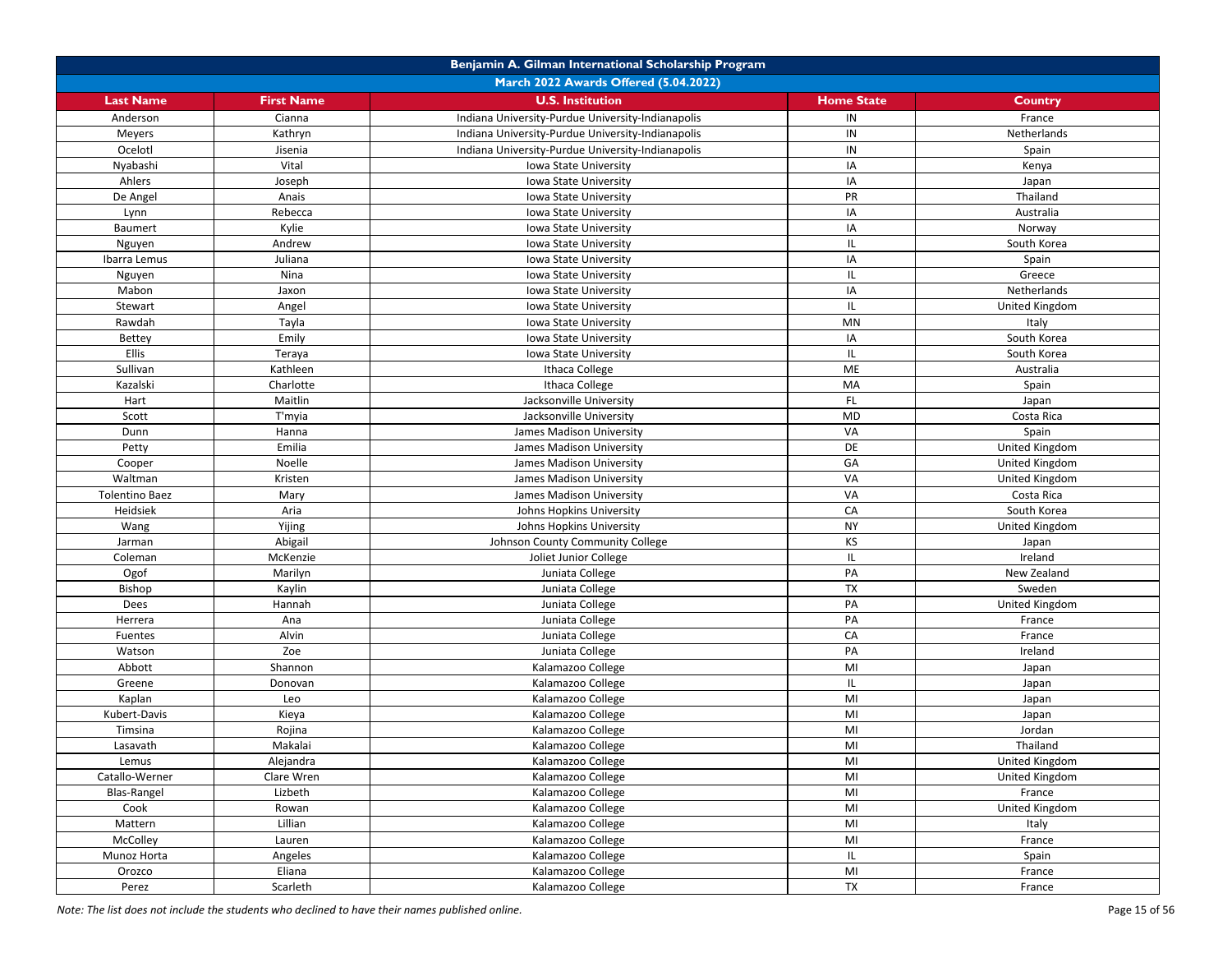| March 2022 Awards Offered (5.04.2022)<br><b>U.S. Institution</b><br><b>Last Name</b><br><b>First Name</b><br><b>Home State</b><br>Country<br><b>TX</b><br>Aide<br>Kalamazoo College<br>Mexico<br>Gaitan<br>KS<br>Smith<br>Amanda<br>Kansas State University<br>Gambia, The<br>KS<br>Caitlin<br>South Africa<br>Snyder<br>Kansas State University<br>KS<br>Delehanty<br>Rachel<br>Italy<br>Kansas State University<br>KS<br>United Kingdom<br>Markle<br>Ainslie<br>Kansas State University<br>KS<br>Shelby<br>Thornton<br>Kansas State University<br>Italy<br>KS<br>Rodriguez<br>Dominican Republic<br>Cassandra<br>Kansas State University<br><b>NJ</b><br>Julia<br><b>Kean University</b><br>South Korea<br>Santiago<br>GA<br>Wilson<br>Ruthana<br>Ghana<br>Kennesaw State University<br>GA<br>Fannin<br>Danielle<br>South Korea<br>Kennesaw State University<br>GA<br>Whatley<br><b>Brianna</b><br>Kennesaw State University<br>Peru<br>OH<br>Crawford<br>Kent State University at Kent<br>Italy<br>Sydney<br>OH<br>Gaskins<br>Torrance<br>Kent State University at Kent<br>France<br>WI<br>Stoner<br>Lauren<br>Italy<br>Kent State University at Kent<br>GA<br>Davis<br>Kenyon College<br>Ghana<br>Amaya<br>PA<br>Rock<br>Thomas<br>Spain<br>King's College<br>PA<br>United Kingdom<br>Vazquez<br>Ivy<br>King's College<br>PA<br>Kelly<br>King's College<br>United Kingdom<br>Young<br>Kirkwood Community College<br>IA<br>Pendleton<br>Mia<br>Italy<br><b>TN</b><br>Eliza<br>Farley<br>United Kingdom<br>Knox College<br><b>FL</b><br>Melina<br>Knox College<br>Minaya<br>Italy<br>Julia<br><b>MO</b><br>Darter<br>Knox College<br>Bhutan<br><b>TX</b><br>Chile<br>Jordan<br>Imari<br>Knox College<br>IL<br>Rueda<br>Julieanna<br>Knox College<br>Argentina<br>Mia<br>PA<br>Day<br>Lafayette College<br>New Zealand<br><b>NY</b><br>Villegas<br><b>United Kingdom</b><br>Denisse<br>Lafayette College<br><b>NY</b><br>Coulibaly<br>Mariatou<br>Lafayette College<br>India<br><b>NY</b><br>Hernandez<br>Ruben<br>Lafayette College<br>Costa Rica<br><b>TX</b><br>Garcia<br>Denise<br>Lamar University<br>South Korea<br>Sanchez<br>Luisa<br>IL.<br>New Zealand<br>Lawrence University<br><b>MO</b><br>Raven<br>Ecuador<br>Ganaway<br>Lawrence University<br>WI<br>Bass<br>Jonathan<br>Lawrence University<br>France<br>WI<br>Tang<br>Nathaniel<br>Lawrence University<br>Austria<br>WI<br>Hillman<br>Lawrence University<br>Netherlands<br>Ava<br>Ada<br><b>NY</b><br>Zheng<br>Lehigh University<br>Japan<br>Erik<br>PA<br>Glasthal<br>Lehigh University<br>Ireland<br><b>NC</b><br>Bierly<br>Amber<br>Lehigh University<br>France<br><b>NC</b><br>Cardenas<br>Samantha<br>Lehigh University<br>Netherlands<br>CA<br>Del Valle Valdez<br>Alejandro<br>Lehigh University<br>Switzerland<br>MD<br>Becker<br>Georgia<br>Lehigh University<br>Spain<br>PA<br>Gemmel<br>Lehigh University<br>Malawi<br>Delaney<br><b>NY</b><br>Rehan<br>Lehigh University<br>Spain<br>Naeem<br>$\overline{TX}$<br>Lehigh University<br>Gauro<br>Ishan<br>Spain<br>Zhu<br>Tiffany<br>Lehigh University<br><b>NY</b><br>Italy<br>Daisy<br>IL.<br>Spain<br>Lopez<br>Lehigh University |         | Benjamin A. Gilman International Scholarship Program |                   |           |           |  |
|------------------------------------------------------------------------------------------------------------------------------------------------------------------------------------------------------------------------------------------------------------------------------------------------------------------------------------------------------------------------------------------------------------------------------------------------------------------------------------------------------------------------------------------------------------------------------------------------------------------------------------------------------------------------------------------------------------------------------------------------------------------------------------------------------------------------------------------------------------------------------------------------------------------------------------------------------------------------------------------------------------------------------------------------------------------------------------------------------------------------------------------------------------------------------------------------------------------------------------------------------------------------------------------------------------------------------------------------------------------------------------------------------------------------------------------------------------------------------------------------------------------------------------------------------------------------------------------------------------------------------------------------------------------------------------------------------------------------------------------------------------------------------------------------------------------------------------------------------------------------------------------------------------------------------------------------------------------------------------------------------------------------------------------------------------------------------------------------------------------------------------------------------------------------------------------------------------------------------------------------------------------------------------------------------------------------------------------------------------------------------------------------------------------------------------------------------------------------------------------------------------------------------------------------------------------------------------------------------------------------------------------------------------------------------------------------------------------------------------------------------------------------------------------------------------------------------------------------------------------------------------------------------------------------------------------------------------------------------------------------------------------------------------------------------------------------------------------------------------------------------------------------------------------|---------|------------------------------------------------------|-------------------|-----------|-----------|--|
|                                                                                                                                                                                                                                                                                                                                                                                                                                                                                                                                                                                                                                                                                                                                                                                                                                                                                                                                                                                                                                                                                                                                                                                                                                                                                                                                                                                                                                                                                                                                                                                                                                                                                                                                                                                                                                                                                                                                                                                                                                                                                                                                                                                                                                                                                                                                                                                                                                                                                                                                                                                                                                                                                                                                                                                                                                                                                                                                                                                                                                                                                                                                                                  |         |                                                      |                   |           |           |  |
|                                                                                                                                                                                                                                                                                                                                                                                                                                                                                                                                                                                                                                                                                                                                                                                                                                                                                                                                                                                                                                                                                                                                                                                                                                                                                                                                                                                                                                                                                                                                                                                                                                                                                                                                                                                                                                                                                                                                                                                                                                                                                                                                                                                                                                                                                                                                                                                                                                                                                                                                                                                                                                                                                                                                                                                                                                                                                                                                                                                                                                                                                                                                                                  |         |                                                      |                   |           |           |  |
|                                                                                                                                                                                                                                                                                                                                                                                                                                                                                                                                                                                                                                                                                                                                                                                                                                                                                                                                                                                                                                                                                                                                                                                                                                                                                                                                                                                                                                                                                                                                                                                                                                                                                                                                                                                                                                                                                                                                                                                                                                                                                                                                                                                                                                                                                                                                                                                                                                                                                                                                                                                                                                                                                                                                                                                                                                                                                                                                                                                                                                                                                                                                                                  |         |                                                      |                   |           |           |  |
|                                                                                                                                                                                                                                                                                                                                                                                                                                                                                                                                                                                                                                                                                                                                                                                                                                                                                                                                                                                                                                                                                                                                                                                                                                                                                                                                                                                                                                                                                                                                                                                                                                                                                                                                                                                                                                                                                                                                                                                                                                                                                                                                                                                                                                                                                                                                                                                                                                                                                                                                                                                                                                                                                                                                                                                                                                                                                                                                                                                                                                                                                                                                                                  |         |                                                      |                   |           |           |  |
|                                                                                                                                                                                                                                                                                                                                                                                                                                                                                                                                                                                                                                                                                                                                                                                                                                                                                                                                                                                                                                                                                                                                                                                                                                                                                                                                                                                                                                                                                                                                                                                                                                                                                                                                                                                                                                                                                                                                                                                                                                                                                                                                                                                                                                                                                                                                                                                                                                                                                                                                                                                                                                                                                                                                                                                                                                                                                                                                                                                                                                                                                                                                                                  |         |                                                      |                   |           |           |  |
|                                                                                                                                                                                                                                                                                                                                                                                                                                                                                                                                                                                                                                                                                                                                                                                                                                                                                                                                                                                                                                                                                                                                                                                                                                                                                                                                                                                                                                                                                                                                                                                                                                                                                                                                                                                                                                                                                                                                                                                                                                                                                                                                                                                                                                                                                                                                                                                                                                                                                                                                                                                                                                                                                                                                                                                                                                                                                                                                                                                                                                                                                                                                                                  |         |                                                      |                   |           |           |  |
|                                                                                                                                                                                                                                                                                                                                                                                                                                                                                                                                                                                                                                                                                                                                                                                                                                                                                                                                                                                                                                                                                                                                                                                                                                                                                                                                                                                                                                                                                                                                                                                                                                                                                                                                                                                                                                                                                                                                                                                                                                                                                                                                                                                                                                                                                                                                                                                                                                                                                                                                                                                                                                                                                                                                                                                                                                                                                                                                                                                                                                                                                                                                                                  |         |                                                      |                   |           |           |  |
|                                                                                                                                                                                                                                                                                                                                                                                                                                                                                                                                                                                                                                                                                                                                                                                                                                                                                                                                                                                                                                                                                                                                                                                                                                                                                                                                                                                                                                                                                                                                                                                                                                                                                                                                                                                                                                                                                                                                                                                                                                                                                                                                                                                                                                                                                                                                                                                                                                                                                                                                                                                                                                                                                                                                                                                                                                                                                                                                                                                                                                                                                                                                                                  |         |                                                      |                   |           |           |  |
|                                                                                                                                                                                                                                                                                                                                                                                                                                                                                                                                                                                                                                                                                                                                                                                                                                                                                                                                                                                                                                                                                                                                                                                                                                                                                                                                                                                                                                                                                                                                                                                                                                                                                                                                                                                                                                                                                                                                                                                                                                                                                                                                                                                                                                                                                                                                                                                                                                                                                                                                                                                                                                                                                                                                                                                                                                                                                                                                                                                                                                                                                                                                                                  |         |                                                      |                   |           |           |  |
|                                                                                                                                                                                                                                                                                                                                                                                                                                                                                                                                                                                                                                                                                                                                                                                                                                                                                                                                                                                                                                                                                                                                                                                                                                                                                                                                                                                                                                                                                                                                                                                                                                                                                                                                                                                                                                                                                                                                                                                                                                                                                                                                                                                                                                                                                                                                                                                                                                                                                                                                                                                                                                                                                                                                                                                                                                                                                                                                                                                                                                                                                                                                                                  |         |                                                      |                   |           |           |  |
|                                                                                                                                                                                                                                                                                                                                                                                                                                                                                                                                                                                                                                                                                                                                                                                                                                                                                                                                                                                                                                                                                                                                                                                                                                                                                                                                                                                                                                                                                                                                                                                                                                                                                                                                                                                                                                                                                                                                                                                                                                                                                                                                                                                                                                                                                                                                                                                                                                                                                                                                                                                                                                                                                                                                                                                                                                                                                                                                                                                                                                                                                                                                                                  |         |                                                      |                   |           |           |  |
|                                                                                                                                                                                                                                                                                                                                                                                                                                                                                                                                                                                                                                                                                                                                                                                                                                                                                                                                                                                                                                                                                                                                                                                                                                                                                                                                                                                                                                                                                                                                                                                                                                                                                                                                                                                                                                                                                                                                                                                                                                                                                                                                                                                                                                                                                                                                                                                                                                                                                                                                                                                                                                                                                                                                                                                                                                                                                                                                                                                                                                                                                                                                                                  |         |                                                      |                   |           |           |  |
|                                                                                                                                                                                                                                                                                                                                                                                                                                                                                                                                                                                                                                                                                                                                                                                                                                                                                                                                                                                                                                                                                                                                                                                                                                                                                                                                                                                                                                                                                                                                                                                                                                                                                                                                                                                                                                                                                                                                                                                                                                                                                                                                                                                                                                                                                                                                                                                                                                                                                                                                                                                                                                                                                                                                                                                                                                                                                                                                                                                                                                                                                                                                                                  |         |                                                      |                   |           |           |  |
|                                                                                                                                                                                                                                                                                                                                                                                                                                                                                                                                                                                                                                                                                                                                                                                                                                                                                                                                                                                                                                                                                                                                                                                                                                                                                                                                                                                                                                                                                                                                                                                                                                                                                                                                                                                                                                                                                                                                                                                                                                                                                                                                                                                                                                                                                                                                                                                                                                                                                                                                                                                                                                                                                                                                                                                                                                                                                                                                                                                                                                                                                                                                                                  |         |                                                      |                   |           |           |  |
|                                                                                                                                                                                                                                                                                                                                                                                                                                                                                                                                                                                                                                                                                                                                                                                                                                                                                                                                                                                                                                                                                                                                                                                                                                                                                                                                                                                                                                                                                                                                                                                                                                                                                                                                                                                                                                                                                                                                                                                                                                                                                                                                                                                                                                                                                                                                                                                                                                                                                                                                                                                                                                                                                                                                                                                                                                                                                                                                                                                                                                                                                                                                                                  |         |                                                      |                   |           |           |  |
|                                                                                                                                                                                                                                                                                                                                                                                                                                                                                                                                                                                                                                                                                                                                                                                                                                                                                                                                                                                                                                                                                                                                                                                                                                                                                                                                                                                                                                                                                                                                                                                                                                                                                                                                                                                                                                                                                                                                                                                                                                                                                                                                                                                                                                                                                                                                                                                                                                                                                                                                                                                                                                                                                                                                                                                                                                                                                                                                                                                                                                                                                                                                                                  |         |                                                      |                   |           |           |  |
|                                                                                                                                                                                                                                                                                                                                                                                                                                                                                                                                                                                                                                                                                                                                                                                                                                                                                                                                                                                                                                                                                                                                                                                                                                                                                                                                                                                                                                                                                                                                                                                                                                                                                                                                                                                                                                                                                                                                                                                                                                                                                                                                                                                                                                                                                                                                                                                                                                                                                                                                                                                                                                                                                                                                                                                                                                                                                                                                                                                                                                                                                                                                                                  |         |                                                      |                   |           |           |  |
|                                                                                                                                                                                                                                                                                                                                                                                                                                                                                                                                                                                                                                                                                                                                                                                                                                                                                                                                                                                                                                                                                                                                                                                                                                                                                                                                                                                                                                                                                                                                                                                                                                                                                                                                                                                                                                                                                                                                                                                                                                                                                                                                                                                                                                                                                                                                                                                                                                                                                                                                                                                                                                                                                                                                                                                                                                                                                                                                                                                                                                                                                                                                                                  |         |                                                      |                   |           |           |  |
|                                                                                                                                                                                                                                                                                                                                                                                                                                                                                                                                                                                                                                                                                                                                                                                                                                                                                                                                                                                                                                                                                                                                                                                                                                                                                                                                                                                                                                                                                                                                                                                                                                                                                                                                                                                                                                                                                                                                                                                                                                                                                                                                                                                                                                                                                                                                                                                                                                                                                                                                                                                                                                                                                                                                                                                                                                                                                                                                                                                                                                                                                                                                                                  |         |                                                      |                   |           |           |  |
|                                                                                                                                                                                                                                                                                                                                                                                                                                                                                                                                                                                                                                                                                                                                                                                                                                                                                                                                                                                                                                                                                                                                                                                                                                                                                                                                                                                                                                                                                                                                                                                                                                                                                                                                                                                                                                                                                                                                                                                                                                                                                                                                                                                                                                                                                                                                                                                                                                                                                                                                                                                                                                                                                                                                                                                                                                                                                                                                                                                                                                                                                                                                                                  |         |                                                      |                   |           |           |  |
|                                                                                                                                                                                                                                                                                                                                                                                                                                                                                                                                                                                                                                                                                                                                                                                                                                                                                                                                                                                                                                                                                                                                                                                                                                                                                                                                                                                                                                                                                                                                                                                                                                                                                                                                                                                                                                                                                                                                                                                                                                                                                                                                                                                                                                                                                                                                                                                                                                                                                                                                                                                                                                                                                                                                                                                                                                                                                                                                                                                                                                                                                                                                                                  |         |                                                      |                   |           |           |  |
|                                                                                                                                                                                                                                                                                                                                                                                                                                                                                                                                                                                                                                                                                                                                                                                                                                                                                                                                                                                                                                                                                                                                                                                                                                                                                                                                                                                                                                                                                                                                                                                                                                                                                                                                                                                                                                                                                                                                                                                                                                                                                                                                                                                                                                                                                                                                                                                                                                                                                                                                                                                                                                                                                                                                                                                                                                                                                                                                                                                                                                                                                                                                                                  |         |                                                      |                   |           |           |  |
|                                                                                                                                                                                                                                                                                                                                                                                                                                                                                                                                                                                                                                                                                                                                                                                                                                                                                                                                                                                                                                                                                                                                                                                                                                                                                                                                                                                                                                                                                                                                                                                                                                                                                                                                                                                                                                                                                                                                                                                                                                                                                                                                                                                                                                                                                                                                                                                                                                                                                                                                                                                                                                                                                                                                                                                                                                                                                                                                                                                                                                                                                                                                                                  |         |                                                      |                   |           |           |  |
|                                                                                                                                                                                                                                                                                                                                                                                                                                                                                                                                                                                                                                                                                                                                                                                                                                                                                                                                                                                                                                                                                                                                                                                                                                                                                                                                                                                                                                                                                                                                                                                                                                                                                                                                                                                                                                                                                                                                                                                                                                                                                                                                                                                                                                                                                                                                                                                                                                                                                                                                                                                                                                                                                                                                                                                                                                                                                                                                                                                                                                                                                                                                                                  |         |                                                      |                   |           |           |  |
|                                                                                                                                                                                                                                                                                                                                                                                                                                                                                                                                                                                                                                                                                                                                                                                                                                                                                                                                                                                                                                                                                                                                                                                                                                                                                                                                                                                                                                                                                                                                                                                                                                                                                                                                                                                                                                                                                                                                                                                                                                                                                                                                                                                                                                                                                                                                                                                                                                                                                                                                                                                                                                                                                                                                                                                                                                                                                                                                                                                                                                                                                                                                                                  |         |                                                      |                   |           |           |  |
|                                                                                                                                                                                                                                                                                                                                                                                                                                                                                                                                                                                                                                                                                                                                                                                                                                                                                                                                                                                                                                                                                                                                                                                                                                                                                                                                                                                                                                                                                                                                                                                                                                                                                                                                                                                                                                                                                                                                                                                                                                                                                                                                                                                                                                                                                                                                                                                                                                                                                                                                                                                                                                                                                                                                                                                                                                                                                                                                                                                                                                                                                                                                                                  |         |                                                      |                   |           |           |  |
|                                                                                                                                                                                                                                                                                                                                                                                                                                                                                                                                                                                                                                                                                                                                                                                                                                                                                                                                                                                                                                                                                                                                                                                                                                                                                                                                                                                                                                                                                                                                                                                                                                                                                                                                                                                                                                                                                                                                                                                                                                                                                                                                                                                                                                                                                                                                                                                                                                                                                                                                                                                                                                                                                                                                                                                                                                                                                                                                                                                                                                                                                                                                                                  |         |                                                      |                   |           |           |  |
|                                                                                                                                                                                                                                                                                                                                                                                                                                                                                                                                                                                                                                                                                                                                                                                                                                                                                                                                                                                                                                                                                                                                                                                                                                                                                                                                                                                                                                                                                                                                                                                                                                                                                                                                                                                                                                                                                                                                                                                                                                                                                                                                                                                                                                                                                                                                                                                                                                                                                                                                                                                                                                                                                                                                                                                                                                                                                                                                                                                                                                                                                                                                                                  |         |                                                      |                   |           |           |  |
|                                                                                                                                                                                                                                                                                                                                                                                                                                                                                                                                                                                                                                                                                                                                                                                                                                                                                                                                                                                                                                                                                                                                                                                                                                                                                                                                                                                                                                                                                                                                                                                                                                                                                                                                                                                                                                                                                                                                                                                                                                                                                                                                                                                                                                                                                                                                                                                                                                                                                                                                                                                                                                                                                                                                                                                                                                                                                                                                                                                                                                                                                                                                                                  |         |                                                      |                   |           |           |  |
|                                                                                                                                                                                                                                                                                                                                                                                                                                                                                                                                                                                                                                                                                                                                                                                                                                                                                                                                                                                                                                                                                                                                                                                                                                                                                                                                                                                                                                                                                                                                                                                                                                                                                                                                                                                                                                                                                                                                                                                                                                                                                                                                                                                                                                                                                                                                                                                                                                                                                                                                                                                                                                                                                                                                                                                                                                                                                                                                                                                                                                                                                                                                                                  |         |                                                      |                   |           |           |  |
|                                                                                                                                                                                                                                                                                                                                                                                                                                                                                                                                                                                                                                                                                                                                                                                                                                                                                                                                                                                                                                                                                                                                                                                                                                                                                                                                                                                                                                                                                                                                                                                                                                                                                                                                                                                                                                                                                                                                                                                                                                                                                                                                                                                                                                                                                                                                                                                                                                                                                                                                                                                                                                                                                                                                                                                                                                                                                                                                                                                                                                                                                                                                                                  |         |                                                      |                   |           |           |  |
|                                                                                                                                                                                                                                                                                                                                                                                                                                                                                                                                                                                                                                                                                                                                                                                                                                                                                                                                                                                                                                                                                                                                                                                                                                                                                                                                                                                                                                                                                                                                                                                                                                                                                                                                                                                                                                                                                                                                                                                                                                                                                                                                                                                                                                                                                                                                                                                                                                                                                                                                                                                                                                                                                                                                                                                                                                                                                                                                                                                                                                                                                                                                                                  |         |                                                      |                   |           |           |  |
|                                                                                                                                                                                                                                                                                                                                                                                                                                                                                                                                                                                                                                                                                                                                                                                                                                                                                                                                                                                                                                                                                                                                                                                                                                                                                                                                                                                                                                                                                                                                                                                                                                                                                                                                                                                                                                                                                                                                                                                                                                                                                                                                                                                                                                                                                                                                                                                                                                                                                                                                                                                                                                                                                                                                                                                                                                                                                                                                                                                                                                                                                                                                                                  |         |                                                      |                   |           |           |  |
|                                                                                                                                                                                                                                                                                                                                                                                                                                                                                                                                                                                                                                                                                                                                                                                                                                                                                                                                                                                                                                                                                                                                                                                                                                                                                                                                                                                                                                                                                                                                                                                                                                                                                                                                                                                                                                                                                                                                                                                                                                                                                                                                                                                                                                                                                                                                                                                                                                                                                                                                                                                                                                                                                                                                                                                                                                                                                                                                                                                                                                                                                                                                                                  |         |                                                      |                   |           |           |  |
|                                                                                                                                                                                                                                                                                                                                                                                                                                                                                                                                                                                                                                                                                                                                                                                                                                                                                                                                                                                                                                                                                                                                                                                                                                                                                                                                                                                                                                                                                                                                                                                                                                                                                                                                                                                                                                                                                                                                                                                                                                                                                                                                                                                                                                                                                                                                                                                                                                                                                                                                                                                                                                                                                                                                                                                                                                                                                                                                                                                                                                                                                                                                                                  |         |                                                      |                   |           |           |  |
|                                                                                                                                                                                                                                                                                                                                                                                                                                                                                                                                                                                                                                                                                                                                                                                                                                                                                                                                                                                                                                                                                                                                                                                                                                                                                                                                                                                                                                                                                                                                                                                                                                                                                                                                                                                                                                                                                                                                                                                                                                                                                                                                                                                                                                                                                                                                                                                                                                                                                                                                                                                                                                                                                                                                                                                                                                                                                                                                                                                                                                                                                                                                                                  |         |                                                      |                   |           |           |  |
|                                                                                                                                                                                                                                                                                                                                                                                                                                                                                                                                                                                                                                                                                                                                                                                                                                                                                                                                                                                                                                                                                                                                                                                                                                                                                                                                                                                                                                                                                                                                                                                                                                                                                                                                                                                                                                                                                                                                                                                                                                                                                                                                                                                                                                                                                                                                                                                                                                                                                                                                                                                                                                                                                                                                                                                                                                                                                                                                                                                                                                                                                                                                                                  |         |                                                      |                   |           |           |  |
|                                                                                                                                                                                                                                                                                                                                                                                                                                                                                                                                                                                                                                                                                                                                                                                                                                                                                                                                                                                                                                                                                                                                                                                                                                                                                                                                                                                                                                                                                                                                                                                                                                                                                                                                                                                                                                                                                                                                                                                                                                                                                                                                                                                                                                                                                                                                                                                                                                                                                                                                                                                                                                                                                                                                                                                                                                                                                                                                                                                                                                                                                                                                                                  |         |                                                      |                   |           |           |  |
|                                                                                                                                                                                                                                                                                                                                                                                                                                                                                                                                                                                                                                                                                                                                                                                                                                                                                                                                                                                                                                                                                                                                                                                                                                                                                                                                                                                                                                                                                                                                                                                                                                                                                                                                                                                                                                                                                                                                                                                                                                                                                                                                                                                                                                                                                                                                                                                                                                                                                                                                                                                                                                                                                                                                                                                                                                                                                                                                                                                                                                                                                                                                                                  |         |                                                      |                   |           |           |  |
|                                                                                                                                                                                                                                                                                                                                                                                                                                                                                                                                                                                                                                                                                                                                                                                                                                                                                                                                                                                                                                                                                                                                                                                                                                                                                                                                                                                                                                                                                                                                                                                                                                                                                                                                                                                                                                                                                                                                                                                                                                                                                                                                                                                                                                                                                                                                                                                                                                                                                                                                                                                                                                                                                                                                                                                                                                                                                                                                                                                                                                                                                                                                                                  |         |                                                      |                   |           |           |  |
|                                                                                                                                                                                                                                                                                                                                                                                                                                                                                                                                                                                                                                                                                                                                                                                                                                                                                                                                                                                                                                                                                                                                                                                                                                                                                                                                                                                                                                                                                                                                                                                                                                                                                                                                                                                                                                                                                                                                                                                                                                                                                                                                                                                                                                                                                                                                                                                                                                                                                                                                                                                                                                                                                                                                                                                                                                                                                                                                                                                                                                                                                                                                                                  |         |                                                      |                   |           |           |  |
|                                                                                                                                                                                                                                                                                                                                                                                                                                                                                                                                                                                                                                                                                                                                                                                                                                                                                                                                                                                                                                                                                                                                                                                                                                                                                                                                                                                                                                                                                                                                                                                                                                                                                                                                                                                                                                                                                                                                                                                                                                                                                                                                                                                                                                                                                                                                                                                                                                                                                                                                                                                                                                                                                                                                                                                                                                                                                                                                                                                                                                                                                                                                                                  |         |                                                      |                   |           |           |  |
|                                                                                                                                                                                                                                                                                                                                                                                                                                                                                                                                                                                                                                                                                                                                                                                                                                                                                                                                                                                                                                                                                                                                                                                                                                                                                                                                                                                                                                                                                                                                                                                                                                                                                                                                                                                                                                                                                                                                                                                                                                                                                                                                                                                                                                                                                                                                                                                                                                                                                                                                                                                                                                                                                                                                                                                                                                                                                                                                                                                                                                                                                                                                                                  |         |                                                      |                   |           |           |  |
|                                                                                                                                                                                                                                                                                                                                                                                                                                                                                                                                                                                                                                                                                                                                                                                                                                                                                                                                                                                                                                                                                                                                                                                                                                                                                                                                                                                                                                                                                                                                                                                                                                                                                                                                                                                                                                                                                                                                                                                                                                                                                                                                                                                                                                                                                                                                                                                                                                                                                                                                                                                                                                                                                                                                                                                                                                                                                                                                                                                                                                                                                                                                                                  |         |                                                      |                   |           |           |  |
|                                                                                                                                                                                                                                                                                                                                                                                                                                                                                                                                                                                                                                                                                                                                                                                                                                                                                                                                                                                                                                                                                                                                                                                                                                                                                                                                                                                                                                                                                                                                                                                                                                                                                                                                                                                                                                                                                                                                                                                                                                                                                                                                                                                                                                                                                                                                                                                                                                                                                                                                                                                                                                                                                                                                                                                                                                                                                                                                                                                                                                                                                                                                                                  |         |                                                      |                   |           |           |  |
|                                                                                                                                                                                                                                                                                                                                                                                                                                                                                                                                                                                                                                                                                                                                                                                                                                                                                                                                                                                                                                                                                                                                                                                                                                                                                                                                                                                                                                                                                                                                                                                                                                                                                                                                                                                                                                                                                                                                                                                                                                                                                                                                                                                                                                                                                                                                                                                                                                                                                                                                                                                                                                                                                                                                                                                                                                                                                                                                                                                                                                                                                                                                                                  |         |                                                      |                   |           |           |  |
|                                                                                                                                                                                                                                                                                                                                                                                                                                                                                                                                                                                                                                                                                                                                                                                                                                                                                                                                                                                                                                                                                                                                                                                                                                                                                                                                                                                                                                                                                                                                                                                                                                                                                                                                                                                                                                                                                                                                                                                                                                                                                                                                                                                                                                                                                                                                                                                                                                                                                                                                                                                                                                                                                                                                                                                                                                                                                                                                                                                                                                                                                                                                                                  |         |                                                      |                   |           |           |  |
|                                                                                                                                                                                                                                                                                                                                                                                                                                                                                                                                                                                                                                                                                                                                                                                                                                                                                                                                                                                                                                                                                                                                                                                                                                                                                                                                                                                                                                                                                                                                                                                                                                                                                                                                                                                                                                                                                                                                                                                                                                                                                                                                                                                                                                                                                                                                                                                                                                                                                                                                                                                                                                                                                                                                                                                                                                                                                                                                                                                                                                                                                                                                                                  | Whitall | John                                                 | Lehigh University | <b>NY</b> | Argentina |  |
| PA<br>Zena<br>Lehigh University<br>Japan<br>Meighan                                                                                                                                                                                                                                                                                                                                                                                                                                                                                                                                                                                                                                                                                                                                                                                                                                                                                                                                                                                                                                                                                                                                                                                                                                                                                                                                                                                                                                                                                                                                                                                                                                                                                                                                                                                                                                                                                                                                                                                                                                                                                                                                                                                                                                                                                                                                                                                                                                                                                                                                                                                                                                                                                                                                                                                                                                                                                                                                                                                                                                                                                                              |         |                                                      |                   |           |           |  |
| PA<br>Erdman<br>Bryce<br>Lehigh University<br>Germany                                                                                                                                                                                                                                                                                                                                                                                                                                                                                                                                                                                                                                                                                                                                                                                                                                                                                                                                                                                                                                                                                                                                                                                                                                                                                                                                                                                                                                                                                                                                                                                                                                                                                                                                                                                                                                                                                                                                                                                                                                                                                                                                                                                                                                                                                                                                                                                                                                                                                                                                                                                                                                                                                                                                                                                                                                                                                                                                                                                                                                                                                                            |         |                                                      |                   |           |           |  |
| NJ<br>Seong<br>Annie<br>Lehigh University<br>Germany                                                                                                                                                                                                                                                                                                                                                                                                                                                                                                                                                                                                                                                                                                                                                                                                                                                                                                                                                                                                                                                                                                                                                                                                                                                                                                                                                                                                                                                                                                                                                                                                                                                                                                                                                                                                                                                                                                                                                                                                                                                                                                                                                                                                                                                                                                                                                                                                                                                                                                                                                                                                                                                                                                                                                                                                                                                                                                                                                                                                                                                                                                             |         |                                                      |                   |           |           |  |
| ${\sf CA}$<br>Lewis & Clark College<br>Wallace<br>Josephine<br>Japan                                                                                                                                                                                                                                                                                                                                                                                                                                                                                                                                                                                                                                                                                                                                                                                                                                                                                                                                                                                                                                                                                                                                                                                                                                                                                                                                                                                                                                                                                                                                                                                                                                                                                                                                                                                                                                                                                                                                                                                                                                                                                                                                                                                                                                                                                                                                                                                                                                                                                                                                                                                                                                                                                                                                                                                                                                                                                                                                                                                                                                                                                             |         |                                                      |                   |           |           |  |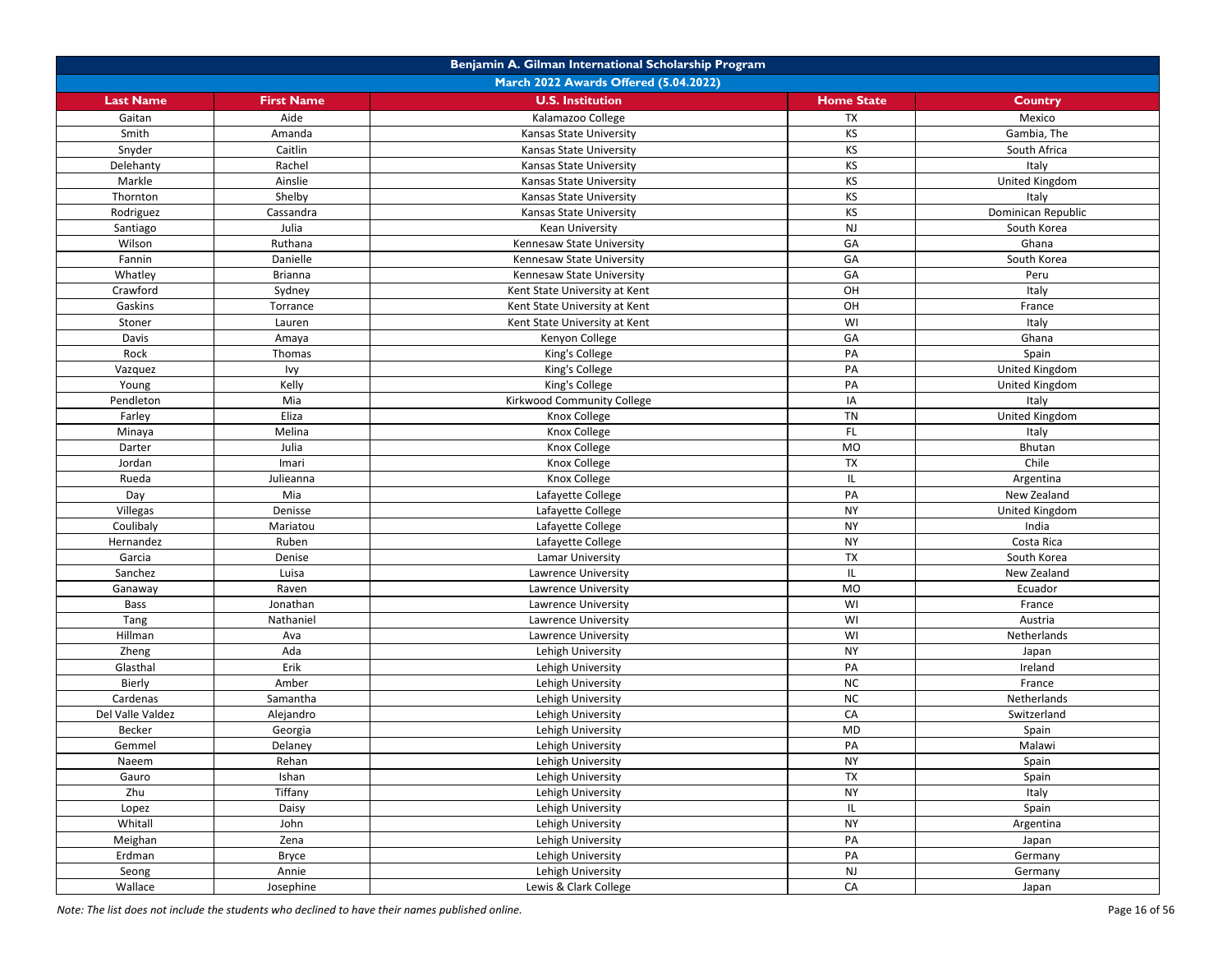| Benjamin A. Gilman International Scholarship Program |                      |                                                                  |                        |                |
|------------------------------------------------------|----------------------|------------------------------------------------------------------|------------------------|----------------|
| March 2022 Awards Offered (5.04.2022)                |                      |                                                                  |                        |                |
| <b>Last Name</b>                                     | <b>First Name</b>    | <b>U.S. Institution</b>                                          | <b>Home State</b>      | <b>Country</b> |
| Mauk                                                 | Sawyer               | Lewis & Clark College                                            | <b>WA</b>              | Thailand       |
| Kruchten                                             | Liam                 | Lewis & Clark College                                            | OR                     | France         |
| Moiceanu                                             | Isabell              | Lewis University                                                 | IL.                    | South Korea    |
| Hatmaker                                             | Summer               | <b>Lincoln Memorial University</b>                               | <b>TN</b>              | Costa Rica     |
| Udoye                                                | Lotanna              | Lincoln University                                               | DC                     | United Kingdom |
| Howland                                              | Dustin               | Linn-Benton Community College                                    | OR                     | Mexico         |
| Ishatayo                                             | Azeez                | Lone Star College System                                         | <b>TX</b>              | India          |
| Sengchiam                                            | Caitlynn             | Louisiana State University and Agricultural & Mechanical College | LA                     | Japan          |
| Manale                                               | Madison              | Louisiana State University and Agricultural & Mechanical College | LA                     | Italy          |
| Winfrey                                              | Cody                 | Louisiana State University and Agricultural & Mechanical College | <b>TX</b>              | Switzerland    |
| Gauthier                                             | Caleigh              | Louisiana State University and Agricultural & Mechanical College | LA                     | France         |
| Pun                                                  | Sybil                | Louisiana State University and Agricultural & Mechanical College | FL.                    | United Kingdom |
| Lucio                                                | Sofia                | Loyola Marymount University                                      | CA                     | Italy          |
| De La Cerda                                          | Eva                  | Loyola Marymount University                                      | CA                     | Japan          |
| Lopez                                                | Nevaeh               | Loyola University Maryland                                       | PA                     | Japan          |
| Ernst                                                | Sophie               | Loyola University Maryland                                       | ME                     | Thailand       |
| Cuoco                                                | Louis                | Loyola University Maryland                                       | <b>NY</b>              | Spain          |
| Smith                                                | Julia                | Loyola University Maryland                                       | <b>NY</b>              | Ireland        |
| Varela                                               | April                | Loyola University Maryland                                       | NJ                     | Spain          |
| Agyeman Badu                                         | Esther               | Loyola University Maryland                                       | MD                     | New Zealand    |
| Olukemi                                              | Ifeoluwa             | Loyola University Maryland                                       | MD                     | South Africa   |
| Nguyen                                               | Anna                 | Loyola University New Orleans                                    | LA                     | Japan          |
| Finch                                                | Peyton               | Loyola University New Orleans                                    | LA                     | Vietnam        |
| Lodholz                                              | Augustus             | Loyola University New Orleans                                    | MO                     | South Korea    |
| Gugsa                                                | Halealuia            | Loyola University New Orleans                                    | NC                     | Italy          |
| Berniard                                             | Jabez                | Loyola University New Orleans                                    | LA                     | France         |
| Guidry                                               | Josi                 | Loyola University New Orleans                                    | LA                     | Ireland        |
| Mohamed                                              | <b>Mohamed Salem</b> | Loyola University New Orleans                                    | LA                     | Spain          |
| Rabassa                                              | Heather              | Loyola University New Orleans                                    | LA                     | Ireland        |
| Sosa                                                 | Victoria             | Loyola University New Orleans                                    | LA                     | Greece         |
| LaFonta                                              | Macie                | Loyola University New Orleans                                    | LA                     | United Kingdom |
| Rodgers                                              | Kaliah               | Loyola University New Orleans                                    | <b>MO</b>              | Argentina      |
| Nelson                                               | Samuel               | Luther College                                                   | MN                     | Norway         |
| Elliott                                              | Jasmine              | Luther College                                                   | WI                     | United Kingdom |
| Wisdom                                               | Becky                | <b>Lycoming College</b>                                          | TX                     | Cyprus         |
| Sayphone                                             | Shayla               | Macalester College                                               | HI                     | Japan          |
| Bernardino                                           | Francesca            | Macalester College                                               | <b>NV</b>              | Japan          |
| Ruiz                                                 | Miriam               | Macalester College                                               | <b>FL</b>              | Japan          |
| Cramer                                               | Juliet               | Macalester College                                               | MN                     | New Zealand    |
| Rosales                                              | Karen                | <b>Macalester College</b>                                        | <b>MO</b>              | Thailand       |
| Abebaw                                               | Eyerusalem           | Macalester College                                               | MN                     | Netherlands    |
| Criner                                               | Asha                 | Macalester College                                               | MI                     | Denmark        |
| Pateman                                              | Jean                 | Macalester College                                               | OH                     | Jordan         |
| Hanson                                               | Julia                | Macalester College                                               | $\mathsf{M}\mathsf{N}$ | Denmark        |
| Mohamed                                              | Ishwaq               | Macalester College                                               | <b>MN</b>              | Netherlands    |
| Noor                                                 | Ikran                | Macalester College                                               | MN                     | Denmark        |
| Norha                                                | Sophia               | Macalester College                                               | $\mathsf{M}\mathsf{N}$ | Netherlands    |
| Denney                                               | Cole                 | Macalester College                                               | MN                     | New Zealand    |
| Bauer                                                | Miles                | Macalester College                                               | WI                     | Sri Lanka      |
| Martinez                                             | Johanna              | Macalester College                                               | IL.                    | Taiwan         |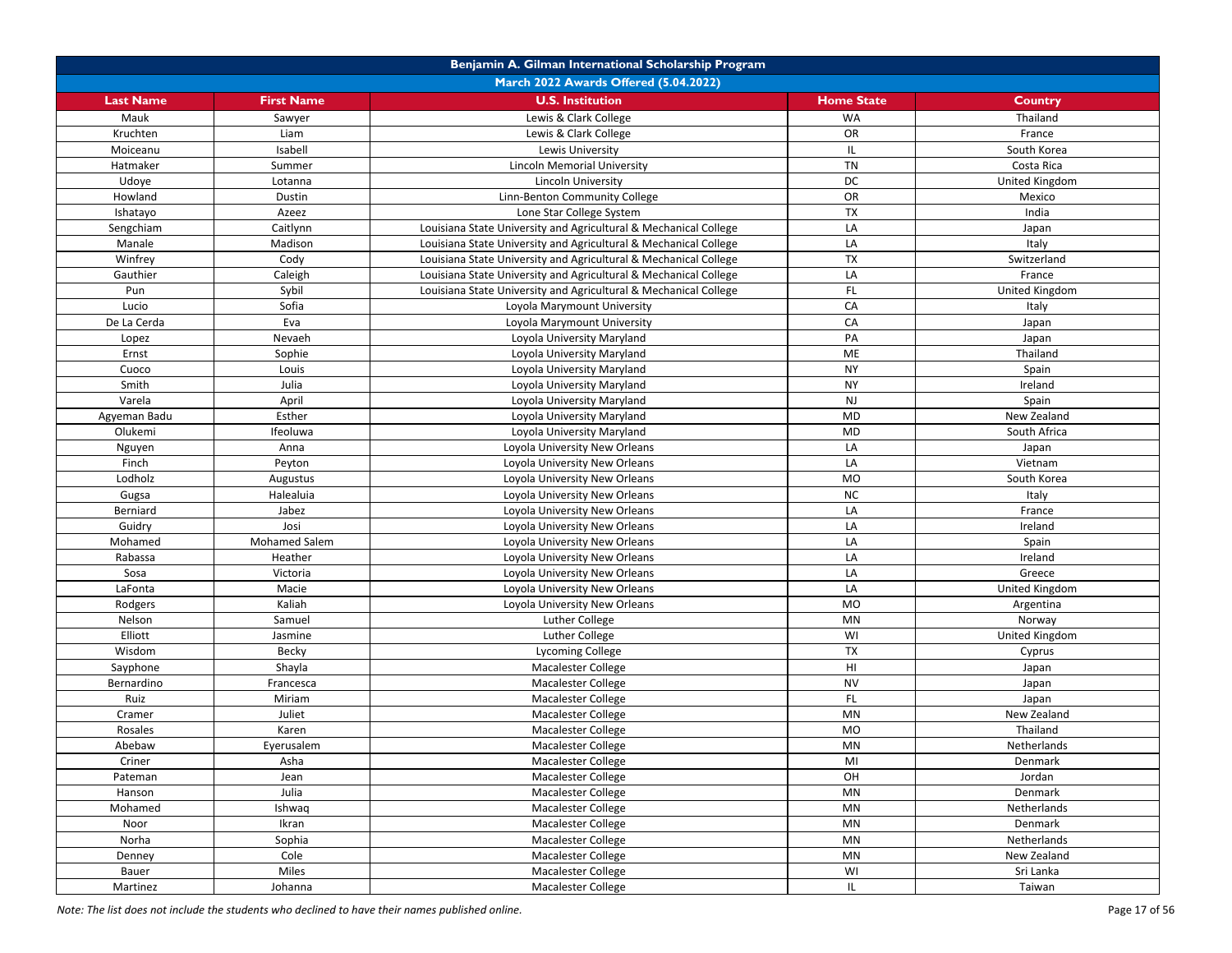|                  | Benjamin A. Gilman International Scholarship Program |                                         |                   |                    |  |
|------------------|------------------------------------------------------|-----------------------------------------|-------------------|--------------------|--|
|                  |                                                      | March 2022 Awards Offered (5.04.2022)   |                   |                    |  |
| <b>Last Name</b> | <b>First Name</b>                                    | <b>U.S. Institution</b>                 | <b>Home State</b> | Country            |  |
| Lizardo          | Franciluz                                            | <b>Marist College</b>                   | <b>NY</b>         | Spain              |  |
| Nicosia          | Gianna                                               | <b>Marist College</b>                   | NJ                | Italy              |  |
| Williams         | Anisa                                                | <b>Marist College</b>                   | <b>NY</b>         | France             |  |
| Manriquez Prado  | Sarahi                                               | <b>Marquette University</b>             | WI                | Dominican Republic |  |
| Robinson         | Donya                                                | <b>Marquette University</b>             | WI                | Ghana              |  |
| Rodriguez        | Shanith                                              | <b>Marquette University</b>             | WI                | Spain              |  |
| Pruitt           | Kierra                                               | <b>Marquette University</b>             | WI                | Australia          |  |
| Grimmett         | Ashley                                               | <b>Marshall University</b>              | <b>WV</b>         | Japan              |  |
| Fatica           | Emerald                                              | <b>Marshall University</b>              | WV                | Japan              |  |
| Patel            | Parth                                                | <b>Mercer University</b>                | GA                | Vietnam            |  |
| Collins          | Bailey                                               | <b>Mercer University</b>                | GA                | South Korea        |  |
| Dinh             | Sandy                                                | <b>Mercer University</b>                | GA                | Vietnam            |  |
| Bailey           | Atia                                                 | <b>Mercer University</b>                | GA                | Greece             |  |
| Dukes            | Mikyraa                                              | <b>Mercer University</b>                | GA                | Spain              |  |
| Osorio-Magana    | Cynthia                                              | <b>Mercer University</b>                | GA                | France             |  |
| Yemisrach        | Abigail                                              | <b>Mercer University</b>                | GA                | Greece             |  |
| Idehen           | Sydel                                                | <b>Mercer University</b>                | GA                | Spain              |  |
| Cudjoe           | Donnell                                              | <b>Mercer University</b>                | GA                | United Kingdom     |  |
| Samo             | Folajuwon                                            | <b>Mercer University</b>                | GA                | Spain              |  |
| Tha Siam Lian    | Jason                                                | <b>Mercer University</b>                | GA                | Spain              |  |
| Abadia           | Maria                                                | Mesa Community College                  | AZ                | Ireland            |  |
| Beltran          | Shirley                                              | <b>Mesa Community College</b>           | AZ                | France             |  |
| Hayward          | Charis                                               | <b>Mesa Community College</b>           | AZ                | United Kingdom     |  |
| Mendez Fischer   | Georgina                                             | <b>Mesa Community College</b>           | AZ                | United Kingdom     |  |
| Christianson     | Amanda                                               | <b>Mesa Community College</b>           | AZ                | France             |  |
| Gonzalez         | Rosalinda                                            | Metropolitan State University of Denver | CO                | South Korea        |  |
| Thomas           | Justine                                              | Metropolitan State University of Denver | CO                | Cyprus             |  |
| Fernandez-Curry  | Jayde                                                | Miami Dade College                      | <b>FL</b>         | Netherlands        |  |
| White            | Jillian                                              | Miami University-Oxford                 | OH                | Japan              |  |
| Allen            | Jeremy                                               | Miami University-Oxford                 | IN                | United Kingdom     |  |
| Wells            | Madison                                              | Miami University-Oxford                 | IA                | Italy              |  |
| Hymer            | Kennedy                                              | Miami University-Oxford                 | OH                | Belgium            |  |
| Gensch           | Asia-Lin                                             | Miami University-Oxford                 | OH                | Luxembourg         |  |
| Luketic          | Cody                                                 | Miami University-Oxford                 | OH                | Italy              |  |
| Dieng            | Cheikh                                               | Miami University-Oxford                 | OH                | Italy              |  |
| Misirlioglu      | Selin                                                | Miami University-Oxford                 | OH                | Italy              |  |
| vanSchagen       | Muriel                                               | Miami University-Oxford                 | OH                | Costa Rica         |  |
| Davis            | Noah                                                 | Miami University-Oxford                 | OH                | Germany            |  |
| Garcia           | Renae                                                | Michigan State University               | MI                | Spain              |  |
| Washington       | Destiny                                              | Michigan State University               | MI                | France             |  |
| Elder            | Jade                                                 | Michigan State University               | MI                | United Kingdom     |  |
| Davis            | Eric                                                 | Michigan State University               | MI                | Japan              |  |
| Johnson          | Christian                                            | Michigan Technological University       | MI                | United Kingdom     |  |
| Harris           | Phoenix                                              | Middle Tennessee State University       | TN                | Japan              |  |
| Bent             | Caimelle                                             | Middle Tennessee State University       | <b>TN</b>         | South Korea        |  |
| Owen             | Mahala                                               | Middle Tennessee State University       | TN                | Spain              |  |
| Pendergast       | Brandi                                               | Middle Tennessee State University       | TN                | Spain              |  |
| Norris           | Kelsie                                               | Middle Tennessee State University       | TN                | Austria            |  |
| Soto Leon        | Luz                                                  | Middle Tennessee State University       | <b>TN</b>         | Switzerland        |  |
| Vilaysane        | Sarina                                               | Middle Tennessee State University       | <b>TN</b>         | Austria            |  |
|                  |                                                      |                                         |                   |                    |  |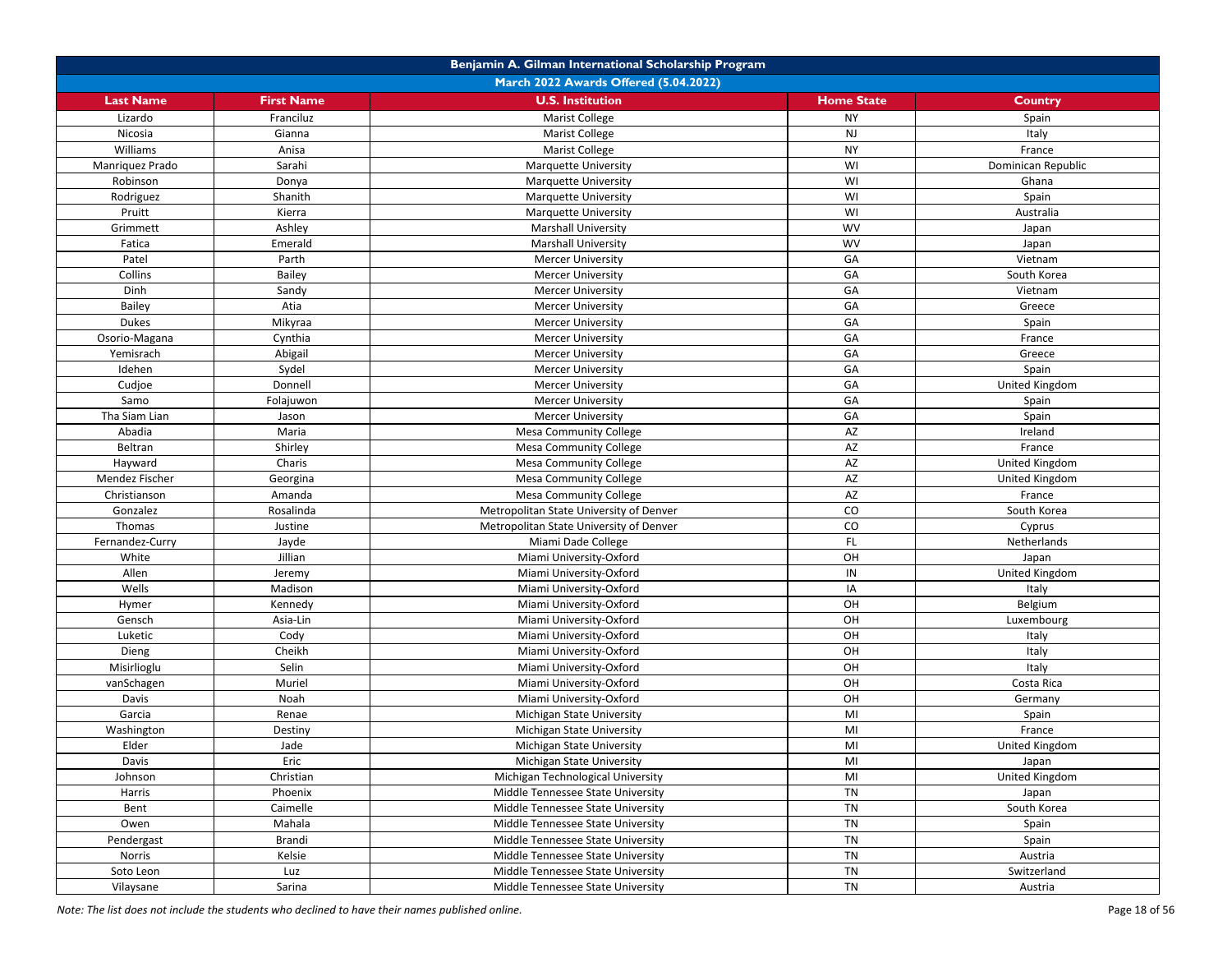|                  | Benjamin A. Gilman International Scholarship Program |                                       |                   |                |  |
|------------------|------------------------------------------------------|---------------------------------------|-------------------|----------------|--|
|                  | March 2022 Awards Offered (5.04.2022)                |                                       |                   |                |  |
| <b>Last Name</b> | <b>First Name</b>                                    | <b>U.S. Institution</b>               | <b>Home State</b> | <b>Country</b> |  |
| Schrader         | Jessica                                              | Middle Tennessee State University     | <b>TN</b>         | United Kingdom |  |
| Ginnab           | Yaseen                                               | Middle Tennessee State University     | <b>TN</b>         | Costa Rica     |  |
| Marcoaldi        | Dominic                                              | Middle Tennessee State University     | <b>TN</b>         | Chile          |  |
| Guest            | Jael                                                 | Middle Tennessee State University     | <b>TN</b>         | France         |  |
| Bland            | Randa                                                | Middle Tennessee State University     | <b>TN</b>         | United Kingdom |  |
| McKinzie         | Colin                                                | Middlebury College                    | CO                | Kazakhstan     |  |
| Lara             | Nicole                                               | Middlebury College                    | CA                | Netherlands    |  |
| Traver           | Cassandra                                            | Middlebury College                    | <b>WA</b>         | Mexico         |  |
| Mercer           | Emily                                                | Mills College                         | CA                | France         |  |
| Thor             | Kyra                                                 | Minnesota State University-Mankato    | MN                | South Korea    |  |
| Mardaus          | Emmah                                                | Minnesota State University-Mankato    | <b>MN</b>         | South Korea    |  |
| LoDhaseng        | Elisia                                               | Minnesota State University-Mankato    | WI                | Netherlands    |  |
| Tostrud          | Alexandra                                            | Minnesota State University-Mankato    | WI                | Ireland        |  |
| Fuentes Jr.      | Juan                                                 | MiraCosta College                     | CA                | United Kingdom |  |
| Krebs            | Karyssa                                              | MiraCosta College                     | CA                | Italy          |  |
| McGovern         | Sophia                                               | MiraCosta College                     | CA                | Italy          |  |
| Penagos          | Jaritza                                              | MiraCosta College                     | CA                | Italy          |  |
| Prange           | Marisa                                               | MiraCosta College                     | CA                | Italy          |  |
| Vazquez          | Saray                                                | MiraCosta College                     | CA                | Italy          |  |
| Penafiel         | Fernando                                             | Mississippi State University          | <b>MS</b>         | Spain          |  |
| Eubanks          | Hannah                                               | Mississippi State University          | <b>MS</b>         | South Korea    |  |
| Cavin            | Tyler                                                | Missouri State University-Springfield | <b>MO</b>         | Japan          |  |
| Caughron         | Madeline                                             | Missouri State University-Springfield | <b>MO</b>         | Spain          |  |
| Urrego           | Inna                                                 | <b>Montclair State University</b>     | NJ                | South Korea    |  |
| Orlando          | Timothy                                              | Montclair State University            | <b>NJ</b>         | Australia      |  |
| Biello           | Luca                                                 | <b>Montclair State University</b>     | <b>NJ</b>         | Italy          |  |
| Jean Charles     | Schnaïca                                             | <b>Montclair State University</b>     | NJ                | France         |  |
| Bloom            | Karina                                               | <b>Montclair State University</b>     | NJ                | Norway         |  |
| Terlizzese       | Victoria                                             | <b>Montclair State University</b>     | <b>TX</b>         | Costa Rica     |  |
| Feger            | Rachel                                               | <b>Morehead State University</b>      | KY                | Thailand       |  |
| Gonzalez         | Karina                                               | Morehead State University             | KY                | Spain          |  |
| Hines            | Syria                                                | Morehead State University             | KY                | Spain          |  |
| Hernandez        | Mirlen                                               | Morehead State University             | KY                | Italy          |  |
| Commodore        | Grant                                                | Morehouse College                     | DC                | Germany        |  |
| Scott            | Necol                                                | <b>Morgan State University</b>        | MD                | Ghana          |  |
| Kamara           | Michelle                                             | <b>Morgan State University</b>        | <b>MD</b>         | United Kingdom |  |
| Pope             | Jayla                                                | Morgan State University               | MD                | Mexico         |  |
| Jones-Cressey    | Madelyn                                              | Mount Holyoke College                 | ME                | Japan          |  |
| Dombrowski       | Ina                                                  | Mount Holyoke College                 | MA                | Ireland        |  |
| Brown            | M'Chaelah                                            | Mount Holyoke College                 | SC                | <b>Brazil</b>  |  |
| Jimenez          | Cherrelle                                            | Mt San Antonio College                | CA                | United Kingdom |  |
| Komar            | Hannah                                               | Nazareth College                      | <b>NY</b>         | Austria        |  |
| Holder-Callender | Kimberly                                             | Nazareth College                      | <b>CT</b>         | Austria        |  |
| Thompson         | Sarah                                                | Nazareth College                      | <b>MS</b>         | United Kingdom |  |
| Powell           | Alexa                                                | Nazareth College                      | <b>NY</b>         | United Kingdom |  |
| Peck             | Brianna                                              | Nazareth College                      | VT                | Italy          |  |
| Kamate           | Mariam                                               | Nazareth College                      | <b>NY</b>         | United Kingdom |  |
| Worcester        | Hope                                                 | Nazareth College                      | <b>NY</b>         | Italy          |  |
| Wadsworth        | Sara                                                 | Nazareth College                      | <b>NY</b>         | United Kingdom |  |
| Hinrichs         | Rami                                                 | Nebraska Wesleyan University          | <b>NE</b>         | South Korea    |  |
|                  |                                                      |                                       |                   |                |  |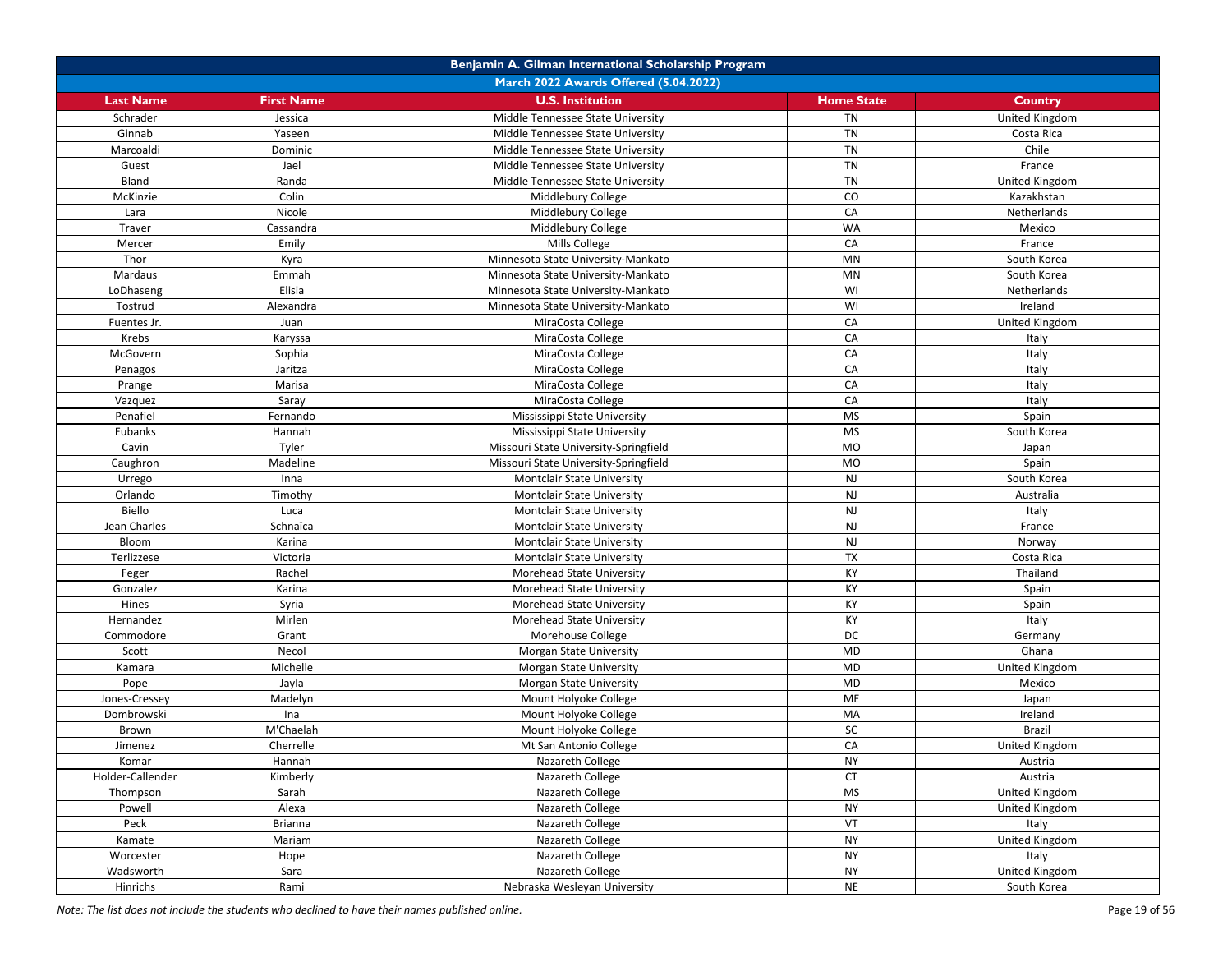|                   |                     | Benjamin A. Gilman International Scholarship Program |                   |                                  |
|-------------------|---------------------|------------------------------------------------------|-------------------|----------------------------------|
|                   |                     | March 2022 Awards Offered (5.04.2022)                |                   |                                  |
| <b>Last Name</b>  | <b>First Name</b>   | <b>U.S. Institution</b>                              | <b>Home State</b> | Country                          |
| Wright            | Sa'javeane          | Nebraska Wesleyan University                         | <b>NE</b>         | Japan                            |
| Alexander         | Heather             | Nebraska Wesleyan University                         | <b>NE</b>         | Spain                            |
| Ash               | Emily               | New College of Florida                               | <b>FL</b>         | United Kingdom                   |
| Cortijo           | Laylah              | New College of Florida                               | FL.               | Taiwan                           |
| Nelson            | Allen               | New Jersey City University                           | NJ                | Belgium                          |
| Volpicella        | Samantha            | New Jersey Institute of Technology                   | <b>NJ</b>         | Italy                            |
| Loaiza            | Angeline            | New Jersey Institute of Technology                   | NJ                | Costa Rica                       |
| Johnson           | Nicole              | New Mexico State University-Main Campus              | <b>NM</b>         | Germany                          |
| Gonzalez          | Dewi                | New Mexico State University-Main Campus              | <b>NM</b>         | France                           |
| Jackson           | Joshua              | New Mexico State University-Main Campus              | <b>NM</b>         | Italy                            |
| Olivas            | Marisol             | New Mexico State University-Main Campus              | <b>NM</b>         | Ireland                          |
| Garcia            | Antonio             | New Mexico State University-Main Campus              | <b>TX</b>         | France                           |
| Sarinana          | Sarai               | New Mexico State University-Main Campus              | TX                | Germany                          |
| Wilson            | Loreal              | New Mexico State University-Main Campus              | <b>NM</b>         | Costa Rica                       |
| Moore-Smith       | Sophia              | New York University                                  | VT                | <b>Brazil</b>                    |
| Hughes            | Whitney             | New York University                                  | OH                | Ghana                            |
| Zaky              | Gamaleldeen         | New York University                                  | <b>NY</b>         | Singapore                        |
|                   |                     |                                                      |                   |                                  |
| Parks<br>Alvarado | Kendall<br>Citlalli | New York University                                  | GA<br>GA          | Germany<br><b>United Kingdom</b> |
|                   | Nia                 | New York University                                  | <b>NY</b>         |                                  |
| Watson            |                     | <b>New York University</b>                           |                   | United Kingdom                   |
| <b>Bogale</b>     | Helena              | New York University                                  | CA                | Spain                            |
| Bunay             | Sarah               | New York University                                  | <b>NY</b>         | United Kingdom                   |
| Porter            | Ashitaka            | New York University                                  | <b>TX</b>         | Italy                            |
| Feinberg          | Veronica            | New York University                                  | FL.               | Spain                            |
| Alvarado          | Michelle            | New York University                                  | <b>NJ</b>         | France                           |
| Hierro            | Fernando            | New York University                                  | <b>NY</b>         | Italy                            |
| Lim               | Victoria            | <b>New York University</b>                           | <b>TN</b>         | Czech Republic                   |
| Portillo          | Naomi               | New York University                                  | PA                | United Kingdom                   |
| Concepcion        | Melissa             | New York University                                  | <b>NY</b>         | United Kingdom                   |
| Jean              | Zamiya              | <b>New York University</b>                           | <b>NY</b>         | Italy                            |
| Unan              | Marina              | New York University                                  | <b>NY</b>         | Italy                            |
| Montoya           | Ariana              | New York University                                  | NJ                | Netherlands                      |
| Zheng             | Kitty               | New York University                                  | <b>NJ</b>         | United Kingdom                   |
| Blackwood         | Dehandra            | New York University                                  | <b>NY</b>         | Spain                            |
| Forester          | Devon               | New York University                                  | NJ                | Argentina                        |
| Nappi             | Kayla               | New York University                                  | <b>NY</b>         | Spain                            |
| Palmer            | Grace               | North Carolina A & T State University                | <b>NC</b>         | South Africa                     |
| Gilstrap          | Mikayla             | North Carolina A & T State University                | GA                | Cyprus                           |
| Akridge           | Isaiah              | North Carolina State University at Raleigh           | <b>NC</b>         | Spain                            |
| Behailu           | Hannah              | North Carolina State University at Raleigh           | <b>NC</b>         | United Kingdom                   |
| Chaturvedi        | Shambhvi            | North Carolina State University at Raleigh           | <b>NC</b>         | Spain                            |
| Campos            | Alyceanna           | North Carolina State University at Raleigh           | ΝC                | Czech Republic                   |
| Galloway          | Tiana               | North Carolina State University at Raleigh           | <b>NC</b>         | United Kingdom                   |
| Le                | Wintam              | North Carolina State University at Raleigh           | <b>NC</b>         | Ireland                          |
| Mahoney           | Erica               | North Carolina State University at Raleigh           | NC                | Czech Republic                   |
| Murray            | Sarah               | North Carolina State University at Raleigh           | <b>NC</b>         | Denmark                          |
| Witherspoon       | Ashley              | North Carolina State University at Raleigh           | <b>NC</b>         | Spain                            |
| Richter           | Daniel              | North Carolina State University at Raleigh           | <b>NC</b>         | Sweden                           |
| Johnson           | Jaylen              | North Carolina State University at Raleigh           | VA                | Spain                            |
| Lujan             | Perlene             | North Carolina State University at Raleigh           | ${\sf NC}$        | Chile                            |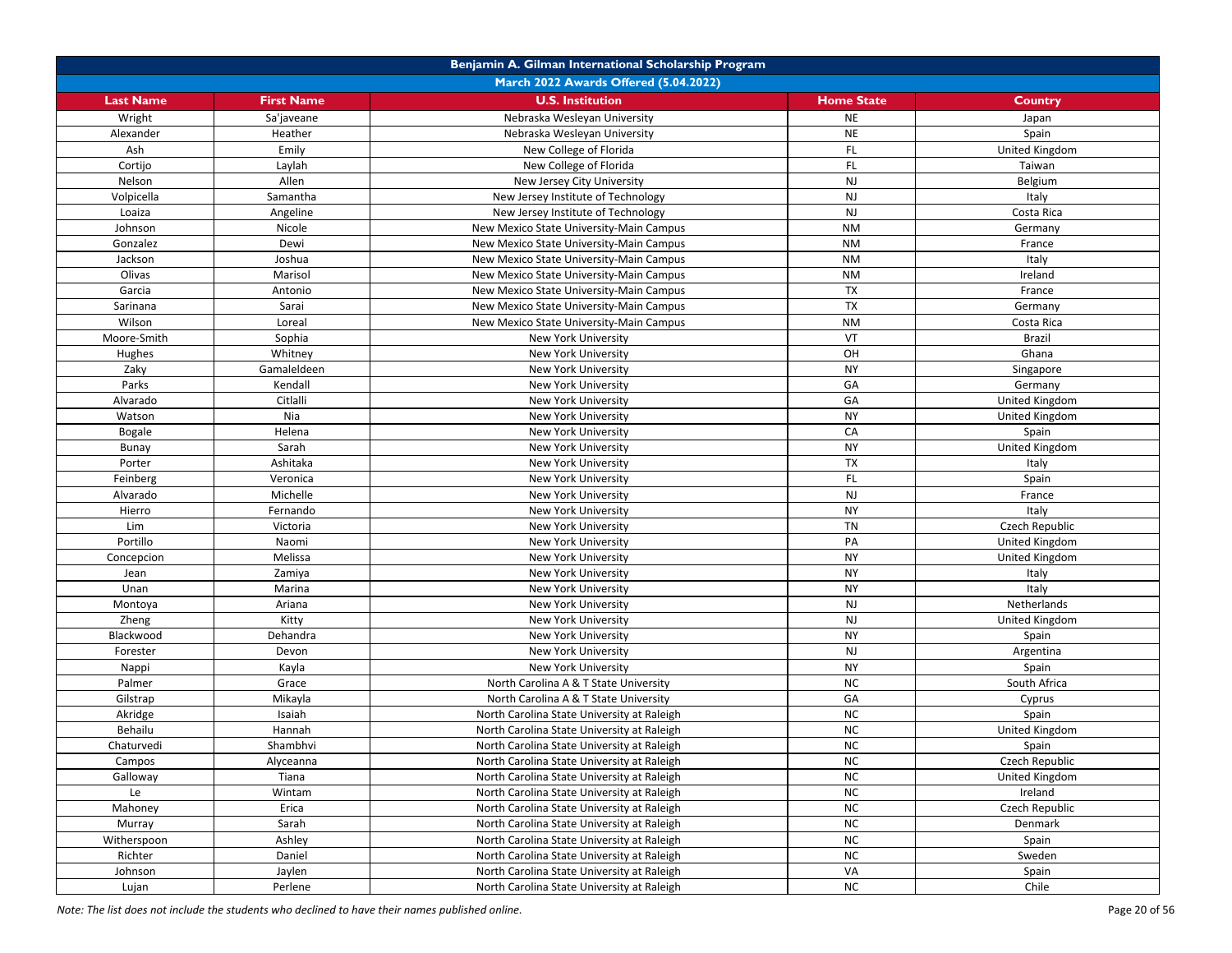|                  | Benjamin A. Gilman International Scholarship Program |                                       |                   |                       |  |
|------------------|------------------------------------------------------|---------------------------------------|-------------------|-----------------------|--|
|                  |                                                      | March 2022 Awards Offered (5.04.2022) |                   |                       |  |
| <b>Last Name</b> | <b>First Name</b>                                    | <b>U.S. Institution</b>               | <b>Home State</b> | Country               |  |
| Akiyoshi         | Hunter                                               | North Central College                 | IL.               | Greece                |  |
| Ocampo           | Keilly                                               | North Park University                 | IL                | South Korea           |  |
| Efstathiou       | Labrene                                              | North Park University                 | IL.               | Sweden                |  |
| Erickson         | Kylah                                                | North Park University                 | MI                | Sweden                |  |
| Kochanowski      | Kinga                                                | North Park University                 | IL.               | Sweden                |  |
| Panahi           | Fariba                                               | North Park University                 | IL                | Italy                 |  |
| DeBolt           | Amy                                                  | Northeast Lakeview College            | TX                | Morocco               |  |
| Cusack           | Thomas                                               | Northeastern University               | <b>NY</b>         | Ireland               |  |
| Gibson           | Prue                                                 | Northern Arizona University           | AZ                | South Korea           |  |
| Atrian           | Julia                                                | Northern Arizona University           | AZ                | South Korea           |  |
| Macias           | Aileen                                               | Northern Arizona University           | AZ                | Spain                 |  |
| Davis            | Madeline                                             | Northern Arizona University           | AK                | Italy                 |  |
| Reeves           | Ceth                                                 | Northern Arizona University           | AZ                | Ireland               |  |
| Rojas            | Alexia                                               | Northern Arizona University           | AZ                | Spain                 |  |
| Dafoe            | Madeline                                             | Northern Arizona University           | AZ                | Italy                 |  |
| Guerrero         | Judith                                               | Northern Arizona University           | AZ                | Italy                 |  |
| Hernandez        | Marian                                               | Northern Arizona University           | AZ                | <b>United Kingdom</b> |  |
| Lopez            | Angela                                               | Northern Arizona University           | AZ                | Italy                 |  |
| Villalpando      | Izacc                                                | Northern Arizona University           | CA                | Spain                 |  |
| Lewis            | Abi                                                  | Northern Arizona University           | AZ                | Belize                |  |
| Rosario          | Jenna                                                | Northern Arizona University           | AZ                | Costa Rica            |  |
| Corona           | Andrea                                               | Northern Arizona University           | AZ                | Belize                |  |
| Saxton           | Hope                                                 | Northern Arizona University           | AZ                | Ecuador               |  |
| Willetts         | Maxwell                                              | Northern Arizona University           | CA                | Chile                 |  |
| Hernandez        | Nicolette                                            | Northern Arizona University           | AZ                | United Kingdom        |  |
| Pack             | Emilee                                               | Northern Kentucky University          | КY                | United Kingdom        |  |
| Peterson         | Chelsea                                              | Northern Michigan University          | MI                | Thailand              |  |
| Santiago         | Manuel                                               | Northern Virginia Community College   | VA                | Germany               |  |
| Jalloh           | Yasmin                                               | Northern Virginia Community College   | VA                | United Kingdom        |  |
| Mentz            | Hailie                                               | Northwest Missouri State University   | <b>MO</b>         | Ireland               |  |
| Christian        | Alexsandra                                           | Northwest Vista College               | TX                | Ireland               |  |
| Garza            | Abril                                                | Northwest Vista College               | $\overline{TX}$   | Ireland               |  |
| Kim              | Andrew                                               | Northwestern University               | <b>WA</b>         | South Korea           |  |
| Chen             | Raymond                                              | Northwestern University               | NJ                | Australia             |  |
| Whitten          | Jacob                                                | Northwestern University               | <b>NC</b>         | Greece                |  |
| Engle            | Anthony                                              | Northwestern University               | IL.               | Spain                 |  |
| Erdman Luntz     | Sierra                                               | Northwestern University               | MN                | France                |  |
| Foley            | Kevin                                                | Northwestern University               | MA                | Germany               |  |
| Lu               | Layna                                                | Northwestern University               | <b>MD</b>         | Denmark               |  |
| Moh              | Thomas                                               | Northwestern University               | IL.               | Spain                 |  |
| Park             | Gloria                                               | Northwestern University               | KS                | France                |  |
| Pugalia          | Shreya                                               | Northwestern University               | NJ                | Denmark               |  |
| Vaidya           | Shray                                                | Northwestern University               | CA                | Greece                |  |
| Unger-Levinson   | Elah                                                 | Northwestern University               | IN                | Spain                 |  |
| Rhee             | Gloria                                               | Northwestern University               | GA                | France                |  |
| Vela             | Jesse                                                | Northwestern University               | CA                | Germany               |  |
| Miller           | Maia                                                 | Northwestern University               | IN                | France                |  |
| Wong             | Charlotte Loc-Heng                                   | Northwestern University               | CA                | Sweden                |  |
| Castillo         | Lilliana                                             | Northwestern University               | IL.               | Ecuador               |  |
| Jones            | David                                                | Northwestern University               | KY                | Ecuador               |  |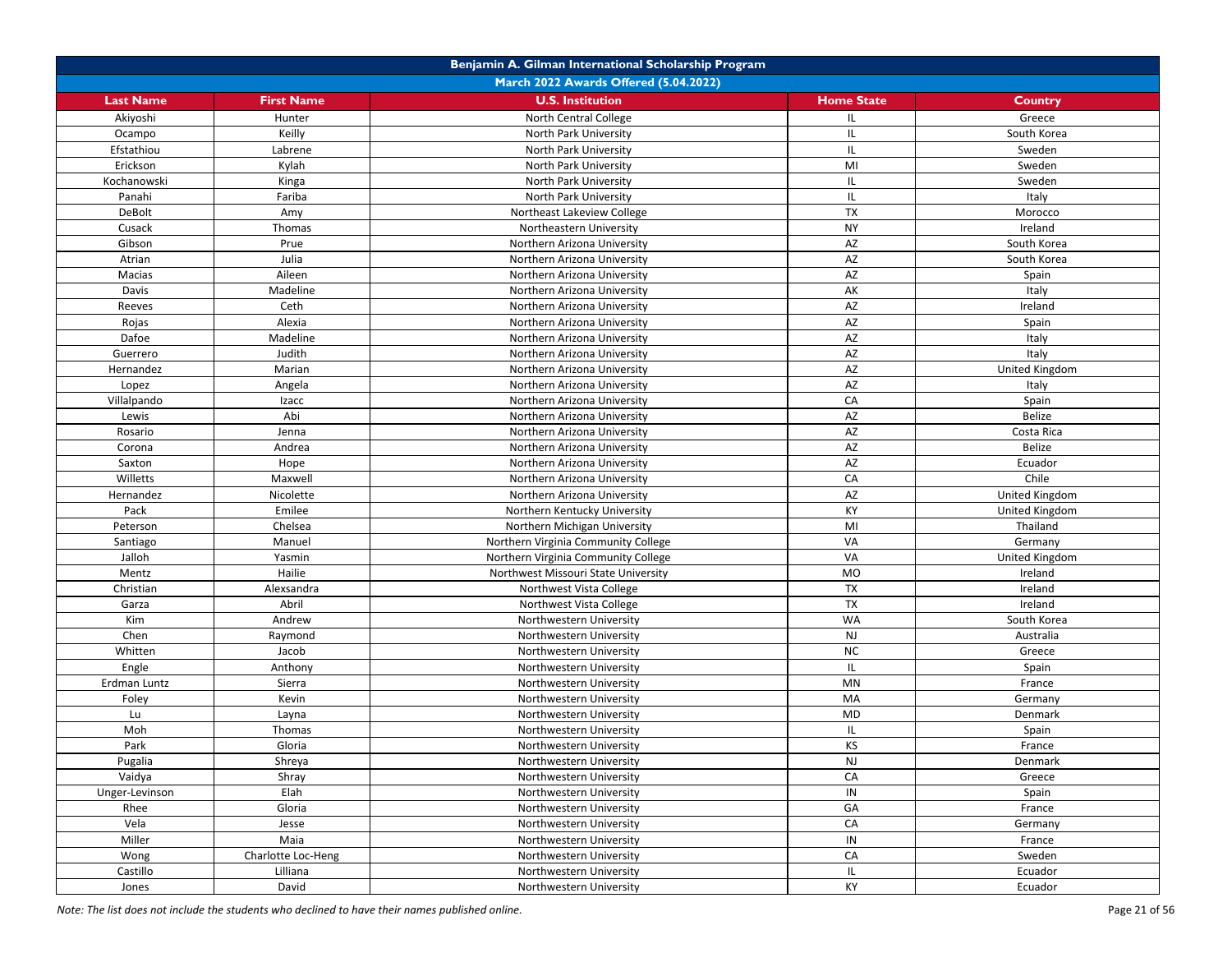|                      | Benjamin A. Gilman International Scholarship Program |                                                                  |                   |                         |  |  |
|----------------------|------------------------------------------------------|------------------------------------------------------------------|-------------------|-------------------------|--|--|
|                      | March 2022 Awards Offered (5.04.2022)                |                                                                  |                   |                         |  |  |
| <b>Last Name</b>     | <b>First Name</b>                                    | <b>U.S. Institution</b>                                          | <b>Home State</b> | Country                 |  |  |
| Short                | NaKaya                                               | Northwestern University                                          | IL.               | Mexico                  |  |  |
| Espinoza-Reyes       | Evelyn                                               | Northwestern University                                          | IL.               | Mexico                  |  |  |
| Chang                | lan                                                  | Nova Southeastern University                                     | FL.               | South Korea             |  |  |
| Acosta               | Alyssa                                               | Nova Southeastern University                                     | FL.               | Germany                 |  |  |
| Davis                | Russell                                              | <b>Oakland Community College</b>                                 | MI                | Spain                   |  |  |
| <b>Gunnip Hunter</b> | Stella                                               | <b>Occidental College</b>                                        | <b>WA</b>         | Taiwan                  |  |  |
| Fishman              | Olivia                                               | Occidental College                                               | CA                | Germany                 |  |  |
| Deehan               | Morgan                                               | Oglethorpe University                                            | <b>SC</b>         | Japan                   |  |  |
| Hoggatt              | Savannah                                             | Oglethorpe University                                            | SC                | Japan                   |  |  |
| Hinkle               | Danielle                                             | Ohio State University-Main Campus                                | OH                | South Korea             |  |  |
| Ahmed                | Kowzar                                               | Ohio State University-Main Campus                                | OH                | South Korea             |  |  |
| Manley               | Kyle                                                 | Ohio State University-Main Campus                                | OH                | Japan                   |  |  |
| Lin                  | Shing-Tsz                                            | Ohio State University-Main Campus                                | OH                | Rwanda                  |  |  |
| <b>Baggett</b>       | Bethany                                              | Ohio State University-Main Campus                                | SC                | Spain                   |  |  |
| Cosentino            | Sarah                                                | Ohio State University-Main Campus                                | OH                | Italy                   |  |  |
| Beaverson            | Grace                                                | Ohio State University-Main Campus                                | OH                | France                  |  |  |
| Waligura             | <b>Brian</b>                                         | Ohio State University-Main Campus                                | OH                | France                  |  |  |
| Shultz               | Elizabeth                                            | Ohio State University-Main Campus                                | OH                | Italy                   |  |  |
| Arnett               | Sarah                                                | Ohio University-Main Campus                                      | OH                | Spain                   |  |  |
| Cacaro               | Isabella                                             | Ohio University-Main Campus                                      | OH                | France                  |  |  |
| Alm                  | Dolly                                                | Ohio University-Main Campus                                      | OH                | Italy                   |  |  |
| Dellafave            | Ambrea                                               | Ohio University-Main Campus                                      | OH                | Italy                   |  |  |
| Hall                 | Rachel                                               | Ohio University-Main Campus                                      | OH                | United Kingdom          |  |  |
| Fox                  | Alexandria                                           | Ohio University-Main Campus                                      | FL.               | Spain                   |  |  |
| Kilgour              | Sydnie                                               | Ohio University-Main Campus                                      | OH                | Italy                   |  |  |
| Watson               | Maya                                                 | Ohio University-Main Campus                                      | OH                | Spain                   |  |  |
| Zele                 | Anna                                                 | Ohio University-Main Campus                                      | OH                | <b>Brazil</b>           |  |  |
| Respress             | Jada                                                 | Ohio Wesleyan University                                         | OH                | United Kingdom          |  |  |
| Williams             | Nicolos                                              | Oklahoma State University-Main Campus                            | OK                | Japan                   |  |  |
| Hicks                | Jeremy                                               | Oklahoma State University-Main Campus                            | OK                | South Korea             |  |  |
| Coats                | Sheridan                                             | <b>Old Dominion University</b>                                   | VA                | South Korea             |  |  |
| Garcia               | Angelina                                             | Orange Coast College                                             | CA                | United Kingdom          |  |  |
| Pinner               | Monae                                                | Orange Coast College                                             | CA                | Spain                   |  |  |
| Reynoso Tale         | Gabriela                                             | Oregon State University                                          | OR                | Namibia                 |  |  |
| Sanchez Sanchez      | Esmeralda                                            | Oregon State University                                          | OR                | Malaysia                |  |  |
| Carpenter            | Cassandra                                            | <b>Oregon State University</b>                                   | <b>WA</b>         | New Zealand             |  |  |
| Serewis              | Joseph                                               | Oregon State University                                          | OR                | Singapore               |  |  |
| Scholtz              | Marina                                               | Oregon State University                                          | OR                | United Kingdom          |  |  |
| Schrock              | Sophia                                               | Oregon State University                                          | OR                | France                  |  |  |
| Perez                | Andrea                                               | Oregon State University                                          | OR                | South Korea             |  |  |
| VanBuskirk           | Luke                                                 |                                                                  | OR                | Italy                   |  |  |
|                      |                                                      | Oregon State University                                          | OR                |                         |  |  |
| Markley<br>Parker    | Kimberly                                             | <b>Oregon State University</b>                                   | OR                | Spain<br>United Kingdom |  |  |
|                      | Jennifer Margarette                                  | Oregon State University                                          | OR                |                         |  |  |
| Mota Cerda<br>Olsen  | Andrea                                               | <b>Oregon State University</b><br><b>Oregon State University</b> | OR                | United Kingdom          |  |  |
|                      | Aubreyanna                                           | <b>Oregon State University</b>                                   | OR                | Spain                   |  |  |
| Vanderberg           | Caitlin                                              |                                                                  |                   | Italy                   |  |  |
| Fujimura             | Gretchen                                             | Oregon State University                                          | OR                | United Kingdom          |  |  |
| Bryan                | Ruslan                                               | <b>Oregon State University</b>                                   | OR                | Panama                  |  |  |
| Campbell             | Zachary                                              | <b>Oregon State University</b>                                   | OR                | Mexico                  |  |  |
| Engle                | Jadzia                                               | <b>Oregon State University</b>                                   | OR                | Mexico                  |  |  |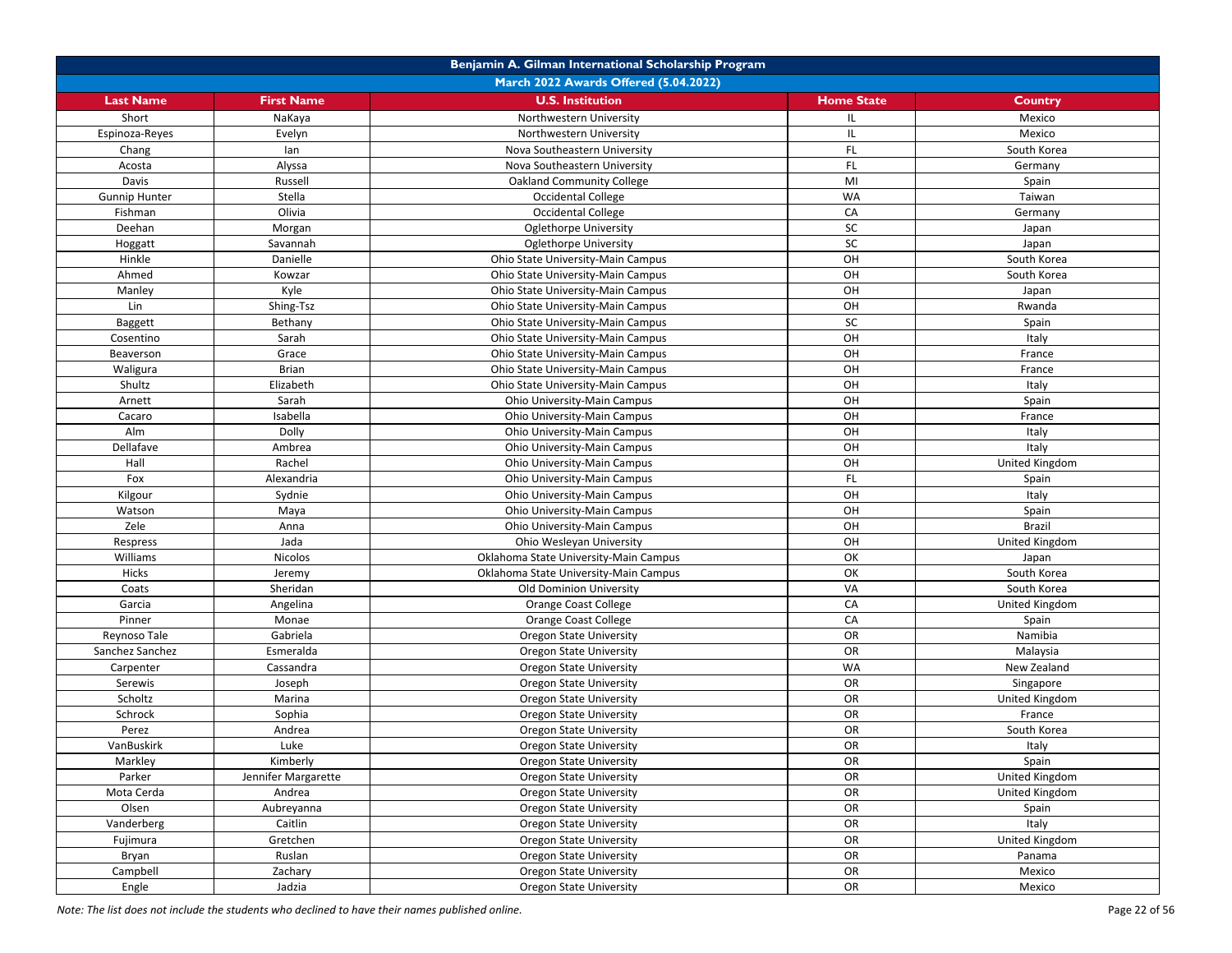|                                       | Benjamin A. Gilman International Scholarship Program |                                                               |                   |                       |  |
|---------------------------------------|------------------------------------------------------|---------------------------------------------------------------|-------------------|-----------------------|--|
| March 2022 Awards Offered (5.04.2022) |                                                      |                                                               |                   |                       |  |
| <b>Last Name</b>                      | <b>First Name</b>                                    | <b>U.S. Institution</b>                                       | <b>Home State</b> | Country               |  |
| Lohr                                  | Harry                                                | <b>Oregon State University</b>                                | <b>OR</b>         | Peru                  |  |
| Mains                                 | Marc                                                 | Oregon State University                                       | VA                | Paraguay              |  |
| Lohr                                  | Christine                                            | Oregon State University                                       | OR                | Peru                  |  |
| <b>Myers</b>                          | Jada                                                 | <b>Oregon State University</b>                                | <b>OR</b>         | Germany               |  |
| Gladstone                             | Paradise                                             | Pacific Lutheran University                                   | <b>WA</b>         | South Korea           |  |
| Barajas Lopez                         | Karla                                                | Pacific Lutheran University                                   | <b>WA</b>         | Spain                 |  |
| Nguyen                                | Anna                                                 | Pacific Lutheran University                                   | <b>WA</b>         | France                |  |
| Traywick                              | Denise                                               | Palo Alto College                                             | TX                | Ireland               |  |
| Shelby                                | Karidia                                              | Parkland College                                              | IL.               | Costa Rica            |  |
| Reid                                  | Carita                                               | Pennsylvania State University-Main Campus                     | PA                | South Korea           |  |
| Zhao                                  | Emily                                                | Pennsylvania State University-Main Campus                     | PA                | Italy                 |  |
| Marrero                               | Kayla                                                | Pennsylvania State University-Main Campus                     | PA                | Spain                 |  |
| Kotewicz                              | Aubin                                                | Pennsylvania State University-Penn State Erie-Behrend College | PA                | Germany               |  |
| Lowes                                 | Catlin                                               | Pennsylvania State University-Penn State Erie-Behrend College | PA                | Mexico                |  |
| Hayes                                 | Angelea                                              | Pepperdine University                                         | CA                | Switzerland           |  |
| Acosta                                | Denelis                                              | Pomona College                                                | MA                | United Kingdom        |  |
| Rodriguez                             | David                                                | Pomona College                                                | IL                | Spain                 |  |
| Thomas                                | Brandolyn                                            | Pomona College                                                | <b>TN</b>         | Switzerland           |  |
| Lux-Bellmyer                          | Zoe                                                  | <b>Portland Community College</b>                             | OR                | Japan                 |  |
| DeMoret                               | Alyssa                                               | <b>Portland Community College</b>                             | OR                | Australia             |  |
| Oliphant                              | Sagan                                                | <b>Portland Community College</b>                             | OR                | Italy                 |  |
| Hanson                                | Haley                                                | <b>Portland Community College</b>                             | OR                | United Kingdom        |  |
| Solis - Martinez                      | Litzy                                                | <b>Portland Community College</b>                             | OR                | Italy                 |  |
| Duncan                                | AjaiNicole                                           | <b>Portland Community College</b>                             | CA                | Italy                 |  |
| Gray                                  | Natasha                                              | <b>Portland Community College</b>                             | OR                | Costa Rica            |  |
| Ott                                   | Avery                                                | <b>Portland Community College</b>                             | <b>OR</b>         | Costa Rica            |  |
| Kaizer                                | Kristina                                             | <b>Portland State University</b>                              | <b>WA</b>         | Japan                 |  |
| Amay                                  | Natalie Faye                                         | <b>Portland State University</b>                              | OR                | United Kingdom        |  |
| Austad                                | Allison                                              | <b>Portland State University</b>                              | <b>OR</b>         | United Kingdom        |  |
| <b>Braich</b>                         | Kelly                                                | <b>Portland State University</b>                              | OR                | Italy                 |  |
| Eurich                                | Krista                                               | <b>Portland State University</b>                              | OR                | Spain                 |  |
| Mohammed                              | Amen                                                 | <b>Portland State University</b>                              | OR                | Spain                 |  |
| Pope                                  | <b>Briauna</b>                                       | <b>Portland State University</b>                              | OR                | Spain                 |  |
| Carruth                               | Gina                                                 | <b>Portland State University</b>                              | OR                | United Kingdom        |  |
| Hunt                                  | Andrea                                               | <b>Portland State University</b>                              | OR                | United Kingdom        |  |
| Ferguson                              | Kylie                                                | Portland State University                                     | OR                | Italy                 |  |
| Crittenden                            | Ellen Jae                                            | <b>Portland State University</b>                              | <b>WA</b>         | Spain                 |  |
| Baker                                 | David                                                | <b>Portland State University</b>                              | OR                | Spain                 |  |
| Garcia                                | Kelza                                                | <b>Portland State University</b>                              | OR                | Spain                 |  |
| Fernandez                             | Karlie Anne                                          | <b>Portland State University</b>                              | OR                | United Kingdom        |  |
| Terrell-Stokes                        | Stasha                                               | <b>Portland State University</b>                              | OR                | <b>United Kingdom</b> |  |
| <b>Brito Martinez</b>                 | Amy                                                  | <b>Portland State University</b>                              | OR                | Italy                 |  |
| Nicholls                              | Heather                                              | <b>Portland State University</b>                              | OR                | Denmark               |  |
| O'Harra                               | Dylan                                                | <b>Portland State University</b>                              | OR                | Austria               |  |
| Howell                                | Abigail                                              | <b>Portland State University</b>                              | OR                | Denmark               |  |
| Ibrahim                               | Marian                                               | <b>Portland State University</b>                              | OR                | Spain                 |  |
| Geist                                 | Olivia                                               | <b>Portland State University</b>                              | OR                | Spain                 |  |
| Suarez                                | Naomi                                                | <b>Portland State University</b>                              | OR                | United Kingdom        |  |
| Robison                               | Presley                                              | <b>Portland State University</b>                              | OR                | Italy                 |  |
| Rodriguez                             | Selena                                               | <b>Portland State University</b>                              | OR                | United Kingdom        |  |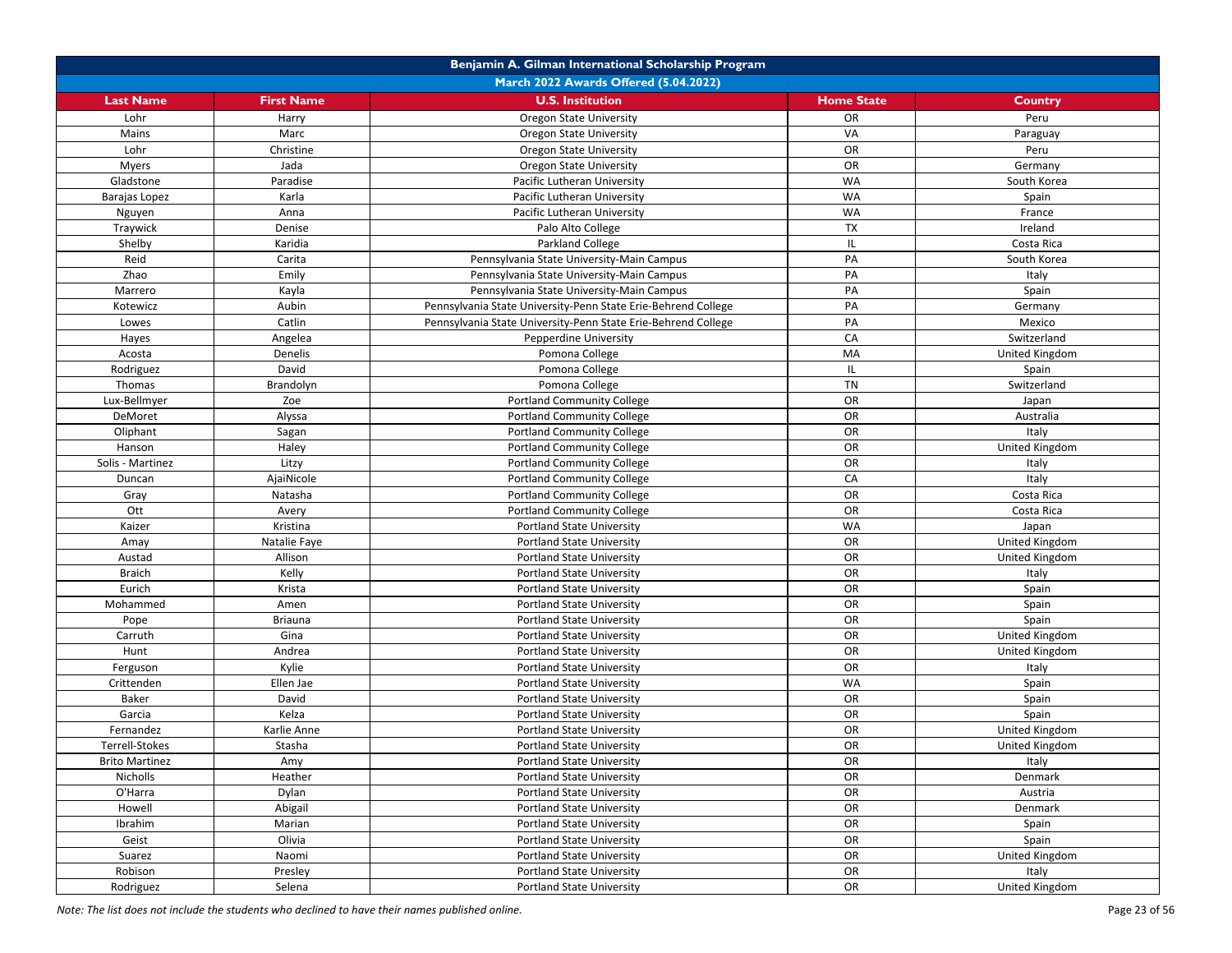|                  | Benjamin A. Gilman International Scholarship Program |                                         |                   |                |  |
|------------------|------------------------------------------------------|-----------------------------------------|-------------------|----------------|--|
|                  |                                                      | March 2022 Awards Offered (5.04.2022)   |                   |                |  |
| <b>Last Name</b> | <b>First Name</b>                                    | <b>U.S. Institution</b>                 | <b>Home State</b> | Country        |  |
| Atkins           | Melissa                                              | Prairie View A & M University           | <b>TX</b>         | Ghana          |  |
| Ghazaii          | Nicole                                               | Providence College                      | <b>NJ</b>         | Spain          |  |
| Lopez            | Xavier                                               | Purdue University-Main Campus           | IN                | Japan          |  |
| Bhuiya           | Sarah                                                | Purdue University-Main Campus           | IN                | South Korea    |  |
| Wondaferahu      | Essey                                                | Purdue University-Main Campus           | IN                | Greece         |  |
| Dietz            | Sophia                                               | Purdue University-Main Campus           | IN                | Denmark        |  |
| Pendolino        | Isabella                                             | Purdue University-Main Campus           | IL                | Italy          |  |
| Arnett           | Lauryn                                               | Purdue University-Main Campus           | IN                | Italy          |  |
| Bronnenberg      | Grace                                                | Purdue University-Main Campus           | IN                | Ireland        |  |
| Cardona          | Vanessa                                              | Purdue University-Main Campus           | IN                | Denmark        |  |
| Hittle           | Madailein                                            | Purdue University-Main Campus           | IN                | France         |  |
| Ajiboye          | Foluke                                               | Purdue University-Main Campus           | IN                | Spain          |  |
| Hasenour         | Alexandra                                            | Purdue University-Main Campus           | IN                | Germany        |  |
| Lee              | Jade                                                 | Purdue University-Main Campus           | MD                | Germany        |  |
| White            | Lucas                                                | <b>Radford University</b>               | VA                | France         |  |
| Schmitt          | Te'Ana                                               | <b>Radford University</b>               | VA                | France         |  |
| <b>Budino</b>    | Lucia                                                | Ramapo College of New Jersey            | <b>NJ</b>         | Spain          |  |
| Kono             | Aria                                                 | Ramapo College of New Jersey            | <b>NJ</b>         | United Kingdom |  |
| Luciano          | Ciara                                                | Ramapo College of New Jersey            | <b>NJ</b>         | Spain          |  |
| Tiyaloglu        | Nazli                                                | Ramapo College of New Jersey            | <b>NJ</b>         | United Kingdom |  |
| Lewis            | Keadre'                                              | Randolph College                        | VA                | Japan          |  |
| Fenton           | Isabelle                                             | Randolph College                        | <b>WY</b>         | United Kingdom |  |
| Mundy            | Haley                                                | Randolph College                        | VA                | Ireland        |  |
| Rojas Gallegos   | Ivan                                                 | <b>Regis University</b>                 | $\rm CO$          | South Korea    |  |
| Guardarrama      | Thalia                                               | Rhode Island College                    | RI                | Japan          |  |
| Estrella         | Katherine                                            | Rhode Island College                    | <b>RI</b>         | South Korea    |  |
| Darilek          | Sarah                                                | <b>Rice University</b>                  | WA                | South Korea    |  |
| Lin              | Brian                                                | <b>Rice University</b>                  | <b>FL</b>         | United Kingdom |  |
| Hurley           | Mikayla                                              | <b>Rice University</b>                  | <b>TX</b>         | France         |  |
| Long             | Charles                                              | <b>Riverside City College</b>           | CA                | Ghana          |  |
| Lewis            | Jonnel                                               | Roanoke College                         | <b>NY</b>         | United Kingdom |  |
| Asante           | Nhyira                                               | Rochester Institute of Technology       | <b>CT</b>         | South Korea    |  |
| Cortigene        | Jamie                                                | Rochester Institute of Technology       | PA                | Japan          |  |
| D'Anthony        | Peyton                                               | Rochester Institute of Technology       | <b>NY</b>         | Spain          |  |
| Curtin           | Rohan                                                | Rochester Institute of Technology       | MA                | France         |  |
| Murray           | Abigail                                              | Rochester Institute of Technology       | <b>NH</b>         | Italy          |  |
| Figueroa         | Eileen                                               | Rochester Institute of Technology       | <b>NY</b>         | Peru           |  |
| Bennett          | George                                               | Rockhurst University                    | KS                | Germany        |  |
| Connor           | Peyton                                               | <b>Rollins College</b>                  | TX                | Spain          |  |
| Reyes            | Deja                                                 | <b>Rollins College</b>                  | FL.               | Italy          |  |
| Gross            | Samantha                                             | Rowan University                        | <b>NJ</b>         | United Kingdom |  |
| Ortega           | Jesus                                                | Rutgers University-Camden               | <b>NJ</b>         | Italy          |  |
| Kim              | Anna                                                 | Rutgers University-New Brunswick        | $\mathsf{NJ}$     | South Korea    |  |
| Powell           | Tobiah                                               | Rutgers University-New Brunswick        | <b>NJ</b>         | Japan          |  |
| Hernandez        | Angie                                                | <b>Rutgers University-New Brunswick</b> | <b>NJ</b>         | Australia      |  |
| Brito-Cruz       | Nicole                                               | Rutgers University-New Brunswick        | <b>NJ</b>         | Italy          |  |
| Jana             | Dipabali                                             | Rutgers University-New Brunswick        | <b>NJ</b>         | Italy          |  |
| Byham            | Zoe                                                  | Rutgers University-New Brunswick        | <b>NJ</b>         | United Kingdom |  |
| Han              | Emily                                                | Rutgers University-New Brunswick        | $\mathsf{NJ}$     | South Korea    |  |
| Johnson          | Julianna                                             | Rutgers University-New Brunswick        | <b>NJ</b>         | Taiwan         |  |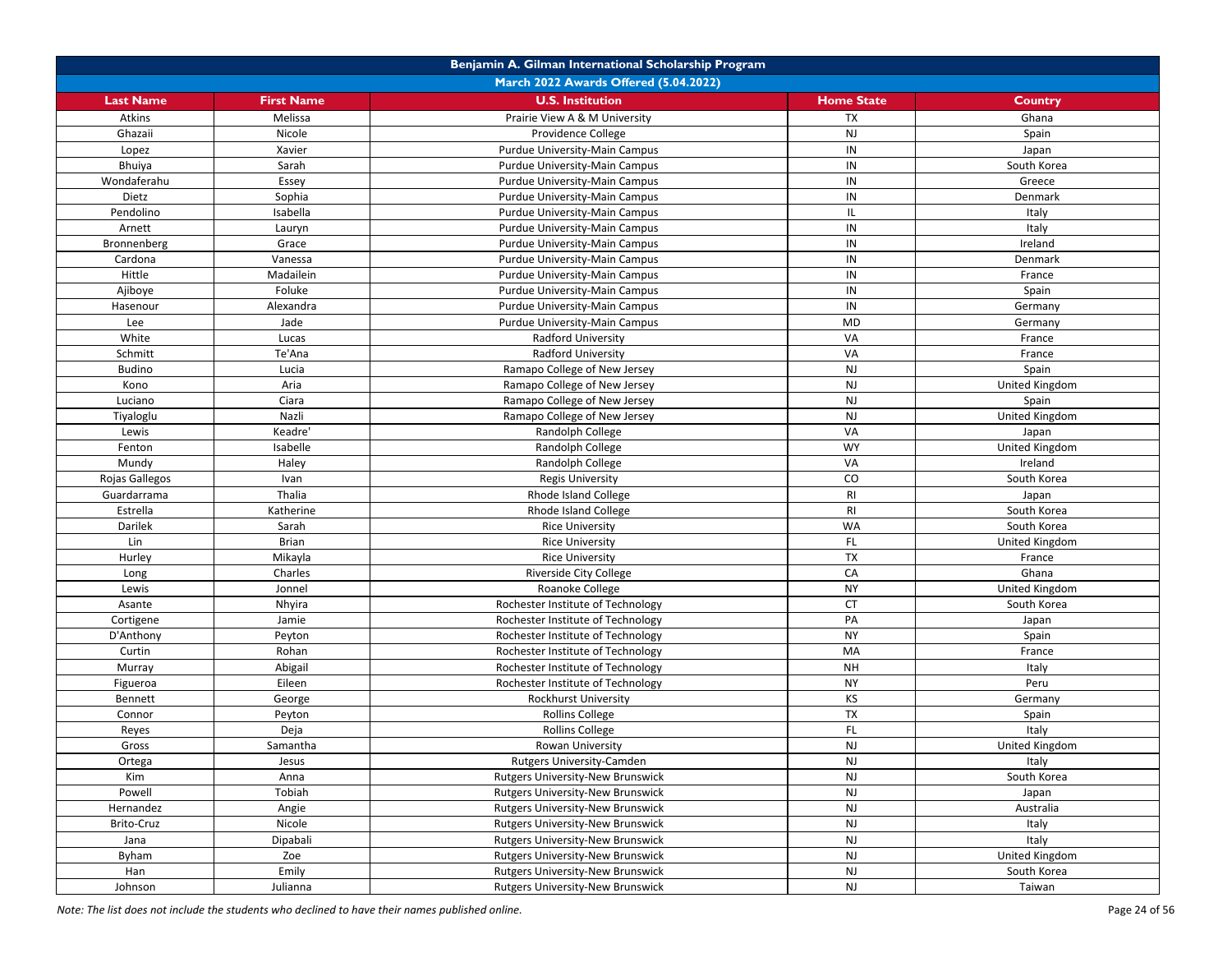|                       | Benjamin A. Gilman International Scholarship Program |                                       |                   |                |  |
|-----------------------|------------------------------------------------------|---------------------------------------|-------------------|----------------|--|
|                       |                                                      | March 2022 Awards Offered (5.04.2022) |                   |                |  |
| <b>Last Name</b>      | <b>First Name</b>                                    | <b>U.S. Institution</b>               | <b>Home State</b> | <b>Country</b> |  |
| Orbe                  | Joshnelly                                            | <b>Rutgers University-Newark</b>      | <b>NJ</b>         | South Africa   |  |
| Attal                 | Samira                                               | <b>Rutgers University-Newark</b>      | <b>NJ</b>         | Italy          |  |
| Gonzalez              | Meleny                                               | <b>Rutgers University-Newark</b>      | <b>NJ</b>         | Italy          |  |
| Colvin                | Chandra                                              | Saint Cloud State University          | <b>MN</b>         | Japan          |  |
| Reed                  | Alexis                                               | Saint Edward's University             | LA                | Germany        |  |
| Vasquez               | Marilyn                                              | Saint Edward's University             | TX                | Italy          |  |
| Rodriguez             | Giselle                                              | Saint Edward's University             | TX                | France         |  |
| Michel                | Paloma                                               | Saint Edward's University             | <b>TX</b>         | Germany        |  |
| Zobitz                | Noah                                                 | Saint Johns University                | MN                | Australia      |  |
| Segovia               | Jesus                                                | Saint Johns University                | TX                | Chile          |  |
| Henry                 | Keanu                                                | Saint Johns University                | AK                | Japan          |  |
| Charles               | Carolan                                              | Saint Louis Community College         | <b>MO</b>         | South Korea    |  |
| Whipple               | Kasey                                                | Saint Louis University                | IL                | Austria        |  |
| Gardner               | Sarah                                                | Saint Louis University                | MO                | Spain          |  |
| Walker                | Ja'Leah                                              | Saint Mary's College                  | IN                | Spain          |  |
| Volle-Kobell          | Nathan                                               | Saint Mary's College of California    | CA                | Spain          |  |
| Carrasquillo          | Danikza                                              | Salem State University                | MA                | Spain          |  |
| Pike                  | Kimberly                                             | Salve Regina University               | RI                | United Kingdom |  |
| Cavasar               | Zoe                                                  | Sam Houston State University          | TX                | Italy          |  |
| Favela-Nevarez        | Raissa                                               | San Diego State University            | CA                | Japan          |  |
| Felix                 | Guadalupe                                            | San Diego State University            | CA                | South Korea    |  |
| Silva                 | Vanessa                                              | San Diego State University            | CA                | Australia      |  |
| Medina Alcantar       | Erika                                                | San Diego State University            | CA                | Denmark        |  |
| Quiaoit               | Alejandra                                            | San Diego State University            | CA                | Italy          |  |
| Carrillo              | Marlenne                                             | San Diego State University            | CA                | Spain          |  |
| Durrett               | Kelsey                                               | San Diego State University            | CA                | Iceland        |  |
| Martinez              | Jose                                                 | San Diego State University            | CA                | Germany        |  |
| Federico-Fernandez    | Ariana                                               | San Diego State University            | CA                | Norway         |  |
| Foss                  | Levi                                                 | San Diego State University            | CA                | Spain          |  |
| Trujillo              | Geraldyn                                             | San Diego State University            | MD                | Spain          |  |
| Diaz                  | Serena                                               | San Diego State University            | <b>NC</b>         | Italy          |  |
| Gonzalez              | Jana                                                 | San Diego State University            | CA                | Italy          |  |
| Greene                | Kirsten                                              | San Diego State University            | CA                | Sweden         |  |
| <b>Martinez Munoz</b> | Fidel                                                | San Diego State University            | CA                | Spain          |  |
| Krull                 | Kristan                                              | San Diego State University            | CA                | Spain          |  |
| Lewis                 | Kara                                                 | San Diego State University            | CA                | Denmark        |  |
| Nedwick-Schliep       | Victoria                                             | San Diego State University            | CA                | United Kingdom |  |
| Ocana Madrigal        | Salma                                                | San Diego State University            | CA                | Italy          |  |
| Ramirez               | Edwin                                                | San Diego State University            | CA                | Italy          |  |
| Renard                | Julien                                               | San Diego State University            | CA                | France         |  |
| Temple                | Michael                                              | San Diego State University            | CA                | Greece         |  |
| Terrigino             | Leah                                                 | San Diego State University            | CA                | France         |  |
| Lazo                  | Keisha                                               | San Diego State University            | CA                | Mexico         |  |
| Hernandez             | Mariaisabel                                          | San Diego State University            | ${\sf CA}$        | Mexico         |  |
| Mallah                | Maveen                                               | San Diego State University            | CA                | Mexico         |  |
| Okura                 | Kana                                                 | San Diego State University            | CA                | Japan          |  |
| Balingit              | Mavel Maureen                                        | San Francisco State University        | CA                | South Korea    |  |
| Driscoll              | Maxwell                                              | San Francisco State University        | CA                | Thailand       |  |
| Lei                   | Tiffany                                              | San Francisco State University        | CA                | South Korea    |  |
| Walton                | Rebecca                                              | San Francisco State University        | CA                | South Korea    |  |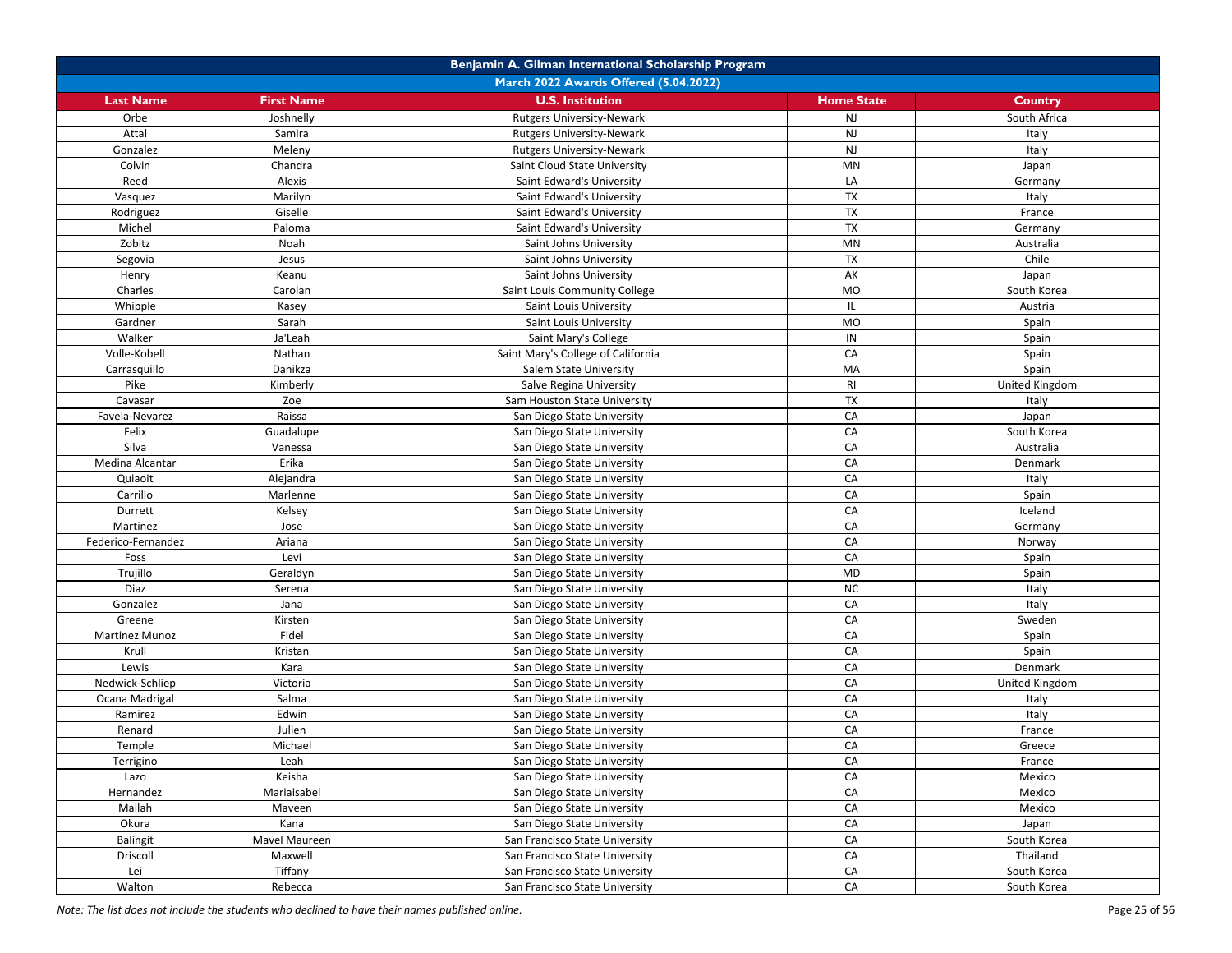|                   |                   | Benjamin A. Gilman International Scholarship Program |                   |                       |
|-------------------|-------------------|------------------------------------------------------|-------------------|-----------------------|
|                   |                   | March 2022 Awards Offered (5.04.2022)                |                   |                       |
| <b>Last Name</b>  | <b>First Name</b> | <b>U.S. Institution</b>                              | <b>Home State</b> | Country               |
| Aguilar           | Andrew            | San Francisco State University                       | CA                | Thailand              |
| Lundy             | Alia              | San Francisco State University                       | CA                | Netherlands           |
| Aguayo            | Leslie            | San Francisco State University                       | CA                | <b>United Kingdom</b> |
| Gonzalez-Rubio    | Itzell            | San Francisco State University                       | CA                | Spain                 |
| Mares-Olmeda      | Savannah          | San Francisco State University                       | CA                | Italy                 |
| Mata              | Dafne             | San Francisco State University                       | CA                | Spain                 |
| Ong               | Moon              | San Francisco State University                       | CA                | Norway                |
| Perez             | Adriana           | San Francisco State University                       | CA                | United Kingdom        |
| Putnam            | Isaac             | San Francisco State University                       | CA                | Netherlands           |
| Sanchez           | Wyn Kerr Jae      | San Francisco State University                       | CA                | Austria               |
| Soria             | Priscilla         | San Francisco State University                       | CA                | France                |
| Snow              | Jacob             | San Francisco State University                       | CA                | Spain                 |
| Gamino-Pagel      | Marissa           | San Francisco State University                       | CA                | Canada                |
| Privitelli        | Paolo             | San Francisco State University                       | CA                | Germany               |
| Harmon            | Amanda            | San Jose State University                            | CA                | Australia             |
| Paul              | Rawle             | Santa Barbara City College                           | CA                | United Kingdom        |
| Safahi            | Emma              | Santa Barbara City College                           | CA                | Ireland               |
| Swets             | Halle             | Santa Barbara City College                           | CA                | Austria               |
| Stattion          | Rachel            | Santa Clara University                               | CA                | Japan                 |
|                   | Jocelyn           |                                                      | CA                | South Korea           |
| Anaya Galvan      |                   | Santa Clara University<br>Santa Clara University     | <b>MS</b>         |                       |
| <b>Burch</b>      | Alisha            |                                                      |                   | Australia             |
| Da Luz            | Jaida             | Santa Clara University                               | CA                | Italy                 |
| Leon              | Jason             | Santa Clara University                               | CA                | Denmark               |
| Tat               | Chloe             | Santa Clara University                               | CA                | South Korea           |
| Jenkins           | Sydnie            | Santa Fe College                                     | FL.               | South Korea           |
| Espinoza          | Miguel            | School of the Art Institute of Chicago               | IL.               | Germany               |
| Jones             | Mairi             | School of the Art Institute of Chicago               | IL.               | Croatia               |
| Westhof           | Grace             | Seattle Pacific University                           | <b>WA</b>         | South Korea           |
| Jackson           | Isabel            | Seattle Pacific University                           | <b>WA</b>         | South Korea           |
| Pham              | Teresa            | Seattle Pacific University                           | OR                | South Korea           |
| Treadway          | Colette           | Seattle Pacific University                           | <b>WA</b>         | Spain                 |
| Sarquilla         | Lance             | Seattle Pacific University                           | <b>WA</b>         | Ecuador               |
| Nguyen            | John              | Seattle Pacific University                           | <b>WA</b>         | South Korea           |
| Meyers            | Tyawna            | Seton Hill University                                | PA                | South Korea           |
| Caudill           | Scarlett          | Shawnee State University                             | OH                | Spain                 |
| Rahman            | Rida              | Shenandoah University                                | VA                | Hungary               |
| Fleming           | Madalaine         | Shepherd University                                  | <b>WV</b>         | Ireland               |
| Epperly           | Ezra              | Shippensburg University of Pennsylvania              | PA                | South Korea           |
| Tamayo            | Gabriella         | Siena College                                        | <b>NY</b>         | Japan                 |
| DaCosta           | David             | Siena College                                        | <b>NY</b>         | United Kingdom        |
| Paez              | Maria             | Siena College                                        | AK                | Spain                 |
| Gregory           | Liann             | <b>Simmons University</b>                            | MA                | United Kingdom        |
| Mercado Hernandez | Sheila            | Skyline College                                      | CA                | United Kingdom        |
| Picazo            | Joshua            | Skyline College                                      | CA                | Spain                 |
| Newens            | Morgan            | Sonoma State University                              | CA                | Greece                |
| Tejeda Payan      | Elizabeth         | South Mountain Community College                     | AZ                | Ireland               |
| Grubbs            | Taylor            | Southeastern Oklahoma State University               | OK                | United Kingdom        |
| Vinson            | Rebecca           | Southeastern Oklahoma State University               | OK                | Greece                |
| Carwile           | Brett             | Southern Illinois University-Carbondale              | IL.               | Japan                 |
| Maring            | Sophia            | Southern Illinois University-Carbondale              | IL.               | Finland               |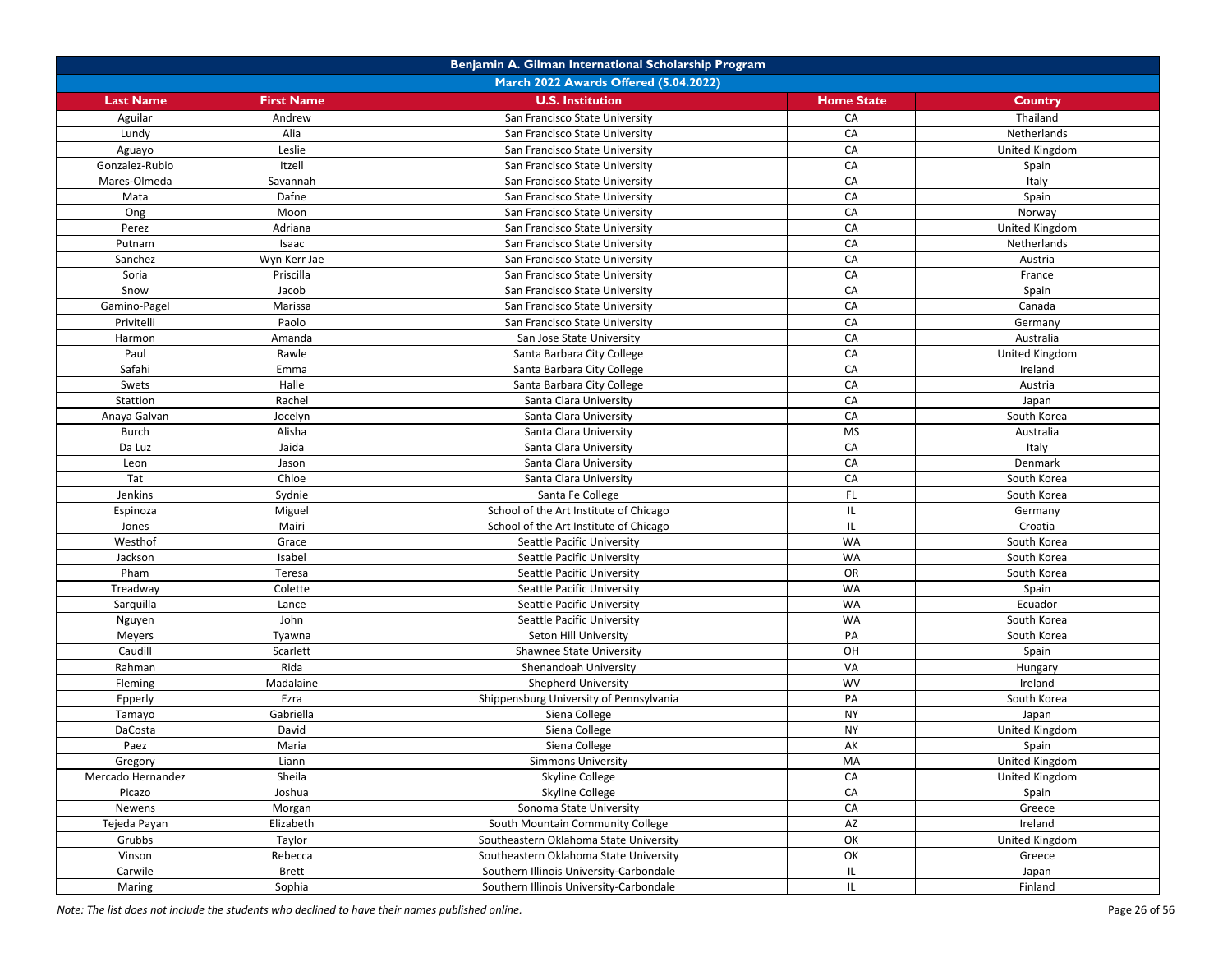|                                       | Benjamin A. Gilman International Scholarship Program |                                                    |                   |                |  |
|---------------------------------------|------------------------------------------------------|----------------------------------------------------|-------------------|----------------|--|
| March 2022 Awards Offered (5.04.2022) |                                                      |                                                    |                   |                |  |
| <b>Last Name</b>                      | <b>First Name</b>                                    | <b>U.S. Institution</b>                            | <b>Home State</b> | Country        |  |
| Thomas                                | Lisa                                                 | Southern Illinois University-Carbondale            | <b>FL</b>         | France         |  |
| Kendall                               | Murphy                                               | Southern Methodist University                      | ID                | France         |  |
| Hudson                                | Audrey                                               | Southern Methodist University                      | AL                | United Kingdom |  |
| Blackburne                            | Zion                                                 | Southern Oregon University                         | <b>OR</b>         | South Korea    |  |
| Gilliland                             | Tiana                                                | Southern Oregon University                         | OR                | United Kingdom |  |
| Dannelley                             | Ila                                                  | Southwestern University                            | <b>TX</b>         | Switzerland    |  |
| Lamothe                               | Christie                                             | Spelman College                                    | IL                | Spain          |  |
| Erskine                               | Aliyah                                               | Spelman College                                    | CA                | India          |  |
| Edwards                               | Priscilla                                            | Spring Arbor University                            | MI                | Spain          |  |
| Radtke                                | Maya                                                 | <b>St Catherine University</b>                     | MN                | Jordan         |  |
| Spence                                | Minerva                                              | <b>St Francis College</b>                          | <b>NY</b>         | Spain          |  |
| Callaghan                             | Paige                                                | St John's University-New York                      | <b>NY</b>         | Italy          |  |
| Bay                                   | Syvanna                                              | St John's University-New York                      | <b>NY</b>         | Italy          |  |
| Caba                                  | Alivia                                               | St John's University-New York                      | $\mathsf{NJ}$     | Italy          |  |
| Paraskevas                            | Zoe                                                  | St John's University-New York                      | <b>NY</b>         | Italy          |  |
| Ross                                  | Tamara                                               | St John's University-New York                      | <b>NY</b>         | Italy          |  |
| Young                                 | Tiffany                                              | St John's University-New York                      | <b>NY</b>         | France         |  |
| Mundell-HIll                          | Kynidi                                               | St John's University-New York                      | <b>MD</b>         | France         |  |
| Sanchez                               | Luisa                                                | St Lawrence University                             | <b>NY</b>         | Australia      |  |
| Nieto                                 | Angel                                                | St Olaf College                                    | IL                | Australia      |  |
| Pozniak                               | Autumn                                               | St Olaf College                                    | MN                | Australia      |  |
| Mawien                                | Atong                                                | St Olaf College                                    | SD                | Germany        |  |
| Banse                                 | Adinan                                               | St Olaf College                                    | CO                | United Kingdom |  |
| Calixto Rojas                         | Vianey                                               | St Olaf College                                    | CA                | Spain          |  |
| Gama                                  | Steve                                                | St Olaf College                                    | IL.               | Spain          |  |
| Trujillo                              | Elisa                                                | St Olaf College                                    | KS                | Argentina      |  |
| Reyes                                 | Jazmin                                               | <b>Stanford University</b>                         | CA                | South Africa   |  |
| Vu                                    | Scott                                                | <b>Stanford University</b>                         | CA                | Australia      |  |
| Chau                                  | Cindy                                                | <b>Stanford University</b>                         | PA                | Italy          |  |
| Tran                                  | Edward                                               | <b>Stanford University</b>                         | CA                | Mexico         |  |
| Rivas                                 | Emilio                                               | <b>Stanford University</b>                         | FL                | Germany        |  |
| Hernandez                             | Elias                                                | Stephen F Austin State University                  | $\overline{TX}$   | Greece         |  |
| Segura                                | Angel                                                | Stevens Institute of Technology                    | <b>NJ</b>         | Germany        |  |
| Segura                                | Alfredo                                              | Stevens Institute of Technology                    | <b>NJ</b>         | Argentina      |  |
| Biassonava                            | Anastasiya                                           | Stony Brook University                             | <b>NY</b>         | Tanzania       |  |
| Lin                                   | Qin Quan                                             | <b>Stony Brook University</b>                      | <b>NY</b>         | South Korea    |  |
| Muro-Belandria                        | Lauren                                               | Suffolk University                                 | FL.               | Spain          |  |
| Perez-Gomez                           | Janice                                               | Suffolk University                                 | MA                | France         |  |
| Penney                                | Erika                                                | Suffolk University                                 | MA                | Spain          |  |
| Kuhlman                               | Sage                                                 | SUNY at Albany                                     | <b>NY</b>         | Denmark        |  |
| Suleman                               | Harrisat                                             | SUNY at Albany                                     | <b>NY</b>         | South Korea    |  |
| Bademci                               | Frank                                                | SUNY at Purchase College                           | <b>NY</b>         | France         |  |
| Castro Astor                          | Sophia                                               | SUNY at Purchase College                           | <b>NY</b>         | France         |  |
| Adams                                 | Queenie                                              | SUNY College at Geneseo                            | <b>NY</b>         | Ghana          |  |
| Devlen                                | Lily                                                 | SUNY College at Geneseo                            | <b>NY</b>         | Ghana          |  |
| Perez                                 | Brandon                                              | SUNY College at Geneseo                            | <b>NY</b>         | Japan          |  |
| McKinley                              | Samson                                               | SUNY College at Geneseo                            | <b>NY</b>         | United Kingdom |  |
| Flynn                                 | McKenzie                                             | <b>SUNY College at Geneseo</b>                     | <b>NY</b>         | France         |  |
| Santos                                | Gabriela                                             | SUNY College at Plattsburgh                        | <b>NY</b>         | Japan          |  |
| Chowdhury                             | Noor                                                 | SUNY College of Environmental Science and Forestry | <b>NY</b>         | Thailand       |  |
|                                       |                                                      |                                                    |                   |                |  |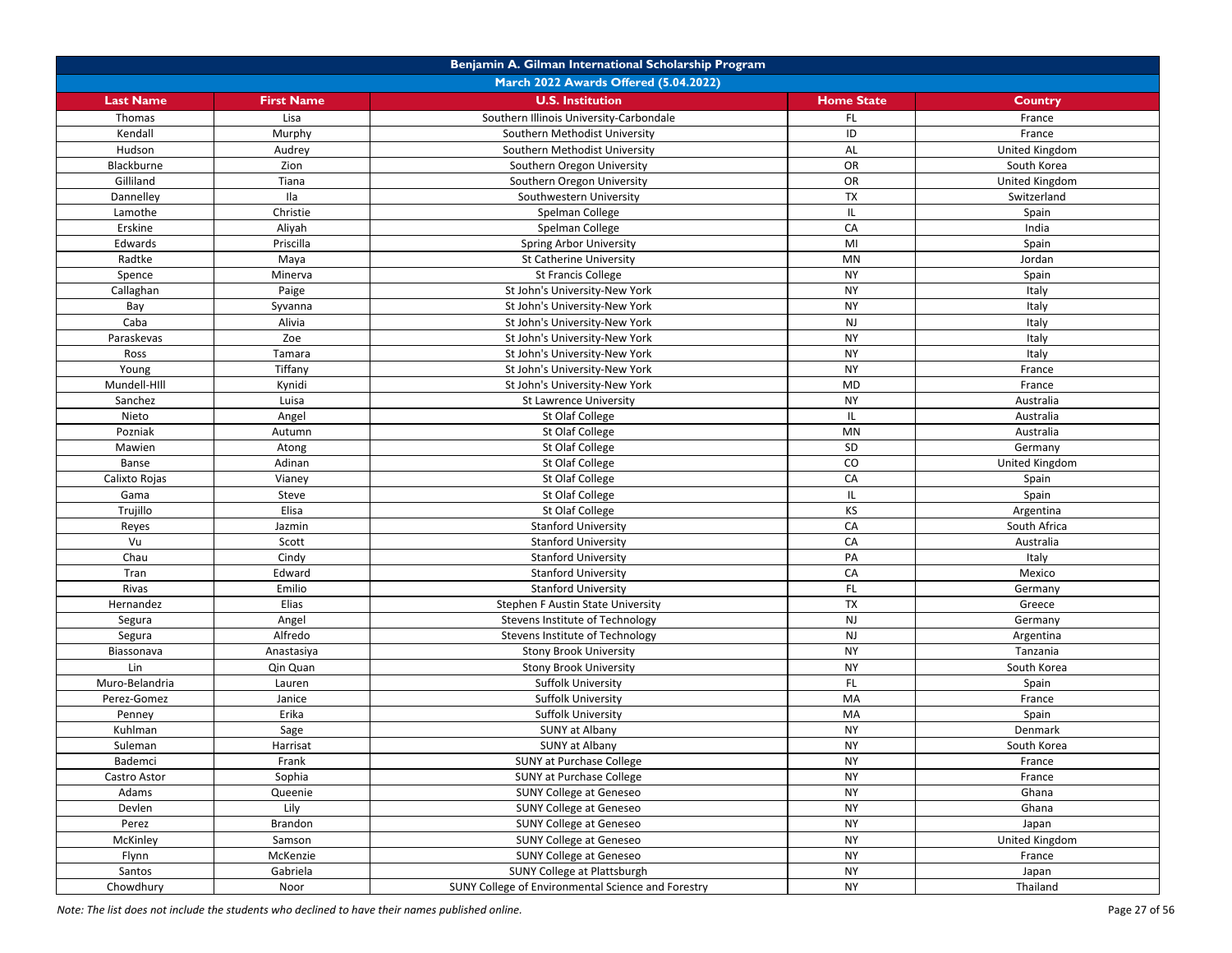|                  | Benjamin A. Gilman International Scholarship Program |                                      |                   |                |  |  |
|------------------|------------------------------------------------------|--------------------------------------|-------------------|----------------|--|--|
|                  | March 2022 Awards Offered (5.04.2022)                |                                      |                   |                |  |  |
| <b>Last Name</b> | <b>First Name</b>                                    | <b>U.S. Institution</b>              | <b>Home State</b> | Country        |  |  |
| Morse            | Alannah                                              | Susquehanna University               | PA                | Italy          |  |  |
| Dennehev         | Madison                                              | Susquehanna University               | PA                | Germany        |  |  |
| Trala            | Noah                                                 | Susquehanna University               | VA                | United Kingdom |  |  |
| Olaoye           | Malaika                                              | Susquehanna University               | PA                | United Kingdom |  |  |
| Wiggins          | Montez                                               | <b>Syracuse University</b>           | AL                | South Korea    |  |  |
| Soto             | Madison                                              | <b>Syracuse University</b>           | <b>NY</b>         | Australia      |  |  |
| Dastinot         | Shelstie                                             | <b>Syracuse University</b>           | MA                | Italy          |  |  |
| Flynn            | Mikayla                                              | <b>Syracuse University</b>           | NJ                | United Kingdom |  |  |
| Liboy            | Soley                                                | <b>Syracuse University</b>           | <b>NY</b>         | Italy          |  |  |
| Fernandez        | Anne                                                 | <b>Syracuse University</b>           | <b>NY</b>         | Italy          |  |  |
| Morales-Pinto    | Jane                                                 | Syracuse University                  | MA                | Italy          |  |  |
| Pope             | Dayel                                                | <b>Syracuse University</b>           | PA                | France         |  |  |
| Pulido           | Nicole                                               | <b>Syracuse University</b>           | NJ                | United Kingdom |  |  |
| Nayrouz          | Yasmin                                               | <b>Syracuse University</b>           | <b>NY</b>         | United Kingdom |  |  |
| Perry            | Lauren                                               | <b>Syracuse University</b>           | GA                | France         |  |  |
| Rudolph          | Jada                                                 | <b>Syracuse University</b>           | <b>NY</b>         | United Kingdom |  |  |
| Rivera           | Fidel                                                | <b>Syracuse University</b>           | <b>NY</b>         | Spain          |  |  |
| Urrutia          | Danelly                                              | <b>Syracuse University</b>           | <b>NY</b>         | Spain          |  |  |
| St Jean          | Ryan                                                 | Syracuse University                  | <b>NY</b>         | France         |  |  |
| Tillman          | Jona                                                 | <b>Syracuse University</b>           | <b>NC</b>         | United Kingdom |  |  |
| Torres           | Melanie                                              | <b>Syracuse University</b>           | <b>NJ</b>         | Italy          |  |  |
| Sacko            | Aicha                                                | <b>Syracuse University</b>           | <b>NY</b>         | Italy          |  |  |
| Lee              | Jordan                                               | <b>Syracuse University</b>           | CA                | Italy          |  |  |
| Fernandez        | Laurie                                               | <b>Syracuse University</b>           | <b>NY</b>         | Italy          |  |  |
| Reyes            | Kaura                                                | <b>Syracuse University</b>           | PR                | Spain          |  |  |
| Santana          | Kenia                                                | <b>Syracuse University</b>           | <b>NY</b>         | Spain          |  |  |
| Christopher      | Adanech                                              | <b>Syracuse University</b>           | <b>NY</b>         | United Kingdom |  |  |
| Liberti          | Sofia                                                | <b>Taylor University</b>             | FL                | Jordan         |  |  |
| McLaughlin       | Charity                                              | <b>Temple University</b>             | DC                | Japan          |  |  |
| Alhuraibi        | Dema                                                 | <b>Temple University</b>             | PA                | Japan          |  |  |
| Blake            | Georgia                                              | <b>Temple University</b>             | PA                | Italy          |  |  |
| Figlia           | Angela                                               | Temple University                    | PA                | Italy          |  |  |
| Auguste          | Gabriela                                             | <b>Temple University</b>             | FL.               | United Kingdom |  |  |
| Kalup            | Hannah                                               | <b>Temple University</b>             | PA                | Italy          |  |  |
| Williams         | Tonian                                               | <b>Temple University</b>             | <b>NY</b>         | Italy          |  |  |
| Gilliam          | Trinity                                              | <b>Temple University</b>             | PA                | Germany        |  |  |
| Natal            | Tatyana                                              | Tennessee Technological University   | TN                | Thailand       |  |  |
| Robertson        | Sarah                                                | Tennessee Technological University   | TN                | Spain          |  |  |
| Crider           | Savannah                                             | Tennessee Wesleyan University        | <b>TN</b>         | France         |  |  |
| Banda            | Lesly                                                | Texas A&M International University   | TX                | South Korea    |  |  |
| Rivas-Martinez   | Andres                                               | Texas A&M International University   | <b>TX</b>         | Italy          |  |  |
| Arceo-Arroyo     | Sarahi                                               | Texas A&M University-College Station | TX                | Spain          |  |  |
| Castro Monsivais | Aracelli                                             | Texas A&M University-College Station | TX                | Spain          |  |  |
| Vrooman          | Emaly                                                | Texas A&M University-College Station | TX                | Greece         |  |  |
| Riha             | Zachary                                              | Texas A&M University-College Station | TX                | United Kingdom |  |  |
|                  | Marco                                                | Texas A&M University-College Station | TX                | United Kingdom |  |  |
| Vasquez<br>Davis | Alexis                                               | <b>Texas Christian University</b>    | TX                |                |  |  |
| Qaddura          |                                                      |                                      | TX                | Italy          |  |  |
|                  | Haya                                                 | <b>Texas Christian University</b>    |                   | Italy          |  |  |
| Beltran          | Gabriella                                            | <b>Texas Lutheran University</b>     | $\mathsf{TX}$     | United Kingdom |  |  |
| Saling           | Cheyenne                                             | Texas Lutheran University            | TX                | United Kingdom |  |  |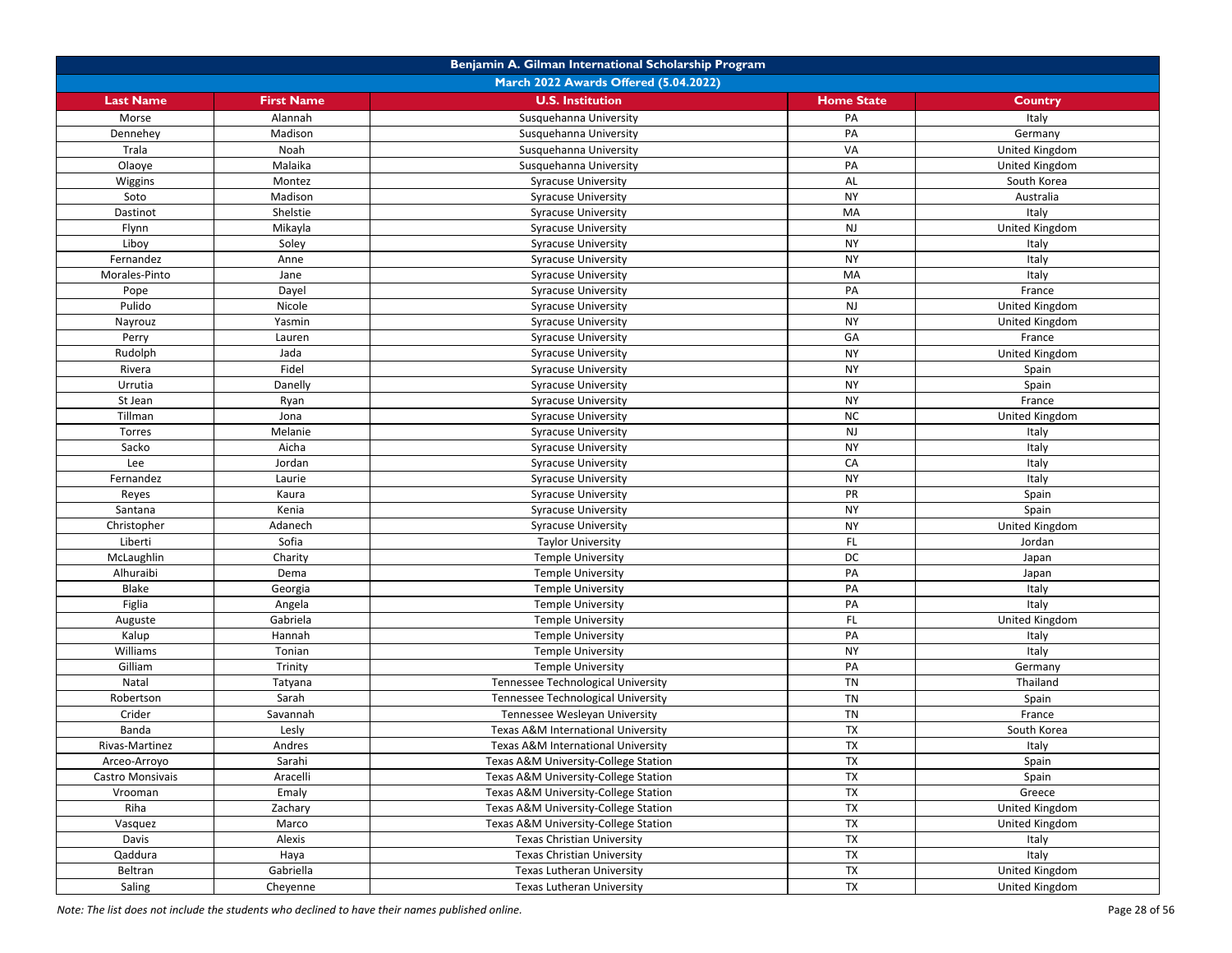|                   | Benjamin A. Gilman International Scholarship Program |                                                        |                          |                |  |  |
|-------------------|------------------------------------------------------|--------------------------------------------------------|--------------------------|----------------|--|--|
|                   | March 2022 Awards Offered (5.04.2022)                |                                                        |                          |                |  |  |
| <b>Last Name</b>  | <b>First Name</b>                                    | <b>U.S. Institution</b>                                | <b>Home State</b>        | <b>Country</b> |  |  |
| Van Swearingen    | Alexis                                               | <b>Texas State University</b>                          | TX                       | United Kingdom |  |  |
| Baquero           | Cassandra                                            | <b>Texas Tech University</b>                           | <b>TX</b>                | Japan          |  |  |
| Amin              | Yasmin                                               | <b>Texas Tech University</b>                           | TX                       | France         |  |  |
| Fernandez-Reyes   | Alejandra                                            | <b>Texas Tech University</b>                           | <b>TX</b>                | Spain          |  |  |
| Boleng            | Lauren                                               | <b>Texas Tech University</b>                           | TX                       | Spain          |  |  |
| Lee               | Junia                                                | <b>Texas Tech University</b>                           | TX                       | Norway         |  |  |
| Libre             | Travis                                               | <b>Texas Tech University</b>                           | $\overline{\mathsf{TX}}$ | Italy          |  |  |
| Gregory           | Stephanie                                            | <b>Texas Tech University</b>                           | <b>TX</b>                | Ireland        |  |  |
| Marquez           | Nasser                                               | <b>Texas Tech University</b>                           | <b>TX</b>                | Spain          |  |  |
| Ramirez           | Lizeth                                               | <b>Texas Tech University</b>                           | <b>NM</b>                | Spain          |  |  |
| Fletcher          | Paxson                                               | <b>Texas Tech University</b>                           | TX                       | Italy          |  |  |
| Gallego           | Juan                                                 | <b>Texas Tech University</b>                           | <b>TX</b>                | Italy          |  |  |
| Land              | Emily                                                | <b>Texas Tech University</b>                           | TX                       | Spain          |  |  |
| Ogbeide           | John                                                 | <b>Texas Tech University</b>                           | TX                       | Italy          |  |  |
| Riley             | Carson                                               | <b>Texas Tech University</b>                           | TX                       | United Kingdom |  |  |
| Scott             | Epiphany                                             | <b>Texas Tech University</b>                           | <b>TX</b>                | Spain          |  |  |
| Yockey            | Sarah                                                | <b>Texas Tech University</b>                           | <b>TX</b>                | Greece         |  |  |
| Cespedes-Sugia    | Maury                                                | <b>Texas Tech University</b>                           | <b>TX</b>                | Costa Rica     |  |  |
| Andrews           | Racheal                                              | <b>Texas Woman's University</b>                        | <b>TX</b>                | South Korea    |  |  |
| Eminikhah         | Ronia                                                | <b>Texas Woman's University</b>                        | <b>TX</b>                | United Kingdom |  |  |
| Huggins           | Riley-Grace                                          | <b>Texas Woman's University</b>                        | <b>TX</b>                | Greece         |  |  |
| Potter            | Sean                                                 | The College of New Jersey                              | <b>NJ</b>                | Spain          |  |  |
| Salas Toriz       | Stephanie                                            | The College of Saint Scholastica                       | <b>MN</b>                | Mexico         |  |  |
| Wang              | Isabella                                             | The New School                                         | <b>NY</b>                | France         |  |  |
| Acevedo           | Natalia                                              | The University of Alabama                              | AL                       | South Korea    |  |  |
| Dunn              | Madison                                              | The University of Alabama                              | IA                       | Belgium        |  |  |
| Callicott         | Ciara                                                | The University of Alabama                              | AR                       | United Kingdom |  |  |
| Kreitman          | Eva                                                  | The University of Alabama                              | KY                       | Sweden         |  |  |
| Caples            | Ridge                                                | The University of Alabama                              | GA                       | Austria        |  |  |
| Jallow            | Kaddyjatou                                           | The University of Alabama                              | AL                       | France         |  |  |
| Munera            | Harvey                                               | The University of Alabama                              | AL                       | France         |  |  |
| Benton            | Hannah                                               | The University of Alabama                              | AL                       | Spain          |  |  |
| Brown             | <b>Breanna</b>                                       | The University of Alabama                              | AL                       | United Kingdom |  |  |
| Lorissaint        | <b>Briana</b>                                        | The University of Alabama                              | AL                       | Norway         |  |  |
| Artushin          | David                                                | The University of Alabama                              | <b>SC</b>                | Italy          |  |  |
| Kelley            | Kathleen                                             | The University of Alabama                              | AL                       | Italy          |  |  |
| McMann            | Grace                                                | The University of Alabama                              | IN                       | Italy          |  |  |
| Olliff            | Abigail                                              | The University of Alabama                              | AL                       | Greece         |  |  |
| Colgate           | Lawson                                               | The University of Alabama                              | VA                       | Spain          |  |  |
| White             | Nicole                                               | The University of Alabama                              | AL                       | India          |  |  |
| Veal              | Kayla                                                | The University of Alabama                              | AL                       | India          |  |  |
| Fuller            |                                                      |                                                        | AL                       | Belize         |  |  |
| Deavers           | Anna-Cae<br>Skylar                                   | The University of Alabama<br>The University of Alabama | AL                       | Sint Maarten   |  |  |
| Scarpino          | Mia                                                  | The University of Alabama                              | AL                       | Italy          |  |  |
| Moatamedi         | Quemarr                                              | The University of Montana                              | MT                       | Spain          |  |  |
| Boutte            | Samantha                                             | The University of Montana                              | ID                       | Spain          |  |  |
|                   | Stephanie                                            | The University of Montana                              | MT                       | United Kingdom |  |  |
| Kowal<br>Phonxaya | Terisa                                               | The University of Tennessee-Chattanooga                | TN                       | South Korea    |  |  |
|                   |                                                      | The University of Tennessee-Chattanooga                | TN                       | France         |  |  |
| Evans<br>Watne    | Breanna<br>Brooke                                    | The University of Tennessee-Chattanooga                | TN                       | Italy          |  |  |
|                   |                                                      |                                                        |                          |                |  |  |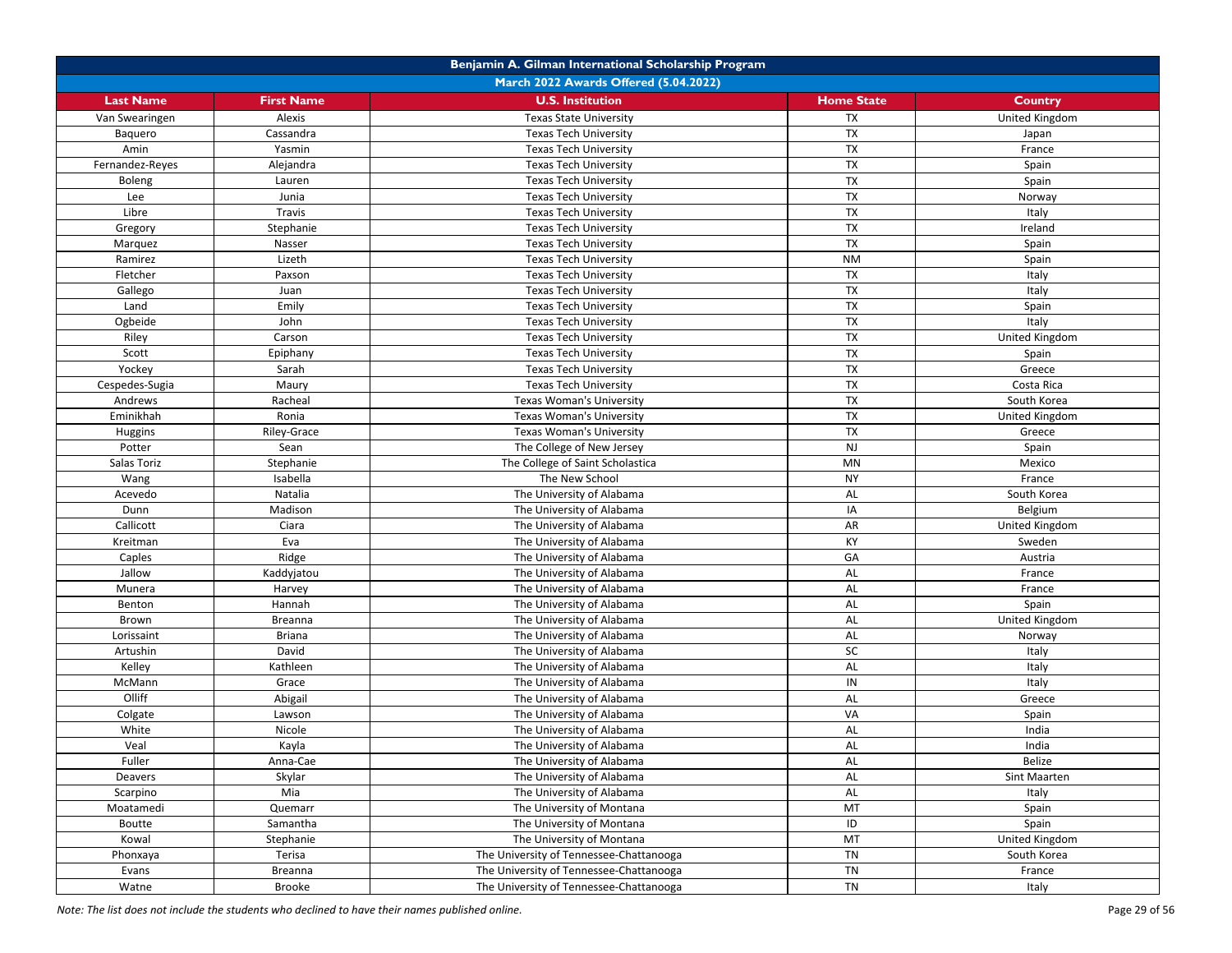|                  |                   | Benjamin A. Gilman International Scholarship Program |                   |                |
|------------------|-------------------|------------------------------------------------------|-------------------|----------------|
|                  |                   | March 2022 Awards Offered (5.04.2022)                |                   |                |
| <b>Last Name</b> | <b>First Name</b> | <b>U.S. Institution</b>                              | <b>Home State</b> | <b>Country</b> |
| Whited           | Madison           | The University of Tennessee-Chattanooga              | <b>TN</b>         | United Kingdom |
| Watts            | Madison           | The University of Tennessee-Knoxville                | <b>TN</b>         | Kyrgyzstan     |
| Newble           | Titus             | The University of Tennessee-Knoxville                | <b>TN</b>         | Ghana          |
| Ling             | Singwei           | The University of Tennessee-Knoxville                | <b>TN</b>         | Japan          |
| Reed             | Madison           | The University of Tennessee-Knoxville                | <b>TN</b>         | Thailand       |
| Robinson         | Lily              | The University of Tennessee-Knoxville                | <b>TN</b>         | Thailand       |
| Belcher          | Alivia            | The University of Tennessee-Knoxville                | <b>TN</b>         | Germany        |
| Lee              | Tiffany           | The University of Tennessee-Knoxville                | <b>TN</b>         | Germany        |
| Carter           | Destinee          | The University of Tennessee-Knoxville                | <b>TN</b>         | Italy          |
| Elam             | Madison           | The University of Tennessee-Knoxville                | <b>TN</b>         | Italy          |
| Propes           | Kari              | The University of Tennessee-Knoxville                | <b>TN</b>         | Finland        |
| Delgadillo       | Ivan              | The University of Tennessee-Knoxville                | <b>TN</b>         | Spain          |
| Shaw             | Ariyana           | The University of Tennessee-Knoxville                | <b>TN</b>         | Italy          |
| Hulsey           | Ameilya           | The University of Tennessee-Knoxville                | <b>TN</b>         | Spain          |
| Lackey           | Madison           | The University of Tennessee-Knoxville                | <b>TN</b>         | Italy          |
| Manor            | Cameron           | The University of Tennessee-Knoxville                | <b>TN</b>         | Spain          |
| Brown            | Madeleine         | The University of Tennessee-Knoxville                | <b>TN</b>         | Germany        |
| Pierce           | Malena            | The University of Tennessee-Knoxville                | <b>TN</b>         | Italy          |
| Nguyen           | Terry             | The University of Tennessee-Knoxville                | <b>TN</b>         | United Kingdom |
| Toro             | Manuel            | The University of Tennessee-Knoxville                | <b>TN</b>         |                |
|                  |                   |                                                      | TN                | Italy          |
| Wright           | Bethany           | The University of Tennessee-Knoxville                |                   | Italy          |
| Heeran           | Katherine         | The University of Tennessee-Knoxville                | TN                | Italy          |
| Schmidt          | Katelynn          | The University of Tennessee-Knoxville                | <b>TN</b>         | Finland        |
| Benjamin         | Mekdeci           | The University of Tennessee-Knoxville                | TN                | Costa Rica     |
| Woodlief         | Jacob             | The University of Tennessee-Knoxville                | <b>TN</b>         | Ecuador        |
| Palmer           | Chandler          | The University of Tennessee-Knoxville                | SC                | Germany        |
| Shokunbi         | Dahsia            | The University of Texas at Arlington                 | TX                | South Korea    |
| Ahmad            | Fuzail            | The University of Texas at Arlington                 | TX                | Sweden         |
| Le               | Janie             | The University of Texas at Arlington                 | <b>TX</b>         | Sweden         |
| Arreola          | Sheylah           | The University of Texas at Arlington                 | TX                | South Korea    |
| Alvarado         | David             | The University of Texas at Austin                    | TX                | India          |
| Hoang            | Tiffany           | The University of Texas at Austin                    | TX                | South Africa   |
| Nascimento       | Gustavo           | The University of Texas at Austin                    | <b>TX</b>         | Portugal       |
| Rivera           | Lilliana          | The University of Texas at Austin                    | TX                | South Korea    |
| Dahya            | Khushi            | The University of Texas at Austin                    | TX                | Australia      |
| Delgado          | Victor            | The University of Texas at Austin                    | TX                | South Korea    |
| Chung            | Cindy             | The University of Texas at Austin                    | <b>TX</b>         | South Korea    |
| Onwuzu           | Caroline          | The University of Texas at Austin                    | TX                | South Korea    |
| Arulselvam       | Tharunkumar       | The University of Texas at Austin                    | TX                | Spain          |
| Cenoz            | Vanessa           | The University of Texas at Austin                    | TX                | United Kingdom |
| Balderrama       | Kimberly          | The University of Texas at Austin                    | <b>TX</b>         | Spain          |
| Guerrero Sanchez | Evelyn            | The University of Texas at Austin                    | TX                | France         |
| Hamscho          | Halil             | The University of Texas at Austin                    | TX                | Denmark        |
| Hamscho          | Tofik             | The University of Texas at Austin                    | TX                | Denmark        |
| Kennedy          | Taylor            | The University of Texas at Austin                    | <b>TX</b>         | Italy          |
| Martinez         | Gemali            | The University of Texas at Austin                    | TX                | Poland         |
| Miller           | Cayla             | The University of Texas at Austin                    | TX                | Spain          |
| Moreno Tzab      | Cristian          | The University of Texas at Austin                    | TX                | Spain          |
| Patel            | Deep              | The University of Texas at Austin                    | TX                | Spain          |
| Garza-Garcia     | Zonia             | The University of Texas at Austin                    | <b>TX</b>         | Spain          |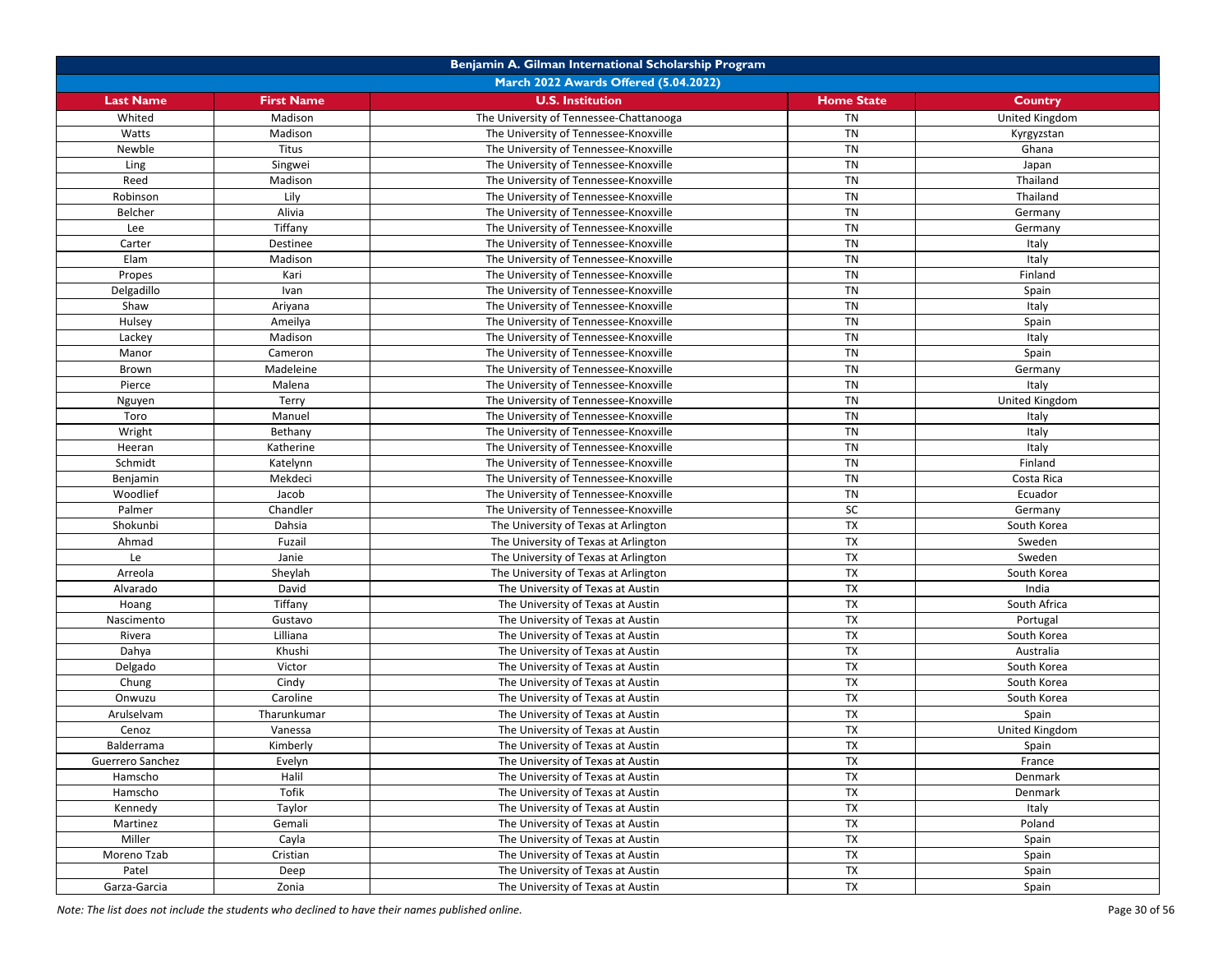|                   | Benjamin A. Gilman International Scholarship Program |                                           |                   |                |  |  |
|-------------------|------------------------------------------------------|-------------------------------------------|-------------------|----------------|--|--|
|                   | March 2022 Awards Offered (5.04.2022)                |                                           |                   |                |  |  |
| <b>Last Name</b>  | <b>First Name</b>                                    | <b>U.S. Institution</b>                   | <b>Home State</b> | Country        |  |  |
| Green             | Kaden                                                | The University of Texas at Austin         | TX                | Spain          |  |  |
| Hadjimani         | Lena                                                 | The University of Texas at Austin         | <b>TX</b>         | Spain          |  |  |
| <b>Breining</b>   | Lina                                                 | The University of Texas at Austin         | TX                | United Kingdom |  |  |
| Hernandez         | Laura                                                | The University of Texas at Austin         | <b>TX</b>         | Spain          |  |  |
| Rajei             | Tariq                                                | The University of Texas at Austin         | TX                | United Kingdom |  |  |
| Sipp              | Phoebe                                               | The University of Texas at Austin         | TX                | Austria        |  |  |
| Soria             | Rashell                                              | The University of Texas at Austin         | <b>TX</b>         | United Kingdom |  |  |
| Stover            | Annabeth                                             | The University of Texas at Austin         | <b>TX</b>         | Spain          |  |  |
| Torres            | Andrea                                               | The University of Texas at Austin         | <b>TX</b>         | Spain          |  |  |
| Elhamdi           | Adam                                                 | The University of Texas at Austin         | <b>TX</b>         | Jordan         |  |  |
| Garza             | Alexandria                                           | The University of Texas at Austin         | <b>TX</b>         | Mexico         |  |  |
| Ogunbunmi         | Adrian                                               | The University of Texas at Austin         | <b>TX</b>         | Mexico         |  |  |
| Touchett          | Aysia                                                | The University of Texas at Austin         | TX                | United Kingdom |  |  |
| Castaneda-Saldana | Lesly                                                | The University of Texas at El Paso        | TX                | South Korea    |  |  |
| Camacho           | Oscar                                                | The University of Texas at El Paso        | TX                | South Korea    |  |  |
| <b>Bustillos</b>  | Estefania                                            | The University of Texas at El Paso        | TX                | France         |  |  |
| Servin            | Diego                                                | The University of Texas at El Paso        | <b>TX</b>         | Austria        |  |  |
| Villescas         | Daniela                                              | The University of Texas at El Paso        | TX                | Italy          |  |  |
| Garza             | Angelita                                             | The University of Texas at San Antonio    | <b>TX</b>         | South Korea    |  |  |
| Jasso             | Jazmin                                               | The University of Texas at San Antonio    | <b>TX</b>         | South Korea    |  |  |
| Jackson           | Erika                                                | The University of Texas at San Antonio    | TX                | South Korea    |  |  |
| Garcia Chavez     | Abel                                                 | The University of Texas at San Antonio    | TX                | France         |  |  |
| Latapi-Gamez      | Renée                                                | The University of Texas at San Antonio    | TX                | Italy          |  |  |
| Madden            | Jason                                                | The University of Texas at San Antonio    | TX                | Italy          |  |  |
| Martinez          | Sofia                                                | The University of Texas at San Antonio    | <b>TX</b>         | Italy          |  |  |
| Montemayor        | April                                                | The University of Texas at San Antonio    | <b>TX</b>         | Italy          |  |  |
| Sandoval          | Kane                                                 | The University of Texas at San Antonio    | TX                | Italy          |  |  |
| Valorz            | Fiona                                                | The University of Texas at San Antonio    | TX                | Italy          |  |  |
| Sosa              | Yesenia                                              | The University of Texas at San Antonio    | <b>TX</b>         | Chile          |  |  |
| Claeys            | Savannah                                             | The University of Texas Rio Grande Valley | TX                | <b>Brazil</b>  |  |  |
| Garcia            | Jesus                                                | The University of Texas Rio Grande Valley | <b>TX</b>         | South Korea    |  |  |
| Sanchez           | Larissa                                              | The University of Texas Rio Grande Valley | TX                | Spain          |  |  |
| Ayala             | Viviana                                              | The University of Texas Rio Grande Valley | <b>TX</b>         | France         |  |  |
| Garza             | Alexis                                               | The University of Texas Rio Grande Valley | <b>TX</b>         | Italy          |  |  |
| Canizales         | Ayleen                                               | The University of Texas Rio Grande Valley | <b>TX</b>         | United Kingdom |  |  |
| Chapa             | Anasofia                                             | The University of Texas Rio Grande Valley | <b>TX</b>         | United Kingdom |  |  |
| Mccrea            | Marc                                                 | The University of Texas Rio Grande Valley | <b>TX</b>         | Italy          |  |  |
| Garcia            | Anaili                                               | The University of Texas Rio Grande Valley | TX                | Spain          |  |  |
| Garza             | Lorena                                               | The University of Texas Rio Grande Valley | TX                | United Kingdom |  |  |
| Gonzalez          | Pearl                                                | The University of Texas Rio Grande Valley | TX                | France         |  |  |
| Martinez          | Kayla                                                | The University of Texas Rio Grande Valley | <b>TX</b>         | United Kingdom |  |  |
| Martinez          | Patricia                                             | The University of Texas Rio Grande Valley | TX                | United Kingdom |  |  |
| Phillippe         | Christopher                                          | The University of Texas Rio Grande Valley | TX                | United Kingdom |  |  |
|                   | Jose                                                 | The University of Texas Rio Grande Valley | TX                | France         |  |  |
| Reyes<br>Lee      |                                                      | The University of Texas Rio Grande Valley | <b>TX</b>         |                |  |  |
|                   | Samuel                                               |                                           | TX                | Germany        |  |  |
| Iparrea           | Lillian                                              | The University of Texas Rio Grande Valley | TX                | France         |  |  |
| Scoggin           | Jennifer                                             | The University of Texas Rio Grande Valley | TX                | Italy          |  |  |
| Tabarez           | Jose                                                 | The University of Texas Rio Grande Valley |                   | Peru           |  |  |
| Garza             | Cassandra                                            | The University of Texas Rio Grande Valley | TX                | South Korea    |  |  |
| Nuñez             | Kendra                                               | The University of Texas Rio Grande Valley | TX                | United Kingdom |  |  |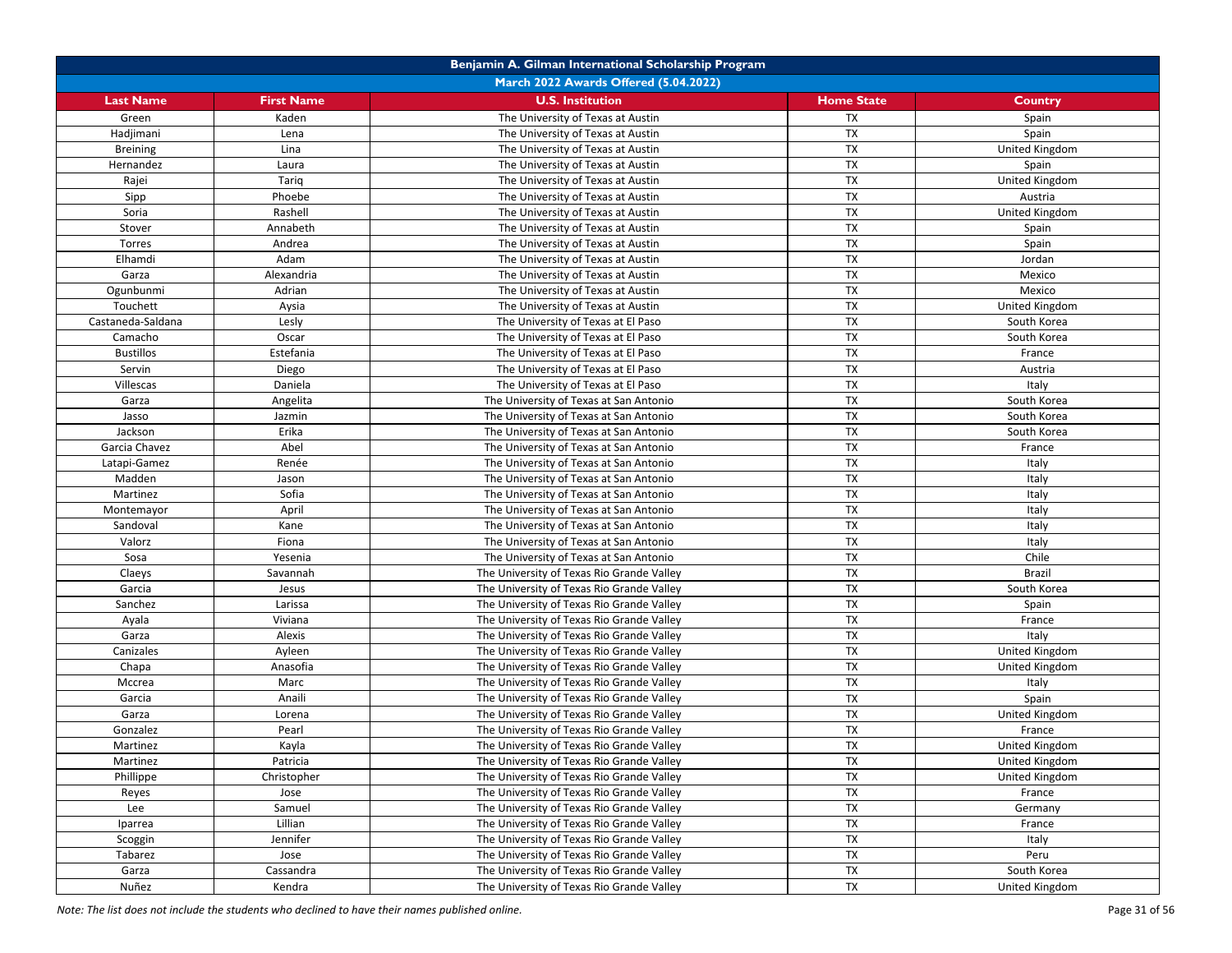|                        | Benjamin A. Gilman International Scholarship Program |                                                         |                              |                            |  |
|------------------------|------------------------------------------------------|---------------------------------------------------------|------------------------------|----------------------------|--|
|                        |                                                      | March 2022 Awards Offered (5.04.2022)                   |                              |                            |  |
| <b>Last Name</b>       | <b>First Name</b>                                    | <b>U.S. Institution</b>                                 | <b>Home State</b>            | <b>Country</b>             |  |
| Chibaya                | Makayla                                              | Thomas Jefferson University                             | <b>TX</b>                    | United Kingdom             |  |
| Thomas                 | Isaiah                                               | <b>Towson University</b>                                | MD                           | Spain                      |  |
| Aryee                  | Ashley                                               | <b>Towson University</b>                                | MD                           | France                     |  |
| Harlow                 | Kaija                                                | <b>Towson University</b>                                | IL                           | Peru                       |  |
| Christian              | Anna                                                 | <b>Towson University</b>                                | MD                           | United Kingdom             |  |
| Hawkes                 | Mi'Asia                                              | <b>Towson University</b>                                | MD                           | Taiwan                     |  |
| Menezes                | Matthew                                              | <b>Trinity University</b>                               | TX                           | Japan                      |  |
| <b>Balaguer</b>        | Carol                                                | <b>Trinity University</b>                               | <b>TX</b>                    | Spain                      |  |
| Caballero              | Alejandra                                            | <b>Trinity University</b>                               | TX                           | Spain                      |  |
| Samter                 | Gretchen                                             | <b>Troy University</b>                                  | FL                           | Thailand                   |  |
| Abib                   | Asma                                                 | <b>Tufts University</b>                                 | MA                           | Jordan                     |  |
| Karcelova              | Ivana                                                | <b>Tufts University</b>                                 | <b>NJ</b>                    | United Kingdom             |  |
| Ogbue                  | Akaoluchukwu                                         | <b>Tufts University</b>                                 | MA                           | Denmark                    |  |
| Yahoudy-Macner         | Andromeda                                            | Tulane University of Louisiana                          | <b>NY</b>                    | Portugal                   |  |
| Carter                 | Jaycie                                               | Tulane University of Louisiana                          | CA                           | France                     |  |
| Durham                 | Lakiyah                                              | Tuskegee University                                     | ${\sf MD}$                   | Costa Rica                 |  |
| Narcisse               | Christelle                                           | <b>Union College</b>                                    | MA                           | Senegal                    |  |
| Garcia                 | Paola                                                | <b>Union College</b>                                    | <b>NY</b>                    | Australia                  |  |
| Aranda                 | Amy                                                  | <b>Union College</b>                                    | ID                           | Argentina                  |  |
| Puentes                | Diamond                                              | <b>Union College</b>                                    | IL                           | Argentina                  |  |
| Quijada                | Leslie                                               | <b>Union College</b>                                    | <b>TX</b>                    | Argentina                  |  |
| Zamora                 | Lesley                                               | <b>Union College</b>                                    | <b>TX</b>                    | Argentina                  |  |
| Kaid                   | Mohamed                                              | <b>Union College</b>                                    | <b>NY</b>                    | New Zealand                |  |
| Rodriguez Vidal        | Stephanie                                            | Universidad del Sagrado Corazon                         | PR                           | Spain                      |  |
| Jalloh                 | Dalanda                                              | University at Buffalo                                   | <b>NY</b>                    | Senegal                    |  |
| Lulu                   | Derar                                                | University at Buffalo                                   | <b>NY</b>                    | United Kingdom             |  |
| Hamdan                 | Sarah                                                | University at Buffalo                                   | <b>NY</b>                    | Italy                      |  |
| Panagopoulos           | Niko                                                 | University at Buffalo                                   | <b>NY</b>                    | France                     |  |
| Ascani                 | Alyssa                                               | University at Buffalo                                   | <b>NY</b>                    | Italy                      |  |
| Montgomery             | Isabella                                             | University of Alabama at Birmingham                     | WI                           | Vietnam                    |  |
| Pate                   |                                                      | University of Alabama at Birmingham                     | AL                           |                            |  |
| Mason                  | Lauren<br>Mykal                                      | University of Alabama at Birmingham                     | AL                           | Australia<br>Spain         |  |
| Villanueva Navarro     | Yesenia                                              | University of Alabama at Birmingham                     | AL                           | United Kingdom             |  |
| Russell                | Danielle                                             | University of Alabama at Birmingham                     | AL                           | Spain                      |  |
| Eppes                  | Ivy                                                  | University of Alabama at Birmingham                     | AL                           | Costa Rica                 |  |
| Chaney                 | Whitney                                              | University of Alabama at Birmingham                     | AL                           | Costa Rica                 |  |
| Smith                  | Kieoynntice                                          | University of Alabama at Birmingham                     | AL                           | Costa Rica                 |  |
| Houston-Turner         | Nicollette                                           | University of Alabama at Birmingham                     | AL                           | Peru                       |  |
|                        | Andy                                                 | University of Alabama in Huntsville                     | AL                           | South Korea                |  |
| Hoang<br>Rabago        |                                                      |                                                         | AK                           | South Africa               |  |
| Harriott               | Ryan Joe<br>Kai                                      | University of Alaska Anchorage<br>University of Arizona | MA                           | Taiwan                     |  |
|                        |                                                      |                                                         |                              |                            |  |
| Bustamante             | Zuly<br>Alex                                         | University of Arizona<br>University of Arizona          | AZ<br>$\mathsf{A}\mathsf{Z}$ | South Korea<br>Switzerland |  |
| Acuna                  |                                                      |                                                         | AZ                           |                            |  |
| Allen<br>Foster-Malave | Amelie                                               | University of Arizona                                   | AZ                           | United Kingdom             |  |
|                        | Trinity                                              | University of Arizona                                   |                              | Spain                      |  |
| Salas                  | Jessica                                              | University of Arizona                                   | AZ<br>AZ                     | France                     |  |
| Gaxiola                | Jennifer                                             | University of Arizona                                   | AZ                           | Switzerland                |  |
| Gomez                  | Leilani<br>Sarah                                     | University of Arizona                                   | $\mathsf{A}\mathsf{Z}$       | Italy                      |  |
| Gravina                |                                                      | University of Arizona<br>University of Arizona          | AZ                           | United Kingdom             |  |
| Aguilar                | Edgardo                                              |                                                         |                              | Spain                      |  |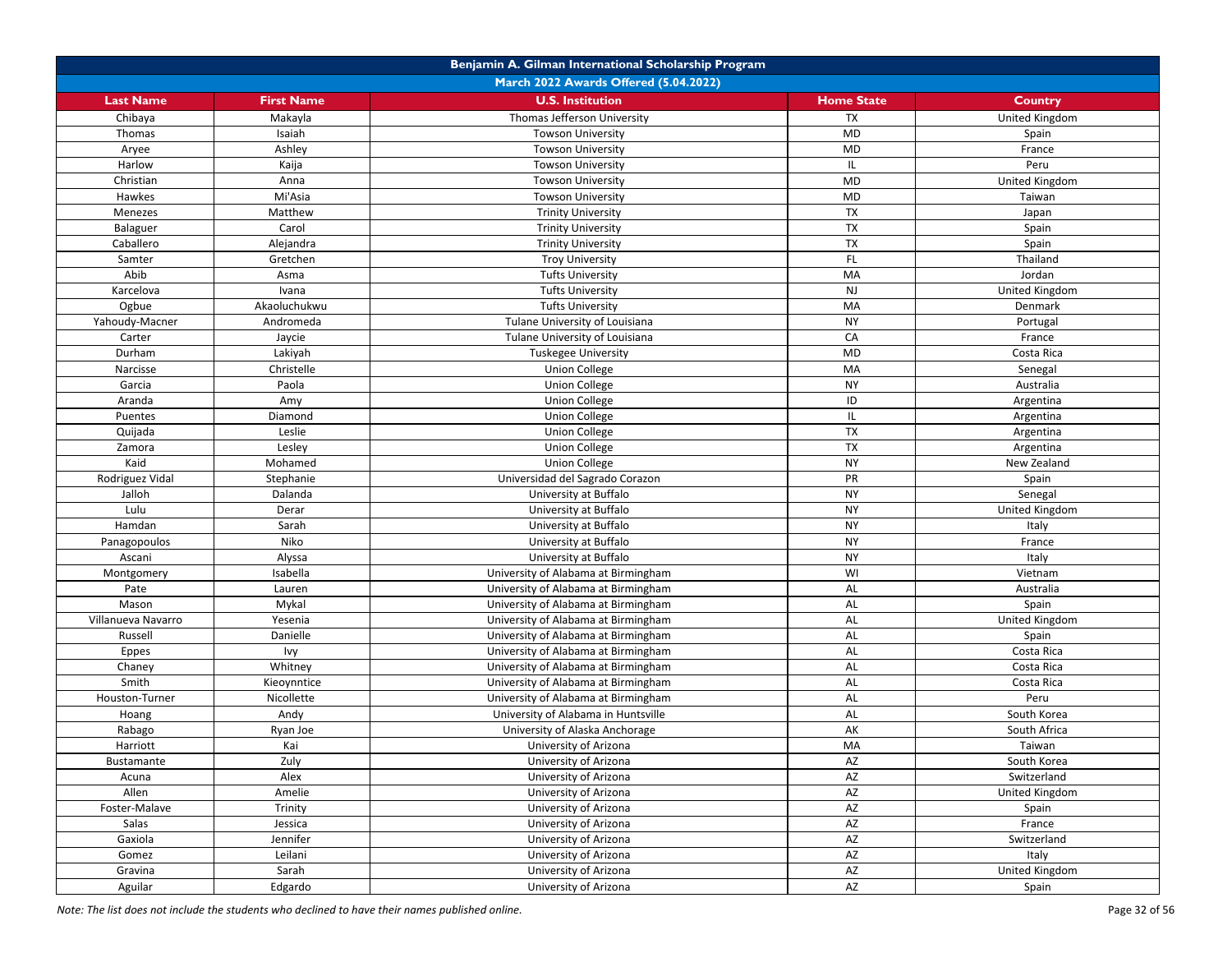|                           | Benjamin A. Gilman International Scholarship Program |                                                  |                   |                       |  |
|---------------------------|------------------------------------------------------|--------------------------------------------------|-------------------|-----------------------|--|
|                           |                                                      | March 2022 Awards Offered (5.04.2022)            |                   |                       |  |
| <b>Last Name</b>          | <b>First Name</b>                                    | <b>U.S. Institution</b>                          | <b>Home State</b> | Country               |  |
| Anaya                     | Tristin                                              | University of Arizona                            | AZ                | France                |  |
| Lokeijak                  | Teniaya                                              | University of Arizona                            | AZ                | Switzerland           |  |
| Minice                    | Angelina                                             | University of Arizona                            | AZ                | Italy                 |  |
| Reyes                     | Danielle                                             | University of Arizona                            | AZ                | <b>United Kingdom</b> |  |
| Rotnes Cohen              | Ma'ayan                                              | University of Arizona                            | AZ                | Italy                 |  |
| Saunders                  | Savanna                                              | University of Arizona                            | AZ                | France                |  |
| Valenzuela                | Jacqueline                                           | University of Arizona                            | AZ                | Spain                 |  |
| Villegas                  | Ariana                                               | University of Arizona                            | AZ                | Italy                 |  |
| Banini                    | Jo-el                                                | University of Arizona                            | AZ                | Spain                 |  |
| Bolton                    | Sibreanna                                            | University of Arizona                            | AZ                | Ireland               |  |
| Hernandez Aragon          | Jazmin                                               | University of Arizona                            | AZ                | Spain                 |  |
| Ledezma                   | Maria                                                | University of Arizona                            | AZ                | Spain                 |  |
| Marquez                   | Sophia                                               | University of Arizona                            | AZ                | Spain                 |  |
| Khalsa                    | Amrita                                               | University of Arizona                            | AZ                | Costa Rica            |  |
| Ochoa                     | <b>Briana</b>                                        | University of Arizona                            | AZ                | Costa Rica            |  |
| <b>Bustamante</b>         | Julieta                                              | University of Arizona                            | AZ                | Mexico                |  |
| Shir                      | Hasina                                               | University of Arizona                            | AZ                | Germany               |  |
| Tran                      | Joanna                                               | University of Arizona                            | AZ                | Taiwan                |  |
| Kempkes                   | Jenova                                               | University of Arkansas                           | <b>NE</b>         | Kenya                 |  |
| Rollins                   | Rex                                                  | University of Arkansas                           | AR                | Italy                 |  |
| Maxenberger               | Daniel                                               | University of Arkansas                           | AR                | Italy                 |  |
|                           | Avery                                                | University of Arkansas                           | <b>TX</b>         |                       |  |
| Besson                    |                                                      |                                                  | AR                | France<br>Ireland     |  |
| Chamberlin                | Katherine                                            | University of Arkansas                           | AR                |                       |  |
| Glover<br>Ayala Hernandez | Grace<br>Diego                                       | University of Arkansas<br>University of Arkansas | AR                | France                |  |
| <b>Bonilla</b>            | Madeline                                             |                                                  | AR                | Italy                 |  |
|                           |                                                      | University of Arkansas                           | AR                | Spain                 |  |
| Crowley                   | Rebekah<br>William                                   | University of Arkansas                           | AR                | Italy                 |  |
| Romero                    |                                                      | University of Arkansas                           | AR                | Italy                 |  |
| Smith                     | Kayla                                                | University of Arkansas                           |                   | Italy                 |  |
| Smith                     | Kelsey                                               | University of Arkansas                           | AR                | France                |  |
| Peck                      | Nathaniel                                            | University of Arkansas                           | AR                | France                |  |
| Weber                     | Jessica                                              | University of Arkansas                           | AR                | Italy                 |  |
| King                      | Jarod                                                | University of Arkansas                           | AR                | Germany               |  |
| Longo                     | Maria                                                | University of Arkansas                           | AR                | Germany               |  |
| McGehee                   | Chloe                                                | University of Arkansas at Little Rock            | AR                | Netherlands           |  |
| Alba Villalta             | Carmen                                               | University of California-Berkeley                | CA                | South Korea           |  |
| Kim                       | Sung Joo                                             | University of California-Berkeley                | CA                | South Korea           |  |
| Vang                      | Bao                                                  | University of California-Berkeley                | CA                | South Korea           |  |
| Wright                    | Saman                                                | University of California-Berkeley                | CA                | South Korea           |  |
| Beyer                     | Katherine                                            | University of California-Berkeley                | CA                | Spain                 |  |
| Gomez                     | Jacqueline                                           | University of California-Berkeley                | CA                | Portugal              |  |
| Li                        | Alvin                                                | University of California-Berkeley                | CA                | Netherlands           |  |
| Barukh                    | Nathan                                               | University of California-Berkeley                | CA                | Spain                 |  |
| Berumen                   | Ariana                                               | University of California-Berkeley                | CA                | Spain                 |  |
| Jimenez                   | Ana                                                  | University of California-Berkeley                | CA                | Spain                 |  |
| Castresana                | Andrea                                               | University of California-Berkeley                | CA                | Spain                 |  |
| Perry                     | Autumn                                               | University of California-Berkeley                | CA                | Spain                 |  |
| Chen                      | Clarence                                             | University of California-Berkeley                | CA                | France                |  |
| Ayala Mendoza             | Ashley                                               | University of California-Berkeley                | CA                | Spain                 |  |
| Garcia                    | Angelica                                             | University of California-Berkeley                | CA                | Spain                 |  |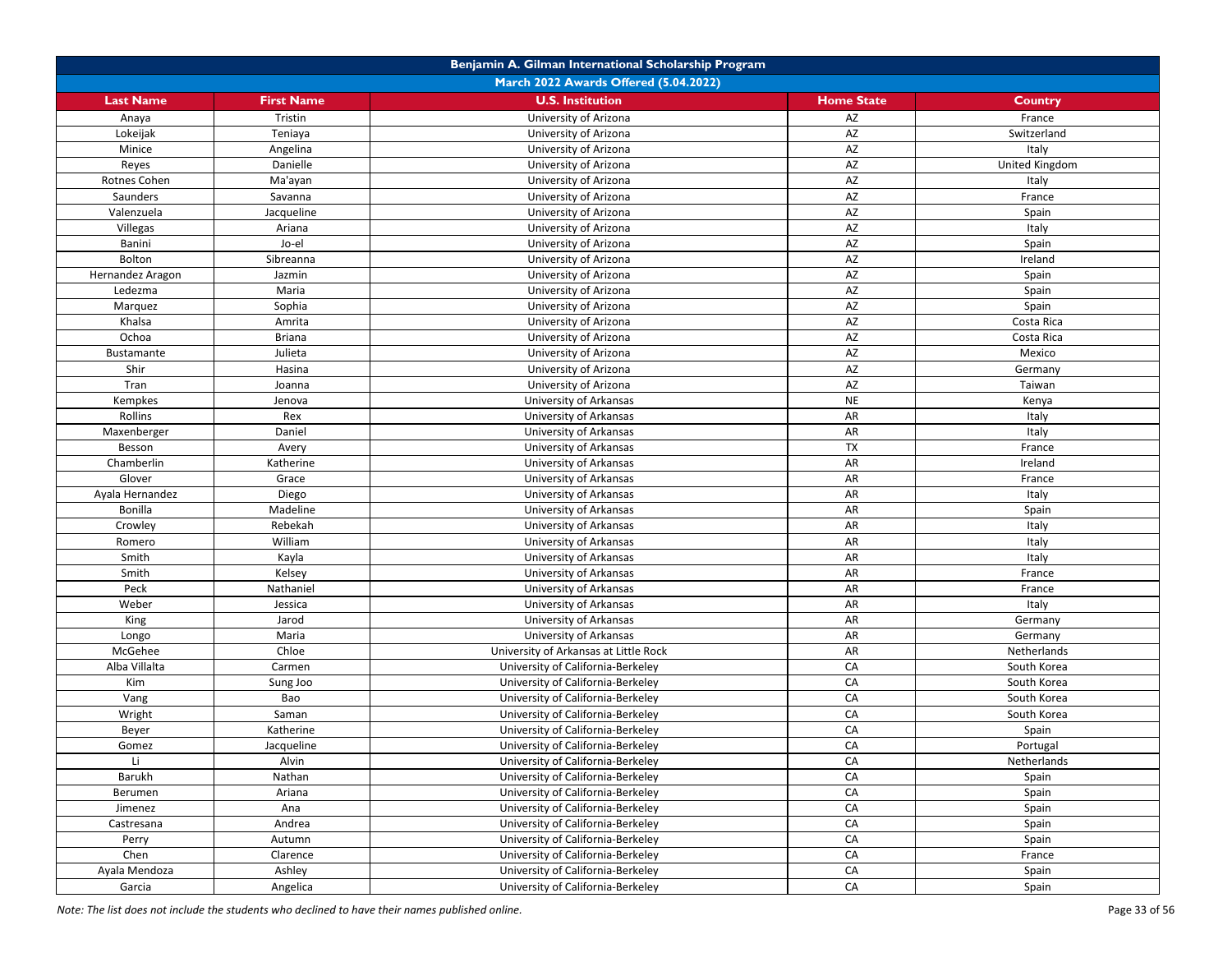|                    | Benjamin A. Gilman International Scholarship Program |                                       |                   |                 |  |
|--------------------|------------------------------------------------------|---------------------------------------|-------------------|-----------------|--|
|                    |                                                      | March 2022 Awards Offered (5.04.2022) |                   |                 |  |
| <b>Last Name</b>   | <b>First Name</b>                                    | <b>U.S. Institution</b>               | <b>Home State</b> | Country         |  |
| Gonzalez           | Ana                                                  | University of California-Berkeley     | CA                | Spain           |  |
| Vivaldo Hernandez  | Jocelyn                                              | University of California-Berkeley     | CA                | Spain           |  |
| Czako              | Kevin                                                | University of California-Berkeley     | CA                | Italy           |  |
| Duffy              | Maddison                                             | University of California-Berkeley     | CA                | Italy           |  |
| Espinoza           | Ethel                                                | University of California-Berkeley     | CA                | Spain           |  |
| Garcia Ballesteros | Angel Luis                                           | University of California-Berkeley     | CA                | Spain           |  |
| Gheisari           | Melissa                                              | University of California-Berkeley     | CA                | Spain           |  |
| Gomez              | Joleen                                               | University of California-Berkeley     | CA                | Portugal        |  |
| Gueorguieva        | Anna-Maria                                           | University of California-Berkeley     | CA                | United Kingdom  |  |
| Iwen               | Zannelle                                             | University of California-Berkeley     | CA                | Netherlands     |  |
| Kaur               | Amarpreet                                            | University of California-Berkeley     | CA                | Spain           |  |
| Chavez             | Christian                                            | University of California-Berkeley     | CA                | Italy           |  |
| Kondo              | Ryusuke                                              | University of California-Berkeley     | CA                | France          |  |
| Martinez           | Bianca                                               | University of California-Berkeley     | CA                | Spain           |  |
| Martinez           | Doris                                                | University of California-Berkeley     | CA                | Italy           |  |
| Mashayekhi         | Saba                                                 | University of California-Berkeley     | CA                | France          |  |
| Tafoya             | Jackson                                              | University of California-Berkeley     | CA                | France          |  |
| Opartkiettikul     | Cameron                                              | University of California-Berkeley     | CA                | Italy           |  |
| Parmenter          | Samantha                                             | University of California-Berkeley     | CA                | Denmark         |  |
| Perez              | Julian Loy                                           | University of California-Berkeley     | CA                | Germany         |  |
| Sanchez            | Emily                                                | University of California-Berkeley     | CA                | Spain           |  |
| Santos             | Ahllain                                              | University of California-Berkeley     | CA                | Denmark         |  |
| Schmidt            | Samantha                                             | University of California-Berkeley     | CA                | Italy           |  |
| Songco             | Avey                                                 | University of California-Berkeley     | CA                | Portugal        |  |
| Munera             | Michelle                                             | University of California-Berkeley     | CA                | Spain           |  |
| Peñaloza Mancilla  | Karen                                                | University of California-Berkeley     | CA                | Spain           |  |
| Vasquez            | Daniel                                               | University of California-Berkeley     | CA                | Spain           |  |
| Alcala             | Amori                                                | University of California-Berkeley     | CA                | United Kingdom  |  |
| Hibbert            | Lauren                                               | University of California-Berkeley     | CA                | United Kingdom  |  |
| Wong-Coronel       | Stephanie                                            | University of California-Berkeley     | CA                | Italy           |  |
| Wu                 | Sunnie                                               | University of California-Berkeley     | CA                | Sweden          |  |
| Yonas              | Rebecca                                              | University of California-Berkeley     | CA                | Spain           |  |
| Lyman              | Caylee                                               | University of California-Berkeley     | CA                | Italy           |  |
| Yepez              | Icelyn                                               | University of California-Berkeley     | CA                | United Kingdom  |  |
| Wheeler            | Breanna                                              | University of California-Berkeley     | CA                | Italy           |  |
| Decendario         | Thea Roxy Noelle                                     | University of California-Berkeley     | CA                | Bahamas, The    |  |
| Chavez             | Jacqueline                                           | University of California-Berkeley     | CA                | Mexico          |  |
| Gutierrez          | Jessenia                                             | University of California-Berkeley     | CA                | <b>Barbados</b> |  |
| Abarno             | Isabella                                             | University of California-Berkeley     | CA                | Germany         |  |
| Montero            | Cori Anne                                            | University of California-Berkeley     | CA                | Italy           |  |
| Freeman            | Chynell                                              | University of California-Davis        | CA                | Jordan          |  |
| Ali                | Afreen                                               | University of California-Davis        | CA                | South Korea     |  |
| Ihejirika          | Ihuoma                                               | University of California-Davis        | CA                | South Korea     |  |
| Visconti           | Alex                                                 | University of California-Davis        | CA                | Morocco         |  |
| Martinez           | Pavel                                                | University of California-Davis        | CA                | Japan           |  |
| Cordova            | Rosaamelia                                           | University of California-Davis        | CA                | Singapore       |  |
| Gallegos-Campos    | Melanie                                              | University of California-Davis        | CA                | Thailand        |  |
| Garcia             | Michael                                              | University of California-Davis        | CA                | Singapore       |  |
| Lau                | Flora                                                | University of California-Davis        | CA                | South Korea     |  |
| Lee                | Shianne                                              | University of California-Davis        | CA                | South Korea     |  |
|                    |                                                      |                                       |                   |                 |  |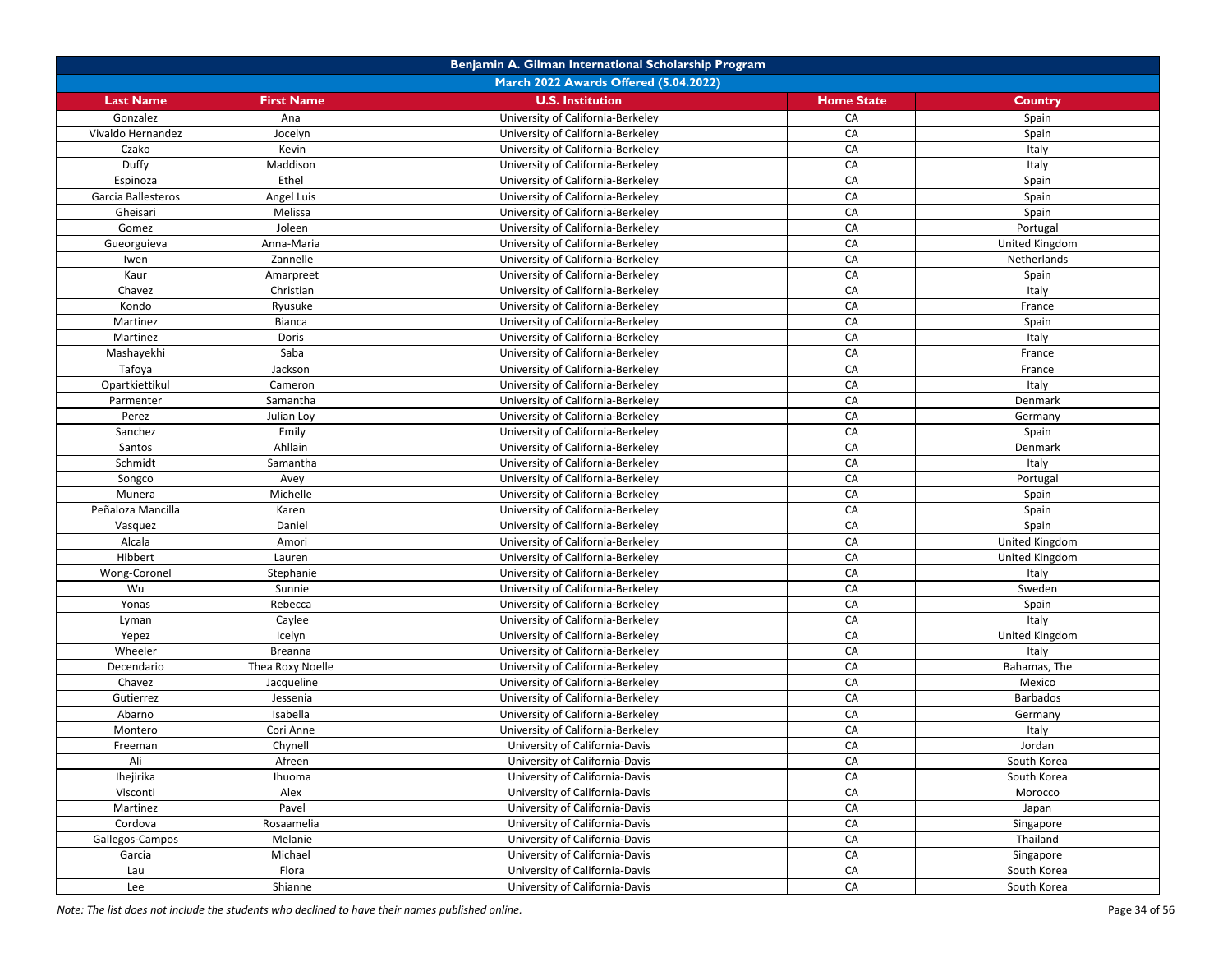|                  | Benjamin A. Gilman International Scholarship Program |                                      |                   |                |  |  |
|------------------|------------------------------------------------------|--------------------------------------|-------------------|----------------|--|--|
|                  | March 2022 Awards Offered (5.04.2022)                |                                      |                   |                |  |  |
| <b>Last Name</b> | <b>First Name</b>                                    | <b>U.S. Institution</b>              | <b>Home State</b> | <b>Country</b> |  |  |
| Lin              | Dylan                                                | University of California-Davis       | CA                | Australia      |  |  |
| Manrra           | Luis                                                 | University of California-Davis       | CA                | Thailand       |  |  |
| Rojvongpaisal    | Katelyn                                              | University of California-Davis       | CA                | Singapore      |  |  |
| Carbajal Robles  | Dalia                                                | University of California-Davis       | CA                | Spain          |  |  |
| Cortez           | Jennifer                                             | University of California-Davis       | CA                | Spain          |  |  |
| Cota             | Joe                                                  | University of California-Davis       | CA                | United Kingdom |  |  |
| Fish             | Nicholas                                             | University of California-Davis       | CA                | Italy          |  |  |
| Gutierrez        | Felipe                                               | University of California-Davis       | CA                | France         |  |  |
| Landeros Bravo   | Ximena                                               | University of California-Davis       | CA                | Italy          |  |  |
| Muolic           | Jasmine Rose                                         | University of California-Davis       | CA                | Spain          |  |  |
| Murray           | Jeffrey                                              | University of California-Davis       | CA                | Spain          |  |  |
| Perez            | Galilani                                             | University of California-Davis       | CA                | United Kingdom |  |  |
| Romo             | Fatima                                               | University of California-Davis       | CA                | Italy          |  |  |
| Rozo             | Henry                                                | University of California-Davis       | CA                | United Kingdom |  |  |
| Saghafian        | Amy                                                  | University of California-Davis       | CA                | United Kingdom |  |  |
| Salas            | Michelle                                             | University of California-Davis       | CA                | Spain          |  |  |
| Slack            | Amy                                                  | University of California-Davis       | CA                | Greece         |  |  |
| Sultani          | Amaad                                                | University of California-Davis       | CA                | Spain          |  |  |
| Velazquez        | Medelin                                              | University of California-Davis       | CA                | United Kingdom |  |  |
| Wang             | Ashlynn                                              | University of California-Davis       | CA                | Spain          |  |  |
| Wilbert          | Jessica                                              | University of California-Davis       | CA                | United Kingdom |  |  |
| White            | Sheyenne                                             | University of California-Davis       | CA                | Italy          |  |  |
| Henry            | Ladeesa                                              | University of California-Davis       | CA                | France         |  |  |
| Cabezas          | Kieran                                               | University of California-Davis       | CA                | Cuba           |  |  |
| Perez-Garay      | Jhoana                                               | University of California-Davis       | CA                | Argentina      |  |  |
| Turner           | Evelyn                                               | University of California-Davis       | CA                | Belize         |  |  |
| Vargas           | Paola                                                | University of California-Davis       | CA                | Ecuador        |  |  |
| Zhang            | Huilin                                               | University of California-Davis       | CA                | Global         |  |  |
| Guerrero         | Alexa                                                | University of California-Davis       | CA                | New Zealand    |  |  |
| Kramer           | Keller                                               | University of California-Davis       | CA                | Taiwan         |  |  |
| Berumen          | Xochitl                                              | University of California-Irvine      | CA                | South Korea    |  |  |
| Nguyen           | Rachel                                               | University of California-Irvine      | CA                | South Korea    |  |  |
| Godbee           | Madison                                              | University of California-Irvine      | CA                | United Kingdom |  |  |
| Juarez           | Nataly                                               | University of California-Irvine      | CA                | United Kingdom |  |  |
| Kunisaki         | Elyce                                                | University of California-Irvine      | CA                | Spain          |  |  |
| Li               | Ivy                                                  | University of California-Irvine      | CA                | Netherlands    |  |  |
| Martin           | Grace                                                | University of California-Irvine      | CA                | Spain          |  |  |
| O'Neal           | Isabella                                             | University of California-Irvine      | CA                | France         |  |  |
| Truong           | LeVan                                                | University of California-Irvine      | CA                | Spain          |  |  |
| Mohseni          | Kimia                                                | University of California-Los Angeles | CA                | South Africa   |  |  |
| Le               | Audrey                                               | University of California-Los Angeles | CA                | South Korea    |  |  |
| Isley            | Nicholas                                             | University of California-Los Angeles | CA                | Germany        |  |  |
| Navarro          | Jessica                                              | University of California-Los Angeles | CA                | Spain          |  |  |
| Harding          | Amina                                                | University of California-Los Angeles | CA                | France         |  |  |
| Sisney           | Alexandra                                            | University of California-Los Angeles | CA                | Netherlands    |  |  |
| Ramirez          | Luis                                                 | University of California-Los Angeles | CA                | Spain          |  |  |
| Meseldzhyan      | Armine                                               | University of California-Los Angeles | CA                | Spain          |  |  |
| Cortez           | Andrea                                               | University of California-Los Angeles | CA                | Spain          |  |  |
| Sara             | Dolce                                                | University of California-Los Angeles | CA                | Czech Republic |  |  |
| Hammonds         | Naomi                                                | University of California-Los Angeles | CA                | Spain          |  |  |
|                  |                                                      |                                      |                   |                |  |  |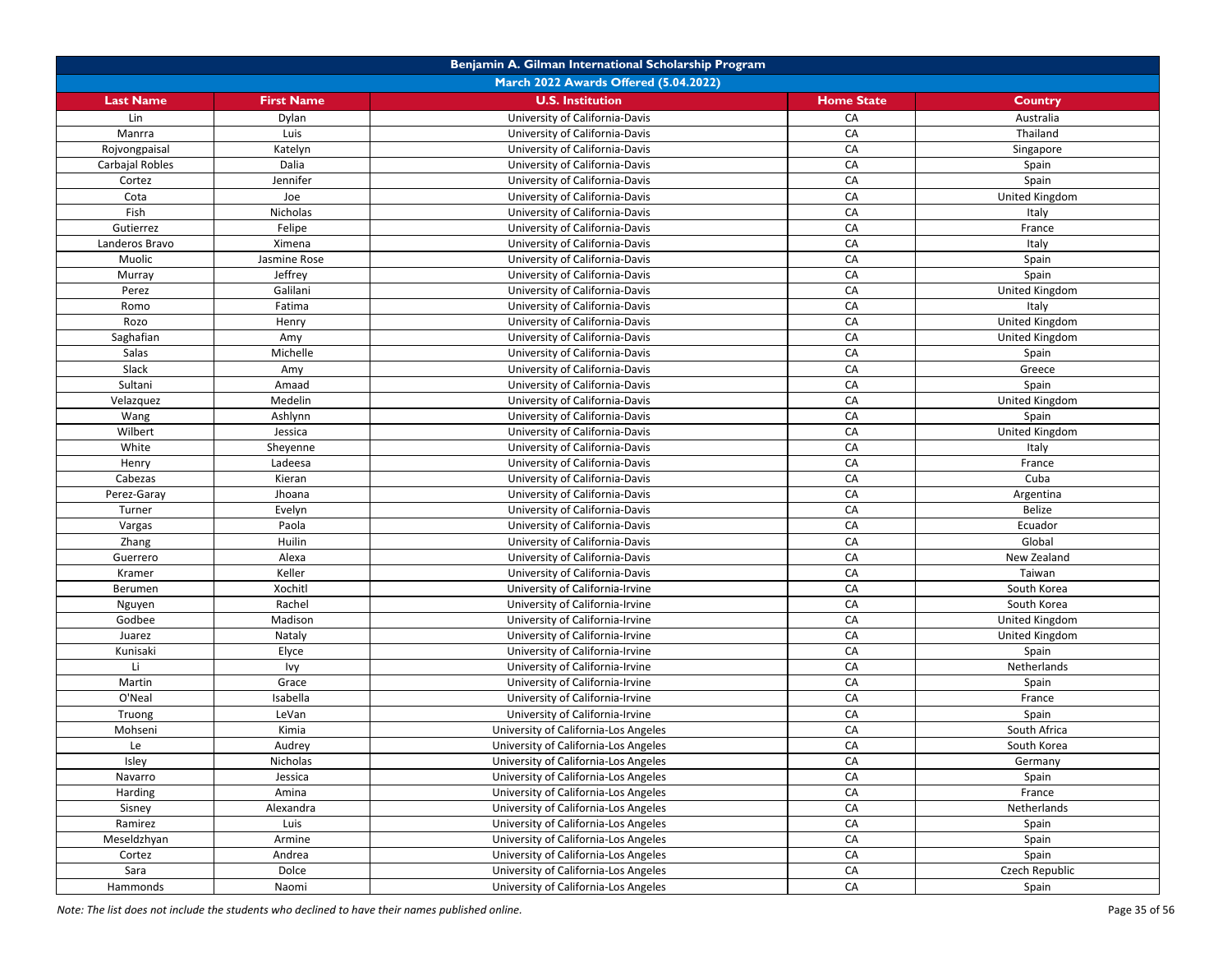|                        | Benjamin A. Gilman International Scholarship Program |                                                                          |                   |                |  |
|------------------------|------------------------------------------------------|--------------------------------------------------------------------------|-------------------|----------------|--|
|                        |                                                      | <b>March 2022 Awards Offered (5.04.2022)</b>                             |                   |                |  |
| <b>Last Name</b>       | <b>First Name</b>                                    | <b>U.S. Institution</b>                                                  | <b>Home State</b> | <b>Country</b> |  |
| Hartojo                | Zephania                                             | University of California-Los Angeles                                     | CA                | United Kingdom |  |
| Johnson                | Kaylee                                               | University of California-Los Angeles                                     | CA                | Sweden         |  |
| Logan                  | Shanell                                              | University of California-Los Angeles                                     | CA                | United Kingdom |  |
| Uskolovsky             | Jennifer                                             | University of California-Los Angeles                                     | CA                | Spain          |  |
| Valenzuela Mejia       | Jonathan                                             | University of California-Los Angeles                                     | CA                | France         |  |
| Villatoro              | Valerie                                              | University of California-Los Angeles                                     | CA                | United Kingdom |  |
| O'Connor               | Mikayla                                              | University of California-Los Angeles                                     | CA                | Argentina      |  |
| <b>Backer</b>          | Lindsay                                              | University of California-Los Angeles                                     | CA                | Belize         |  |
| De La Torre            | David                                                | University of California-Los Angeles                                     | CA                | Germany        |  |
| Vargas                 | Katherine                                            | University of California-Merced                                          | CA                | South Korea    |  |
| Choi                   | Steven                                               | University of California-Merced                                          | CA                | South Korea    |  |
| Baltazar               | Jason                                                | University of California-Merced                                          | CA                | Sweden         |  |
| Graham                 | Anaeh                                                | University of California-Merced                                          | CA                | United Kingdom |  |
| Ramirez Manzo          | Santiago                                             | University of California-Merced                                          | CA                | United Kingdom |  |
| Rivera                 | Alicia                                               | University of California-Merced                                          | CA                | Italy          |  |
| Hobbs                  | Andres                                               | University of California-Merced                                          | CA                | Israel         |  |
| Chavez                 | Rosa                                                 | University of California-Riverside                                       | CA                | Spain          |  |
| Dingle                 | Lauryn                                               | University of California-Riverside                                       | CA                | Spain          |  |
| Padilla                | Leonardo                                             | University of California-Riverside                                       | CA                | Denmark        |  |
| Pineda                 | Gabriel                                              | University of California-Riverside                                       | CA                | Italy          |  |
| Tang                   | Cathy                                                | University of California-Riverside                                       | CA                | Italy          |  |
| Ramirez                | Xochil                                               | University of California-Riverside                                       | CA                | Mexico         |  |
| Au                     | Milan                                                | University of California-Riverside                                       | CA                | Taiwan         |  |
| Gomes                  | Sarah                                                | University of California-San Diego                                       | CA                | South Africa   |  |
| Hastings               | Katia                                                | University of California-San Diego                                       | CA                | South Korea    |  |
| Lopez                  | Carolina                                             | University of California-San Diego                                       | CA                | Indonesia      |  |
| Mayrink                | Daniel                                               | University of California-San Diego                                       | CA                | South Korea    |  |
| Wong                   | Destiny                                              | University of California-San Diego                                       | CA                | Singapore      |  |
| Rodas                  | Jocelyn                                              | University of California-San Diego                                       | CA                | Indonesia      |  |
| Tran                   | Kristina                                             | University of California-San Diego                                       | CA                | South Korea    |  |
| Sea                    | Leeda                                                | University of California-San Diego                                       | CA                | Indonesia      |  |
| Contreras              | Sergio                                               | University of California-San Diego                                       | CA                |                |  |
| Eisermann              | Alexa                                                | University of California-San Diego                                       | CA                | Spain<br>Spain |  |
| Kertis                 | Kathryn                                              | University of California-San Diego                                       | CA                | Spain          |  |
| <b>Battles</b>         | Isaac                                                | University of California-San Diego                                       | CA                | Switzerland    |  |
| Hall                   | Reagan                                               | University of California-San Diego                                       | CA                | France         |  |
| Ing                    | Isaac                                                | University of California-San Diego                                       | CA                | United Kingdom |  |
| Jaime                  | Dafne P                                              | University of California-San Diego                                       | CA                | Greece         |  |
|                        |                                                      | University of California-San Diego                                       | CA                | United Kingdom |  |
| Rodriguez Martinez     | Francisco<br>Fatima                                  | University of California-San Diego                                       | CA                | United Kingdom |  |
| Lopez<br>Martinez Cano | Citlalli                                             | University of California-San Diego                                       | CA                | Germany        |  |
|                        |                                                      |                                                                          |                   |                |  |
| McLaughlin             | Seth<br>Lisa                                         | University of California-San Diego<br>University of California-San Diego | CA<br>CA          | Spain<br>Spain |  |
| Nguyen                 | Kasandra                                             | University of California-San Diego                                       | CA                | United Kingdom |  |
| Nunez                  |                                                      | University of California-San Diego                                       | CA                |                |  |
| Pham                   | Bethany                                              |                                                                          |                   | France         |  |
| Rowe                   | Jennifer                                             | University of California-San Diego                                       | CA                | Spain          |  |
| Tran                   | Qui-Shawn                                            | University of California-San Diego                                       | CA                | Denmark        |  |
| Traynor                | Meghan                                               | University of California-San Diego                                       | IL                | Spain          |  |
| Truong                 | Tina                                                 | University of California-San Diego                                       | CA                | Germany        |  |
| Venegas                | Isabella                                             | University of California-San Diego                                       | CA                | France         |  |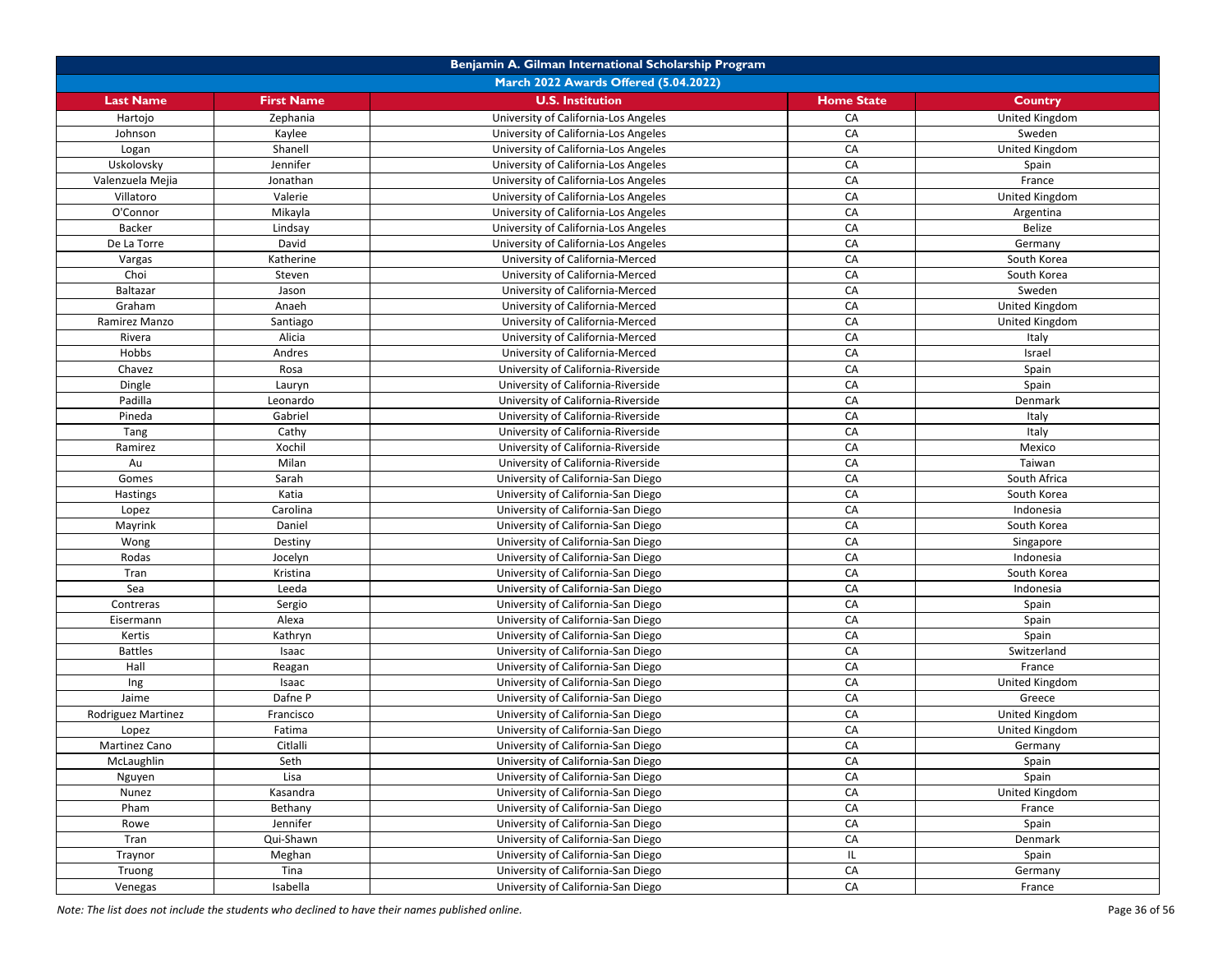|                    |                   | Benjamin A. Gilman International Scholarship Program |                   |                |
|--------------------|-------------------|------------------------------------------------------|-------------------|----------------|
|                    |                   | March 2022 Awards Offered (5.04.2022)                |                   |                |
| <b>Last Name</b>   | <b>First Name</b> | <b>U.S. Institution</b>                              | <b>Home State</b> | Country        |
| Gomez              | Veronica          | University of California-San Diego                   | CA                | Greece         |
| Kovic              | Mary              | University of California-San Diego                   | CA                | Greece         |
| Bogale             | Yabsera           | University of California-San Diego                   | CA                | Spain          |
| Grisco             | Maggie            | University of California-Santa Barbara               | CA                | South Korea    |
| Martinez           | Selena            | University of California-Santa Barbara               | CA                | South Korea    |
| Zeng               | Wesley            | University of California-Santa Barbara               | CA                | South Korea    |
| Guingao            | Meryl Grace       | University of California-Santa Barbara               | CA                | South Korea    |
| Lei                | Yan               | University of California-Santa Barbara               | CA                | Singapore      |
| Altuna             | Remy              | University of California-Santa Barbara               | CA                | Spain          |
| Anderson           | Alyssa            | University of California-Santa Barbara               | CA                | United Kingdom |
| Barreda            | Lizbeth           | University of California-Santa Barbara               | CA                | Spain          |
| <b>Basileh</b>     | Sara              | University of California-Santa Barbara               | CA                | France         |
| <b>Bernal Diaz</b> | Abigail           | University of California-Santa Barbara               | CA                | Italy          |
| Bravo              | Juliet            | University of California-Santa Barbara               | CA                | United Kingdom |
| Galvez             | Sergio            | University of California-Santa Barbara               | CA                | France         |
| Gonzales           | Erika             | University of California-Santa Barbara               | CA                | France         |
| Hansen             | Emily             | University of California-Santa Barbara               | CA                | Italy          |
| Hughes             | Audrey            | University of California-Santa Barbara               | CA                | Netherlands    |
| Kao                | Jo Yen            | University of California-Santa Barbara               | CA                | Spain          |
| Lezama Mora        | Christian         | University of California-Santa Barbara               | CA                | Spain          |
| Linares Gutierrez  | Pamela            | University of California-Santa Barbara               | CA                | Germany        |
| Miller             | Mackenzie         | University of California-Santa Barbara               | CA                | Italy          |
| Naish              | Shelby            | University of California-Santa Barbara               | CA                | Italy          |
| Olivas             | Valerie           | University of California-Santa Barbara               | CA                | Italy          |
| Ooi                | Amanda            | University of California-Santa Barbara               | CA                | Denmark        |
| Opper              | Emma              | University of California-Santa Barbara               | CA                | United Kingdom |
| Pineda Catalan     | Edwin             | University of California-Santa Barbara               | CA                | Denmark        |
| Smith              | Gabriela          | University of California-Santa Barbara               | CA                | Italy          |
| Ye                 | Junjie            | University of California-Santa Barbara               | CA                | Italy          |
| Jung               | Lynn              | University of California-Santa Barbara               | CA                | Costa Rica     |
| Kim                | Karis             | University of California-Santa Barbara               | CA                | France         |
| Horning            | <b>Brent</b>      | University of California-Santa Cruz                  | CA                | India          |
| <b>Budesa</b>      | lan               | University of California-Santa Cruz                  | CA                | South Africa   |
| Bailey             | Angus             | University of California-Santa Cruz                  | CA                | Japan          |
| Helmy              | Mariam            | University of California-Santa Cruz                  | CA                | Spain          |
| Mafnas             | Marian            | University of California-Santa Cruz                  | CA                | South Korea    |
| Davis              | Arabella          | University of California-Santa Cruz                  | CA                | Singapore      |
| Cohen              | Joanna            | University of California-Santa Cruz                  | CA                | Australia      |
| Earl               | Erica             | University of California-Santa Cruz                  | CA                | South Korea    |
| Edwards            | Louise            | University of California-Santa Cruz                  | CA                | South Korea    |
| Escobero           | Hallie Kate       | University of California-Santa Cruz                  | CA                | Singapore      |
| Kuang              | Kevin             | University of California-Santa Cruz                  | CA                | South Korea    |
| Siman-Tov          | Zoë               | University of California-Santa Cruz                  | CA                | Australia      |
| Hynell             | Anya              | University of California-Santa Cruz                  | CA                | Spain          |
| Ali                |                   | University of California-Santa Cruz                  | CA                | Italy          |
| Amin               | Janan             | University of California-Santa Cruz                  | CA                |                |
|                    | Maya              | University of California-Santa Cruz                  | CA                | Ireland        |
| Cruz Serrato       | Jose              |                                                      | CA                | Spain          |
| Eguavoen           | Odeosa            | University of California-Santa Cruz                  |                   | Portugal       |
| Feder              | Lauren            | University of California-Santa Cruz                  | CA                | Italy          |
| Gibb               | Mia               | University of California-Santa Cruz                  | CA                | Ireland        |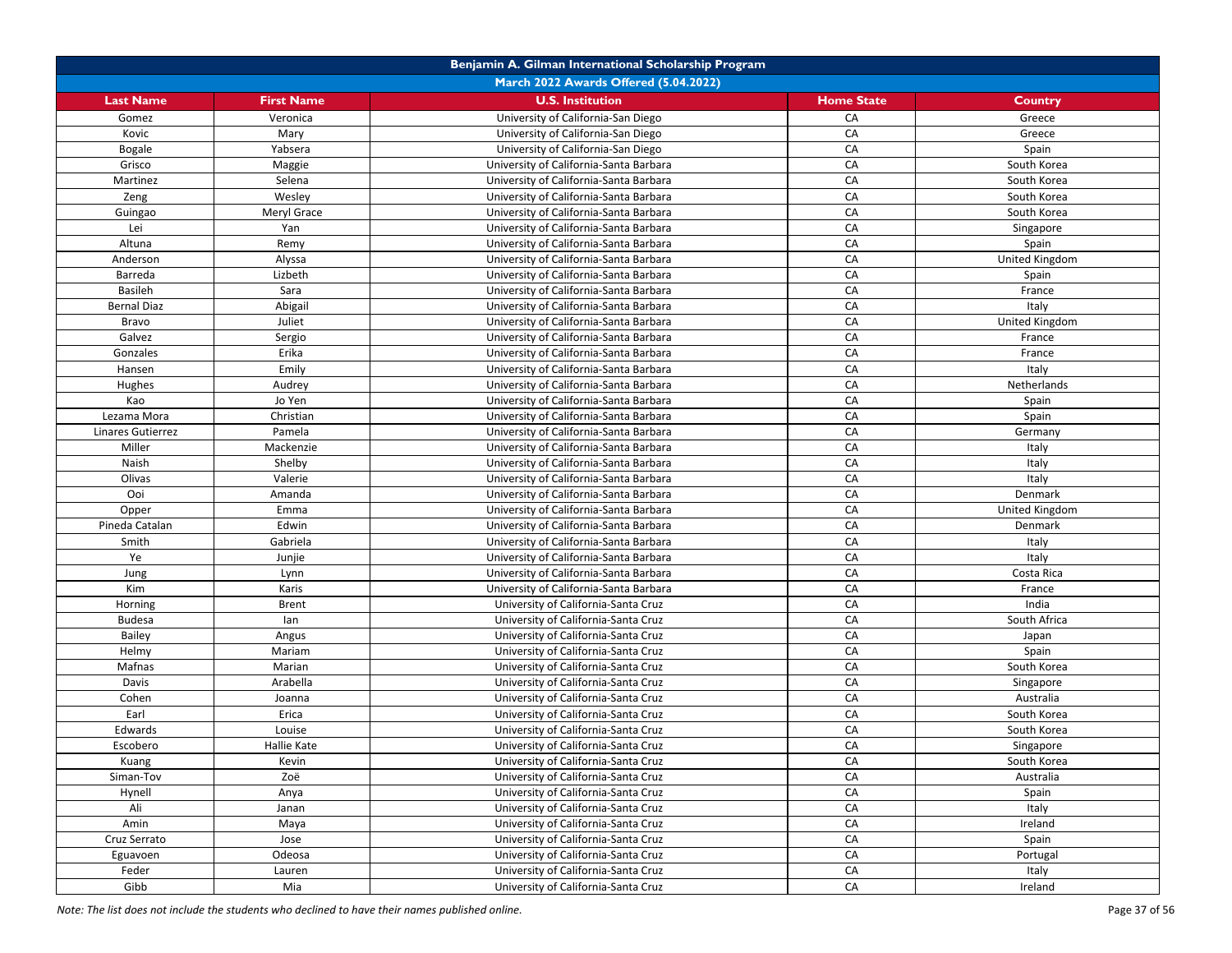|                    |                                       | Benjamin A. Gilman International Scholarship Program |                   |                |  |  |
|--------------------|---------------------------------------|------------------------------------------------------|-------------------|----------------|--|--|
|                    | March 2022 Awards Offered (5.04.2022) |                                                      |                   |                |  |  |
| <b>Last Name</b>   | <b>First Name</b>                     | <b>U.S. Institution</b>                              | <b>Home State</b> | Country        |  |  |
| Guevara            | Jaime                                 | University of California-Santa Cruz                  | CA                | Spain          |  |  |
| Kouma              | Marjorie                              | University of California-Santa Cruz                  | CA                | France         |  |  |
| Morales            | Kasey                                 | University of California-Santa Cruz                  | CA                | Italy          |  |  |
| Newsome            | Aambr                                 | University of California-Santa Cruz                  | CA                | Czech Republic |  |  |
| Perez              | Nadia                                 | University of California-Santa Cruz                  | CA                | Italy          |  |  |
| Ramos              | Fernando                              | University of California-Santa Cruz                  | CA                | Italy          |  |  |
| Rosales            | Esteban                               | University of California-Santa Cruz                  | CA                | Italy          |  |  |
| Thompson           | Erin                                  | University of California-Santa Cruz                  | CA                | United Kingdom |  |  |
| Westbrook          | Daniel                                | University of California-Santa Cruz                  | CA                | Spain          |  |  |
| Altenberg          | Zoe                                   | University of California-Santa Cruz                  | CA                | Mexico         |  |  |
| Lenoir             | Emilie                                | University of California-Santa Cruz                  | CA                | France         |  |  |
| Altamirano         | Ayani                                 | University of Central Florida                        | FL.               | Japan          |  |  |
| Ulysse             | Shedeline                             | University of Central Florida                        | FL                | South Africa   |  |  |
| Ocker              | Katelyn                               | University of Central Florida                        | FL                | South Korea    |  |  |
| Perry              | Brittney                              | University of Central Florida                        | FL.               | Japan          |  |  |
| Sullivan           | Nakya Unice                           | University of Central Florida                        | FL                | South Korea    |  |  |
| Lomonaco           | Lena                                  | University of Central Florida                        | FL.               | Australia      |  |  |
| Decembre           | Bianca                                | University of Central Florida                        | FL.               | South Korea    |  |  |
| Rodriguez          | Emily                                 | University of Central Florida                        | FL                | South Korea    |  |  |
| Ebanks             | Sanju                                 | University of Central Florida                        | FL                | Germany        |  |  |
| Alam               | Samarah                               | University of Central Florida                        | VA                | Croatia        |  |  |
| Castro             | Allisa                                | University of Central Florida                        | FL.               | Italy          |  |  |
| Rodriguez          | Kendry                                | University of Central Florida                        | FL.               | Austria        |  |  |
| Mavo               | Michael                               | University of Central Florida                        | FL                | Sweden         |  |  |
| Moscat             | Shania                                | University of Central Florida                        | FL.               | Spain          |  |  |
| Munoz              | Juan                                  | University of Central Florida                        | FL                | Spain          |  |  |
| Rigsby             | Jesse                                 | University of Central Florida                        | FL.               | France         |  |  |
| Walton             | Christy                               | University of Central Florida                        | FL.               | Italy          |  |  |
| Zavala             | Stephanie                             | University of Central Florida                        | FL.               | United Kingdom |  |  |
| Triantafyllopoulou | Irene                                 | University of Central Florida                        | FL.               | Italy          |  |  |
| De La Rosa         | Elliott                               | University of Central Florida                        | FL                | South Korea    |  |  |
| Fuentes-Flores     | Aura                                  | University of Chicago                                | MI                | Taiwan         |  |  |
| Habetaslassa       | Kenatu                                | University of Chicago                                | OH                | South Korea    |  |  |
| Asare              | Gregory                               | University of Chicago                                | MA                | Spain          |  |  |
| Espana             | Mitzy                                 | University of Chicago                                | IL                | France         |  |  |
| Jagun              | Precious-Favour                       | University of Chicago                                | IL.               | France         |  |  |
| Liu                | Maggie                                | University of Chicago                                | <b>NY</b>         | France         |  |  |
| Moghalu            | Dymphna                               | University of Chicago                                | CA                | France         |  |  |
| Morles             | Alejandro                             | University of Chicago                                | FL                | Italy          |  |  |
| Pizano             | Armando                               | University of Chicago                                | IL                | Italy          |  |  |
| Shippert           | Emma                                  | University of Chicago                                | IL                | France         |  |  |
| Wilson             | Maatkara                              | University of Chicago                                | IL                | France         |  |  |
| Minor              | Ylise                                 | University of Chicago                                | IL                | Italy          |  |  |
| Wright             | Madeline                              | University of Chicago                                | IL                | France         |  |  |
| Garcia             | Brenda                                | University of Chicago                                | KS                | Mexico         |  |  |
| Regales            | Sophia                                | University of Chicago                                | MD                | Israel         |  |  |
| Palcisko           | Morgan                                | University of Cincinnati-Main Campus                 | OH                | Germany        |  |  |
| Sivakumar          | Bhavna                                | University of Cincinnati-Main Campus                 | OH                | South Korea    |  |  |
| Shevchenko         | Anthony                               | University of Cincinnati-Main Campus                 | KY                | United Kingdom |  |  |
| Snipes             | Tedrick                               | University of Colorado Boulder                       | $\mathsf{CO}$     | Botswana       |  |  |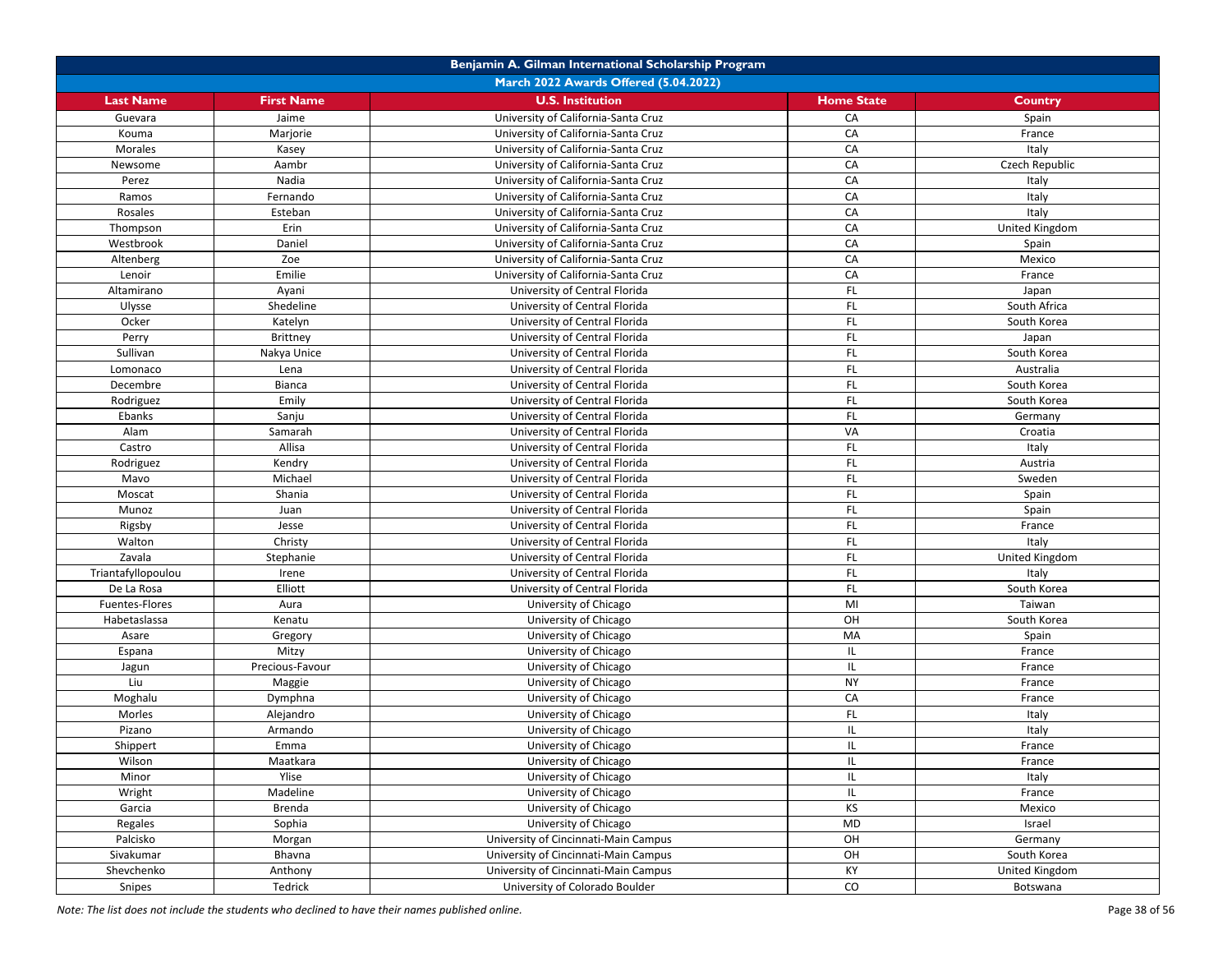|                           |                   | Benjamin A. Gilman International Scholarship Program  |                   |                |
|---------------------------|-------------------|-------------------------------------------------------|-------------------|----------------|
|                           |                   | March 2022 Awards Offered (5.04.2022)                 |                   |                |
| <b>Last Name</b>          | <b>First Name</b> | <b>U.S. Institution</b>                               | <b>Home State</b> | Country        |
| Jingles                   | Lauren            | University of Colorado Boulder                        | <b>TX</b>         | Ghana          |
| Han                       | Richard           | University of Colorado Boulder                        | CO                | Japan          |
| Eisenberg                 | Amanda            | University of Colorado Boulder                        | $\rm CO$          | France         |
| Suarez Manriquez          | Diana             | University of Colorado Boulder                        | CO                | Italy          |
| Paw                       | Plu               | University of Colorado Boulder                        | $\rm CO$          | Denmark        |
| Sato                      | Ginn              | University of Colorado Boulder                        | ${\rm CO}$        | Spain          |
| Schulte                   | Clara             | University of Colorado Boulder                        | CO                | United Kingdom |
| De Haro                   | Giselle           | University of Colorado Boulder                        | CO                | France         |
| Lopez                     | Annika            | University of Colorado Colorado Springs               | CO                | South Korea    |
| Cumplido                  | Citlalli          | University of Colorado Denver/Anschutz Medical Campus | $\rm CO$          | Czech Republic |
| Crum                      | Angela            | University of Colorado Denver/Anschutz Medical Campus | $\rm CO$          | Finland        |
| Boahen                    | Gail              | University of Connecticut                             | <b>CT</b>         | Mauritius      |
| Dominguez Figueroa        | Suleymar          | University of Connecticut                             | <b>CT</b>         | South Korea    |
| Vargas-Negron             | Viaivannie        | University of Connecticut                             | <b>CT</b>         | South Africa   |
| Cortes-Gomez              | Madeline          | University of Connecticut                             | <b>CT</b>         | South Korea    |
| Pacik-Nelson              | Rose              | University of Connecticut                             | <b>CT</b>         | Australia      |
| Philogene                 | Guerlina          | University of Connecticut                             | <b>CT</b>         | Germany        |
| Jacobs                    | Jerome            | University of Connecticut                             | CT                | Spain          |
| Chavez                    | Valeria           | University of Connecticut                             | <b>CT</b>         | Italy          |
| Salazar                   | David             | University of Connecticut                             | <b>CT</b>         | Italy          |
| Uribe                     | Geraldine         | University of Connecticut                             | <b>CT</b>         | United Kingdom |
| Valle                     | Samantha          | University of Connecticut                             | <b>CT</b>         | Italy          |
| White                     | Marissa           | University of Connecticut                             | <b>CT</b>         | Italy          |
| Seldon                    | Sydney            | University of Connecticut                             | TX                | Italy          |
| Coburn                    | Grace             | University of Connecticut                             | <b>CT</b>         | Cuba           |
| Irizarry                  | Lizzette          | University of Connecticut                             | <b>CT</b>         | Mexico         |
| Torres-Jimenez            | Soribel           | University of Connecticut                             | <b>CT</b>         | Costa Rica     |
| Martin                    | Ella              | University of Dallas                                  | OK                | Italy          |
| Purcell                   | Laura             | University of Dallas                                  | <b>TX</b>         | Italy          |
| Scott                     | Megan             | University of Dallas                                  | MA                | Italy          |
| Sanchez                   | Geronimo          | University of Dallas                                  | <b>TX</b>         | Italy          |
| Dye                       | Morgan            | University of Dallas                                  | TX                | Italy          |
| Redfern                   | Victoria          | University of Dayton                                  | IL                | Spain          |
| Kistler                   | Caroline          | University of Denver                                  | <b>NC</b>         | Japan          |
| Adugna                    | Israela           | University of Denver                                  | $\rm CO$          | United Kingdom |
| Agyemang                  | Jason             | University of Denver                                  | $\rm CO$          | United Kingdom |
| Calderon                  | Ainhoa            | University of Denver                                  | AZ                | Spain          |
| De La Rosa-Santiago       | Diana             | University of Denver                                  | CO                | Spain          |
| De Luna-Cervantes         | Cynthia           | University of Denver                                  | CO                | Spain          |
| Harper                    | Jessica           | University of Denver                                  | CO                | Czech Republic |
| Grigoryeva                | Ksenia            | University of Denver                                  | CO                | Italy          |
|                           | Yatzari           | University of Denver                                  | CO                | France         |
| Lozano Vazquez<br>Quinlan | Conor             | University of Denver                                  | $\rm CO$          | Ireland        |
| Quintana                  | Manases           | University of Denver                                  | ${\rm CO}$        | France         |
| Wako                      | Falmata           | University of Denver                                  | CO                | United Kingdom |
| Sinar                     | Madison           | University of Denver                                  | $\rm CO$          | Peru           |
| Shaw                      | Isabella          | University of Denver                                  | UT                | New Zealand    |
| Chapell                   | Lauren            | University of Denver                                  | <b>NY</b>         | United Kingdom |
|                           | Angel             | University of Detroit Mercy                           | MI                | Italy          |
| Mangham<br>Hernandez      | Alejandro         | University of Florida                                 | FL.               | Spain          |
|                           |                   |                                                       |                   |                |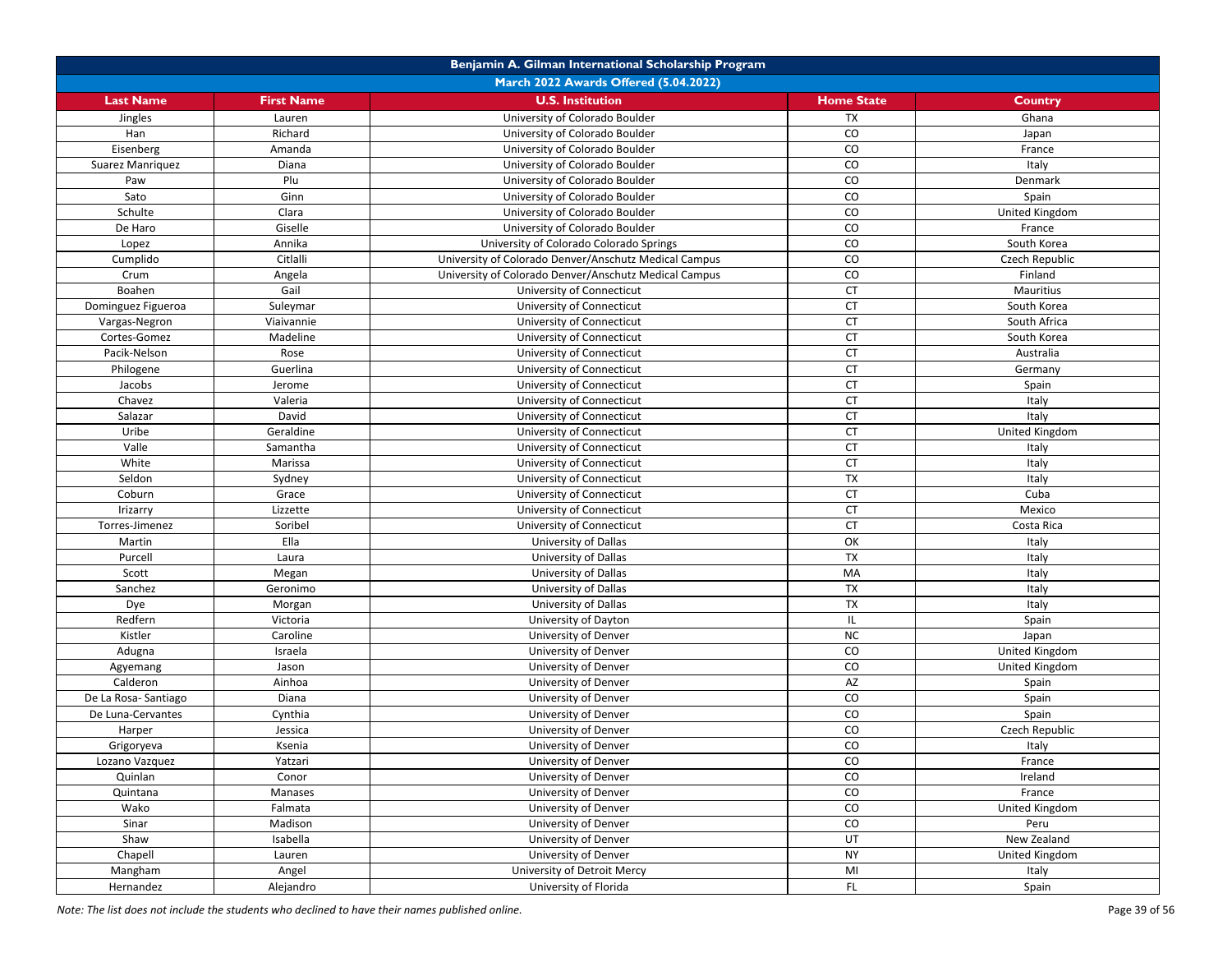|                  |                                       | Benjamin A. Gilman International Scholarship Program |                   |                |  |  |
|------------------|---------------------------------------|------------------------------------------------------|-------------------|----------------|--|--|
|                  | March 2022 Awards Offered (5.04.2022) |                                                      |                   |                |  |  |
| <b>Last Name</b> | <b>First Name</b>                     | <b>U.S. Institution</b>                              | <b>Home State</b> | <b>Country</b> |  |  |
| Irwanto          | Elissa                                | University of Florida                                | <b>FL</b>         | Australia      |  |  |
| Huang            | Yurong                                | University of Florida                                | <b>FL</b>         | South Korea    |  |  |
| Martinez         | Ricardo                               | University of Florida                                | <b>FL</b>         | South Korea    |  |  |
| Bryan            | Nianka                                | University of Florida                                | <b>FL</b>         | France         |  |  |
| Barnet           | Isabella                              | University of Florida                                | <b>FL</b>         | Spain          |  |  |
| Douglas          | Nathaniel                             | University of Florida                                | FL.               | Italy          |  |  |
| Urra             | Lauren                                | University of Florida                                | FL                | Ireland        |  |  |
| Wiles            | Alyssa                                | University of Florida                                | FL                | Spain          |  |  |
| <b>Brooks</b>    | Teh'Lajah                             | University of Florida                                | <b>FL</b>         | South Korea    |  |  |
| Patel            | Drashti                               | University of Florida                                | FL                | Italy          |  |  |
| Estime           | Stevencia                             | University of Florida                                | FL                | South Korea    |  |  |
| Taylor           | Lydia                                 | University of Florida                                | <b>FL</b>         | Morocco        |  |  |
| Do               | Thanh                                 | University of Florida                                | FL                | Ireland        |  |  |
| Sanchez          | Jennifer                              | University of Florida                                | FL                | France         |  |  |
| Huttel           | Mary                                  | University of Florida                                | FL                | Italy          |  |  |
| Carrasco         | Ashley                                | University of Florida                                | FL                | Spain          |  |  |
| Kambou           | Andrea                                | University of Florida                                | FL                | United Kingdom |  |  |
| Magruder         | Anna                                  | University of Florida                                | <b>FL</b>         | Spain          |  |  |
| Pegurri          | Jake                                  | University of Florida                                | <b>FL</b>         | Netherlands    |  |  |
| Wein             | Isabelle                              | University of Florida                                | FL                | United Kingdom |  |  |
| Stellone         | Naomi                                 | University of Florida                                | <b>FL</b>         | Spain          |  |  |
| Waisenberg       | Marina                                | University of Florida                                | FL                | Italy          |  |  |
| Webb             | Mistie                                | University of Florida                                | FL.               | Spain          |  |  |
| Wilson           | Tyler                                 | University of Florida                                | GA                | United Kingdom |  |  |
| Khurram          | Shams                                 | University of Florida                                | <b>FL</b>         | <b>Brazil</b>  |  |  |
| Love             | Debriana                              | University of Florida                                | FL                | New Zealand    |  |  |
| James            | Kamari                                | University of Georgia                                | GA                | Tanzania       |  |  |
| Owusu-Ansah      | Frema                                 | University of Georgia                                | GA                | Ghana          |  |  |
| Kim              | Yesie                                 | University of Georgia                                | GA                | Japan          |  |  |
| Simpson          | Jacob                                 | University of Georgia                                | GA                | South Africa   |  |  |
| Small            | Jaylin                                | University of Georgia                                | GA                | South Africa   |  |  |
| Huang            | Gabrielle                             | University of Georgia                                | GA                | South Korea    |  |  |
| Liu              | Tina                                  | University of Georgia                                | GA                | South Korea    |  |  |
| Prophette        | Brendon                               | University of Georgia                                | GA                | Japan          |  |  |
| Clement          | Fiepre                                | University of Georgia                                | GA                | Australia      |  |  |
| Sanders          | Danea                                 | University of Georgia                                | GA                | Fiji           |  |  |
| Bedgood          | Skylar                                | University of Georgia                                | GA                | Australia      |  |  |
| Flores           | Gabrielle                             | University of Georgia                                | FL                | France         |  |  |
| Lemus            | Alexis                                | University of Georgia                                | GA                | Spain          |  |  |
| Egan             | Peter                                 | University of Georgia                                | GA                | Netherlands    |  |  |
| Moreno           | Nicole                                | University of Georgia                                | GA                | United Kingdom |  |  |
| Pedro            | Evelin                                | University of Georgia                                | GA                | Netherlands    |  |  |
| Wong             | Jessie                                | University of Georgia                                | GA                | United Kingdom |  |  |
| Del Toro         | Gloria                                | University of Georgia                                | GA                | United Kingdom |  |  |
| Gupta            | Bhavya                                | University of Georgia                                | GA                | Spain          |  |  |
| Talley           | Taylor                                | University of Georgia                                | VA                | United Kingdom |  |  |
| Wlosko           | Jeremy                                | University of Georgia                                | GA                | Spain          |  |  |
| Hernandez        | Alma                                  | University of Georgia                                | GA                | United Kingdom |  |  |
| McKoon           | Allyson                               | University of Georgia                                | GA                | Italy          |  |  |
| Sommer           | Savannah                              | University of Georgia                                | GA                | Italy          |  |  |
|                  |                                       |                                                      |                   |                |  |  |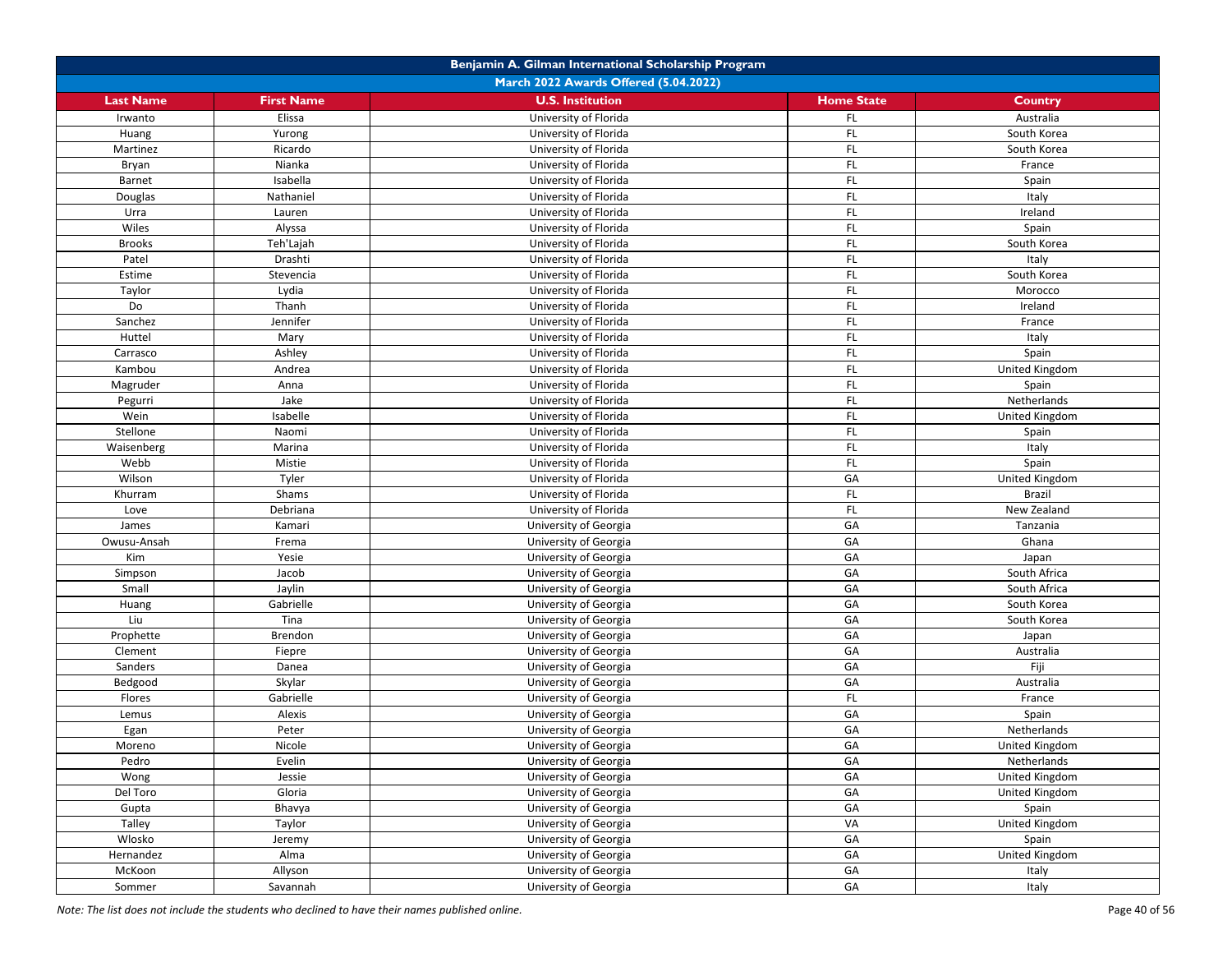|                  |                   | Benjamin A. Gilman International Scholarship Program |                          |                                 |
|------------------|-------------------|------------------------------------------------------|--------------------------|---------------------------------|
|                  |                   | March 2022 Awards Offered (5.04.2022)                |                          |                                 |
| <b>Last Name</b> | <b>First Name</b> | <b>U.S. Institution</b>                              | <b>Home State</b>        | <b>Country</b>                  |
| Kouyate          | Fanta             | University of Georgia                                | GA                       | Israel                          |
| <b>Bates</b>     | Parker            | University of Georgia                                | GA                       | Israel                          |
| Phan             | William           | University of Georgia                                | GA                       | South Korea                     |
| Kim              | Esther            | University of Georgia                                | GA                       | Cuba                            |
| Iruegas          | Kiersten          | University of Georgia                                | GA                       | Costa Rica                      |
| Andrews          | Amaja             | University of Georgia                                | GA                       | Ecuador                         |
| Olubadewo        | Ayobami           | University of Georgia                                | GA                       | Israel                          |
| Reid             | Sanaejah          | University of Georgia                                | GA                       | Australia                       |
| Hirayama         | Sydney            | University of Hawaii at Manoa                        | HI                       | Taiwan                          |
| Brown            | Jessica           | University of Hawaii at Manoa                        | TX                       | South Korea                     |
| Huynh            | Hieu              | University of Hawaii at Manoa                        | HI                       | South Korea                     |
| Diaz             | Zane Paul Randall | University of Hawaii at Manoa                        | HI                       | South Korea                     |
| Woo              | Man Ian           | University of Hawaii at Manoa                        | HI                       | Taiwan                          |
| Le               | Christine         | University of Houston                                | <b>TX</b>                | South Korea                     |
| Ezumah           | Bianca            | University of Houston                                | <b>TX</b>                | Japan                           |
| Osama            | Tagalsir          | University of Houston                                | <b>TX</b>                | South Korea                     |
| Mohy             | Maryam            | University of Houston                                | <b>TX</b>                | Spain                           |
| Spencer          | Elizabeth         | University of Houston                                | <b>TX</b>                | United Kingdom                  |
| Ali              | Adeena            | University of Houston                                | <b>TX</b>                | Netherlands                     |
| Comeaux          | Sherell           | University of Houston                                | $\overline{\mathsf{TX}}$ | United Kingdom                  |
| Nguyen           | Ngan              | University of Houston                                | <b>TX</b>                | Japan                           |
| Elsberry         | Bryan             | University of Houston                                | TX                       | United Kingdom                  |
| Blanco           | Heaven            | University of Houston                                | <b>TX</b>                | Spain                           |
| Blanco           | Joshua            | University of Houston                                | <b>TX</b>                | Spain                           |
| De Leon          | Kathy             | University of Houston                                | TX                       | Spain                           |
| Gomez            | Gira              | University of Houston                                | <b>TX</b>                | France                          |
| Jones            | Gwendolyn         | University of Houston                                | TX                       | United Kingdom                  |
| Haji Osman       | Rumi              | University of Houston                                | <b>TX</b>                | France                          |
| Rodriguez        | Tania             | University of Houston                                | <b>TX</b>                | Spain                           |
| Fosnight         | <b>Brock</b>      | University of Houston                                | <b>TX</b>                | <b>Turks and Caicos Islands</b> |
| Yearwood         | Drew              | University of Houston                                | <b>TX</b>                | Uruguay                         |
| Buenrostro       | Laura             | University of Houston-Clear Lake                     | TX                       | United Kingdom                  |
| Gorostieta       | Veronica          | University of Houston-Downtown                       | <b>TX</b>                | South Korea                     |
| Rebolledo        | Stephany          | University of Houston-Downtown                       | <b>TX</b>                | Spain                           |
| Paredes          | Mildred           | University of Idaho                                  | ID                       | Spain                           |
| Fincher          | Joshua            | University of Idaho                                  | ID                       | United Kingdom                  |
| Garcia-Orozco    | Crystal           | University of Idaho                                  | ID                       | Italy                           |
| Gomez Chavez     | Reynaldo          | University of Idaho                                  | ID                       | Spain                           |
| Lightfield       | Leann             | University of Idaho                                  | ID                       | Ireland                         |
| Bonney           | Yvette            | University of Idaho                                  | ID                       | France                          |
| Ortiz            | Jacqueline        | University of Idaho                                  | ID                       | Spain                           |
| Torres           | Susana            | University of Idaho                                  | ID                       | Spain                           |
| Carrillo         | Emilia            | University of Idaho                                  | ID                       | Spain                           |
| Jones            | Nicholas          | University of Illinois at Chicago                    | IL                       | South Korea                     |
| Al-Ramahi        | Ibrahim           | University of Illinois at Chicago                    | IL                       | Japan                           |
| <b>Bunna</b>     | Anabelle          | University of Illinois at Chicago                    | IL                       | South Korea                     |
| Rice             | Chassion          | University of Illinois at Chicago                    | IL                       | Japan                           |
| Nnadi            | Adaora            | University of Illinois at Chicago                    | <b>TX</b>                | France                          |
| Child            | Lily              | University of Illinois at Chicago                    | IL                       | Italy                           |
| Fine             | Emily             | University of Illinois at Chicago                    | IL                       | Austria                         |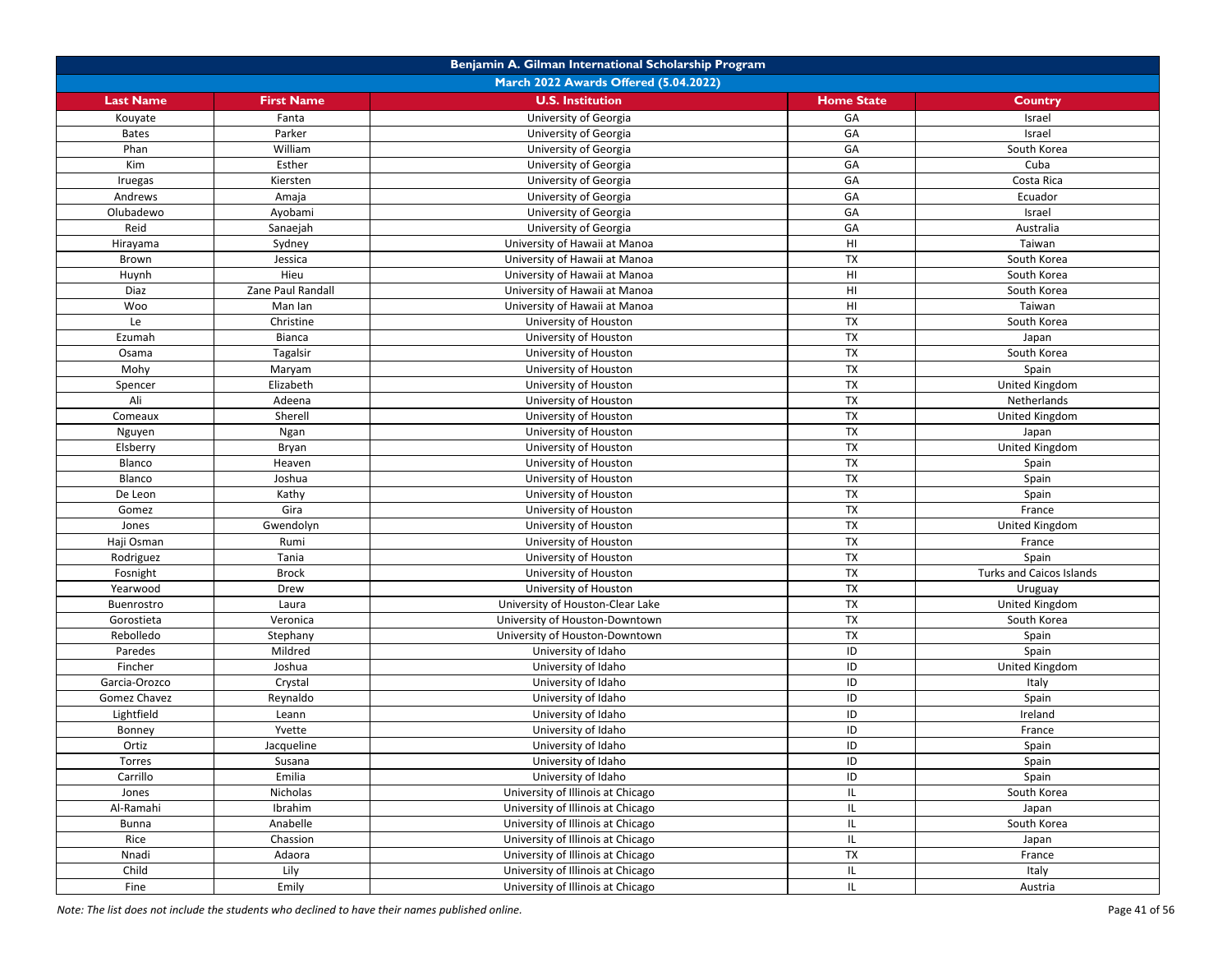|                  |                     | Benjamin A. Gilman International Scholarship Program             |                   |                     |
|------------------|---------------------|------------------------------------------------------------------|-------------------|---------------------|
|                  |                     | March 2022 Awards Offered (5.04.2022)                            |                   |                     |
| <b>Last Name</b> | <b>First Name</b>   | <b>U.S. Institution</b>                                          | <b>Home State</b> | Country             |
| Hernandez        | Margot              | University of Illinois at Chicago                                | IL                | Italy               |
| Williams         | Audrey              | University of Illinois at Chicago                                | IL                | France              |
| Espinoza         | Grecia              | University of Illinois at Chicago                                | IL                | St. Kitts and Nevis |
| Marin            | Inaky               | University of Illinois at Chicago                                | IL                | Ecuador             |
| Rodriguez        | Yaritza             | University of Illinois at Chicago                                | IL                | Mexico              |
| Robertson        | Mikaela             | University of Illinois at Urbana-Champaign                       | IL                | Taiwan              |
| Camphor          | Leandra             | University of Illinois at Urbana-Champaign                       | IL                | South Africa        |
| Park             | Jung                | University of Illinois at Urbana-Champaign                       | IL                | South Korea         |
| Kanjee           | Shaleena            | University of Illinois at Urbana-Champaign                       | IL                | Singapore           |
| Kern             | Samantha            | University of Illinois at Urbana-Champaign                       | IL                | Germany             |
| Grabauskaite     | Normante            | University of Illinois at Urbana-Champaign                       | IL                | Spain               |
| Chen             | Amy                 | University of Illinois at Urbana-Champaign                       | IL                | United Kingdom      |
| Robinson         | Jasmine             | University of Illinois at Urbana-Champaign                       | IL                | United Kingdom      |
| Hull             | Thomas              | University of Illinois at Urbana-Champaign                       | IL                | Austria             |
| Lach             | Katie               | University of Illinois at Urbana-Champaign                       | IL                | Spain               |
| Jerolds          | Conner              | University of Illinois at Urbana-Champaign                       | IL                | Denmark             |
| <b>Bowling</b>   | Joy                 | University of Illinois at Urbana-Champaign                       | IL                | Italy               |
| Miller           | Michelle            | University of Illinois at Urbana-Champaign                       | IL                | Austria             |
| Ogawa            | Sora                | University of Illinois at Urbana-Champaign                       | IL                | United Kingdom      |
| Rattin           | Brendan             | University of Illinois at Urbana-Champaign                       | IL                | Austria             |
| Walsh            | Callie              | University of Illinois at Urbana-Champaign                       | IL                | Ireland             |
| Chu              | David               | University of Illinois at Urbana-Champaign                       | MD                | Austria             |
| Pelayo           | Antonio             | University of Illinois at Urbana-Champaign                       | IL                | Ecuador             |
| Williams         | Lilyanna            | University of Illinois at Urbana-Champaign                       | IL                | Costa Rica          |
| Salgado          | Vanessa             | University of Illinois at Urbana-Champaign                       | IL                | Costa Rica          |
| Wilborn          | Kimberly            | University of Illinois at Urbana-Champaign                       | IL                | Costa Rica          |
| Paez             | Zitlalli            | University of Illinois at Urbana-Champaign                       | IL                | Ecuador             |
| Walkowiak        | Emma                |                                                                  | IL                | Taiwan              |
| Osman            | Maria               | University of Illinois at Urbana-Champaign<br>University of Iowa | IA                | Jordan              |
| Mueller          | Nicholas            |                                                                  | IA                | South Korea         |
|                  |                     | University of Iowa                                               | IA                |                     |
| Evans            | Angelina<br>Ezekiel | University of Iowa                                               |                   | Singapore           |
| <b>Butler</b>    |                     | University of Iowa                                               | IA<br>IA          | Jordan              |
| Odole            | Eldaleona<br>Olivia | University of Iowa                                               | IA                | Germany             |
| Karlen           |                     | University of Iowa                                               | IA                | United Kingdom      |
| Jones            | Courtney            | University of Iowa                                               | IA                | Greece              |
| <b>Burnett</b>   | Claire              | University of Iowa                                               | AR                | United Kingdom      |
| Hollis           | Toby                | University of Iowa                                               |                   | Spain               |
| Woepking         | Whitney             | University of Iowa                                               | IA                | Spain               |
| Traore           | Saye                | University of Iowa                                               | IA                | France              |
| Swann            | Corinne             | University of Iowa                                               | IA                | Ireland             |
| Simpson          | Cody                | University of Kansas                                             | KS                | Japan               |
| <b>Bradford</b>  | Emma                | University of Kansas                                             | KS                | South Africa        |
| Chrisco          | Kennedy             | University of Kansas                                             | KS                | South Africa        |
| Duke             | Macaria             | University of Kansas                                             | VA                | Japan               |
| Walker           | Jerith              | University of Kansas                                             | KS                | Japan               |
| Olivas-Huerta    | Kimberly            | University of Kansas                                             | KS                | South Korea         |
| Moua             | Tong                | University of Kansas                                             | KS                | Thailand            |
| Reynolds         | Autumn              | University of Kansas                                             | <b>NC</b>         | Australia           |
| Nguyen           | Thanh               | University of Kansas                                             | KS                | Vietnam             |
| Hayes            | Kodi                | University of Kansas                                             | MO                | South Korea         |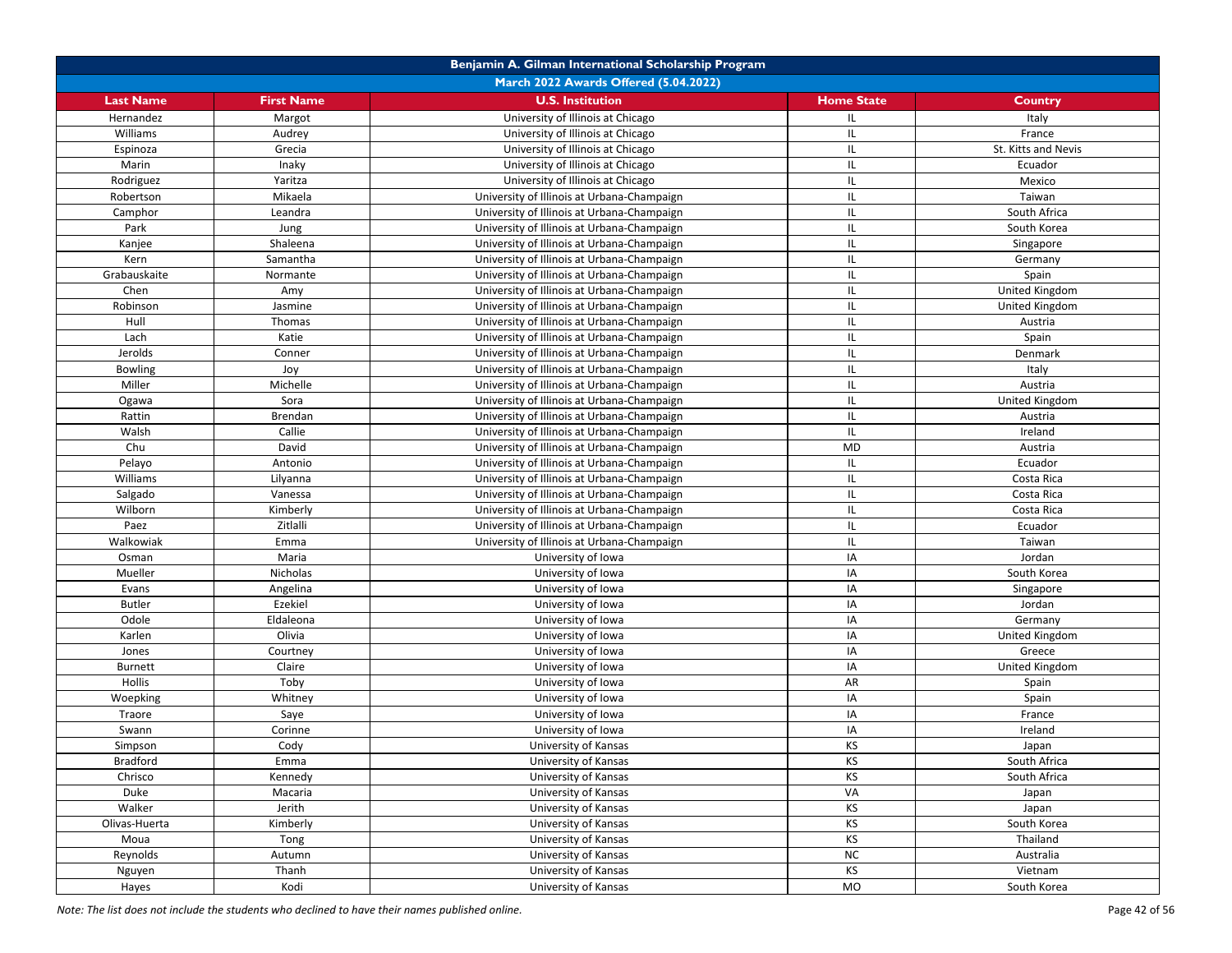|                  |                                       | Benjamin A. Gilman International Scholarship Program |                   |                |  |  |
|------------------|---------------------------------------|------------------------------------------------------|-------------------|----------------|--|--|
|                  | March 2022 Awards Offered (5.04.2022) |                                                      |                   |                |  |  |
| <b>Last Name</b> | <b>First Name</b>                     | <b>U.S. Institution</b>                              | <b>Home State</b> | <b>Country</b> |  |  |
| Ray              | Jordan                                | University of Kansas                                 | KS                | Greece         |  |  |
| Campbell         | LaToria                               | University of Kansas                                 | KS                | Czech Republic |  |  |
| Oloba            | Nicole                                | University of Kansas                                 | OK                | Italy          |  |  |
| Tubal            | Lauren                                | University of Kansas                                 | KS                | Spain          |  |  |
| Do               | Tim                                   | University of Kansas                                 | KS                | Italy          |  |  |
| Erickson         | Olivia                                | University of Kansas                                 | <b>NE</b>         | Finland        |  |  |
| Flores-Espino    | Valerie                               | University of Kansas                                 | KS                | Portugal       |  |  |
| Guzman-Damian    | Lizvet                                | University of Kansas                                 | KS                | Spain          |  |  |
| Melendez         | Anai                                  | University of Kansas                                 | KS                | France         |  |  |
| Orce             | Rachell                               | University of Kansas                                 | KS                | Germany        |  |  |
| Sumlin           | Anna-Marie                            | University of Kansas                                 | <b>MO</b>         | Italy          |  |  |
| Schroeder        | Maiya                                 | University of Kansas                                 | <b>TX</b>         | Belize         |  |  |
| Peppers          | Alexys                                | University of Kansas                                 | KS                | South Korea    |  |  |
| Robertson        | Erin                                  | University of Kansas                                 | <b>TX</b>         | South Korea    |  |  |
| Farmer           | Alexis                                | University of Kentucky                               | LA                | Thailand       |  |  |
| Stalcup          | Rebecca                               | University of Kentucky                               | <b>MO</b>         | Denmark        |  |  |
| Donga            | Josaphat                              | University of Kentucky                               | KY                | France         |  |  |
| Mattingly        | <b>Brianna</b>                        | University of Kentucky                               | КY                | Italy          |  |  |
| McCarty          | Leanna                                | University of Kentucky                               | KY                | Romania        |  |  |
| Ransom           | Mariah                                | University of Kentucky                               | KY                | Italy          |  |  |
| HenryLogan       | <b>Empress</b>                        | University of Kentucky                               | GA                | Italy          |  |  |
| Torres-Gomez     | Daniela                               | University of Kentucky                               | KY                | United Kingdom |  |  |
| Johnson          | Kaitlyn                               | University of Kentucky                               | KY                | Costa Rica     |  |  |
| Sistrunk         | Ryan                                  | University of Kentucky                               | KY                | Argentina      |  |  |
| Vincenti         | Tenzin                                | University of Louisville                             | KY                | South Korea    |  |  |
| Creech           | Angelina                              | University of Louisville                             | KY                | South Korea    |  |  |
| Roney            | Jackson                               | University of Louisville                             | KY                | Greece         |  |  |
| Thomas           | Krista                                | University of Louisville                             | IN                | United Kingdom |  |  |
| Hoang            | Lily                                  | University of Louisville                             | KY                | Chile          |  |  |
| Vice             | Sarah                                 | University of Louisville                             | KY                | Argentina      |  |  |
| Crispe           | Kamundala                             | University of Maine                                  | ME                | France         |  |  |
| Andersen         | Patricia                              | University of Maine                                  | <b>NH</b>         | Canada         |  |  |
| Jordan           | Callie                                | University of Mary Washington                        | VA                | Ireland        |  |  |
| Buchanan         | Natalie                               | University of Mary Washington                        | VA                | Spain          |  |  |
| Walsh            | Norah                                 | University of Mary Washington                        | VA                | Spain          |  |  |
| Jackson          | Kylie                                 | University of Mary Washington                        | VA                | New Zealand    |  |  |
| Hammer           | Wilson                                | University of Maryland-Baltimore County              | <b>MD</b>         | Switzerland    |  |  |
| Mars             | lam                                   | University of Maryland-College Park                  | <b>MD</b>         | Morocco        |  |  |
| Taylor           | Alyssa                                | University of Maryland-College Park                  | <b>MD</b>         | South Korea    |  |  |
| Rubio            | Jennifer                              | University of Maryland-College Park                  | <b>MD</b>         | Taiwan         |  |  |
| Kung             | Phoebe                                | University of Maryland-College Park                  | <b>MD</b>         | Taiwan         |  |  |
| Nadeem           | Sidra                                 | University of Maryland-College Park                  | MD                | Thailand       |  |  |
| Clark-Henriquez  | Olivia                                | University of Maryland-College Park                  | <b>MD</b>         | Thailand       |  |  |
| Taguchi          | Ryusei                                | University of Maryland-College Park                  | <b>MD</b>         | Japan          |  |  |
| Aman             | <b>Bridget</b>                        | University of Maryland-College Park                  | <b>MD</b>         | Norway         |  |  |
| Kuzhikat         | George                                | University of Maryland-College Park                  | <b>MD</b>         | Spain          |  |  |
| Mesfin           | Nebeyu                                | University of Maryland-College Park                  | MD                | Ireland        |  |  |
| Arevalo          | Edwin                                 | University of Maryland-College Park                  | <b>MD</b>         | France         |  |  |
| Aku              | Chimaobi                              | University of Maryland-College Park                  | MD                | Iceland        |  |  |
| Rachman          | Tiara                                 | University of Maryland-College Park                  | <b>MD</b>         | Italy          |  |  |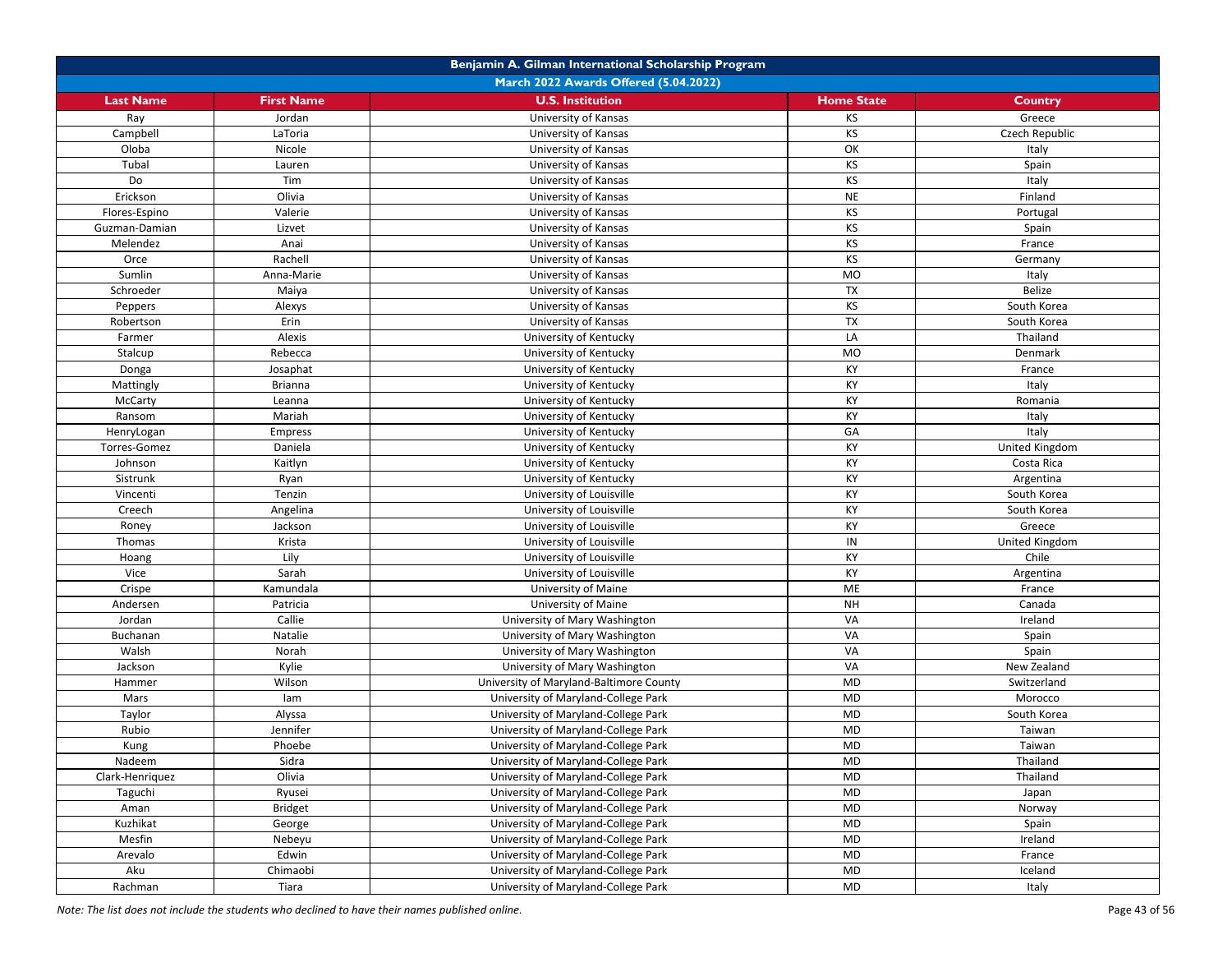|                  |                          | Benjamin A. Gilman International Scholarship Program |                   |                |
|------------------|--------------------------|------------------------------------------------------|-------------------|----------------|
|                  |                          | March 2022 Awards Offered (5.04.2022)                |                   |                |
| <b>Last Name</b> | <b>First Name</b>        | <b>U.S. Institution</b>                              | <b>Home State</b> | <b>Country</b> |
| Rowe             | Rachel                   | University of Maryland-College Park                  | <b>MD</b>         | Singapore      |
| Fraley           | Alex                     | University of Maryland-College Park                  | <b>MD</b>         | France         |
| Delavari         | Delyar                   | University of Maryland-College Park                  | <b>MD</b>         | Iceland        |
| Nemi             | Daniela                  | University of Maryland-College Park                  | <b>MD</b>         | Cuba           |
| Delcid Hernandez | Cesia                    | University of Maryland-College Park                  | <b>MD</b>         | Mexico         |
| Cordova          | Chelsey                  | University of Maryland-College Park                  | <b>MD</b>         | Spain          |
| Magori           | Grace                    | University of Maryland-College Park                  | <b>MD</b>         | Sweden         |
| Pettit           | Rayshaun                 | University of Maryland-College Park                  | <b>MD</b>         | Ghana          |
| Sbai             | Anas                     | University of Massachusetts-Amherst                  | MA                | Jordan         |
| Scott            | Chad                     | University of Massachusetts-Amherst                  | MA                | Japan          |
| Trinh            | Cindy                    | University of Massachusetts-Amherst                  | MA                | Japan          |
| Keiser           | Shane                    | University of Massachusetts-Amherst                  | MA                | United Kingdom |
| Bonafini         | Selene                   | University of Massachusetts-Amherst                  | MA                | Cyprus         |
| Atallah          | Jenifer                  | University of Massachusetts-Amherst                  | MA                | Spain          |
| Barbosa          | Laidine                  | University of Massachusetts-Amherst                  | MA                | Spain          |
| dePunte          | Olivia                   | University of Massachusetts-Amherst                  | MA                | Greece         |
| Lopez Burgos     | Wrileidy A               | University of Massachusetts-Amherst                  | MA                | Denmark        |
| Krause           | Jack                     | University of Massachusetts-Amherst                  | MA                | Italy          |
| Tompkins         | William                  | University of Massachusetts-Amherst                  | MA                | Spain          |
| Najeeb           | Dalia                    | University of Massachusetts-Boston                   | MA                | Italy          |
| Rathbun-Fenner   | Reanna                   | University of Massachusetts-Boston                   | <b>NY</b>         | United Kingdom |
| Meletis          | Orpheus                  | University of Massachusetts-Boston                   | MA                | Mexico         |
| Ly               | Donna                    | University of Massachusetts-Lowell                   | MA                | South Korea    |
| Agyemang-Brantuo | Benedicta                | University of Massachusetts-Lowell                   | MA                | Spain          |
| <b>Brooks</b>    | Kayla                    | University of Memphis                                | TN                | Ireland        |
| Bartolome        | <b>Frances Gabrielle</b> | University of Memphis                                | $\overline{T}N$   | Spain          |
| Birbo            | Matiwos                  | University of Memphis                                | TN                | Italy          |
| <b>Bousso</b>    | Fatimata                 | University of Memphis                                | TN                | France         |
| Hernandez        | Yazmin                   | University of Memphis                                | <b>TN</b>         | France         |
| Alaniz           | Jaqueline                | University of Memphis                                | TN                | Mexico         |
| Taylor-Eboko     | Jordan                   | University of Memphis                                | <b>TN</b>         | Mexico         |
| Prud-Homme       | Chamanta                 | University of Miami                                  | FL.               | United Kingdom |
| Markey           | Arianna                  | University of Michigan-Ann Arbor                     | MI                | United Kingdom |
| Reyna            | Erik                     | University of Michigan-Ann Arbor                     | MI                | Taiwan         |
| McDougal         | Marah                    | University of Minnesota-Crookston                    | MN                | United Kingdom |
| Mehl             | Jena                     | University of Minnesota-Twin Cities                  | <b>MN</b>         | South Korea    |
| Bare             | Hanan                    | University of Minnesota-Twin Cities                  | MN                | South Korea    |
| Vang             | Mai Soua                 | University of Minnesota-Twin Cities                  | MN                | Thailand       |
| Karaduz          | Selma                    | University of Minnesota-Twin Cities                  | MN                | Spain          |
| Veiga            | Callie                   | University of Minnesota-Twin Cities                  | WI                | South Korea    |
| Hassan           | Isra                     | University of Minnesota-Twin Cities                  | MN                | Sweden         |
| Wormuth          | Aleksander               | University of Minnesota-Twin Cities                  | ΜN                | Spain          |
| Goss             | Megan                    | University of Mississippi                            | <b>MS</b>         | South Korea    |
| Moore            | Rabria                   | University of Mississippi                            | <b>MS</b>         | Tanzania       |
| Deloera          | Luz                      | University of Mississippi                            | <b>MS</b>         | France         |
| Thurmond         | Kaitlyn                  | University of Mississippi                            | MS                | Japan          |
| Young            | Connor                   | University of Mississippi                            | <b>MS</b>         | Greece         |
| Holloway         | Christopher              | University of Missouri-Columbia                      | <b>MO</b>         | Japan          |
| Kaufman          | Sydnie                   | University of Missouri-Columbia                      | IL                | Rwanda         |
| Chung            | Brady                    | University of Missouri-Columbia                      | <b>MO</b>         | South Korea    |
|                  |                          |                                                      |                   |                |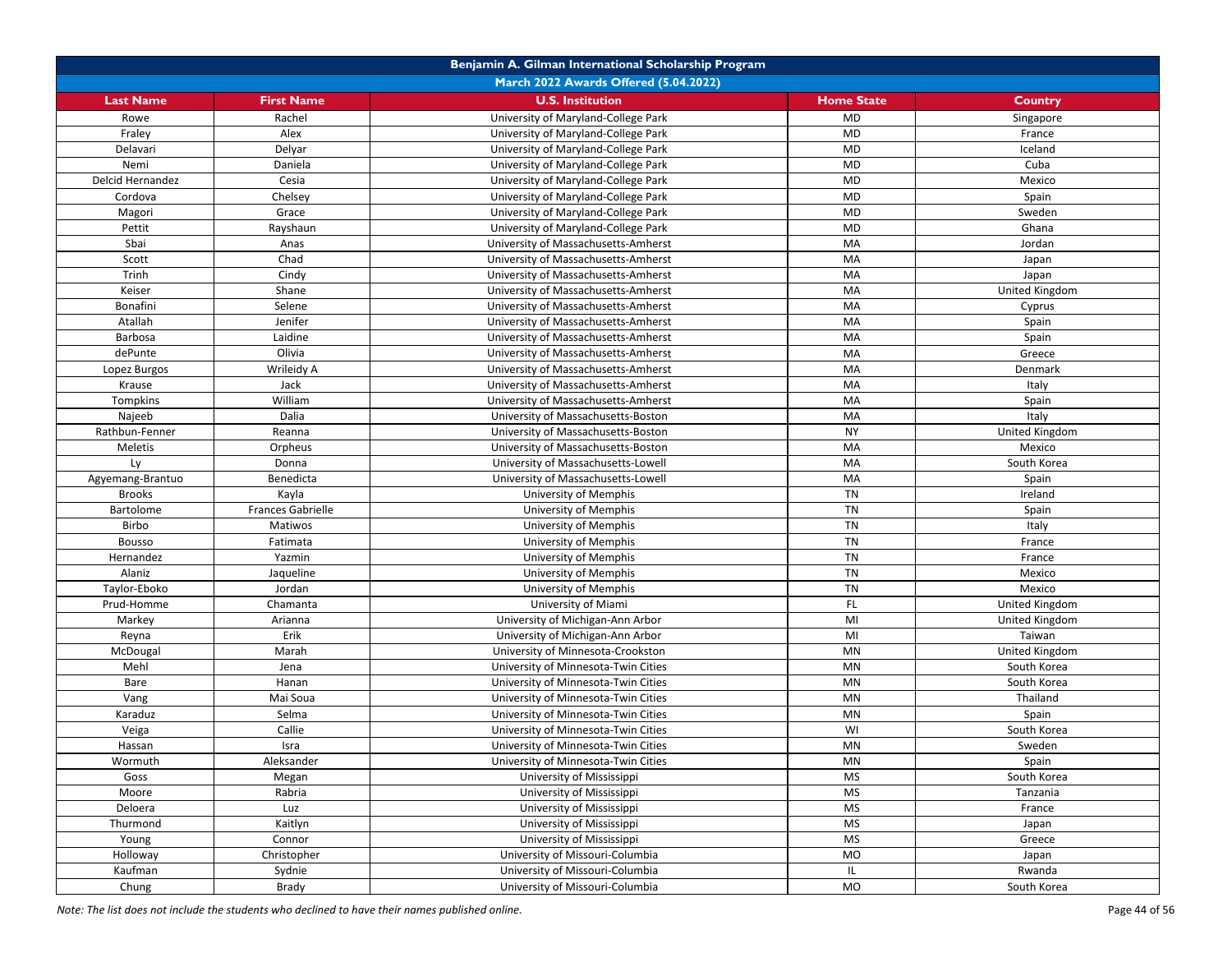|                    |                                       | Benjamin A. Gilman International Scholarship Program |                   |                |  |  |
|--------------------|---------------------------------------|------------------------------------------------------|-------------------|----------------|--|--|
|                    | March 2022 Awards Offered (5.04.2022) |                                                      |                   |                |  |  |
| <b>Last Name</b>   | <b>First Name</b>                     | <b>U.S. Institution</b>                              | <b>Home State</b> | <b>Country</b> |  |  |
| Cuevas Rodriguez   | Vanesa                                | University of Missouri-Columbia                      | <b>MO</b>         | South Korea    |  |  |
| Fan                | Kevin                                 | University of Missouri-Columbia                      | <b>MO</b>         | South Korea    |  |  |
| Martin             | Kora                                  | University of Missouri-Columbia                      | <b>MO</b>         | Japan          |  |  |
| Nguyen             | Cindy                                 | University of Missouri-Columbia                      | <b>MO</b>         | South Korea    |  |  |
| Pigg               | Allaire                               | University of Missouri-Columbia                      | <b>MO</b>         | South Korea    |  |  |
| Dodd               | Samantha                              | University of Missouri-Columbia                      | <b>MO</b>         | France         |  |  |
| Lawson             | Nicole                                | University of Missouri-Columbia                      | <b>MO</b>         | Spain          |  |  |
| Foster             | Caleb                                 | University of Missouri-Columbia                      | <b>MO</b>         | Spain          |  |  |
| Schodl             | Richard                               | University of Missouri-Columbia                      | <b>MO</b>         | Belgium        |  |  |
| Stetina            | Abigail                               | University of Missouri-Columbia                      | <b>MO</b>         | Belgium        |  |  |
| Haffner            | Natasja                               | University of Missouri-Columbia                      | <b>MO</b>         | Spain          |  |  |
| Madison            | Amoni                                 | University of Missouri-Columbia                      | <b>MO</b>         | Ireland        |  |  |
| Thompson           | Lacy                                  | University of Missouri-Columbia                      | <b>MO</b>         | Spain          |  |  |
| Simplot            | Kacie                                 | University of Missouri-Columbia                      | <b>MO</b>         | Austria        |  |  |
| Zoglmann Jenkins   | Kaitlyn                               | University of Missouri-Columbia                      | <b>MO</b>         | United Kingdom |  |  |
| Aguila             | Silvia                                | University of Missouri-Columbia                      | <b>MO</b>         | Peru           |  |  |
| Johanns            | Rebecca                               | University of Missouri-Columbia                      | <b>MO</b>         | Peru           |  |  |
| Simmons            | Jasphlina                             | University of Missouri-Columbia                      | <b>MO</b>         | Jamaica        |  |  |
| Bennett            | Kear'A                                | University of Missouri-Columbia                      | <b>MO</b>         | Peru           |  |  |
| Chau               | Peter                                 | University of Missouri-Columbia                      | <b>MO</b>         | Japan          |  |  |
| De los Santos      | Maria                                 | University of Missouri-Kansas City                   | <b>MO</b>         | South Korea    |  |  |
| Lian               | Tial                                  | University of Missouri-Kansas City                   | KS                | South Korea    |  |  |
| Evans              | Julian                                | University of Missouri-Kansas City                   | <b>MO</b>         | Italy          |  |  |
| Mamo               | Mahailet                              | University of Missouri-Kansas City                   | <b>MO</b>         | United Kingdom |  |  |
| Sanchez-Alcantara  | Emily                                 | University of Missouri-Kansas City                   | KS                | France         |  |  |
| Cushing            | Kylie                                 | University of Missouri-Kansas City                   | <b>MO</b>         | France         |  |  |
| St. Pierre         | Grace                                 | University of Missouri-Kansas City                   | <b>MO</b>         | France         |  |  |
| Vazquez            | Iris                                  | University of Missouri-Kansas City                   | <b>MO</b>         | Spain          |  |  |
| Rizor              | Cassius                               | University of Missouri-St Louis                      | <b>MO</b>         | Japan          |  |  |
| Vasquez-Valtierra  | Evelin                                | University of Nebraska at Kearney                    | <b>NE</b>         | South Korea    |  |  |
| Goettsch           | Rachel                                | University of Nebraska at Omaha                      | <b>NE</b>         | South Korea    |  |  |
| Heimes             | Derek                                 | University of Nebraska at Omaha                      | <b>NE</b>         | Greece         |  |  |
| Korpi              | Rylan                                 | University of Nebraska-Lincoln                       | WA                | Brazil         |  |  |
| Little             | Martin                                | University of Nebraska-Lincoln                       | <b>NE</b>         | Japan          |  |  |
| <b>Bates</b>       | Samuel                                | University of Nebraska-Lincoln                       | <b>NE</b>         | Namibia        |  |  |
| Cervantes          | Juan                                  | University of Nebraska-Lincoln                       | <b>NE</b>         | Zambia         |  |  |
| Gillespie          | Claire                                | University of Nebraska-Lincoln                       | <b>NE</b>         | Zambia         |  |  |
| Olson-Whitefeather | Nasia                                 | University of Nebraska-Lincoln                       | <b>NE</b>         | Zambia         |  |  |
| Lasu               | Deia                                  | University of Nebraska-Lincoln                       | <b>NE</b>         | South Korea    |  |  |
| Karpov             | John                                  | University of Nebraska-Lincoln                       | <b>NE</b>         | Rwanda         |  |  |
| Martinez           | Enrique                               | University of Nebraska-Lincoln                       | <b>NE</b>         | Japan          |  |  |
| Wah                | Lay                                   | University of Nebraska-Lincoln                       | <b>NE</b>         | New Zealand    |  |  |
| Nguyen             | Zeta                                  | University of Nebraska-Lincoln                       | <b>NE</b>         | South Korea    |  |  |
| Mora               | Eduardo                               | University of Nebraska-Lincoln                       | <b>NE</b>         | United Kingdom |  |  |
| Hanway             | Chelsea                               | University of Nebraska-Lincoln                       | <b>NE</b>         | Ireland        |  |  |
| Hermosillo-Alvarez | Mariana                               | University of Nebraska-Lincoln                       | <b>NE</b>         | United Kingdom |  |  |
| Nichols            | Tucker                                | University of Nebraska-Lincoln                       | <b>NE</b>         | Spain          |  |  |
| DonJuan Mendoza    | Kaylee                                | University of Nebraska-Lincoln                       | <b>NE</b>         | Spain          |  |  |
| Duong              | Tina                                  | University of Nebraska-Lincoln                       | <b>NE</b>         | France         |  |  |
| <b>Brooks</b>      | Paris                                 | University of Nebraska-Lincoln                       | <b>NE</b>         | Germany        |  |  |

*Note: The list does not include the students who declined to have their names published online.* Page 45 of 56 of 56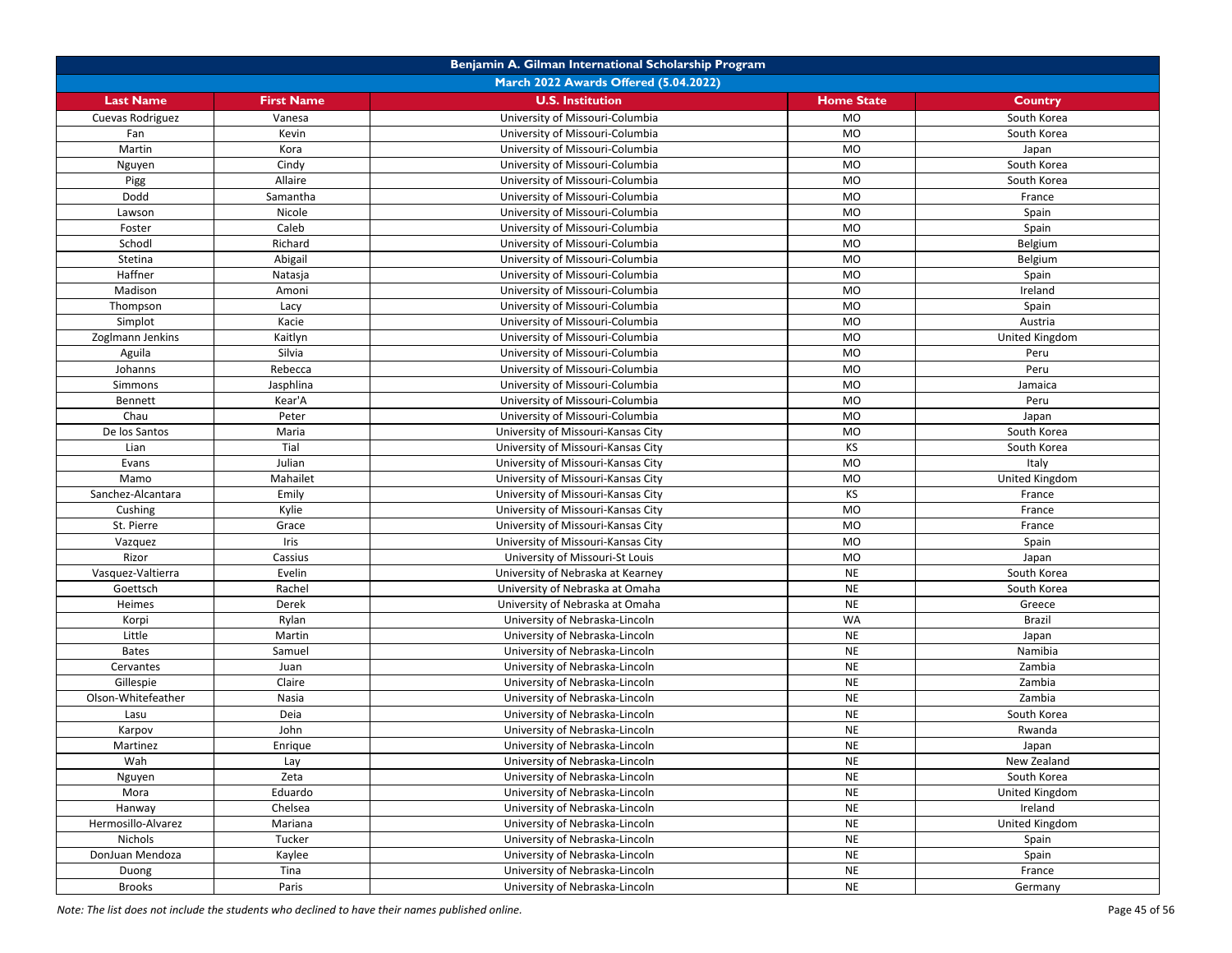|                   |                   | Benjamin A. Gilman International Scholarship Program |                   |                |
|-------------------|-------------------|------------------------------------------------------|-------------------|----------------|
|                   |                   | March 2022 Awards Offered (5.04.2022)                |                   |                |
| <b>Last Name</b>  | <b>First Name</b> | <b>U.S. Institution</b>                              | <b>Home State</b> | Country        |
| Ashley            | Lauren            | University of Nebraska-Lincoln                       | <b>NE</b>         | Ireland        |
| Gutz              | Emmett            | University of Nebraska-Lincoln                       | <b>MO</b>         | Iceland        |
| <b>Blimling</b>   | Ashley            | University of Nebraska-Lincoln                       | <b>NE</b>         | Greece         |
| Lebesse           | Priscilla         | University of Nebraska-Lincoln                       | <b>NE</b>         | France         |
| Notto             | Sophia            | University of Nebraska-Lincoln                       | <b>NE</b>         | Germany        |
| Fuentes           | Angelique         | University of Nebraska-Lincoln                       | <b>NE</b>         | Ireland        |
| Magallon          | Amber             | University of Nebraska-Lincoln                       | <b>NE</b>         | Italy          |
| Perez-Villagomez  | Carla             | University of Nebraska-Lincoln                       | <b>NE</b>         | Italy          |
| Saqui Cortes      | Michelle          | University of Nebraska-Lincoln                       | <b>NE</b>         | Italy          |
| Rossell           | Katelyn           | University of Nebraska-Lincoln                       | <b>NE</b>         | Ireland        |
| Rouse             | Jailaiyah         | University of Nebraska-Lincoln                       | <b>NE</b>         | Spain          |
| Shearman          | Collin            | University of Nebraska-Lincoln                       | KS                | United Kingdom |
| Ibrahim           | Meyri             | University of Nebraska-Lincoln                       | MN                | Spain          |
| <b>Buescher</b>   | Devan             | University of Nebraska-Lincoln                       | <b>NE</b>         | United Kingdom |
| Gbetanou          | Daniella          | University of Nebraska-Lincoln                       | <b>NE</b>         | Morocco        |
| Al-Ghareeb        | Ruqyia            | University of Nebraska-Lincoln                       | <b>NE</b>         | New Zealand    |
| Marburg           | Elijah            | University of Nebraska-Lincoln                       | <b>NE</b>         | Israel         |
| Johnson           | <b>Brandon</b>    | University of Nevada-Las Vegas                       | <b>NV</b>         | South Korea    |
| Church            | Michelle          | University of Nevada-Las Vegas                       | <b>NV</b>         | France         |
| Souza             | Patricia          | University of Nevada-Las Vegas                       | <b>NV</b>         | France         |
| Woods             | Anna              | University of Nevada-Reno                            | <b>NV</b>         | Taiwan         |
| Gomez Mena        | Alondra           | University of Nevada-Reno                            | <b>NV</b>         | South Korea    |
| Zamarripa Miranda | Paulina           | University of Nevada-Reno                            | <b>NV</b>         | Spain          |
| <b>Bisek</b>      | Hanna             | University of Nevada-Reno                            | <b>NV</b>         | France         |
| Harbert           | Michael           | University of Nevada-Reno                            | <b>NV</b>         | United Kingdom |
| Boyd              | Amyah             | University of Nevada-Reno                            | <b>NV</b>         | Costa Rica     |
| Keene-Gutierrez   | Rey               | University of Nevada-Reno                            | <b>NV</b>         | Costa Rica     |
| Carlen            | Katherine         | University of Nevada-Reno                            | <b>NV</b>         | Japan          |
| Cao               | Michelle          | University of Nevada-Reno                            | <b>NV</b>         | Italy          |
| Nydam             | Taylor            | University of New Hampshire-Main Campus              | <b>NH</b>         | Kyrgyzstan     |
| Carbone           | <b>Travis</b>     | University of New Hampshire-Main Campus              | <b>NH</b>         | Australia      |
| Flegg             | Skye              | University of New Hampshire-Main Campus              | MA                | New Zealand    |
| Hardy             | Steven            | University of New Hampshire-Main Campus              | <b>NH</b>         | New Zealand    |
| Martin            | Allison           | University of New Hampshire-Main Campus              | MA                | New Zealand    |
| Hoffman           | Samuel            | University of New Hampshire-Main Campus              | MN                | New Zealand    |
| Dube              | Nikaila           | University of New Hampshire-Main Campus              | <b>NH</b>         | Italy          |
| Shefferman        | Jordan            | University of New Hampshire-Main Campus              | <b>NH</b>         | Denmark        |
| Borg              | Crismeily         | University of New Hampshire-Main Campus              | <b>NH</b>         | Italy          |
| <b>Busel</b>      | Tristan           | University of New Hampshire-Main Campus              | <b>NJ</b>         | Ireland        |
| Toole             | Olivia            | University of New Hampshire-Main Campus              | ME                | Czech Republic |
| Williams          | Secilya           | University of New Hampshire-Main Campus              | <b>RI</b>         | New Zealand    |
| McGarity          | Teresa            | University of New Mexico-Main Campus                 | NM                | Spain          |
| Ghweir            | Lujane            | University of New Mexico-Main Campus                 | <b>NM</b>         | Switzerland    |
| Weeks             | Isaac             | University of North Alabama                          | AL                | Japan          |
| Monsalve          | Aleya             | University of North Carolina at Chapel Hill          | <b>NC</b>         | Ireland        |
| Pierson           | Stephanie         | University of North Carolina at Chapel Hill          | GA                | Spain          |
| Karim             | Irfaun            | University of North Carolina at Chapel Hill          | <b>MO</b>         | Argentina      |
| Martinez          | Gabriela          | University of North Carolina at Chapel Hill          | WV                | Ecuador        |
| Brown             | Elizabeth         | University of North Carolina at Chapel Hill          | <b>NC</b>         | Germany        |
| Shields           | Aria              | University of North Carolina at Charlotte            | <b>NC</b>         | South Africa   |
|                   |                   |                                                      |                   |                |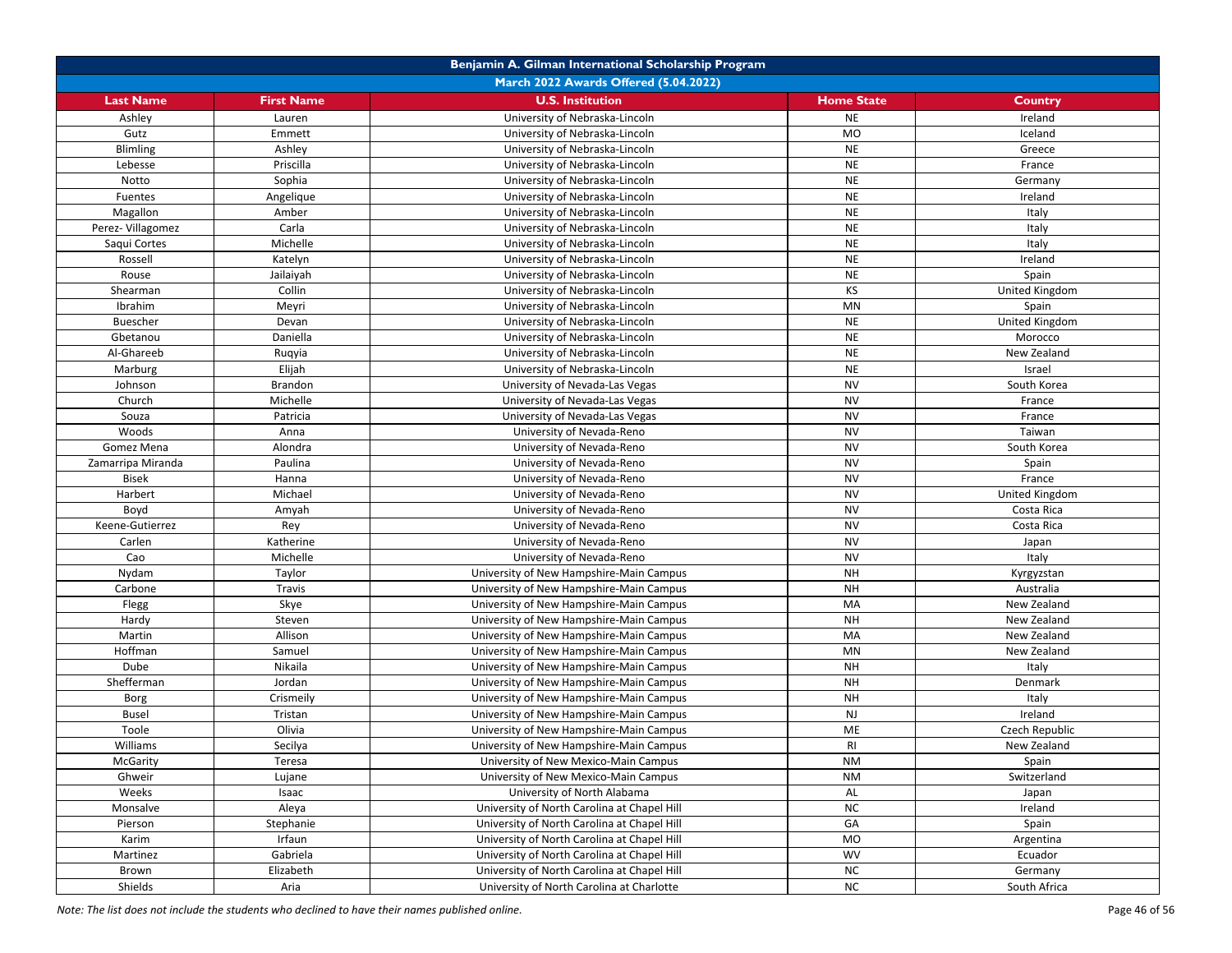| <b>March 2022 Awards Offered (5.04.2022)</b><br><b>U.S. Institution</b><br><b>First Name</b><br><b>Home State</b><br><b>Last Name</b><br>Country<br>Bailey<br>Faith<br>University of North Carolina at Charlotte<br><b>NC</b><br>Japan<br><b>NC</b><br>Zaire<br>Lawrence<br>University of North Carolina at Charlotte<br>Germany<br><b>NC</b><br>Nataly<br><b>Hernandez Montes</b><br>University of North Carolina at Charlotte<br>Italy<br><b>NC</b><br>Italy<br>Randall<br>Genevieve<br>University of North Carolina at Charlotte<br>Talbott<br><b>NC</b><br>Gloria<br>University of North Carolina at Charlotte<br>Germany<br><b>NC</b><br>Edwards<br>South Africa<br>Sequoia<br>University of North Carolina at Greensboro<br><b>NC</b><br>Walters<br>Natalie<br>University of North Carolina at Greensboro<br>Japan<br><b>NC</b><br>Williams<br>Jessica<br>South Korea<br>University of North Carolina at Greensboro<br><b>NC</b><br>Stanysha<br>University of North Carolina at Greensboro<br>South Korea<br>Lowery<br><b>NC</b><br>Victoria<br>Vernon<br>University of North Carolina at Greensboro<br>South Korea<br><b>NC</b><br>Cline<br>Haley<br>University of North Carolina at Greensboro<br>Greece<br><b>NC</b><br>Spain<br>Nandin<br>Grecia<br>University of North Carolina at Greensboro<br><b>NC</b><br>Jayla<br>South Korea<br>Perez<br>University of North Carolina at Greensboro<br><b>NC</b><br>Allen<br>Ty-Kala<br>University of North Carolina at Greensboro<br>Italy<br><b>NC</b><br>Almario<br>Alain<br>University of North Carolina at Greensboro<br>Spain<br><b>NC</b><br>Cole<br>Theresa<br>University of North Carolina at Greensboro<br>Greece<br><b>NC</b><br>Daniel<br>Michaila<br>University of North Carolina at Greensboro<br>Spain<br><b>NC</b><br>Faith<br>Moore<br>University of North Carolina at Greensboro<br>Italy<br><b>NC</b><br>Thues<br>Naiyana<br>University of North Carolina at Greensboro<br>Spain<br>Wall<br><b>NC</b><br>Victoria<br>University of North Carolina at Greensboro<br>Italy<br><b>NC</b><br>Saunders<br>Cimarron<br>University of North Carolina at Greensboro<br>Denmark<br><b>NC</b><br>Cordts<br>Maddilyn<br>University of North Carolina at Greensboro<br>Belgium<br><b>NC</b><br>Corado<br>Brenda<br>University of North Carolina at Greensboro<br>Uruguay<br><b>NC</b><br>Hildebrandt<br>Nicholas<br>University of North Carolina at Greensboro<br>Uruguay<br><b>NC</b><br>Johnson<br>Corrina<br>Costa Rica<br>University of North Carolina at Greensboro<br>Maia<br><b>NC</b><br>Rose<br>Costa Rica<br>University of North Carolina at Greensboro<br><b>NC</b><br>Colindres<br>Vanesa<br>University of North Carolina at Greensboro<br>Canada<br>Uk<br><b>NC</b><br>Daniel<br>University of North Carolina at Greensboro<br>South Korea<br><b>NC</b><br>United Kingdom<br>Peacox<br>Jaylen<br>University of North Carolina Wilmington<br><b>NC</b><br>Cortazar<br>Daniel<br>University of North Carolina Wilmington<br>Spain<br>FL<br>South Korea<br>Bone<br>Darryn<br>University of North Florida<br>FL.<br>Priscilla<br>University of North Florida<br>France<br>Jerome<br>FL.<br>Morganne<br>Percevault<br>University of North Florida<br>France<br>GA<br>Kimberly<br><b>Burns</b><br>University of North Georgia<br>Taiwan<br>GA<br>Wlosko<br>Justin<br>South Korea<br>University of North Georgia<br>GA<br>United Kingdom<br>Appling<br>Melena<br>University of North Georgia<br>Phillip<br>GA<br>Ly<br>University of North Georgia<br>France<br>GA<br>Ward<br>Lindsey<br>University of North Georgia<br>South Korea<br>GA<br>Murillo Guzman<br>Angeles<br>University of North Georgia<br>Mexico<br>Zappi Colombine<br>Victoria<br>GA<br>Taiwan<br>University of North Georgia<br>CA<br>Beeler<br>Analiese<br>University of North Texas<br>France<br>United Kingdom<br>Gardner<br>Laila Simone<br>University of North Texas<br>TX<br>TX<br>United Kingdom<br>Onoriose<br>Voke<br>University of North Texas<br>TX<br>Madison<br>University of North Texas at Dallas<br>Alexander<br>Spain<br>Abdellatif<br>LA<br>Lina<br>University of Notre Dame<br>Rwanda<br>Chase<br>University of Notre Dame<br>IL<br>South Africa<br>Dixon<br>OK<br>Davis<br>Jada<br>University of Notre Dame<br>Australia<br>Lane III<br>Harold<br>University of Notre Dame<br>NJ<br>Japan<br><b>NJ</b><br>Arias<br>Stephanie<br>University of Notre Dame<br>Italy<br>IN<br>Martin<br>Ainee<br>University of Notre Dame<br>United Kingdom |  | Benjamin A. Gilman International Scholarship Program |  |
|---------------------------------------------------------------------------------------------------------------------------------------------------------------------------------------------------------------------------------------------------------------------------------------------------------------------------------------------------------------------------------------------------------------------------------------------------------------------------------------------------------------------------------------------------------------------------------------------------------------------------------------------------------------------------------------------------------------------------------------------------------------------------------------------------------------------------------------------------------------------------------------------------------------------------------------------------------------------------------------------------------------------------------------------------------------------------------------------------------------------------------------------------------------------------------------------------------------------------------------------------------------------------------------------------------------------------------------------------------------------------------------------------------------------------------------------------------------------------------------------------------------------------------------------------------------------------------------------------------------------------------------------------------------------------------------------------------------------------------------------------------------------------------------------------------------------------------------------------------------------------------------------------------------------------------------------------------------------------------------------------------------------------------------------------------------------------------------------------------------------------------------------------------------------------------------------------------------------------------------------------------------------------------------------------------------------------------------------------------------------------------------------------------------------------------------------------------------------------------------------------------------------------------------------------------------------------------------------------------------------------------------------------------------------------------------------------------------------------------------------------------------------------------------------------------------------------------------------------------------------------------------------------------------------------------------------------------------------------------------------------------------------------------------------------------------------------------------------------------------------------------------------------------------------------------------------------------------------------------------------------------------------------------------------------------------------------------------------------------------------------------------------------------------------------------------------------------------------------------------------------------------------------------------------------------------------------------------------------------------------------------------------------------------------------------------------------------------------------------------------------------------------------------------------------------------------------------------------------------------------------------------------------------------------------------------------------------------------------------------------------------------------------------------------------------------------------------------------------------------------------------------------------------------------------------------------------------------------------------------------------------------------------------------------------------------------------------------------------------------------------------------------------------------------------------------------------------------------------------------------|--|------------------------------------------------------|--|
|                                                                                                                                                                                                                                                                                                                                                                                                                                                                                                                                                                                                                                                                                                                                                                                                                                                                                                                                                                                                                                                                                                                                                                                                                                                                                                                                                                                                                                                                                                                                                                                                                                                                                                                                                                                                                                                                                                                                                                                                                                                                                                                                                                                                                                                                                                                                                                                                                                                                                                                                                                                                                                                                                                                                                                                                                                                                                                                                                                                                                                                                                                                                                                                                                                                                                                                                                                                                                                                                                                                                                                                                                                                                                                                                                                                                                                                                                                                                                                                                                                                                                                                                                                                                                                                                                                                                                                                                                                                                                             |  |                                                      |  |
|                                                                                                                                                                                                                                                                                                                                                                                                                                                                                                                                                                                                                                                                                                                                                                                                                                                                                                                                                                                                                                                                                                                                                                                                                                                                                                                                                                                                                                                                                                                                                                                                                                                                                                                                                                                                                                                                                                                                                                                                                                                                                                                                                                                                                                                                                                                                                                                                                                                                                                                                                                                                                                                                                                                                                                                                                                                                                                                                                                                                                                                                                                                                                                                                                                                                                                                                                                                                                                                                                                                                                                                                                                                                                                                                                                                                                                                                                                                                                                                                                                                                                                                                                                                                                                                                                                                                                                                                                                                                                             |  |                                                      |  |
|                                                                                                                                                                                                                                                                                                                                                                                                                                                                                                                                                                                                                                                                                                                                                                                                                                                                                                                                                                                                                                                                                                                                                                                                                                                                                                                                                                                                                                                                                                                                                                                                                                                                                                                                                                                                                                                                                                                                                                                                                                                                                                                                                                                                                                                                                                                                                                                                                                                                                                                                                                                                                                                                                                                                                                                                                                                                                                                                                                                                                                                                                                                                                                                                                                                                                                                                                                                                                                                                                                                                                                                                                                                                                                                                                                                                                                                                                                                                                                                                                                                                                                                                                                                                                                                                                                                                                                                                                                                                                             |  |                                                      |  |
|                                                                                                                                                                                                                                                                                                                                                                                                                                                                                                                                                                                                                                                                                                                                                                                                                                                                                                                                                                                                                                                                                                                                                                                                                                                                                                                                                                                                                                                                                                                                                                                                                                                                                                                                                                                                                                                                                                                                                                                                                                                                                                                                                                                                                                                                                                                                                                                                                                                                                                                                                                                                                                                                                                                                                                                                                                                                                                                                                                                                                                                                                                                                                                                                                                                                                                                                                                                                                                                                                                                                                                                                                                                                                                                                                                                                                                                                                                                                                                                                                                                                                                                                                                                                                                                                                                                                                                                                                                                                                             |  |                                                      |  |
|                                                                                                                                                                                                                                                                                                                                                                                                                                                                                                                                                                                                                                                                                                                                                                                                                                                                                                                                                                                                                                                                                                                                                                                                                                                                                                                                                                                                                                                                                                                                                                                                                                                                                                                                                                                                                                                                                                                                                                                                                                                                                                                                                                                                                                                                                                                                                                                                                                                                                                                                                                                                                                                                                                                                                                                                                                                                                                                                                                                                                                                                                                                                                                                                                                                                                                                                                                                                                                                                                                                                                                                                                                                                                                                                                                                                                                                                                                                                                                                                                                                                                                                                                                                                                                                                                                                                                                                                                                                                                             |  |                                                      |  |
|                                                                                                                                                                                                                                                                                                                                                                                                                                                                                                                                                                                                                                                                                                                                                                                                                                                                                                                                                                                                                                                                                                                                                                                                                                                                                                                                                                                                                                                                                                                                                                                                                                                                                                                                                                                                                                                                                                                                                                                                                                                                                                                                                                                                                                                                                                                                                                                                                                                                                                                                                                                                                                                                                                                                                                                                                                                                                                                                                                                                                                                                                                                                                                                                                                                                                                                                                                                                                                                                                                                                                                                                                                                                                                                                                                                                                                                                                                                                                                                                                                                                                                                                                                                                                                                                                                                                                                                                                                                                                             |  |                                                      |  |
|                                                                                                                                                                                                                                                                                                                                                                                                                                                                                                                                                                                                                                                                                                                                                                                                                                                                                                                                                                                                                                                                                                                                                                                                                                                                                                                                                                                                                                                                                                                                                                                                                                                                                                                                                                                                                                                                                                                                                                                                                                                                                                                                                                                                                                                                                                                                                                                                                                                                                                                                                                                                                                                                                                                                                                                                                                                                                                                                                                                                                                                                                                                                                                                                                                                                                                                                                                                                                                                                                                                                                                                                                                                                                                                                                                                                                                                                                                                                                                                                                                                                                                                                                                                                                                                                                                                                                                                                                                                                                             |  |                                                      |  |
|                                                                                                                                                                                                                                                                                                                                                                                                                                                                                                                                                                                                                                                                                                                                                                                                                                                                                                                                                                                                                                                                                                                                                                                                                                                                                                                                                                                                                                                                                                                                                                                                                                                                                                                                                                                                                                                                                                                                                                                                                                                                                                                                                                                                                                                                                                                                                                                                                                                                                                                                                                                                                                                                                                                                                                                                                                                                                                                                                                                                                                                                                                                                                                                                                                                                                                                                                                                                                                                                                                                                                                                                                                                                                                                                                                                                                                                                                                                                                                                                                                                                                                                                                                                                                                                                                                                                                                                                                                                                                             |  |                                                      |  |
|                                                                                                                                                                                                                                                                                                                                                                                                                                                                                                                                                                                                                                                                                                                                                                                                                                                                                                                                                                                                                                                                                                                                                                                                                                                                                                                                                                                                                                                                                                                                                                                                                                                                                                                                                                                                                                                                                                                                                                                                                                                                                                                                                                                                                                                                                                                                                                                                                                                                                                                                                                                                                                                                                                                                                                                                                                                                                                                                                                                                                                                                                                                                                                                                                                                                                                                                                                                                                                                                                                                                                                                                                                                                                                                                                                                                                                                                                                                                                                                                                                                                                                                                                                                                                                                                                                                                                                                                                                                                                             |  |                                                      |  |
|                                                                                                                                                                                                                                                                                                                                                                                                                                                                                                                                                                                                                                                                                                                                                                                                                                                                                                                                                                                                                                                                                                                                                                                                                                                                                                                                                                                                                                                                                                                                                                                                                                                                                                                                                                                                                                                                                                                                                                                                                                                                                                                                                                                                                                                                                                                                                                                                                                                                                                                                                                                                                                                                                                                                                                                                                                                                                                                                                                                                                                                                                                                                                                                                                                                                                                                                                                                                                                                                                                                                                                                                                                                                                                                                                                                                                                                                                                                                                                                                                                                                                                                                                                                                                                                                                                                                                                                                                                                                                             |  |                                                      |  |
|                                                                                                                                                                                                                                                                                                                                                                                                                                                                                                                                                                                                                                                                                                                                                                                                                                                                                                                                                                                                                                                                                                                                                                                                                                                                                                                                                                                                                                                                                                                                                                                                                                                                                                                                                                                                                                                                                                                                                                                                                                                                                                                                                                                                                                                                                                                                                                                                                                                                                                                                                                                                                                                                                                                                                                                                                                                                                                                                                                                                                                                                                                                                                                                                                                                                                                                                                                                                                                                                                                                                                                                                                                                                                                                                                                                                                                                                                                                                                                                                                                                                                                                                                                                                                                                                                                                                                                                                                                                                                             |  |                                                      |  |
|                                                                                                                                                                                                                                                                                                                                                                                                                                                                                                                                                                                                                                                                                                                                                                                                                                                                                                                                                                                                                                                                                                                                                                                                                                                                                                                                                                                                                                                                                                                                                                                                                                                                                                                                                                                                                                                                                                                                                                                                                                                                                                                                                                                                                                                                                                                                                                                                                                                                                                                                                                                                                                                                                                                                                                                                                                                                                                                                                                                                                                                                                                                                                                                                                                                                                                                                                                                                                                                                                                                                                                                                                                                                                                                                                                                                                                                                                                                                                                                                                                                                                                                                                                                                                                                                                                                                                                                                                                                                                             |  |                                                      |  |
|                                                                                                                                                                                                                                                                                                                                                                                                                                                                                                                                                                                                                                                                                                                                                                                                                                                                                                                                                                                                                                                                                                                                                                                                                                                                                                                                                                                                                                                                                                                                                                                                                                                                                                                                                                                                                                                                                                                                                                                                                                                                                                                                                                                                                                                                                                                                                                                                                                                                                                                                                                                                                                                                                                                                                                                                                                                                                                                                                                                                                                                                                                                                                                                                                                                                                                                                                                                                                                                                                                                                                                                                                                                                                                                                                                                                                                                                                                                                                                                                                                                                                                                                                                                                                                                                                                                                                                                                                                                                                             |  |                                                      |  |
|                                                                                                                                                                                                                                                                                                                                                                                                                                                                                                                                                                                                                                                                                                                                                                                                                                                                                                                                                                                                                                                                                                                                                                                                                                                                                                                                                                                                                                                                                                                                                                                                                                                                                                                                                                                                                                                                                                                                                                                                                                                                                                                                                                                                                                                                                                                                                                                                                                                                                                                                                                                                                                                                                                                                                                                                                                                                                                                                                                                                                                                                                                                                                                                                                                                                                                                                                                                                                                                                                                                                                                                                                                                                                                                                                                                                                                                                                                                                                                                                                                                                                                                                                                                                                                                                                                                                                                                                                                                                                             |  |                                                      |  |
|                                                                                                                                                                                                                                                                                                                                                                                                                                                                                                                                                                                                                                                                                                                                                                                                                                                                                                                                                                                                                                                                                                                                                                                                                                                                                                                                                                                                                                                                                                                                                                                                                                                                                                                                                                                                                                                                                                                                                                                                                                                                                                                                                                                                                                                                                                                                                                                                                                                                                                                                                                                                                                                                                                                                                                                                                                                                                                                                                                                                                                                                                                                                                                                                                                                                                                                                                                                                                                                                                                                                                                                                                                                                                                                                                                                                                                                                                                                                                                                                                                                                                                                                                                                                                                                                                                                                                                                                                                                                                             |  |                                                      |  |
|                                                                                                                                                                                                                                                                                                                                                                                                                                                                                                                                                                                                                                                                                                                                                                                                                                                                                                                                                                                                                                                                                                                                                                                                                                                                                                                                                                                                                                                                                                                                                                                                                                                                                                                                                                                                                                                                                                                                                                                                                                                                                                                                                                                                                                                                                                                                                                                                                                                                                                                                                                                                                                                                                                                                                                                                                                                                                                                                                                                                                                                                                                                                                                                                                                                                                                                                                                                                                                                                                                                                                                                                                                                                                                                                                                                                                                                                                                                                                                                                                                                                                                                                                                                                                                                                                                                                                                                                                                                                                             |  |                                                      |  |
|                                                                                                                                                                                                                                                                                                                                                                                                                                                                                                                                                                                                                                                                                                                                                                                                                                                                                                                                                                                                                                                                                                                                                                                                                                                                                                                                                                                                                                                                                                                                                                                                                                                                                                                                                                                                                                                                                                                                                                                                                                                                                                                                                                                                                                                                                                                                                                                                                                                                                                                                                                                                                                                                                                                                                                                                                                                                                                                                                                                                                                                                                                                                                                                                                                                                                                                                                                                                                                                                                                                                                                                                                                                                                                                                                                                                                                                                                                                                                                                                                                                                                                                                                                                                                                                                                                                                                                                                                                                                                             |  |                                                      |  |
|                                                                                                                                                                                                                                                                                                                                                                                                                                                                                                                                                                                                                                                                                                                                                                                                                                                                                                                                                                                                                                                                                                                                                                                                                                                                                                                                                                                                                                                                                                                                                                                                                                                                                                                                                                                                                                                                                                                                                                                                                                                                                                                                                                                                                                                                                                                                                                                                                                                                                                                                                                                                                                                                                                                                                                                                                                                                                                                                                                                                                                                                                                                                                                                                                                                                                                                                                                                                                                                                                                                                                                                                                                                                                                                                                                                                                                                                                                                                                                                                                                                                                                                                                                                                                                                                                                                                                                                                                                                                                             |  |                                                      |  |
|                                                                                                                                                                                                                                                                                                                                                                                                                                                                                                                                                                                                                                                                                                                                                                                                                                                                                                                                                                                                                                                                                                                                                                                                                                                                                                                                                                                                                                                                                                                                                                                                                                                                                                                                                                                                                                                                                                                                                                                                                                                                                                                                                                                                                                                                                                                                                                                                                                                                                                                                                                                                                                                                                                                                                                                                                                                                                                                                                                                                                                                                                                                                                                                                                                                                                                                                                                                                                                                                                                                                                                                                                                                                                                                                                                                                                                                                                                                                                                                                                                                                                                                                                                                                                                                                                                                                                                                                                                                                                             |  |                                                      |  |
|                                                                                                                                                                                                                                                                                                                                                                                                                                                                                                                                                                                                                                                                                                                                                                                                                                                                                                                                                                                                                                                                                                                                                                                                                                                                                                                                                                                                                                                                                                                                                                                                                                                                                                                                                                                                                                                                                                                                                                                                                                                                                                                                                                                                                                                                                                                                                                                                                                                                                                                                                                                                                                                                                                                                                                                                                                                                                                                                                                                                                                                                                                                                                                                                                                                                                                                                                                                                                                                                                                                                                                                                                                                                                                                                                                                                                                                                                                                                                                                                                                                                                                                                                                                                                                                                                                                                                                                                                                                                                             |  |                                                      |  |
|                                                                                                                                                                                                                                                                                                                                                                                                                                                                                                                                                                                                                                                                                                                                                                                                                                                                                                                                                                                                                                                                                                                                                                                                                                                                                                                                                                                                                                                                                                                                                                                                                                                                                                                                                                                                                                                                                                                                                                                                                                                                                                                                                                                                                                                                                                                                                                                                                                                                                                                                                                                                                                                                                                                                                                                                                                                                                                                                                                                                                                                                                                                                                                                                                                                                                                                                                                                                                                                                                                                                                                                                                                                                                                                                                                                                                                                                                                                                                                                                                                                                                                                                                                                                                                                                                                                                                                                                                                                                                             |  |                                                      |  |
|                                                                                                                                                                                                                                                                                                                                                                                                                                                                                                                                                                                                                                                                                                                                                                                                                                                                                                                                                                                                                                                                                                                                                                                                                                                                                                                                                                                                                                                                                                                                                                                                                                                                                                                                                                                                                                                                                                                                                                                                                                                                                                                                                                                                                                                                                                                                                                                                                                                                                                                                                                                                                                                                                                                                                                                                                                                                                                                                                                                                                                                                                                                                                                                                                                                                                                                                                                                                                                                                                                                                                                                                                                                                                                                                                                                                                                                                                                                                                                                                                                                                                                                                                                                                                                                                                                                                                                                                                                                                                             |  |                                                      |  |
|                                                                                                                                                                                                                                                                                                                                                                                                                                                                                                                                                                                                                                                                                                                                                                                                                                                                                                                                                                                                                                                                                                                                                                                                                                                                                                                                                                                                                                                                                                                                                                                                                                                                                                                                                                                                                                                                                                                                                                                                                                                                                                                                                                                                                                                                                                                                                                                                                                                                                                                                                                                                                                                                                                                                                                                                                                                                                                                                                                                                                                                                                                                                                                                                                                                                                                                                                                                                                                                                                                                                                                                                                                                                                                                                                                                                                                                                                                                                                                                                                                                                                                                                                                                                                                                                                                                                                                                                                                                                                             |  |                                                      |  |
|                                                                                                                                                                                                                                                                                                                                                                                                                                                                                                                                                                                                                                                                                                                                                                                                                                                                                                                                                                                                                                                                                                                                                                                                                                                                                                                                                                                                                                                                                                                                                                                                                                                                                                                                                                                                                                                                                                                                                                                                                                                                                                                                                                                                                                                                                                                                                                                                                                                                                                                                                                                                                                                                                                                                                                                                                                                                                                                                                                                                                                                                                                                                                                                                                                                                                                                                                                                                                                                                                                                                                                                                                                                                                                                                                                                                                                                                                                                                                                                                                                                                                                                                                                                                                                                                                                                                                                                                                                                                                             |  |                                                      |  |
|                                                                                                                                                                                                                                                                                                                                                                                                                                                                                                                                                                                                                                                                                                                                                                                                                                                                                                                                                                                                                                                                                                                                                                                                                                                                                                                                                                                                                                                                                                                                                                                                                                                                                                                                                                                                                                                                                                                                                                                                                                                                                                                                                                                                                                                                                                                                                                                                                                                                                                                                                                                                                                                                                                                                                                                                                                                                                                                                                                                                                                                                                                                                                                                                                                                                                                                                                                                                                                                                                                                                                                                                                                                                                                                                                                                                                                                                                                                                                                                                                                                                                                                                                                                                                                                                                                                                                                                                                                                                                             |  |                                                      |  |
|                                                                                                                                                                                                                                                                                                                                                                                                                                                                                                                                                                                                                                                                                                                                                                                                                                                                                                                                                                                                                                                                                                                                                                                                                                                                                                                                                                                                                                                                                                                                                                                                                                                                                                                                                                                                                                                                                                                                                                                                                                                                                                                                                                                                                                                                                                                                                                                                                                                                                                                                                                                                                                                                                                                                                                                                                                                                                                                                                                                                                                                                                                                                                                                                                                                                                                                                                                                                                                                                                                                                                                                                                                                                                                                                                                                                                                                                                                                                                                                                                                                                                                                                                                                                                                                                                                                                                                                                                                                                                             |  |                                                      |  |
|                                                                                                                                                                                                                                                                                                                                                                                                                                                                                                                                                                                                                                                                                                                                                                                                                                                                                                                                                                                                                                                                                                                                                                                                                                                                                                                                                                                                                                                                                                                                                                                                                                                                                                                                                                                                                                                                                                                                                                                                                                                                                                                                                                                                                                                                                                                                                                                                                                                                                                                                                                                                                                                                                                                                                                                                                                                                                                                                                                                                                                                                                                                                                                                                                                                                                                                                                                                                                                                                                                                                                                                                                                                                                                                                                                                                                                                                                                                                                                                                                                                                                                                                                                                                                                                                                                                                                                                                                                                                                             |  |                                                      |  |
|                                                                                                                                                                                                                                                                                                                                                                                                                                                                                                                                                                                                                                                                                                                                                                                                                                                                                                                                                                                                                                                                                                                                                                                                                                                                                                                                                                                                                                                                                                                                                                                                                                                                                                                                                                                                                                                                                                                                                                                                                                                                                                                                                                                                                                                                                                                                                                                                                                                                                                                                                                                                                                                                                                                                                                                                                                                                                                                                                                                                                                                                                                                                                                                                                                                                                                                                                                                                                                                                                                                                                                                                                                                                                                                                                                                                                                                                                                                                                                                                                                                                                                                                                                                                                                                                                                                                                                                                                                                                                             |  |                                                      |  |
|                                                                                                                                                                                                                                                                                                                                                                                                                                                                                                                                                                                                                                                                                                                                                                                                                                                                                                                                                                                                                                                                                                                                                                                                                                                                                                                                                                                                                                                                                                                                                                                                                                                                                                                                                                                                                                                                                                                                                                                                                                                                                                                                                                                                                                                                                                                                                                                                                                                                                                                                                                                                                                                                                                                                                                                                                                                                                                                                                                                                                                                                                                                                                                                                                                                                                                                                                                                                                                                                                                                                                                                                                                                                                                                                                                                                                                                                                                                                                                                                                                                                                                                                                                                                                                                                                                                                                                                                                                                                                             |  |                                                      |  |
|                                                                                                                                                                                                                                                                                                                                                                                                                                                                                                                                                                                                                                                                                                                                                                                                                                                                                                                                                                                                                                                                                                                                                                                                                                                                                                                                                                                                                                                                                                                                                                                                                                                                                                                                                                                                                                                                                                                                                                                                                                                                                                                                                                                                                                                                                                                                                                                                                                                                                                                                                                                                                                                                                                                                                                                                                                                                                                                                                                                                                                                                                                                                                                                                                                                                                                                                                                                                                                                                                                                                                                                                                                                                                                                                                                                                                                                                                                                                                                                                                                                                                                                                                                                                                                                                                                                                                                                                                                                                                             |  |                                                      |  |
|                                                                                                                                                                                                                                                                                                                                                                                                                                                                                                                                                                                                                                                                                                                                                                                                                                                                                                                                                                                                                                                                                                                                                                                                                                                                                                                                                                                                                                                                                                                                                                                                                                                                                                                                                                                                                                                                                                                                                                                                                                                                                                                                                                                                                                                                                                                                                                                                                                                                                                                                                                                                                                                                                                                                                                                                                                                                                                                                                                                                                                                                                                                                                                                                                                                                                                                                                                                                                                                                                                                                                                                                                                                                                                                                                                                                                                                                                                                                                                                                                                                                                                                                                                                                                                                                                                                                                                                                                                                                                             |  |                                                      |  |
|                                                                                                                                                                                                                                                                                                                                                                                                                                                                                                                                                                                                                                                                                                                                                                                                                                                                                                                                                                                                                                                                                                                                                                                                                                                                                                                                                                                                                                                                                                                                                                                                                                                                                                                                                                                                                                                                                                                                                                                                                                                                                                                                                                                                                                                                                                                                                                                                                                                                                                                                                                                                                                                                                                                                                                                                                                                                                                                                                                                                                                                                                                                                                                                                                                                                                                                                                                                                                                                                                                                                                                                                                                                                                                                                                                                                                                                                                                                                                                                                                                                                                                                                                                                                                                                                                                                                                                                                                                                                                             |  |                                                      |  |
|                                                                                                                                                                                                                                                                                                                                                                                                                                                                                                                                                                                                                                                                                                                                                                                                                                                                                                                                                                                                                                                                                                                                                                                                                                                                                                                                                                                                                                                                                                                                                                                                                                                                                                                                                                                                                                                                                                                                                                                                                                                                                                                                                                                                                                                                                                                                                                                                                                                                                                                                                                                                                                                                                                                                                                                                                                                                                                                                                                                                                                                                                                                                                                                                                                                                                                                                                                                                                                                                                                                                                                                                                                                                                                                                                                                                                                                                                                                                                                                                                                                                                                                                                                                                                                                                                                                                                                                                                                                                                             |  |                                                      |  |
|                                                                                                                                                                                                                                                                                                                                                                                                                                                                                                                                                                                                                                                                                                                                                                                                                                                                                                                                                                                                                                                                                                                                                                                                                                                                                                                                                                                                                                                                                                                                                                                                                                                                                                                                                                                                                                                                                                                                                                                                                                                                                                                                                                                                                                                                                                                                                                                                                                                                                                                                                                                                                                                                                                                                                                                                                                                                                                                                                                                                                                                                                                                                                                                                                                                                                                                                                                                                                                                                                                                                                                                                                                                                                                                                                                                                                                                                                                                                                                                                                                                                                                                                                                                                                                                                                                                                                                                                                                                                                             |  |                                                      |  |
|                                                                                                                                                                                                                                                                                                                                                                                                                                                                                                                                                                                                                                                                                                                                                                                                                                                                                                                                                                                                                                                                                                                                                                                                                                                                                                                                                                                                                                                                                                                                                                                                                                                                                                                                                                                                                                                                                                                                                                                                                                                                                                                                                                                                                                                                                                                                                                                                                                                                                                                                                                                                                                                                                                                                                                                                                                                                                                                                                                                                                                                                                                                                                                                                                                                                                                                                                                                                                                                                                                                                                                                                                                                                                                                                                                                                                                                                                                                                                                                                                                                                                                                                                                                                                                                                                                                                                                                                                                                                                             |  |                                                      |  |
|                                                                                                                                                                                                                                                                                                                                                                                                                                                                                                                                                                                                                                                                                                                                                                                                                                                                                                                                                                                                                                                                                                                                                                                                                                                                                                                                                                                                                                                                                                                                                                                                                                                                                                                                                                                                                                                                                                                                                                                                                                                                                                                                                                                                                                                                                                                                                                                                                                                                                                                                                                                                                                                                                                                                                                                                                                                                                                                                                                                                                                                                                                                                                                                                                                                                                                                                                                                                                                                                                                                                                                                                                                                                                                                                                                                                                                                                                                                                                                                                                                                                                                                                                                                                                                                                                                                                                                                                                                                                                             |  |                                                      |  |
|                                                                                                                                                                                                                                                                                                                                                                                                                                                                                                                                                                                                                                                                                                                                                                                                                                                                                                                                                                                                                                                                                                                                                                                                                                                                                                                                                                                                                                                                                                                                                                                                                                                                                                                                                                                                                                                                                                                                                                                                                                                                                                                                                                                                                                                                                                                                                                                                                                                                                                                                                                                                                                                                                                                                                                                                                                                                                                                                                                                                                                                                                                                                                                                                                                                                                                                                                                                                                                                                                                                                                                                                                                                                                                                                                                                                                                                                                                                                                                                                                                                                                                                                                                                                                                                                                                                                                                                                                                                                                             |  |                                                      |  |
|                                                                                                                                                                                                                                                                                                                                                                                                                                                                                                                                                                                                                                                                                                                                                                                                                                                                                                                                                                                                                                                                                                                                                                                                                                                                                                                                                                                                                                                                                                                                                                                                                                                                                                                                                                                                                                                                                                                                                                                                                                                                                                                                                                                                                                                                                                                                                                                                                                                                                                                                                                                                                                                                                                                                                                                                                                                                                                                                                                                                                                                                                                                                                                                                                                                                                                                                                                                                                                                                                                                                                                                                                                                                                                                                                                                                                                                                                                                                                                                                                                                                                                                                                                                                                                                                                                                                                                                                                                                                                             |  |                                                      |  |
|                                                                                                                                                                                                                                                                                                                                                                                                                                                                                                                                                                                                                                                                                                                                                                                                                                                                                                                                                                                                                                                                                                                                                                                                                                                                                                                                                                                                                                                                                                                                                                                                                                                                                                                                                                                                                                                                                                                                                                                                                                                                                                                                                                                                                                                                                                                                                                                                                                                                                                                                                                                                                                                                                                                                                                                                                                                                                                                                                                                                                                                                                                                                                                                                                                                                                                                                                                                                                                                                                                                                                                                                                                                                                                                                                                                                                                                                                                                                                                                                                                                                                                                                                                                                                                                                                                                                                                                                                                                                                             |  |                                                      |  |
|                                                                                                                                                                                                                                                                                                                                                                                                                                                                                                                                                                                                                                                                                                                                                                                                                                                                                                                                                                                                                                                                                                                                                                                                                                                                                                                                                                                                                                                                                                                                                                                                                                                                                                                                                                                                                                                                                                                                                                                                                                                                                                                                                                                                                                                                                                                                                                                                                                                                                                                                                                                                                                                                                                                                                                                                                                                                                                                                                                                                                                                                                                                                                                                                                                                                                                                                                                                                                                                                                                                                                                                                                                                                                                                                                                                                                                                                                                                                                                                                                                                                                                                                                                                                                                                                                                                                                                                                                                                                                             |  |                                                      |  |
|                                                                                                                                                                                                                                                                                                                                                                                                                                                                                                                                                                                                                                                                                                                                                                                                                                                                                                                                                                                                                                                                                                                                                                                                                                                                                                                                                                                                                                                                                                                                                                                                                                                                                                                                                                                                                                                                                                                                                                                                                                                                                                                                                                                                                                                                                                                                                                                                                                                                                                                                                                                                                                                                                                                                                                                                                                                                                                                                                                                                                                                                                                                                                                                                                                                                                                                                                                                                                                                                                                                                                                                                                                                                                                                                                                                                                                                                                                                                                                                                                                                                                                                                                                                                                                                                                                                                                                                                                                                                                             |  |                                                      |  |
|                                                                                                                                                                                                                                                                                                                                                                                                                                                                                                                                                                                                                                                                                                                                                                                                                                                                                                                                                                                                                                                                                                                                                                                                                                                                                                                                                                                                                                                                                                                                                                                                                                                                                                                                                                                                                                                                                                                                                                                                                                                                                                                                                                                                                                                                                                                                                                                                                                                                                                                                                                                                                                                                                                                                                                                                                                                                                                                                                                                                                                                                                                                                                                                                                                                                                                                                                                                                                                                                                                                                                                                                                                                                                                                                                                                                                                                                                                                                                                                                                                                                                                                                                                                                                                                                                                                                                                                                                                                                                             |  |                                                      |  |
|                                                                                                                                                                                                                                                                                                                                                                                                                                                                                                                                                                                                                                                                                                                                                                                                                                                                                                                                                                                                                                                                                                                                                                                                                                                                                                                                                                                                                                                                                                                                                                                                                                                                                                                                                                                                                                                                                                                                                                                                                                                                                                                                                                                                                                                                                                                                                                                                                                                                                                                                                                                                                                                                                                                                                                                                                                                                                                                                                                                                                                                                                                                                                                                                                                                                                                                                                                                                                                                                                                                                                                                                                                                                                                                                                                                                                                                                                                                                                                                                                                                                                                                                                                                                                                                                                                                                                                                                                                                                                             |  |                                                      |  |
|                                                                                                                                                                                                                                                                                                                                                                                                                                                                                                                                                                                                                                                                                                                                                                                                                                                                                                                                                                                                                                                                                                                                                                                                                                                                                                                                                                                                                                                                                                                                                                                                                                                                                                                                                                                                                                                                                                                                                                                                                                                                                                                                                                                                                                                                                                                                                                                                                                                                                                                                                                                                                                                                                                                                                                                                                                                                                                                                                                                                                                                                                                                                                                                                                                                                                                                                                                                                                                                                                                                                                                                                                                                                                                                                                                                                                                                                                                                                                                                                                                                                                                                                                                                                                                                                                                                                                                                                                                                                                             |  |                                                      |  |
|                                                                                                                                                                                                                                                                                                                                                                                                                                                                                                                                                                                                                                                                                                                                                                                                                                                                                                                                                                                                                                                                                                                                                                                                                                                                                                                                                                                                                                                                                                                                                                                                                                                                                                                                                                                                                                                                                                                                                                                                                                                                                                                                                                                                                                                                                                                                                                                                                                                                                                                                                                                                                                                                                                                                                                                                                                                                                                                                                                                                                                                                                                                                                                                                                                                                                                                                                                                                                                                                                                                                                                                                                                                                                                                                                                                                                                                                                                                                                                                                                                                                                                                                                                                                                                                                                                                                                                                                                                                                                             |  |                                                      |  |
|                                                                                                                                                                                                                                                                                                                                                                                                                                                                                                                                                                                                                                                                                                                                                                                                                                                                                                                                                                                                                                                                                                                                                                                                                                                                                                                                                                                                                                                                                                                                                                                                                                                                                                                                                                                                                                                                                                                                                                                                                                                                                                                                                                                                                                                                                                                                                                                                                                                                                                                                                                                                                                                                                                                                                                                                                                                                                                                                                                                                                                                                                                                                                                                                                                                                                                                                                                                                                                                                                                                                                                                                                                                                                                                                                                                                                                                                                                                                                                                                                                                                                                                                                                                                                                                                                                                                                                                                                                                                                             |  |                                                      |  |
|                                                                                                                                                                                                                                                                                                                                                                                                                                                                                                                                                                                                                                                                                                                                                                                                                                                                                                                                                                                                                                                                                                                                                                                                                                                                                                                                                                                                                                                                                                                                                                                                                                                                                                                                                                                                                                                                                                                                                                                                                                                                                                                                                                                                                                                                                                                                                                                                                                                                                                                                                                                                                                                                                                                                                                                                                                                                                                                                                                                                                                                                                                                                                                                                                                                                                                                                                                                                                                                                                                                                                                                                                                                                                                                                                                                                                                                                                                                                                                                                                                                                                                                                                                                                                                                                                                                                                                                                                                                                                             |  |                                                      |  |
|                                                                                                                                                                                                                                                                                                                                                                                                                                                                                                                                                                                                                                                                                                                                                                                                                                                                                                                                                                                                                                                                                                                                                                                                                                                                                                                                                                                                                                                                                                                                                                                                                                                                                                                                                                                                                                                                                                                                                                                                                                                                                                                                                                                                                                                                                                                                                                                                                                                                                                                                                                                                                                                                                                                                                                                                                                                                                                                                                                                                                                                                                                                                                                                                                                                                                                                                                                                                                                                                                                                                                                                                                                                                                                                                                                                                                                                                                                                                                                                                                                                                                                                                                                                                                                                                                                                                                                                                                                                                                             |  |                                                      |  |
|                                                                                                                                                                                                                                                                                                                                                                                                                                                                                                                                                                                                                                                                                                                                                                                                                                                                                                                                                                                                                                                                                                                                                                                                                                                                                                                                                                                                                                                                                                                                                                                                                                                                                                                                                                                                                                                                                                                                                                                                                                                                                                                                                                                                                                                                                                                                                                                                                                                                                                                                                                                                                                                                                                                                                                                                                                                                                                                                                                                                                                                                                                                                                                                                                                                                                                                                                                                                                                                                                                                                                                                                                                                                                                                                                                                                                                                                                                                                                                                                                                                                                                                                                                                                                                                                                                                                                                                                                                                                                             |  |                                                      |  |
|                                                                                                                                                                                                                                                                                                                                                                                                                                                                                                                                                                                                                                                                                                                                                                                                                                                                                                                                                                                                                                                                                                                                                                                                                                                                                                                                                                                                                                                                                                                                                                                                                                                                                                                                                                                                                                                                                                                                                                                                                                                                                                                                                                                                                                                                                                                                                                                                                                                                                                                                                                                                                                                                                                                                                                                                                                                                                                                                                                                                                                                                                                                                                                                                                                                                                                                                                                                                                                                                                                                                                                                                                                                                                                                                                                                                                                                                                                                                                                                                                                                                                                                                                                                                                                                                                                                                                                                                                                                                                             |  |                                                      |  |
|                                                                                                                                                                                                                                                                                                                                                                                                                                                                                                                                                                                                                                                                                                                                                                                                                                                                                                                                                                                                                                                                                                                                                                                                                                                                                                                                                                                                                                                                                                                                                                                                                                                                                                                                                                                                                                                                                                                                                                                                                                                                                                                                                                                                                                                                                                                                                                                                                                                                                                                                                                                                                                                                                                                                                                                                                                                                                                                                                                                                                                                                                                                                                                                                                                                                                                                                                                                                                                                                                                                                                                                                                                                                                                                                                                                                                                                                                                                                                                                                                                                                                                                                                                                                                                                                                                                                                                                                                                                                                             |  |                                                      |  |
|                                                                                                                                                                                                                                                                                                                                                                                                                                                                                                                                                                                                                                                                                                                                                                                                                                                                                                                                                                                                                                                                                                                                                                                                                                                                                                                                                                                                                                                                                                                                                                                                                                                                                                                                                                                                                                                                                                                                                                                                                                                                                                                                                                                                                                                                                                                                                                                                                                                                                                                                                                                                                                                                                                                                                                                                                                                                                                                                                                                                                                                                                                                                                                                                                                                                                                                                                                                                                                                                                                                                                                                                                                                                                                                                                                                                                                                                                                                                                                                                                                                                                                                                                                                                                                                                                                                                                                                                                                                                                             |  |                                                      |  |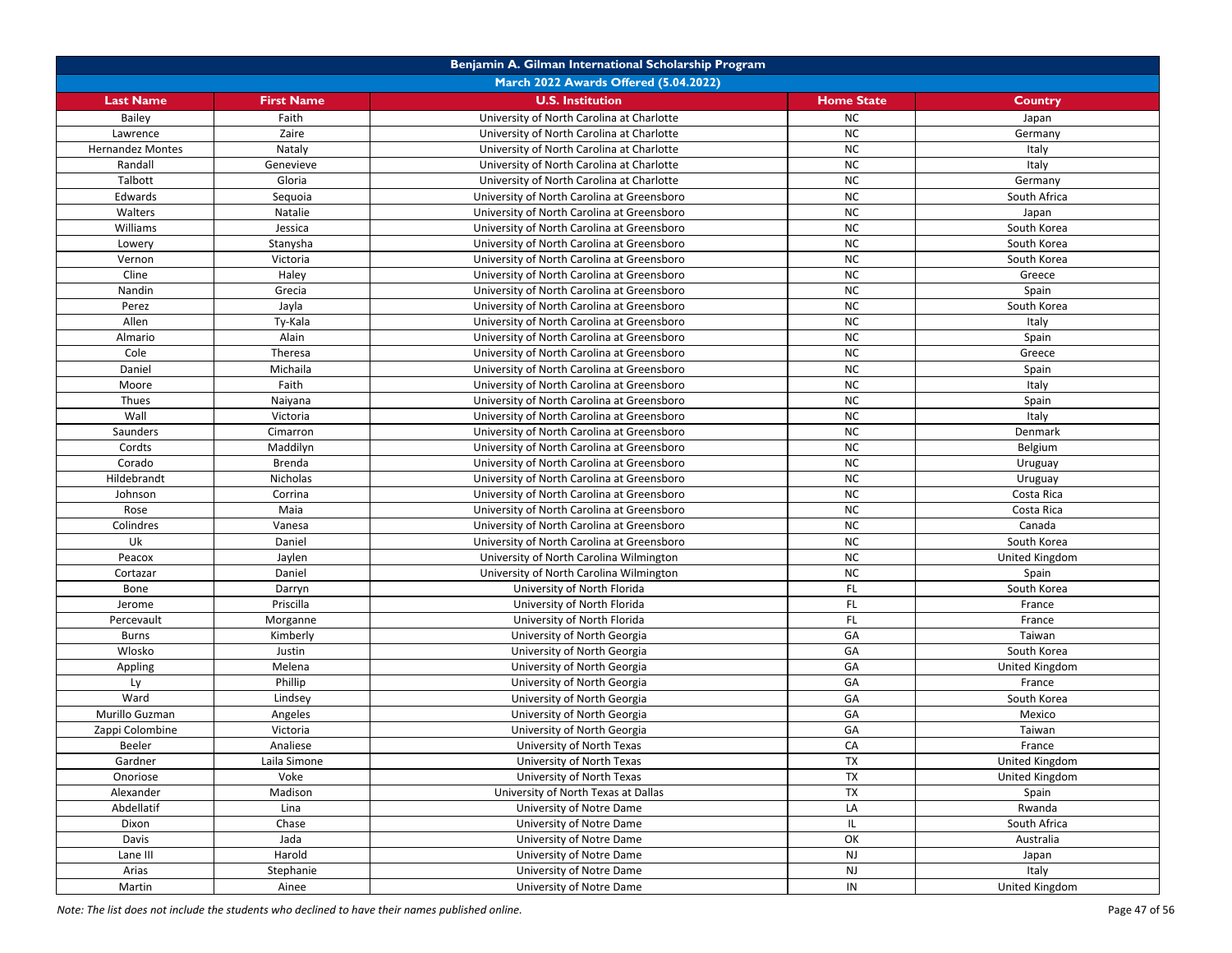|                  |                   | Benjamin A. Gilman International Scholarship Program |                   |                |
|------------------|-------------------|------------------------------------------------------|-------------------|----------------|
|                  |                   | March 2022 Awards Offered (5.04.2022)                |                   |                |
| <b>Last Name</b> | <b>First Name</b> | <b>U.S. Institution</b>                              | <b>Home State</b> | Country        |
| Mc Carthy        | Cormac            | University of Notre Dame                             | <b>WA</b>         | Ireland        |
| Wood             | Evan              | University of Notre Dame                             | WI                | Germany        |
| Delgado          | Jennifer          | University of Notre Dame                             | GA                | Greece         |
| Valencia         | Camilo            | University of Notre Dame                             | AR                | Spain          |
| Falk             | Anna              | University of Notre Dame                             | OH                | Ireland        |
| Figueroa         | Chaya             | University of Notre Dame                             | GA                | Greece         |
| Vera             | Tahira-Jahnai     | University of Notre Dame                             | GA                | United Kingdom |
| Grant            | Thalia            | University of Notre Dame                             | OH                | United Kingdom |
| Hsiao            | Patrick           | University of Notre Dame                             | IL                | Ireland        |
| Bielecki         | Taylor            | University of Notre Dame                             | ME                | United Kingdom |
| Kuzak            | Maya              | University of Notre Dame                             | IL                | Ireland        |
| Kazenski         | Kylee             | University of Notre Dame                             | IL                | Ireland        |
| Mitchell         | Jasmine           | University of Notre Dame                             | GA                | United Kingdom |
| Anderson         | Jordan            | University of Notre Dame                             | WI                | Italy          |
| Valdez           | Erick             | University of Notre Dame                             | IN                | Italy          |
| Robertson        | Aiden             | University of Notre Dame                             | FL                | Spain          |
| Peck             | Reese             | University of Notre Dame                             | <b>NY</b>         | United Kingdom |
| Romero           | Luisa             | University of Notre Dame                             | CA                | Spain          |
| <b>Batista</b>   | Bianca            | University of Notre Dame                             | <b>TX</b>         | United Kingdom |
| Scarlett         | Isaiah            | University of Notre Dame                             | <b>NY</b>         | United Kingdom |
| Sharp            | Allison           | University of Notre Dame                             | OH                | United Kingdom |
| Sobolak          | Dagmara           | University of Notre Dame                             | IL                | Italy          |
| Martinez         | Oscar             | University of Notre Dame                             | CA                | United Kingdom |
| Tutaj            | Erin              | University of Notre Dame                             | IL                | Denmark        |
| Kuprewicz        | Victoria          | University of Notre Dame                             | IL                | Ireland        |
| Benitez          | Melanie           | University of Notre Dame                             | $\mathsf{IN}$     | Mexico         |
| Figueroa         | Paola             | University of Oklahoma-Norman Campus                 | OK                | France         |
| Whittington      | Cailyn            | University of Oklahoma-Norman Campus                 | OK                | France         |
| Cheesman         | Noel              | University of Oklahoma-Norman Campus                 | OK                | Jordan         |
| Hoang            | Nikki             | University of Oklahoma-Norman Campus                 | OK                | United Kingdom |
| Rodriguez        | Noelia            | University of Oklahoma-Norman Campus                 | OK                | France         |
| Yamada-Sapien    | Suraya            | University of Oklahoma-Norman Campus                 | OK                | Chile          |
| Isgro            | Cheyenne          | University of Oregon                                 | OR                | South Korea    |
| Clark            | Alexandria        | University of Oregon                                 | OR                | Kenya          |
| Pratt            | Sarah             | University of Oregon                                 | OR                | Japan          |
| Cruz-Martinez    | Mariana           | University of Oregon                                 | OR                | South Korea    |
| Son              | Lisa              | University of Oregon                                 | OR                | South Korea    |
| Jose             | Katebel           | University of Oregon                                 | HI                | South Korea    |
| Frisius          | Sydney            | University of Oregon                                 | OR                | Australia      |
| Mealy            | Kevin             | University of Oregon                                 | OR                | Australia      |
| Ventura          | Edna              | University of Oregon                                 | OR                | South Korea    |
| Angelel          | Jacqueline        | University of Oregon                                 | OR                | Spain          |
| Arciniega        | Michael           | University of Oregon                                 | OR                | Spain          |
| Davis            | Mariah            | University of Oregon                                 | OR                | Iceland        |
| Kleiner          | Delaney           | University of Oregon                                 | OR                | Iceland        |
| Kleiner          | Zoe               | University of Oregon                                 | OR                | Italy          |
| Mahood           | Harper            | University of Oregon                                 | OR                | United Kingdom |
| Raemer           | Jerrica           | University of Oregon                                 | OR                | United Kingdom |
| Mesko            | Mikayla           | University of Oregon                                 | CA                | Ireland        |
| Metcalf          | Daphnie           | University of Oregon                                 | OR                | France         |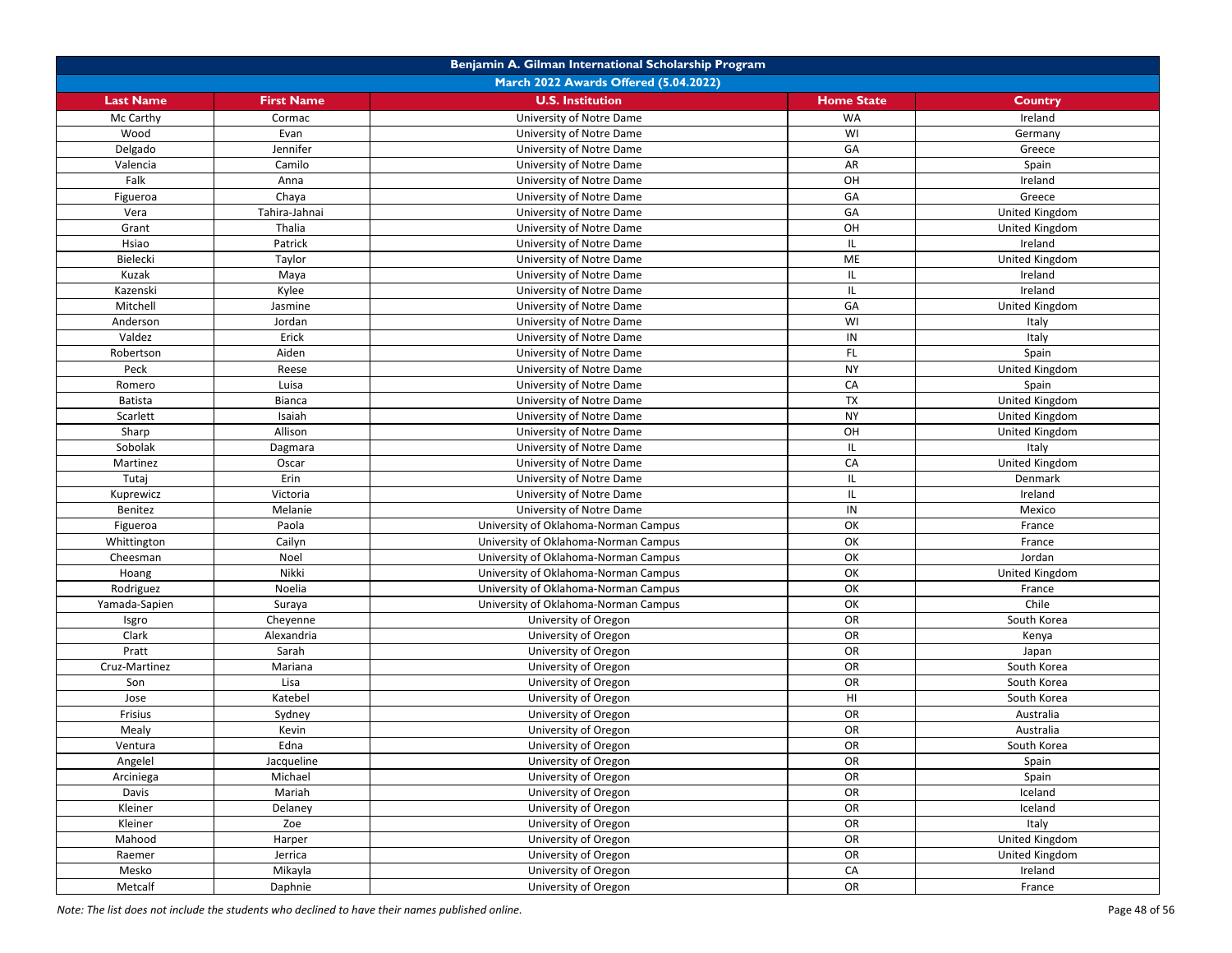| Benjamin A. Gilman International Scholarship Program |                   |                                                                                          |                   |                  |  |
|------------------------------------------------------|-------------------|------------------------------------------------------------------------------------------|-------------------|------------------|--|
| March 2022 Awards Offered (5.04.2022)                |                   |                                                                                          |                   |                  |  |
| <b>Last Name</b>                                     | <b>First Name</b> | <b>U.S. Institution</b>                                                                  | <b>Home State</b> | Country          |  |
| Milhizer                                             | Francesca         | University of Oregon                                                                     | OR                | United Kingdom   |  |
| Nopp                                                 | Elliot            | University of Oregon                                                                     | OR                | Italy            |  |
| Ramirez Cornejo                                      | Carmen            | University of Oregon                                                                     | OR                | Spain            |  |
| Salcedo                                              | Elaina            | University of Oregon                                                                     | OR                | Spain            |  |
| Sincuir                                              | Katherine         | University of Oregon                                                                     | OR                | Ireland          |  |
| Solis                                                | Miah              | University of Oregon                                                                     | PR                | Denmark          |  |
| Swindle                                              | Shauna            | University of Oregon                                                                     | OR                | France           |  |
| Olivera                                              | Jessica           | University of Oregon                                                                     | OR                | Spain            |  |
| Narvaez-Santiago                                     | Gissel            | University of Oregon                                                                     | OR                | Croatia          |  |
| Loizzo                                               | Gianna            | University of Oregon                                                                     | CA                | Italy            |  |
| Miyaishi                                             | Maya              | University of Oregon                                                                     | OR                | Italy            |  |
| Erce                                                 | Emily             | University of Oregon                                                                     | OR                | Spain            |  |
| White                                                | Ellie             | University of Oregon                                                                     | OR                | Spain            |  |
| Brown                                                | Olivia            | University of Oregon                                                                     | OR                | Italy            |  |
| Palafox-Arceo                                        | Wendy             | University of Oregon                                                                     | OR                | Spain            |  |
| Grossberg                                            | Audrey            | University of Oregon                                                                     | OR                | Ireland          |  |
| lerulli                                              | Francesca         | University of Oregon                                                                     | OR                | Ireland          |  |
| Molina-Gomez                                         | Teresa            | University of Oregon                                                                     | OR                | Spain            |  |
| Burr                                                 | <b>Bridget</b>    | University of Oregon                                                                     | CA                | Costa Rica       |  |
| Smith                                                | Avery             | University of Oregon                                                                     | OR                | Japan            |  |
| Caudell                                              | Kaylin            | University of Oregon                                                                     | OR                | <b>Barbados</b>  |  |
| An                                                   | Isabel            | University of Pennsylvania                                                               | TX                | Japan            |  |
| Frank                                                | Julia             | University of Pennsylvania                                                               | DE                | Sweden           |  |
| Castillo                                             | Emiliano          | University of Pennsylvania                                                               | <b>TX</b>         | Morocco          |  |
| Oshodi                                               | Haliyat           | University of Pittsburgh-Pittsburgh Campus                                               | <b>NJ</b>         | Botswana         |  |
| Watkins                                              | Alyesia           | University of Pittsburgh-Pittsburgh Campus                                               | VA                | Thailand         |  |
| Hunter                                               | Hailey            | University of Pittsburgh-Pittsburgh Campus                                               | OH                | United Kingdom   |  |
|                                                      | Kelisa            | University of Pittsburgh-Pittsburgh Campus                                               | PA                |                  |  |
| Hysenbegasi<br>Sams                                  | Katelyn           |                                                                                          | PA                | United Kingdom   |  |
| Anderson                                             | Cassie            | University of Pittsburgh-Pittsburgh Campus<br>University of Pittsburgh-Pittsburgh Campus | <b>NJ</b>         | Cyprus<br>France |  |
| Colaianni                                            | Angelina          | University of Pittsburgh-Pittsburgh Campus                                               | PA                |                  |  |
|                                                      | Taylor            |                                                                                          | PA                | Italy            |  |
| Jenkins                                              |                   | University of Pittsburgh-Pittsburgh Campus                                               | PA                | Italy            |  |
| Hopp<br>Merino                                       | Saoirse<br>Tina   | University of Pittsburgh-Pittsburgh Campus                                               | PA                | Spain            |  |
|                                                      |                   | University of Pittsburgh-Pittsburgh Campus                                               | PA                | United Kingdom   |  |
| Nackman                                              | Sarah             | University of Pittsburgh-Pittsburgh Campus                                               |                   | France           |  |
| Cing                                                 | Lun               | University of Pittsburgh-Pittsburgh Campus                                               | PA                | France           |  |
| Oliver                                               | Hannah            | University of Pittsburgh-Pittsburgh Campus                                               | PA<br>PA          | United Kingdom   |  |
| Heid                                                 | Taylor            | University of Pittsburgh-Pittsburgh Campus                                               |                   | Italy            |  |
| Umarov                                               | Abdurashid        | University of Pittsburgh-Pittsburgh Campus                                               | OH                | Greece           |  |
| Gierbolini                                           | Fabiola           | University of Pittsburgh-Pittsburgh Campus                                               | PR                | Spain            |  |
| Cullins                                              | Justin            | University of Pittsburgh-Pittsburgh Campus                                               | MD                | Israel           |  |
| Aaron                                                | Nathaniel         | University of Pittsburgh-Pittsburgh Campus                                               | PA                | Taiwan           |  |
| Banks                                                | Lauren            | University of Portland                                                                   | CA                | France           |  |
| Plaza                                                | Kiaisy            | University of Puerto Rico-Mayaguez                                                       | PR                | South Korea      |  |
| Ramírez Arce                                         | Samantha          | University of Puerto Rico-Mayaguez                                                       | PR                | South Korea      |  |
| Ramos Muñoz                                          | Andrea            | University of Puerto Rico-Mayaguez                                                       | PR                | South Korea      |  |
| Ávila Pagán                                          | Juan              | University of Puerto Rico-Mayaguez                                                       | PR                | Canada           |  |
| Baez Vidro                                           | Jose Oscar        | University of Puerto Rico-Mayaguez                                                       | PR                | Canada           |  |
| Quiles-Velez                                         | Carla             | University of Puerto Rico-Mayaguez                                                       | PR                | Canada           |  |
| Gonzalez Vazquez                                     | Miguel            | University of Puerto Rico-Mayaguez                                                       | PR                | Japan            |  |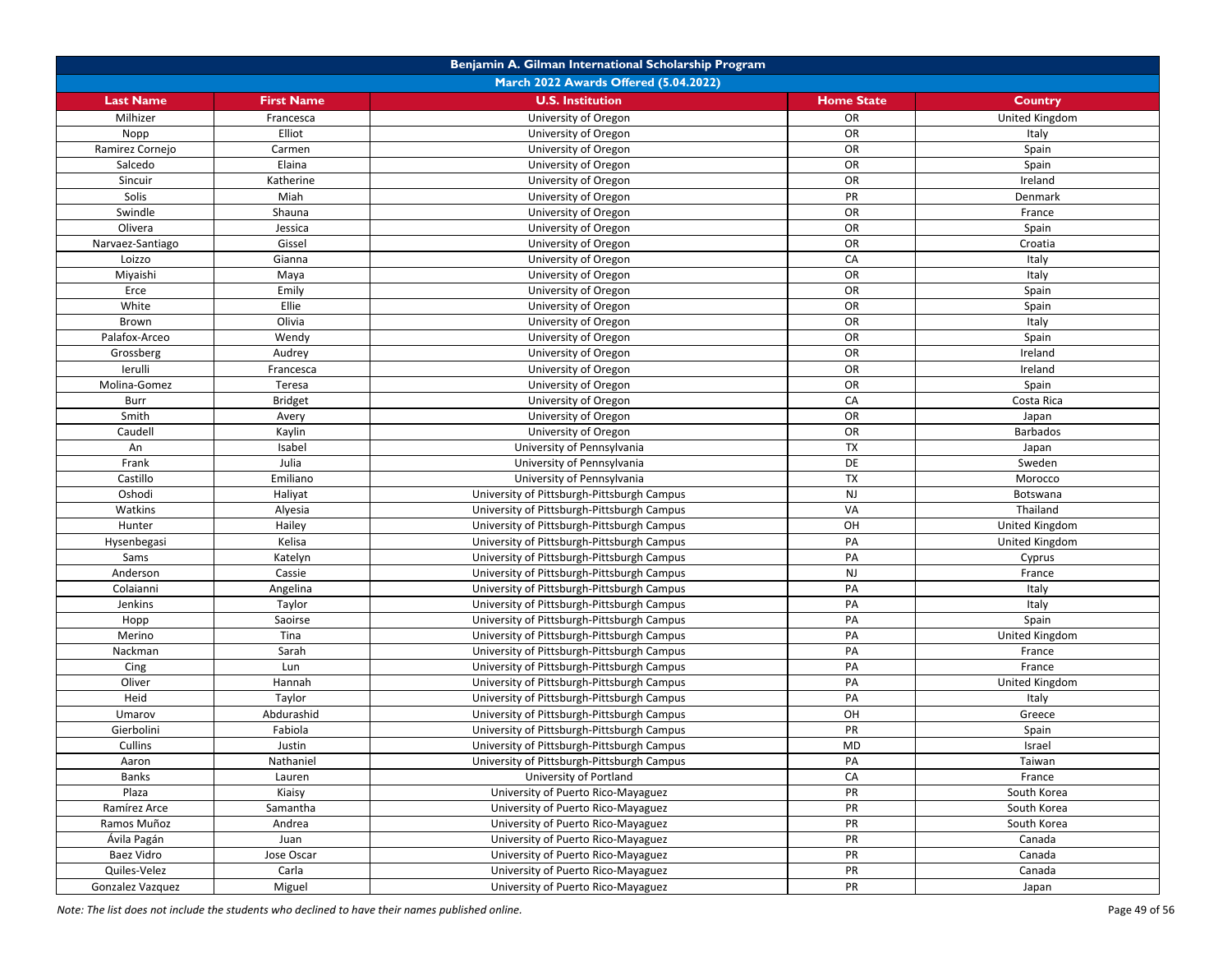| Benjamin A. Gilman International Scholarship Program |                   |                                         |                   |                |  |
|------------------------------------------------------|-------------------|-----------------------------------------|-------------------|----------------|--|
| March 2022 Awards Offered (5.04.2022)                |                   |                                         |                   |                |  |
| <b>Last Name</b>                                     | <b>First Name</b> | <b>U.S. Institution</b>                 | <b>Home State</b> | <b>Country</b> |  |
| Rivera                                               | Aurora            | University of Puerto Rico-Rio Piedras   | PR                | Argentina      |  |
| Zazueta                                              | Ayled             | University of Redlands                  | CA                | South Africa   |  |
| Oakley                                               | Elika             | University of Redlands                  | <b>NV</b>         | Austria        |  |
| Flores Amaro                                         | Isabel            | University of Redlands                  | CA                | Spain          |  |
| Predium                                              | Cheyenne          | University of Redlands                  | CA                | France         |  |
| Borrmann                                             | Eden              | University of Redlands                  | HI                | United Kingdom |  |
| Robles                                               | Belen             | University of Redlands                  | CA                | Spain          |  |
| Vasquez Galvan                                       | Amy               | University of Redlands                  | CA                | Ireland        |  |
| Wabindato                                            | Isabella          | University of Redlands                  | WI                | United Kingdom |  |
| Chen                                                 | Cailing           | University of Rhode Island              | RI                | Taiwan         |  |
| Gamgebeli                                            | Anna              | University of Rhode Island              | <b>NY</b>         | Germany        |  |
| Hernandez                                            | Emmy              | University of Rhode Island              | RI                | Italy          |  |
| Broadbent                                            | Elizabeth         | University of Rhode Island              | RI                | Spain          |  |
| Aina                                                 | Temitope          | University of Rhode Island              | RI                | France         |  |
| Follett                                              | Stephen           | University of Rhode Island              | RI                | Germany        |  |
| Rodriguez                                            | Luis              | University of Rhode Island              | RI                | Germany        |  |
| Du                                                   | Conrad            | University of Rhode Island              | RI                | Taiwan         |  |
| Chiuz                                                | <b>Beatrix</b>    | University of Rhode Island              | RI                | Taiwan         |  |
| Martinez                                             | Ana               | University of Richmond                  | CO                | United Kingdom |  |
| Johansen                                             | Will              | University of Richmond                  | NJ                | Italy          |  |
| Wilhelm                                              | Abigail           | University of Richmond                  | VA                | Italy          |  |
| Chung                                                | Yuna              | University of Richmond                  | NJ                | Denmark        |  |
| McGuire                                              | Claire            | University of Richmond                  | <b>NY</b>         | Czech Republic |  |
| Llacza                                               | Nicole            | University of Richmond                  | <b>MD</b>         | United Kingdom |  |
| Stevermer                                            | Julia             | University of Richmond                  | KS                | Czech Republic |  |
| Valderrama                                           | Daniela           | University of Richmond                  | VA                | Spain          |  |
| Guza                                                 | Stephanie         | University of Richmond                  | <b>CT</b>         | Spain          |  |
| Rothstein                                            | Avery             | University of Richmond                  | <b>NY</b>         | Italy          |  |
| Campbell                                             | Shelby            | University of Richmond                  | VA                | Spain          |  |
| Sosa                                                 | Ariana            | University of Richmond                  | FL.               | Switzerland    |  |
| Campos-Castro                                        | Lorena            | University of Richmond                  | VA                | Czech Republic |  |
| Yoguez                                               | Isabela           | University of Richmond                  | <b>CT</b>         | Sweden         |  |
| Cruz                                                 | Javier            | University of Richmond                  | IL                | Italy          |  |
| Nguyen                                               | Anh               | University of Richmond                  | <b>MD</b>         | Spain          |  |
| Loi                                                  | Minh              | University of Rochester                 | <b>NY</b>         | Denmark        |  |
| Pogue                                                | Tiffany           | University of South Alabama             | AL                | Spain          |  |
| Rodriguez                                            | Celine            | University of South Alabama             | AL                | Spain          |  |
| Taylor                                               | Mackenzie         | University of South Carolina Aiken      | SC                | France         |  |
| Sanchez-Julia                                        | Carlos            | University of South Carolina-Columbia   | SC                | <b>Brazil</b>  |  |
| McFadden                                             | Jackson           | University of South Carolina-Columbia   | ${\sf SC}$        | Japan          |  |
| McCray                                               | Wayne-lesha       | University of South Carolina-Columbia   | SC                | Costa Rica     |  |
| Fulton                                               | Asia              | University of South Carolina-Columbia   | SC                | Costa Rica     |  |
| Hill                                                 | Lydia             | University of South Carolina-Columbia   | ${\sf SC}$        | Costa Rica     |  |
| Atkinson                                             | Courtney          | University of South Florida-Main Campus | FL.               | Italy          |  |
| Chonqui                                              | Laura             | University of South Florida-Main Campus | FL.               | Italy          |  |
| Colon                                                | Katherine         | University of South Florida-Main Campus | FL.               | Italy          |  |
| Duong                                                | Binh              | University of South Florida-Main Campus | FL.               | Italy          |  |
| Guraj                                                | Barbara           | University of South Florida-Main Campus | FL.               | Italy          |  |
| Kaboudan                                             | Seline            | University of South Florida-Main Campus | FL.               | Italy          |  |
| Lyn                                                  | Zhani             | University of South Florida-Main Campus | FL.               | Italy          |  |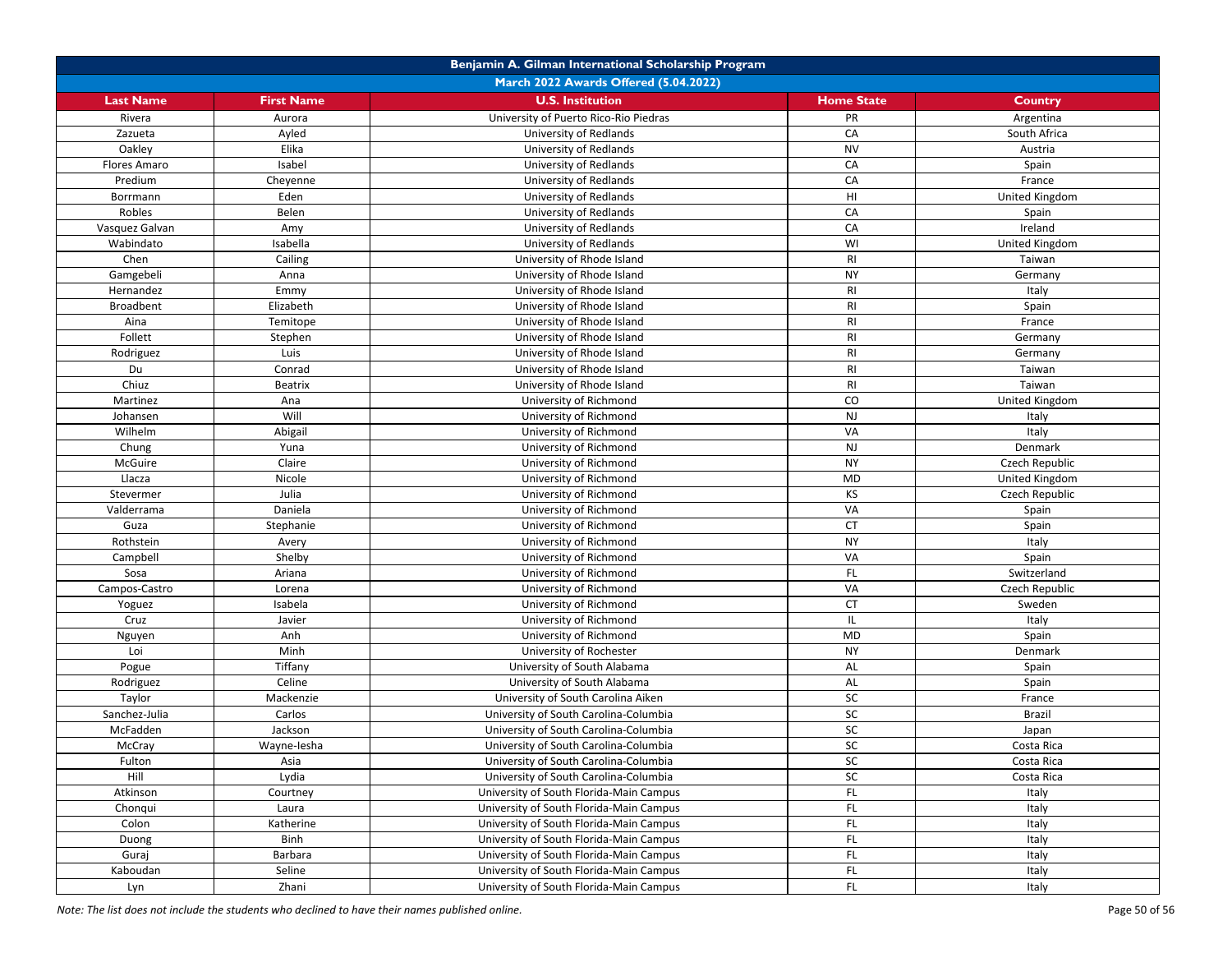| Benjamin A. Gilman International Scholarship Program |                   |                                         |                   |                                  |  |
|------------------------------------------------------|-------------------|-----------------------------------------|-------------------|----------------------------------|--|
| March 2022 Awards Offered (5.04.2022)                |                   |                                         |                   |                                  |  |
| <b>Last Name</b>                                     | <b>First Name</b> | <b>U.S. Institution</b>                 | <b>Home State</b> | <b>Country</b>                   |  |
| Surin                                                | Mariell           | University of South Florida-Main Campus | FL.               | Italy                            |  |
| Warren                                               | Michelle          | University of South Florida-Main Campus | FL                | Italy                            |  |
| Cousineau                                            | Shannon           | University of South Florida-Main Campus | FL.               | France                           |  |
| Wickramaarachchi                                     | Senya             | University of South Florida-Main Campus | FL.               | Italy                            |  |
| Khitlik                                              | Natasha           | University of South Florida-Main Campus | FL.               | Italy                            |  |
| Bader                                                | Makenna           | University of South Florida-Main Campus | FL                | France                           |  |
| Mercado-Lues                                         | Victoria          | University of South Florida-Main Campus | FL                | France                           |  |
| Cole                                                 | Bianca            | University of South Florida-Main Campus | FL.               | Italy                            |  |
| Eady                                                 | Jessica           | University of South Florida-Main Campus | <b>FL</b>         | United Kingdom                   |  |
| Hoffman                                              | Talia             | University of South Florida-Main Campus | FL.               | Romania                          |  |
| Binger                                               | Taylor            | University of South Florida-Main Campus | FL.               | Spain                            |  |
| Hawthorne                                            | Mia               | University of South Florida-Main Campus | FL.               | Italy                            |  |
| Henry                                                | Gabrielle         | University of South Florida-Main Campus | FL.               | United Kingdom                   |  |
| Bader                                                | Alanea            | University of South Florida-Main Campus | FL                | France                           |  |
| De Hoyos Uribe                                       | Nicolle           | University of South Florida-Main Campus | FL.               | Spain                            |  |
| Estevez                                              | Lisanny           | University of South Florida-Main Campus | FL.               | Spain                            |  |
| Sandy                                                | Alana             | University of South Florida-Main Campus | <b>FL</b>         | Spain                            |  |
| Schenkman                                            | Olivia            | University of South Florida-Main Campus | FL.               | Czech Republic                   |  |
| Lim                                                  | Victoria          | University of South Florida-Main Campus | FL.               | France                           |  |
| Taylor                                               | Yasmine           | University of South Florida-Main Campus | FL                | Spain                            |  |
| Velez                                                | Michelle          | University of South Florida-Main Campus | FL.               | Italy                            |  |
| Rodriguez                                            | Karen             | University of South Florida-Main Campus | FL.               | Italy                            |  |
| Wunsch                                               | Caitlin           | University of South Florida-Main Campus | FL.               | France                           |  |
| Thomas                                               | Robyn             | University of South Florida-Main Campus | FL.               | Romania                          |  |
| Wallace                                              | Ariel             | University of South Florida-Main Campus | FL.               | Spain                            |  |
| Remedio                                              | Yelianys          | University of South Florida-Main Campus | FL                | Italy                            |  |
| Diaz                                                 | Silvia            | University of South Florida-Main Campus | FL.               | Italy                            |  |
| Chuor                                                | Mandy             | University of South Florida-Main Campus | FL.               | Dominican Republic               |  |
| Eman                                                 | Alyssa            | University of South Florida-Main Campus | GA                | Costa Rica                       |  |
| Lukowski                                             | Jennifer          | University of South Florida-Main Campus | FL.               | Costa Rica                       |  |
| Joval                                                | Sabrina           | University of South Florida-Main Campus | FL                | Saint Vincent and the Grenadines |  |
| Espinet-Pizarro                                      | Keven             | University of South Florida-Main Campus | FL.               | Germany                          |  |
| Ankers                                               | William           | University of South Florida-Main Campus | FL.               | Taiwan                           |  |
| Kirk                                                 | Aaron             | University of Southern California       | IL.               | Botswana                         |  |
| Guo                                                  | Helen             | University of Southern California       | CA                | Australia                        |  |
| Gong                                                 | Michelle          | University of Southern California       | CA                | South Korea                      |  |
| Bourget                                              | Kiran             | University of Southern California       | OR                | France                           |  |
| Cruz                                                 | Elizabeth         | University of Southern California       | CA                | Italy                            |  |
| Mensah                                               | Elizabeth         | University of Southern California       | CA                | Italy                            |  |
| Gutierrez Jr                                         | Jose              | University of Southern California       | CA                | Greece                           |  |
| Arcia                                                | Andrea            | University of Southern California       | <b>NY</b>         | Italy                            |  |
| Oruene                                               | Tamunobuomie      | University of Southern California       | CA                | Belgium                          |  |
| Huang                                                | Angelynn          | University of Southern California       | IL.               | <b>United Kingdom</b>            |  |
| Ealum                                                | Mikaila           | University of Southern Indiana          | IN                | France                           |  |
| Johnson                                              | Delajah           | University of Southern Indiana          | IN                | Czech Republic                   |  |
| Westbrook                                            | Jeremy            | University of Southern Mississippi      | <b>MS</b>         | Spain                            |  |
| Gooden                                               | Jaylon            | University of Southern Mississippi      | <b>MS</b>         | United Kingdom                   |  |
| Lee                                                  | Cynahmon          | University of Southern Mississippi      | MS                | United Kingdom                   |  |
| Harris                                               | Taylor            | University of Southern Mississippi      | <b>MS</b>         | United Kingdom                   |  |
| Patterson                                            | Lauren            | University of Southern Mississippi      | <b>MS</b>         | United Kingdom                   |  |
|                                                      |                   |                                         |                   |                                  |  |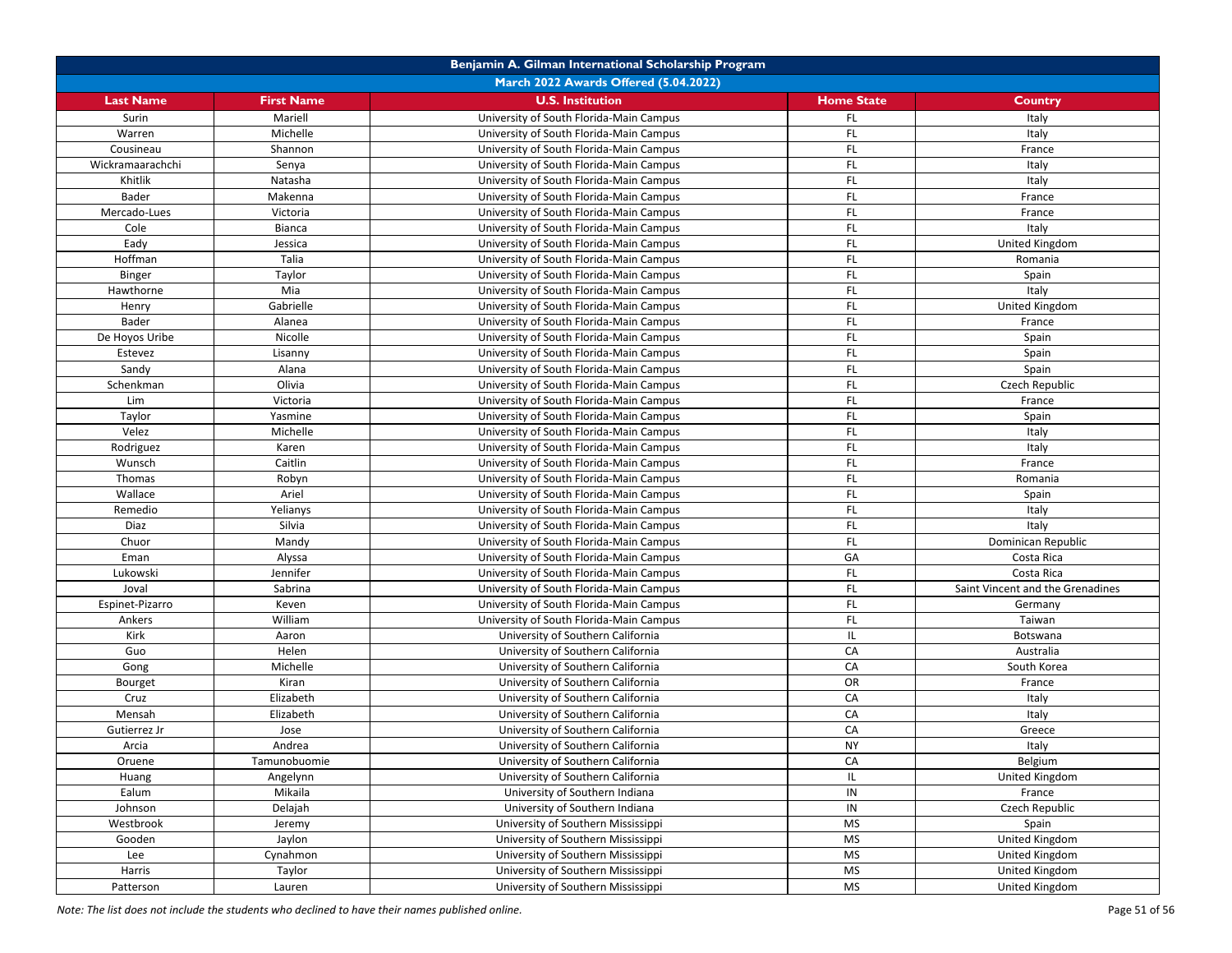| March 2022 Awards Offered (5.04.2022)<br><b>U.S. Institution</b><br><b>Last Name</b><br><b>First Name</b><br><b>Home State</b><br>Country<br><b>TX</b><br>Salinas<br>Anthony<br>University of the Incarnate Word<br>Greece<br>TX<br>Babin<br>University of the Incarnate Word<br><b>Brigitte</b><br>Spain<br><b>TX</b><br>Isabella<br>University of the Incarnate Word<br>Spain<br>Colquette-Romo<br><b>TX</b><br>Carly<br>Herrera-McClelland<br>University of the Incarnate Word<br>Mexico<br>OH<br>University of Toledo<br><b>ButlerRogers</b><br>Anastasia<br>Japan<br>OK<br>University of Tulsa<br>Italy<br>Krautter<br>Linnea<br>UT<br>Rauf<br>Eva<br>University of Utah<br>Japan<br>Soto<br>UT<br>Karina<br>University of Utah<br>South Korea<br>UT<br>Shepard<br>Noah<br>Ghana<br>University of Utah<br>UT<br>Helm<br>Arza<br>Australia<br>University of Utah<br>UT<br>Marc<br>University of Utah<br>South Korea<br>Lopez Resendiz<br>UT<br>Paredes-Pozas<br>Paula<br>University of Utah<br>South Korea<br>UT<br>Villalobos<br>University of Utah<br>Angie<br>Australia<br>John<br>UT<br>University of Utah<br>Hansen<br>France<br>UT<br>Hurst<br>Gabriella<br>University of Utah<br>Sweden<br>Yulisa<br>UT<br>Italy<br>University of Utah<br>Padilla Fragosso<br>UT<br>White<br>Sophia<br>University of Utah<br>United Kingdom<br>Zoumadakis<br>UT<br>Alexander<br>University of Utah<br>France<br>Rauf<br>UT<br>University of Utah<br>Angela<br>Japan<br>Liddle<br>UT<br>William<br>University of Utah<br>Peru<br>UT<br>University of Utah<br>Peru<br>Nieznanski<br>Carmen<br>Rolfs<br>$\rm CO$<br>Sophia<br>University of Utah<br>Costa Rica<br><b>Blake</b><br>UT<br>Thomas<br>University of Utah<br>Costa Rica<br>UT<br>Lira<br>Melissa<br>University of Utah<br>Costa Rica<br>UT<br>Isabelle<br>University of Utah<br>Mexico<br>Forrest<br>VT<br>Emily<br>Tardie<br>University of Vermont<br>United Kingdom<br>VA<br>Sheffer<br>University of Virginia-Main Campus<br>Brayden<br>Spain<br>VA<br>Walker<br>Amelia<br>University of Virginia-Main Campus<br>Italy<br><b>OR</b><br>Roshdy<br>Marian<br>University of Virginia-Main Campus<br>Spain<br><b>WA</b><br>University of Washington-Bothell Campus<br>Thailand<br>Alqaysi<br>Marwan<br>Erika<br>WA<br>Baker<br>Thailand<br>University of Washington-Bothell Campus<br>Cho<br><b>WA</b><br>Won Moon<br>University of Washington-Bothell Campus<br>Spain<br><b>WA</b><br>Kibala-Henke<br>Mary-Elizabeth<br>University of Washington-Bothell Campus<br>Sweden<br>Tiffany<br><b>WA</b><br>Miller<br>University of Washington-Bothell Campus<br>France<br><b>WA</b><br>Tzitzitlini<br>France<br>Romo Perez<br>University of Washington-Bothell Campus<br><b>WA</b><br>Satterfield<br>Victoria<br>University of Washington-Bothell Campus<br>Netherlands<br>WA<br>Zasimczuk<br>Alina<br>University of Washington-Bothell Campus<br>Spain<br><b>WA</b><br>Leslie<br>Italy<br>Cisneros<br>University of Washington-Seattle Campus<br><b>WA</b><br>Nhu<br>United Kingdom<br>University of Washington-Seattle Campus<br>Nguyen<br>WA<br>Besrat<br>Samrawit<br>University of Washington-Seattle Campus<br>Denmark<br>WA<br>Moore<br>Krystin<br>University of Washington-Seattle Campus<br>United Kingdom<br><b>WA</b><br>Doan<br>Alina<br>University of Washington-Seattle Campus<br>United Kingdom<br>WA<br>Lillyanne<br>University of Washington-Seattle Campus<br>Durham<br>Germany | Benjamin A. Gilman International Scholarship Program |  |  |  |  |  |
|-----------------------------------------------------------------------------------------------------------------------------------------------------------------------------------------------------------------------------------------------------------------------------------------------------------------------------------------------------------------------------------------------------------------------------------------------------------------------------------------------------------------------------------------------------------------------------------------------------------------------------------------------------------------------------------------------------------------------------------------------------------------------------------------------------------------------------------------------------------------------------------------------------------------------------------------------------------------------------------------------------------------------------------------------------------------------------------------------------------------------------------------------------------------------------------------------------------------------------------------------------------------------------------------------------------------------------------------------------------------------------------------------------------------------------------------------------------------------------------------------------------------------------------------------------------------------------------------------------------------------------------------------------------------------------------------------------------------------------------------------------------------------------------------------------------------------------------------------------------------------------------------------------------------------------------------------------------------------------------------------------------------------------------------------------------------------------------------------------------------------------------------------------------------------------------------------------------------------------------------------------------------------------------------------------------------------------------------------------------------------------------------------------------------------------------------------------------------------------------------------------------------------------------------------------------------------------------------------------------------------------------------------------------------------------------------------------------------------------------------------------------------------------------------------------------------------------------------------------------------------------------------------------------------------------------------------------------------------------------------------------------------------------------------------------------------------------------------------------------------------------------------------------------------------------------------------------------------------------------------------------------------------------------------------------------------------------------------------------------------------------------------------------------------------------------------------|------------------------------------------------------|--|--|--|--|--|
|                                                                                                                                                                                                                                                                                                                                                                                                                                                                                                                                                                                                                                                                                                                                                                                                                                                                                                                                                                                                                                                                                                                                                                                                                                                                                                                                                                                                                                                                                                                                                                                                                                                                                                                                                                                                                                                                                                                                                                                                                                                                                                                                                                                                                                                                                                                                                                                                                                                                                                                                                                                                                                                                                                                                                                                                                                                                                                                                                                                                                                                                                                                                                                                                                                                                                                                                                                                                                                               |                                                      |  |  |  |  |  |
|                                                                                                                                                                                                                                                                                                                                                                                                                                                                                                                                                                                                                                                                                                                                                                                                                                                                                                                                                                                                                                                                                                                                                                                                                                                                                                                                                                                                                                                                                                                                                                                                                                                                                                                                                                                                                                                                                                                                                                                                                                                                                                                                                                                                                                                                                                                                                                                                                                                                                                                                                                                                                                                                                                                                                                                                                                                                                                                                                                                                                                                                                                                                                                                                                                                                                                                                                                                                                                               |                                                      |  |  |  |  |  |
|                                                                                                                                                                                                                                                                                                                                                                                                                                                                                                                                                                                                                                                                                                                                                                                                                                                                                                                                                                                                                                                                                                                                                                                                                                                                                                                                                                                                                                                                                                                                                                                                                                                                                                                                                                                                                                                                                                                                                                                                                                                                                                                                                                                                                                                                                                                                                                                                                                                                                                                                                                                                                                                                                                                                                                                                                                                                                                                                                                                                                                                                                                                                                                                                                                                                                                                                                                                                                                               |                                                      |  |  |  |  |  |
|                                                                                                                                                                                                                                                                                                                                                                                                                                                                                                                                                                                                                                                                                                                                                                                                                                                                                                                                                                                                                                                                                                                                                                                                                                                                                                                                                                                                                                                                                                                                                                                                                                                                                                                                                                                                                                                                                                                                                                                                                                                                                                                                                                                                                                                                                                                                                                                                                                                                                                                                                                                                                                                                                                                                                                                                                                                                                                                                                                                                                                                                                                                                                                                                                                                                                                                                                                                                                                               |                                                      |  |  |  |  |  |
|                                                                                                                                                                                                                                                                                                                                                                                                                                                                                                                                                                                                                                                                                                                                                                                                                                                                                                                                                                                                                                                                                                                                                                                                                                                                                                                                                                                                                                                                                                                                                                                                                                                                                                                                                                                                                                                                                                                                                                                                                                                                                                                                                                                                                                                                                                                                                                                                                                                                                                                                                                                                                                                                                                                                                                                                                                                                                                                                                                                                                                                                                                                                                                                                                                                                                                                                                                                                                                               |                                                      |  |  |  |  |  |
|                                                                                                                                                                                                                                                                                                                                                                                                                                                                                                                                                                                                                                                                                                                                                                                                                                                                                                                                                                                                                                                                                                                                                                                                                                                                                                                                                                                                                                                                                                                                                                                                                                                                                                                                                                                                                                                                                                                                                                                                                                                                                                                                                                                                                                                                                                                                                                                                                                                                                                                                                                                                                                                                                                                                                                                                                                                                                                                                                                                                                                                                                                                                                                                                                                                                                                                                                                                                                                               |                                                      |  |  |  |  |  |
|                                                                                                                                                                                                                                                                                                                                                                                                                                                                                                                                                                                                                                                                                                                                                                                                                                                                                                                                                                                                                                                                                                                                                                                                                                                                                                                                                                                                                                                                                                                                                                                                                                                                                                                                                                                                                                                                                                                                                                                                                                                                                                                                                                                                                                                                                                                                                                                                                                                                                                                                                                                                                                                                                                                                                                                                                                                                                                                                                                                                                                                                                                                                                                                                                                                                                                                                                                                                                                               |                                                      |  |  |  |  |  |
|                                                                                                                                                                                                                                                                                                                                                                                                                                                                                                                                                                                                                                                                                                                                                                                                                                                                                                                                                                                                                                                                                                                                                                                                                                                                                                                                                                                                                                                                                                                                                                                                                                                                                                                                                                                                                                                                                                                                                                                                                                                                                                                                                                                                                                                                                                                                                                                                                                                                                                                                                                                                                                                                                                                                                                                                                                                                                                                                                                                                                                                                                                                                                                                                                                                                                                                                                                                                                                               |                                                      |  |  |  |  |  |
|                                                                                                                                                                                                                                                                                                                                                                                                                                                                                                                                                                                                                                                                                                                                                                                                                                                                                                                                                                                                                                                                                                                                                                                                                                                                                                                                                                                                                                                                                                                                                                                                                                                                                                                                                                                                                                                                                                                                                                                                                                                                                                                                                                                                                                                                                                                                                                                                                                                                                                                                                                                                                                                                                                                                                                                                                                                                                                                                                                                                                                                                                                                                                                                                                                                                                                                                                                                                                                               |                                                      |  |  |  |  |  |
|                                                                                                                                                                                                                                                                                                                                                                                                                                                                                                                                                                                                                                                                                                                                                                                                                                                                                                                                                                                                                                                                                                                                                                                                                                                                                                                                                                                                                                                                                                                                                                                                                                                                                                                                                                                                                                                                                                                                                                                                                                                                                                                                                                                                                                                                                                                                                                                                                                                                                                                                                                                                                                                                                                                                                                                                                                                                                                                                                                                                                                                                                                                                                                                                                                                                                                                                                                                                                                               |                                                      |  |  |  |  |  |
|                                                                                                                                                                                                                                                                                                                                                                                                                                                                                                                                                                                                                                                                                                                                                                                                                                                                                                                                                                                                                                                                                                                                                                                                                                                                                                                                                                                                                                                                                                                                                                                                                                                                                                                                                                                                                                                                                                                                                                                                                                                                                                                                                                                                                                                                                                                                                                                                                                                                                                                                                                                                                                                                                                                                                                                                                                                                                                                                                                                                                                                                                                                                                                                                                                                                                                                                                                                                                                               |                                                      |  |  |  |  |  |
|                                                                                                                                                                                                                                                                                                                                                                                                                                                                                                                                                                                                                                                                                                                                                                                                                                                                                                                                                                                                                                                                                                                                                                                                                                                                                                                                                                                                                                                                                                                                                                                                                                                                                                                                                                                                                                                                                                                                                                                                                                                                                                                                                                                                                                                                                                                                                                                                                                                                                                                                                                                                                                                                                                                                                                                                                                                                                                                                                                                                                                                                                                                                                                                                                                                                                                                                                                                                                                               |                                                      |  |  |  |  |  |
|                                                                                                                                                                                                                                                                                                                                                                                                                                                                                                                                                                                                                                                                                                                                                                                                                                                                                                                                                                                                                                                                                                                                                                                                                                                                                                                                                                                                                                                                                                                                                                                                                                                                                                                                                                                                                                                                                                                                                                                                                                                                                                                                                                                                                                                                                                                                                                                                                                                                                                                                                                                                                                                                                                                                                                                                                                                                                                                                                                                                                                                                                                                                                                                                                                                                                                                                                                                                                                               |                                                      |  |  |  |  |  |
|                                                                                                                                                                                                                                                                                                                                                                                                                                                                                                                                                                                                                                                                                                                                                                                                                                                                                                                                                                                                                                                                                                                                                                                                                                                                                                                                                                                                                                                                                                                                                                                                                                                                                                                                                                                                                                                                                                                                                                                                                                                                                                                                                                                                                                                                                                                                                                                                                                                                                                                                                                                                                                                                                                                                                                                                                                                                                                                                                                                                                                                                                                                                                                                                                                                                                                                                                                                                                                               |                                                      |  |  |  |  |  |
|                                                                                                                                                                                                                                                                                                                                                                                                                                                                                                                                                                                                                                                                                                                                                                                                                                                                                                                                                                                                                                                                                                                                                                                                                                                                                                                                                                                                                                                                                                                                                                                                                                                                                                                                                                                                                                                                                                                                                                                                                                                                                                                                                                                                                                                                                                                                                                                                                                                                                                                                                                                                                                                                                                                                                                                                                                                                                                                                                                                                                                                                                                                                                                                                                                                                                                                                                                                                                                               |                                                      |  |  |  |  |  |
|                                                                                                                                                                                                                                                                                                                                                                                                                                                                                                                                                                                                                                                                                                                                                                                                                                                                                                                                                                                                                                                                                                                                                                                                                                                                                                                                                                                                                                                                                                                                                                                                                                                                                                                                                                                                                                                                                                                                                                                                                                                                                                                                                                                                                                                                                                                                                                                                                                                                                                                                                                                                                                                                                                                                                                                                                                                                                                                                                                                                                                                                                                                                                                                                                                                                                                                                                                                                                                               |                                                      |  |  |  |  |  |
|                                                                                                                                                                                                                                                                                                                                                                                                                                                                                                                                                                                                                                                                                                                                                                                                                                                                                                                                                                                                                                                                                                                                                                                                                                                                                                                                                                                                                                                                                                                                                                                                                                                                                                                                                                                                                                                                                                                                                                                                                                                                                                                                                                                                                                                                                                                                                                                                                                                                                                                                                                                                                                                                                                                                                                                                                                                                                                                                                                                                                                                                                                                                                                                                                                                                                                                                                                                                                                               |                                                      |  |  |  |  |  |
|                                                                                                                                                                                                                                                                                                                                                                                                                                                                                                                                                                                                                                                                                                                                                                                                                                                                                                                                                                                                                                                                                                                                                                                                                                                                                                                                                                                                                                                                                                                                                                                                                                                                                                                                                                                                                                                                                                                                                                                                                                                                                                                                                                                                                                                                                                                                                                                                                                                                                                                                                                                                                                                                                                                                                                                                                                                                                                                                                                                                                                                                                                                                                                                                                                                                                                                                                                                                                                               |                                                      |  |  |  |  |  |
|                                                                                                                                                                                                                                                                                                                                                                                                                                                                                                                                                                                                                                                                                                                                                                                                                                                                                                                                                                                                                                                                                                                                                                                                                                                                                                                                                                                                                                                                                                                                                                                                                                                                                                                                                                                                                                                                                                                                                                                                                                                                                                                                                                                                                                                                                                                                                                                                                                                                                                                                                                                                                                                                                                                                                                                                                                                                                                                                                                                                                                                                                                                                                                                                                                                                                                                                                                                                                                               |                                                      |  |  |  |  |  |
|                                                                                                                                                                                                                                                                                                                                                                                                                                                                                                                                                                                                                                                                                                                                                                                                                                                                                                                                                                                                                                                                                                                                                                                                                                                                                                                                                                                                                                                                                                                                                                                                                                                                                                                                                                                                                                                                                                                                                                                                                                                                                                                                                                                                                                                                                                                                                                                                                                                                                                                                                                                                                                                                                                                                                                                                                                                                                                                                                                                                                                                                                                                                                                                                                                                                                                                                                                                                                                               |                                                      |  |  |  |  |  |
|                                                                                                                                                                                                                                                                                                                                                                                                                                                                                                                                                                                                                                                                                                                                                                                                                                                                                                                                                                                                                                                                                                                                                                                                                                                                                                                                                                                                                                                                                                                                                                                                                                                                                                                                                                                                                                                                                                                                                                                                                                                                                                                                                                                                                                                                                                                                                                                                                                                                                                                                                                                                                                                                                                                                                                                                                                                                                                                                                                                                                                                                                                                                                                                                                                                                                                                                                                                                                                               |                                                      |  |  |  |  |  |
|                                                                                                                                                                                                                                                                                                                                                                                                                                                                                                                                                                                                                                                                                                                                                                                                                                                                                                                                                                                                                                                                                                                                                                                                                                                                                                                                                                                                                                                                                                                                                                                                                                                                                                                                                                                                                                                                                                                                                                                                                                                                                                                                                                                                                                                                                                                                                                                                                                                                                                                                                                                                                                                                                                                                                                                                                                                                                                                                                                                                                                                                                                                                                                                                                                                                                                                                                                                                                                               |                                                      |  |  |  |  |  |
|                                                                                                                                                                                                                                                                                                                                                                                                                                                                                                                                                                                                                                                                                                                                                                                                                                                                                                                                                                                                                                                                                                                                                                                                                                                                                                                                                                                                                                                                                                                                                                                                                                                                                                                                                                                                                                                                                                                                                                                                                                                                                                                                                                                                                                                                                                                                                                                                                                                                                                                                                                                                                                                                                                                                                                                                                                                                                                                                                                                                                                                                                                                                                                                                                                                                                                                                                                                                                                               |                                                      |  |  |  |  |  |
|                                                                                                                                                                                                                                                                                                                                                                                                                                                                                                                                                                                                                                                                                                                                                                                                                                                                                                                                                                                                                                                                                                                                                                                                                                                                                                                                                                                                                                                                                                                                                                                                                                                                                                                                                                                                                                                                                                                                                                                                                                                                                                                                                                                                                                                                                                                                                                                                                                                                                                                                                                                                                                                                                                                                                                                                                                                                                                                                                                                                                                                                                                                                                                                                                                                                                                                                                                                                                                               |                                                      |  |  |  |  |  |
|                                                                                                                                                                                                                                                                                                                                                                                                                                                                                                                                                                                                                                                                                                                                                                                                                                                                                                                                                                                                                                                                                                                                                                                                                                                                                                                                                                                                                                                                                                                                                                                                                                                                                                                                                                                                                                                                                                                                                                                                                                                                                                                                                                                                                                                                                                                                                                                                                                                                                                                                                                                                                                                                                                                                                                                                                                                                                                                                                                                                                                                                                                                                                                                                                                                                                                                                                                                                                                               |                                                      |  |  |  |  |  |
|                                                                                                                                                                                                                                                                                                                                                                                                                                                                                                                                                                                                                                                                                                                                                                                                                                                                                                                                                                                                                                                                                                                                                                                                                                                                                                                                                                                                                                                                                                                                                                                                                                                                                                                                                                                                                                                                                                                                                                                                                                                                                                                                                                                                                                                                                                                                                                                                                                                                                                                                                                                                                                                                                                                                                                                                                                                                                                                                                                                                                                                                                                                                                                                                                                                                                                                                                                                                                                               |                                                      |  |  |  |  |  |
|                                                                                                                                                                                                                                                                                                                                                                                                                                                                                                                                                                                                                                                                                                                                                                                                                                                                                                                                                                                                                                                                                                                                                                                                                                                                                                                                                                                                                                                                                                                                                                                                                                                                                                                                                                                                                                                                                                                                                                                                                                                                                                                                                                                                                                                                                                                                                                                                                                                                                                                                                                                                                                                                                                                                                                                                                                                                                                                                                                                                                                                                                                                                                                                                                                                                                                                                                                                                                                               |                                                      |  |  |  |  |  |
|                                                                                                                                                                                                                                                                                                                                                                                                                                                                                                                                                                                                                                                                                                                                                                                                                                                                                                                                                                                                                                                                                                                                                                                                                                                                                                                                                                                                                                                                                                                                                                                                                                                                                                                                                                                                                                                                                                                                                                                                                                                                                                                                                                                                                                                                                                                                                                                                                                                                                                                                                                                                                                                                                                                                                                                                                                                                                                                                                                                                                                                                                                                                                                                                                                                                                                                                                                                                                                               |                                                      |  |  |  |  |  |
|                                                                                                                                                                                                                                                                                                                                                                                                                                                                                                                                                                                                                                                                                                                                                                                                                                                                                                                                                                                                                                                                                                                                                                                                                                                                                                                                                                                                                                                                                                                                                                                                                                                                                                                                                                                                                                                                                                                                                                                                                                                                                                                                                                                                                                                                                                                                                                                                                                                                                                                                                                                                                                                                                                                                                                                                                                                                                                                                                                                                                                                                                                                                                                                                                                                                                                                                                                                                                                               |                                                      |  |  |  |  |  |
|                                                                                                                                                                                                                                                                                                                                                                                                                                                                                                                                                                                                                                                                                                                                                                                                                                                                                                                                                                                                                                                                                                                                                                                                                                                                                                                                                                                                                                                                                                                                                                                                                                                                                                                                                                                                                                                                                                                                                                                                                                                                                                                                                                                                                                                                                                                                                                                                                                                                                                                                                                                                                                                                                                                                                                                                                                                                                                                                                                                                                                                                                                                                                                                                                                                                                                                                                                                                                                               |                                                      |  |  |  |  |  |
|                                                                                                                                                                                                                                                                                                                                                                                                                                                                                                                                                                                                                                                                                                                                                                                                                                                                                                                                                                                                                                                                                                                                                                                                                                                                                                                                                                                                                                                                                                                                                                                                                                                                                                                                                                                                                                                                                                                                                                                                                                                                                                                                                                                                                                                                                                                                                                                                                                                                                                                                                                                                                                                                                                                                                                                                                                                                                                                                                                                                                                                                                                                                                                                                                                                                                                                                                                                                                                               |                                                      |  |  |  |  |  |
|                                                                                                                                                                                                                                                                                                                                                                                                                                                                                                                                                                                                                                                                                                                                                                                                                                                                                                                                                                                                                                                                                                                                                                                                                                                                                                                                                                                                                                                                                                                                                                                                                                                                                                                                                                                                                                                                                                                                                                                                                                                                                                                                                                                                                                                                                                                                                                                                                                                                                                                                                                                                                                                                                                                                                                                                                                                                                                                                                                                                                                                                                                                                                                                                                                                                                                                                                                                                                                               |                                                      |  |  |  |  |  |
|                                                                                                                                                                                                                                                                                                                                                                                                                                                                                                                                                                                                                                                                                                                                                                                                                                                                                                                                                                                                                                                                                                                                                                                                                                                                                                                                                                                                                                                                                                                                                                                                                                                                                                                                                                                                                                                                                                                                                                                                                                                                                                                                                                                                                                                                                                                                                                                                                                                                                                                                                                                                                                                                                                                                                                                                                                                                                                                                                                                                                                                                                                                                                                                                                                                                                                                                                                                                                                               |                                                      |  |  |  |  |  |
|                                                                                                                                                                                                                                                                                                                                                                                                                                                                                                                                                                                                                                                                                                                                                                                                                                                                                                                                                                                                                                                                                                                                                                                                                                                                                                                                                                                                                                                                                                                                                                                                                                                                                                                                                                                                                                                                                                                                                                                                                                                                                                                                                                                                                                                                                                                                                                                                                                                                                                                                                                                                                                                                                                                                                                                                                                                                                                                                                                                                                                                                                                                                                                                                                                                                                                                                                                                                                                               |                                                      |  |  |  |  |  |
|                                                                                                                                                                                                                                                                                                                                                                                                                                                                                                                                                                                                                                                                                                                                                                                                                                                                                                                                                                                                                                                                                                                                                                                                                                                                                                                                                                                                                                                                                                                                                                                                                                                                                                                                                                                                                                                                                                                                                                                                                                                                                                                                                                                                                                                                                                                                                                                                                                                                                                                                                                                                                                                                                                                                                                                                                                                                                                                                                                                                                                                                                                                                                                                                                                                                                                                                                                                                                                               |                                                      |  |  |  |  |  |
|                                                                                                                                                                                                                                                                                                                                                                                                                                                                                                                                                                                                                                                                                                                                                                                                                                                                                                                                                                                                                                                                                                                                                                                                                                                                                                                                                                                                                                                                                                                                                                                                                                                                                                                                                                                                                                                                                                                                                                                                                                                                                                                                                                                                                                                                                                                                                                                                                                                                                                                                                                                                                                                                                                                                                                                                                                                                                                                                                                                                                                                                                                                                                                                                                                                                                                                                                                                                                                               |                                                      |  |  |  |  |  |
|                                                                                                                                                                                                                                                                                                                                                                                                                                                                                                                                                                                                                                                                                                                                                                                                                                                                                                                                                                                                                                                                                                                                                                                                                                                                                                                                                                                                                                                                                                                                                                                                                                                                                                                                                                                                                                                                                                                                                                                                                                                                                                                                                                                                                                                                                                                                                                                                                                                                                                                                                                                                                                                                                                                                                                                                                                                                                                                                                                                                                                                                                                                                                                                                                                                                                                                                                                                                                                               |                                                      |  |  |  |  |  |
|                                                                                                                                                                                                                                                                                                                                                                                                                                                                                                                                                                                                                                                                                                                                                                                                                                                                                                                                                                                                                                                                                                                                                                                                                                                                                                                                                                                                                                                                                                                                                                                                                                                                                                                                                                                                                                                                                                                                                                                                                                                                                                                                                                                                                                                                                                                                                                                                                                                                                                                                                                                                                                                                                                                                                                                                                                                                                                                                                                                                                                                                                                                                                                                                                                                                                                                                                                                                                                               |                                                      |  |  |  |  |  |
|                                                                                                                                                                                                                                                                                                                                                                                                                                                                                                                                                                                                                                                                                                                                                                                                                                                                                                                                                                                                                                                                                                                                                                                                                                                                                                                                                                                                                                                                                                                                                                                                                                                                                                                                                                                                                                                                                                                                                                                                                                                                                                                                                                                                                                                                                                                                                                                                                                                                                                                                                                                                                                                                                                                                                                                                                                                                                                                                                                                                                                                                                                                                                                                                                                                                                                                                                                                                                                               |                                                      |  |  |  |  |  |
|                                                                                                                                                                                                                                                                                                                                                                                                                                                                                                                                                                                                                                                                                                                                                                                                                                                                                                                                                                                                                                                                                                                                                                                                                                                                                                                                                                                                                                                                                                                                                                                                                                                                                                                                                                                                                                                                                                                                                                                                                                                                                                                                                                                                                                                                                                                                                                                                                                                                                                                                                                                                                                                                                                                                                                                                                                                                                                                                                                                                                                                                                                                                                                                                                                                                                                                                                                                                                                               |                                                      |  |  |  |  |  |
|                                                                                                                                                                                                                                                                                                                                                                                                                                                                                                                                                                                                                                                                                                                                                                                                                                                                                                                                                                                                                                                                                                                                                                                                                                                                                                                                                                                                                                                                                                                                                                                                                                                                                                                                                                                                                                                                                                                                                                                                                                                                                                                                                                                                                                                                                                                                                                                                                                                                                                                                                                                                                                                                                                                                                                                                                                                                                                                                                                                                                                                                                                                                                                                                                                                                                                                                                                                                                                               |                                                      |  |  |  |  |  |
|                                                                                                                                                                                                                                                                                                                                                                                                                                                                                                                                                                                                                                                                                                                                                                                                                                                                                                                                                                                                                                                                                                                                                                                                                                                                                                                                                                                                                                                                                                                                                                                                                                                                                                                                                                                                                                                                                                                                                                                                                                                                                                                                                                                                                                                                                                                                                                                                                                                                                                                                                                                                                                                                                                                                                                                                                                                                                                                                                                                                                                                                                                                                                                                                                                                                                                                                                                                                                                               |                                                      |  |  |  |  |  |
|                                                                                                                                                                                                                                                                                                                                                                                                                                                                                                                                                                                                                                                                                                                                                                                                                                                                                                                                                                                                                                                                                                                                                                                                                                                                                                                                                                                                                                                                                                                                                                                                                                                                                                                                                                                                                                                                                                                                                                                                                                                                                                                                                                                                                                                                                                                                                                                                                                                                                                                                                                                                                                                                                                                                                                                                                                                                                                                                                                                                                                                                                                                                                                                                                                                                                                                                                                                                                                               |                                                      |  |  |  |  |  |
|                                                                                                                                                                                                                                                                                                                                                                                                                                                                                                                                                                                                                                                                                                                                                                                                                                                                                                                                                                                                                                                                                                                                                                                                                                                                                                                                                                                                                                                                                                                                                                                                                                                                                                                                                                                                                                                                                                                                                                                                                                                                                                                                                                                                                                                                                                                                                                                                                                                                                                                                                                                                                                                                                                                                                                                                                                                                                                                                                                                                                                                                                                                                                                                                                                                                                                                                                                                                                                               |                                                      |  |  |  |  |  |
|                                                                                                                                                                                                                                                                                                                                                                                                                                                                                                                                                                                                                                                                                                                                                                                                                                                                                                                                                                                                                                                                                                                                                                                                                                                                                                                                                                                                                                                                                                                                                                                                                                                                                                                                                                                                                                                                                                                                                                                                                                                                                                                                                                                                                                                                                                                                                                                                                                                                                                                                                                                                                                                                                                                                                                                                                                                                                                                                                                                                                                                                                                                                                                                                                                                                                                                                                                                                                                               |                                                      |  |  |  |  |  |
| <b>WA</b><br>Efrem<br>Thomas<br>University of Washington-Seattle Campus<br>United Kingdom                                                                                                                                                                                                                                                                                                                                                                                                                                                                                                                                                                                                                                                                                                                                                                                                                                                                                                                                                                                                                                                                                                                                                                                                                                                                                                                                                                                                                                                                                                                                                                                                                                                                                                                                                                                                                                                                                                                                                                                                                                                                                                                                                                                                                                                                                                                                                                                                                                                                                                                                                                                                                                                                                                                                                                                                                                                                                                                                                                                                                                                                                                                                                                                                                                                                                                                                                     |                                                      |  |  |  |  |  |
| WA<br>Josh<br>University of Washington-Seattle Campus<br>Garat<br>Italy                                                                                                                                                                                                                                                                                                                                                                                                                                                                                                                                                                                                                                                                                                                                                                                                                                                                                                                                                                                                                                                                                                                                                                                                                                                                                                                                                                                                                                                                                                                                                                                                                                                                                                                                                                                                                                                                                                                                                                                                                                                                                                                                                                                                                                                                                                                                                                                                                                                                                                                                                                                                                                                                                                                                                                                                                                                                                                                                                                                                                                                                                                                                                                                                                                                                                                                                                                       |                                                      |  |  |  |  |  |
| University of Washington-Seattle Campus<br>WA<br>Dao<br>Uyen<br>Italy                                                                                                                                                                                                                                                                                                                                                                                                                                                                                                                                                                                                                                                                                                                                                                                                                                                                                                                                                                                                                                                                                                                                                                                                                                                                                                                                                                                                                                                                                                                                                                                                                                                                                                                                                                                                                                                                                                                                                                                                                                                                                                                                                                                                                                                                                                                                                                                                                                                                                                                                                                                                                                                                                                                                                                                                                                                                                                                                                                                                                                                                                                                                                                                                                                                                                                                                                                         |                                                      |  |  |  |  |  |
| Nafiad<br>University of Washington-Seattle Campus<br>WA<br>Italy<br>Regassa                                                                                                                                                                                                                                                                                                                                                                                                                                                                                                                                                                                                                                                                                                                                                                                                                                                                                                                                                                                                                                                                                                                                                                                                                                                                                                                                                                                                                                                                                                                                                                                                                                                                                                                                                                                                                                                                                                                                                                                                                                                                                                                                                                                                                                                                                                                                                                                                                                                                                                                                                                                                                                                                                                                                                                                                                                                                                                                                                                                                                                                                                                                                                                                                                                                                                                                                                                   |                                                      |  |  |  |  |  |
| CA<br>Juliana<br>University of Washington-Seattle Campus<br>Travis<br>Norway                                                                                                                                                                                                                                                                                                                                                                                                                                                                                                                                                                                                                                                                                                                                                                                                                                                                                                                                                                                                                                                                                                                                                                                                                                                                                                                                                                                                                                                                                                                                                                                                                                                                                                                                                                                                                                                                                                                                                                                                                                                                                                                                                                                                                                                                                                                                                                                                                                                                                                                                                                                                                                                                                                                                                                                                                                                                                                                                                                                                                                                                                                                                                                                                                                                                                                                                                                  |                                                      |  |  |  |  |  |
| WA<br>Lily<br>University of Washington-Seattle Campus<br>Darrin<br>Italy                                                                                                                                                                                                                                                                                                                                                                                                                                                                                                                                                                                                                                                                                                                                                                                                                                                                                                                                                                                                                                                                                                                                                                                                                                                                                                                                                                                                                                                                                                                                                                                                                                                                                                                                                                                                                                                                                                                                                                                                                                                                                                                                                                                                                                                                                                                                                                                                                                                                                                                                                                                                                                                                                                                                                                                                                                                                                                                                                                                                                                                                                                                                                                                                                                                                                                                                                                      |                                                      |  |  |  |  |  |
| University of Washington-Seattle Campus<br>WA<br>Bae<br>Hanna<br>Austria                                                                                                                                                                                                                                                                                                                                                                                                                                                                                                                                                                                                                                                                                                                                                                                                                                                                                                                                                                                                                                                                                                                                                                                                                                                                                                                                                                                                                                                                                                                                                                                                                                                                                                                                                                                                                                                                                                                                                                                                                                                                                                                                                                                                                                                                                                                                                                                                                                                                                                                                                                                                                                                                                                                                                                                                                                                                                                                                                                                                                                                                                                                                                                                                                                                                                                                                                                      |                                                      |  |  |  |  |  |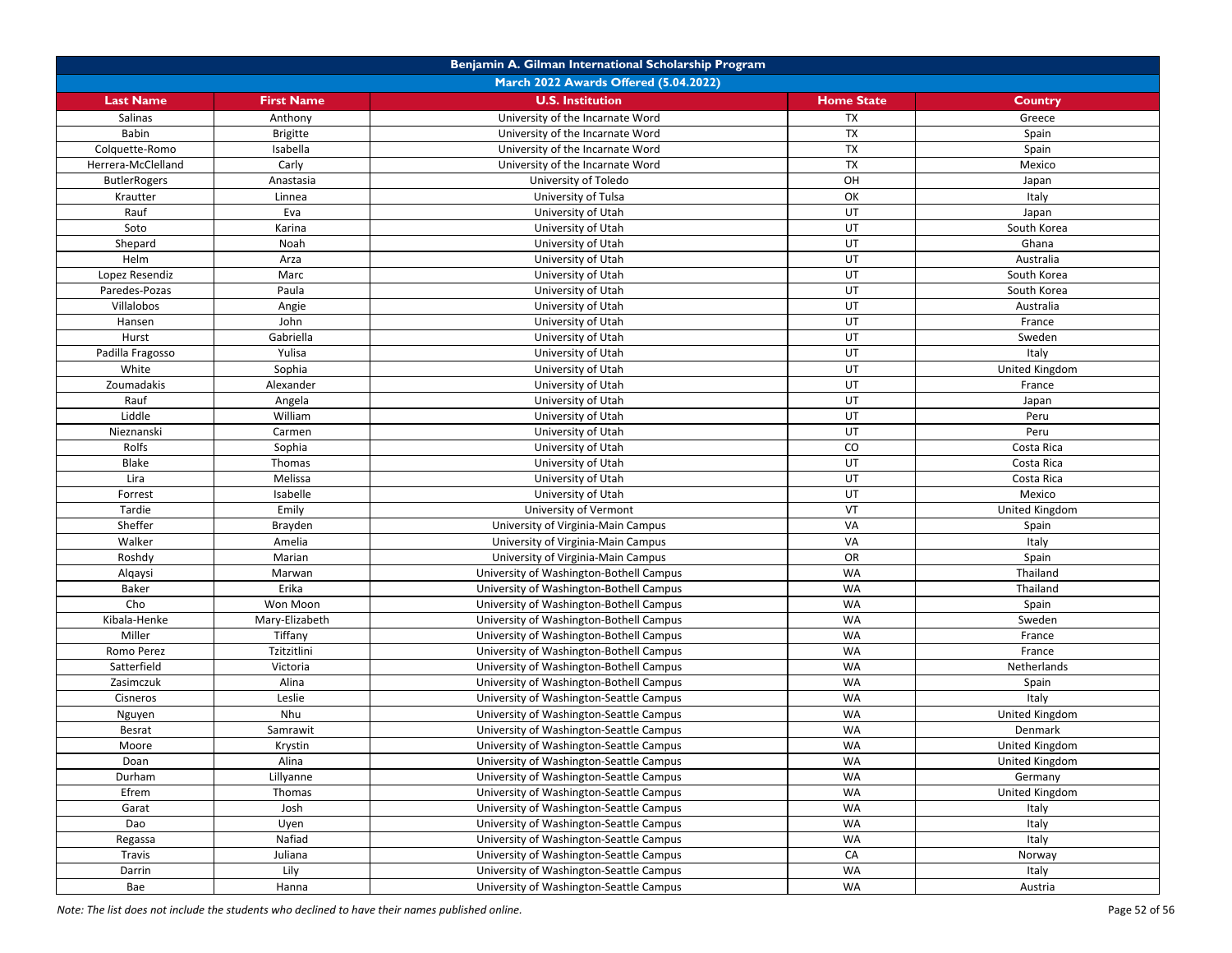| Benjamin A. Gilman International Scholarship Program |                   |                                                       |                   |                       |  |
|------------------------------------------------------|-------------------|-------------------------------------------------------|-------------------|-----------------------|--|
| March 2022 Awards Offered (5.04.2022)                |                   |                                                       |                   |                       |  |
| <b>Last Name</b>                                     | <b>First Name</b> | <b>U.S. Institution</b>                               | <b>Home State</b> | <b>Country</b>        |  |
| Nguyen                                               | Thanh             | University of Washington-Seattle Campus               | <b>WA</b>         | Netherlands           |  |
| Cheng                                                | Amy               | University of Washington-Seattle Campus               | WA                | United Kingdom        |  |
| Cortez                                               | Beatriz           | University of Washington-Seattle Campus               | WA                | Ireland               |  |
| Palacios                                             | Sara              | University of Washington-Seattle Campus               | <b>WA</b>         | United Kingdom        |  |
| Voorhees                                             | Ayva              | University of Washington-Seattle Campus               | <b>WA</b>         | United Kingdom        |  |
| Tran                                                 | Yvonne            | University of Washington-Seattle Campus               | WA                | Netherlands           |  |
| Chavez                                               | Kaytlin           | University of Washington-Seattle Campus               | WA                | Spain                 |  |
| Diallo                                               | Aminata           | University of Washington-Seattle Campus               | WA                | France                |  |
| Friese                                               | Sasha             | University of Washington-Seattle Campus               | WA                | Nepal                 |  |
| Rowell                                               | Carter            | University of Washington-Seattle Campus               | <b>WA</b>         | Nepal                 |  |
| Yu                                                   | Sang-Won          | University of Washington-Seattle Campus               | <b>WA</b>         | Germany               |  |
| <b>Barlow</b>                                        | De'Mon            | University of Washington-Tacoma Campus                | WA                | Spain                 |  |
| Ruff                                                 | Kaytlyn           | University of Washington-Tacoma Campus                | <b>WA</b>         | Czech Republic        |  |
| Blakey                                               | William           | University of Washington-Tacoma Campus                | WA                | Peru                  |  |
| Delfin                                               | Jasmine           | University of Washington-Tacoma Campus                | WA                | Czech Republic        |  |
| Rawls                                                | Carlyn            | University of West Alabama                            | AL                | France                |  |
| Sheridan                                             | Hallie            | University of Wisconsin-Eau Claire                    | MN                | Thailand              |  |
| <b>Bigbee</b>                                        | Grace             | University of Wisconsin-Eau Claire                    | MN                | United Kingdom        |  |
| Prestholdt                                           | Carissa           | University of Wisconsin-Eau Claire                    | WI                | Spain                 |  |
| Selner                                               | Georgie           | University of Wisconsin-Green Bay                     | WI                | Spain                 |  |
| Schaefer                                             | Jessica           | University of Wisconsin-La Crosse                     | WI                | Italy                 |  |
| Patel                                                | Kamika            | University of Wisconsin-Madison                       | IL                | Argentina             |  |
| Bnyat                                                | Seeham            | University of Wisconsin-Madison                       | WI                | Malawi                |  |
| Butcher-Salazar                                      | Alejandra         | University of Wisconsin-Madison                       | WI                | Spain                 |  |
| Hall                                                 | Robert            | University of Wisconsin-Madison                       | WI                | Ghana                 |  |
| Kallies                                              | Elizabeth         | University of Wisconsin-Madison                       | WI                | United Kingdom        |  |
| Wegner                                               | Shealynn          | University of Wisconsin-Madison                       | WI                | Denmark               |  |
| Stropes                                              | John              | University of Wisconsin-Milwaukee                     | WI                | Senegal               |  |
| Alonso                                               | Andrea            | University of Wisconsin-Milwaukee                     | WI                | Thailand              |  |
| Colla                                                | Jacelia           | University of Wisconsin-Milwaukee                     | WI                | Mexico                |  |
| Lor                                                  | Choua             | University of Wisconsin-Milwaukee                     | WI                | Thailand              |  |
| LaCrosse                                             | Mira              | University of Wisconsin-Oshkosh                       | WI                | South Korea           |  |
| Richards                                             | Emma              | University of Wisconsin-Platteville                   | WI                | France                |  |
| Jirik                                                | Meghan            | University of Wisconsin-River Falls                   | MN                | United Kingdom        |  |
| Ames                                                 | Kendra            | University of Wisconsin-Whitewater                    | WI                | Spain                 |  |
| Khan                                                 | Saad              | University of Wyoming                                 | <b>WY</b>         | Japan                 |  |
| Pieper                                               | Michael           | University of Wyoming                                 | <b>WY</b>         | Kenya                 |  |
| Baum                                                 | Mason             | University of Wyoming                                 | <b>WY</b>         | New Zealand           |  |
| Hagen                                                | Hannah            | University of Wyoming                                 | <b>WY</b>         | United Kingdom        |  |
| Lopez                                                | Jesus             | University of Wyoming                                 | <b>WY</b>         | Spain                 |  |
| Nelson                                               | Fox               | University of Wyoming                                 | <b>WY</b>         | United Kingdom        |  |
| Lovell                                               | Rebecca           | University of Wyoming                                 | WY                | Germany               |  |
| Wilson                                               | Bailee            | University of Wyoming                                 | <b>WY</b>         | <b>United Kingdom</b> |  |
| Meyer                                                | Eva               | University of Wyoming                                 | ${\rm CO}$        | France                |  |
| Sorensen                                             | Adam              | University of Wyoming                                 | <b>WY</b>         | Ecuador               |  |
|                                                      | Blanca            | <b>Ursinus College</b>                                | PA                |                       |  |
| Andrade                                              |                   |                                                       | UT                | Spain<br>Thailand     |  |
| Patten                                               | Ivie              | <b>Utah State University</b><br>Utah State University | UT                | Ireland               |  |
| <b>Briseno</b>                                       | Raychel           |                                                       |                   |                       |  |
| Hernández                                            | Virginia          | Utah State University                                 | UT                | Spain                 |  |
| Williams                                             | Madeline          | <b>Utah State University</b>                          | UT                | Italy                 |  |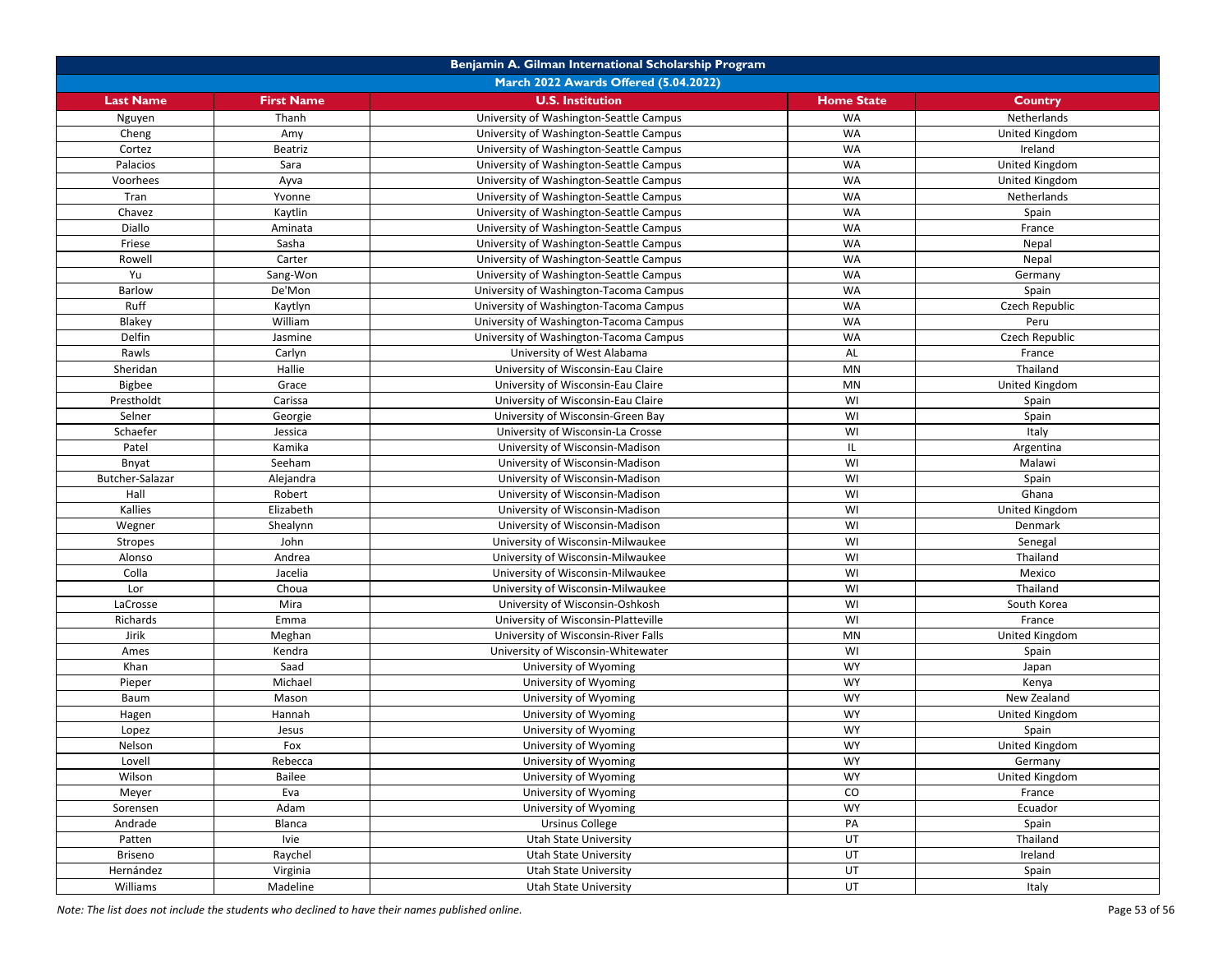| Benjamin A. Gilman International Scholarship Program |                   |                                                                     |                   |                           |  |
|------------------------------------------------------|-------------------|---------------------------------------------------------------------|-------------------|---------------------------|--|
| March 2022 Awards Offered (5.04.2022)                |                   |                                                                     |                   |                           |  |
| <b>Last Name</b>                                     | <b>First Name</b> | <b>U.S. Institution</b>                                             | <b>Home State</b> | <b>Country</b>            |  |
| Orchard                                              | Naomi             | Utah State University                                               | AZ                | Nepal                     |  |
| Gale                                                 | Isaiah            | <b>Utah Valley University</b>                                       | UT                | United Kingdom            |  |
| <b>Strauss</b>                                       | Levi              | <b>Utah Valley University</b>                                       | UT                | Germany                   |  |
| Richardson                                           | Isaac             | Utah Valley University                                              | CA                | France                    |  |
| Laible                                               | Amelia            | <b>Utica College</b>                                                | <b>NY</b>         | Spain                     |  |
| Furner                                               | Kaitlyn           | <b>Utica College</b>                                                | <b>NY</b>         | United Kingdom            |  |
| Adkins-Chatfield                                     | Tyler             | Valdosta State University                                           | GA                | Spain                     |  |
| Derival                                              | Nahima            | Valdosta State University                                           | GA                | Spain                     |  |
| Henley                                               | Elaysha           | Valdosta State University                                           | GA                | Spain                     |  |
| Wynn                                                 | Georgia           | Valdosta State University                                           | GA                | Spain                     |  |
| Leung                                                | Jacqueline        | Vanderbilt University                                               | CA                | Japan                     |  |
| Andrews                                              | Jeffrey           | Vanderbilt University                                               | IL.               | Spain                     |  |
| Smith                                                | Jordan            | Vanderbilt University                                               | TX                | United Kingdom            |  |
| Gomez                                                | <b>Brynne</b>     | Vassar College                                                      | VA                | Italy                     |  |
| Garvin                                               | Gia               | Vassar College                                                      | PA                | United Kingdom            |  |
| Gonzalez                                             | Alix              | Vassar College                                                      | <b>TX</b>         | Denmark                   |  |
| Sierra-Chacon                                        | Ariana            | Vassar College                                                      | FL                | Mexico                    |  |
| Williamson                                           | Kristian          | Villanova University                                                | PA                | Greece                    |  |
| Lamothe                                              | Jordin            | Villanova University                                                | NJ                | Italy                     |  |
| Dang                                                 | Emily             | Villanova University                                                | PA                | South Korea               |  |
| Abdelhadi                                            | Aaliyah           | Villanova University                                                | AL                | South Korea               |  |
| Woodin                                               | Gavin             | Villanova University                                                | <b>MA</b>         | Spain                     |  |
| Cho                                                  | MiJin             | Virginia Commonwealth University                                    | VA                | South Africa              |  |
| Abdel-Hamid                                          | Sara              | Virginia Commonwealth University                                    | VA                | South Korea               |  |
| Simmons                                              | Sofia             | Virginia Commonwealth University                                    | VA                | South Africa              |  |
| Ramos                                                | Melvin            | Virginia Commonwealth University                                    | VA                | Japan                     |  |
| <b>Brantley</b>                                      | Ashanti           | Virginia Commonwealth University                                    | VA                | France                    |  |
| Rozmus                                               | Raelyn            | Virginia Commonwealth University                                    | VA                | Italy                     |  |
| Kovalchuk                                            | Diana             | Virginia Commonwealth University                                    | VA                | Italy                     |  |
| Mangaroo                                             | Natalia           | Virginia Commonwealth University                                    | VA                | Italy                     |  |
| Haileselassie                                        | Ruth              | Virginia Commonwealth University                                    | VA                | Morocco                   |  |
| Lee                                                  | Shane             | Virginia Polytechnic Institute and State University                 | VA                | South Africa              |  |
| Brannon                                              | Nathan            | Virginia Polytechnic Institute and State University                 | <b>NC</b>         | Denmark                   |  |
| <b>Bereket</b>                                       | Yeabtsega         | Virginia Polytechnic Institute and State University                 | VA                | Italy                     |  |
| Perilla                                              | Natalia           | Virginia Polytechnic Institute and State University                 | VA                | France                    |  |
| Gashnikova                                           | Ksenia            | Virginia Polytechnic Institute and State University                 | VA                | Switzerland               |  |
| Tessema                                              | Caleb             | Virginia Polytechnic Institute and State University                 | VA                | Switzerland               |  |
| McNeil                                               | Kyra              |                                                                     | VA                |                           |  |
| <b>Breaux</b>                                        | Chase             | Virginia Union University<br>Wabash College                         | <b>TX</b>         | Costa Rica<br>Netherlands |  |
| Monninger                                            | Jacob             | Wabash College                                                      | IN                | France                    |  |
| Peare                                                | Caleb             |                                                                     | IN                | Spain                     |  |
|                                                      | Mesmariah         | Wabash College                                                      |                   |                           |  |
| Hall<br>Church                                       | Lexus             | <b>Wartburg College</b><br><b>Wartburg College</b>                  | MO<br><b>NE</b>   | Ghana<br>Spain            |  |
| Ambrose                                              | Mariah            | <b>Wartburg College</b>                                             | IA                | Italy                     |  |
| Pinkowski                                            |                   |                                                                     | WI                | Chile                     |  |
|                                                      | Jane              | <b>Wartburg College</b>                                             | MA                |                           |  |
| Burd                                                 | Sarah<br>Sion     | Washington and Lee University<br>Washington and Lee University      | TX                | Austria                   |  |
| Jang                                                 |                   |                                                                     | VA                | South Korea               |  |
| McGee                                                | Isaiah            | Washington and Lee University<br><b>Washington State University</b> | WA                | Costa Rica                |  |
| Daniels                                              | Makayla           |                                                                     | WA                | Japan                     |  |
| MacDonald                                            | Micah             | <b>Washington State University</b>                                  |                   | Austria                   |  |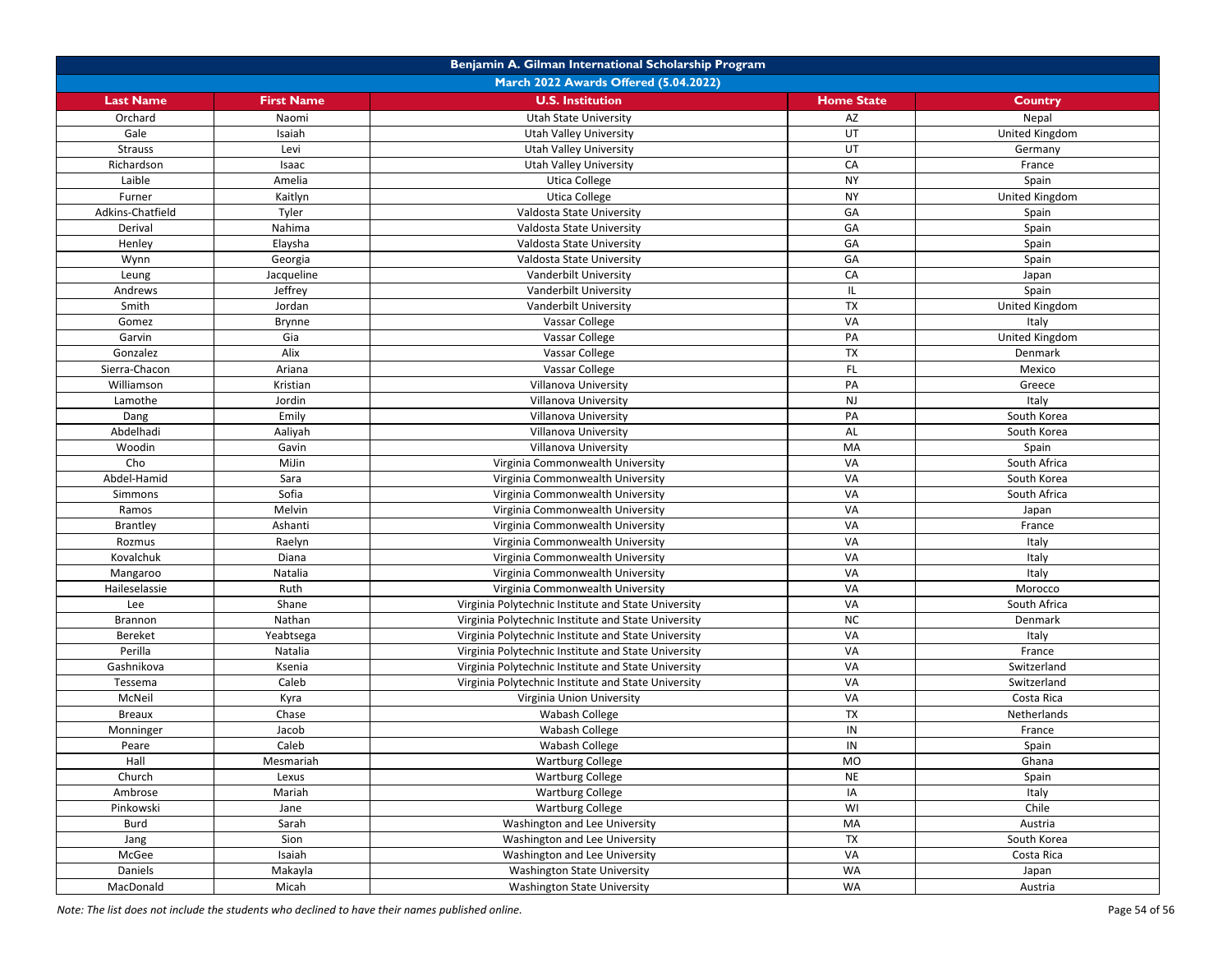| Benjamin A. Gilman International Scholarship Program |                   |                                         |                   |                |  |
|------------------------------------------------------|-------------------|-----------------------------------------|-------------------|----------------|--|
| March 2022 Awards Offered (5.04.2022)                |                   |                                         |                   |                |  |
| <b>Last Name</b>                                     | <b>First Name</b> | <b>U.S. Institution</b>                 | <b>Home State</b> | Country        |  |
| Navarrete-Contreras                                  | Martin            | <b>Washington State University</b>      | <b>WA</b>         | Spain          |  |
| Edwards                                              | Milo              | <b>Washington State University</b>      | <b>WA</b>         | Japan          |  |
| Alamillo                                             | Zoe               | <b>Washington State University</b>      | <b>WA</b>         | Italy          |  |
| Avina                                                | Jesus             | <b>Washington State University</b>      | <b>WA</b>         | Spain          |  |
| Dickson                                              | Emily             | <b>Washington State University</b>      | WA                | Spain          |  |
| Murillo Rangel                                       | Viviana           | <b>Washington State University</b>      | <b>WA</b>         | Spain          |  |
| Kruschke                                             | Grace             | Washington State University             | <b>WA</b>         | Spain          |  |
| Luna                                                 | Johan             | <b>Washington State University</b>      | <b>WA</b>         | Spain          |  |
| Mendoza                                              | Cinthia           | <b>Washington State University</b>      | WA                | Spain          |  |
| Gomez-Ledezma                                        | Citlaly           | <b>Washington State University</b>      | <b>WA</b>         | Italy          |  |
| Robertson                                            | Courtney          | Washington University in St Louis       | TX                | Thailand       |  |
| Topps-Harjo                                          | Aja               | Washington University in St Louis       | DC                | Senegal        |  |
| Wiesinger                                            | Cathy             | Washington University in St Louis       | SC                | Jordan         |  |
| Young                                                | Desmond           | Washington University in St Louis       | <b>MS</b>         | Italy          |  |
| Taylor                                               | Emille            | Washington University in St Louis       | <b>TN</b>         | United Kingdom |  |
| DeJong                                               | Sydney            | <b>Weber State University</b>           | UT                | Belgium        |  |
| Hossain                                              | Tazrean           | <b>Wellesley College</b>                | <b>NY</b>         | United Kingdom |  |
| Kapoor                                               | Jyontika          | <b>Wellesley College</b>                | PA                | India          |  |
| Lei                                                  | Yanging           | <b>Wellesley College</b>                | CA                | South Korea    |  |
| Cook                                                 | Cornelia          | <b>Wellesley College</b>                | MA                | Ireland        |  |
| de Veer                                              | Jordyn            | Wellesley College                       | AZ                | United Kingdom |  |
| Kim                                                  | Tiasa             | <b>Wellesley College</b>                | <b>WA</b>         | Netherlands    |  |
| Watson                                               | Jadon             | Wentworth Institute of Technology       | MA                | South Korea    |  |
| Jafarzade                                            | Asmeret           | Wentworth Institute of Technology       | MA                | Spain          |  |
| Beamon                                               | Lauren            | Wesleyan College                        | GA                | Ireland        |  |
| Orelien                                              | Linsey            | West Chester University of Pennsylvania | PA                | France         |  |
| <b>Brooks</b>                                        | Kaleigh           | West Virginia University                | <b>WV</b>         | Spain          |  |
| Cole                                                 | Ruby              | West Virginia University                | <b>WV</b>         | France         |  |
| Gooding                                              | Rebekah           | West Virginia University                | <b>WV</b>         | Austria        |  |
| Morris                                               | Trenton           | West Virginia University                | PA                | Spain          |  |
| <b>Butts</b>                                         | Emily             | West Virginia University                | <b>WV</b>         | Costa Rica     |  |
| <b>Burton</b>                                        | Sarah             | West Virginia University                | <b>WV</b>         | Taiwan         |  |
| Setzer                                               | Dawson            | Western Carolina University             | <b>NC</b>         | Spain          |  |
| Adkisson                                             | Miette            | Western Illinois University             | <b>MO</b>         | Japan          |  |
| Zheng                                                | Vivian            | Western Kentucky University             | KY                | Taiwan         |  |
| Todd                                                 | Morgan            | Western Kentucky University             | KY                | Jordan         |  |
| <b>Meadows</b>                                       | Sarah             | Western Kentucky University             | KY                | Taiwan         |  |
| Zin                                                  | E Myo             | Western Kentucky University             | KY                | Kenya          |  |
| Zetina                                               | Kimberly          | Western Kentucky University             | KY                | South Korea    |  |
| Clark                                                | Audrey            | Western Kentucky University             | TN                | Australia      |  |
| Mishra                                               | Diksha            | Western Kentucky University             | KY                | South Korea    |  |
| Nuam                                                 | Khawl             | Western Kentucky University             | KY                | South Korea    |  |
| Sadler                                               | Allison           | Western Kentucky University             | KY                | South Korea    |  |
| Cecil                                                | Gianna            | Western Kentucky University             | KY                | Spain          |  |
| Fleek                                                | Noelle            | Western Kentucky University             | KY                | Spain          |  |
| Floyd                                                | Briah             | Western Kentucky University             | KY                | Spain          |  |
| Hayden                                               | Teawnah           | Western Kentucky University             | KY                | Ireland        |  |
| Marsh                                                | Eliza             | Western Kentucky University             | KY                | Italy          |  |
| Neal                                                 | Kyah              | Western Kentucky University             | KY                | Germany        |  |
| Hite                                                 | Jackson           | Western Kentucky University             | KY                | Italy          |  |